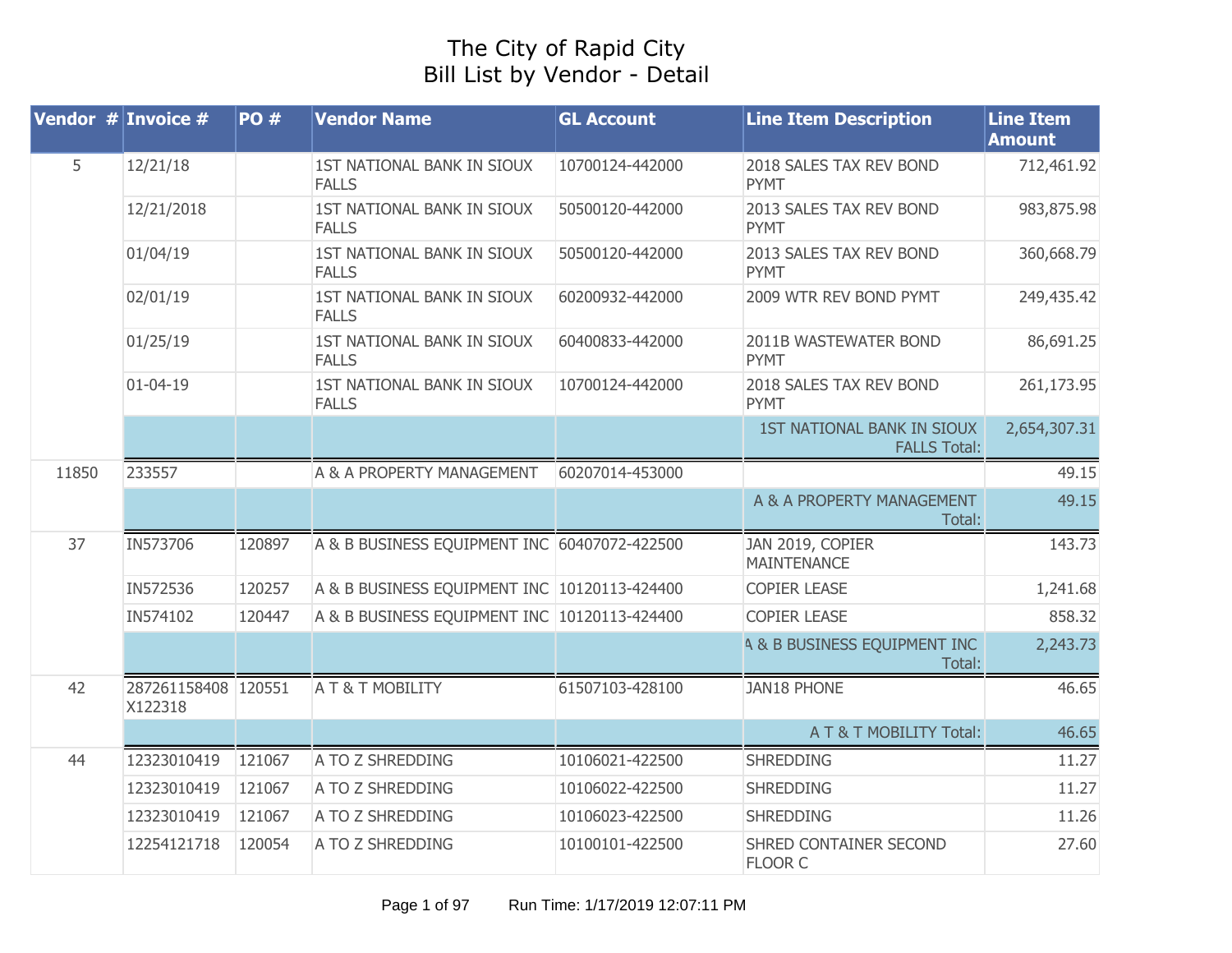|          |        |                           |                 | A TO Z SHREDDING Total:                  | 61.40    |
|----------|--------|---------------------------|-----------------|------------------------------------------|----------|
| 00051804 | 121023 | A&B WELDING SUPPLY CO INC | 61300664-426900 | OXY/ACET/NIT/C25                         | 27.90    |
| 00051805 | 120855 | A&B WELDING SUPPLY CO INC | 10100301-426900 | <b>WELDING SUPPLIES</b>                  | 39.90    |
| 00051864 | 120855 | A&B WELDING SUPPLY CO INC | 10100305-426900 | <b>WELDING SUPPLIES</b>                  | 113.40   |
| 00984487 | 120862 | A&B WELDING SUPPLY CO INC | 60407071-426400 | BULK 02, CCF, OXYQ, ARG S, C25           | 2,159.01 |
| 00051983 | 120862 | A&B WELDING SUPPLY CO INC | 60407071-426400 | BULK 02, CCF, OXYQ, ARG S, C25           | 309.60   |
| 00051808 | 120862 | A&B WELDING SUPPLY CO INC | 60407071-426400 | BULK 02, CCF, OXYQ, ARG S, C25           | 5.70     |
| 00984475 | 120554 | A&B WELDING SUPPLY CO INC | 10100305-426900 | <b>SHOP</b>                              | 23.39    |
| 00984519 | 120480 | A&B WELDING SUPPLY CO INC | 10100860-426900 | MILLERMATIC 211 INVERTER &<br><b>MIS</b> | 1,774.17 |
| 00983505 | 118458 | A&B WELDING SUPPLY CO INC | 60207012-426900 | WIRE & TIPS FOR WELDER AT<br>UTIL        | 60.12    |
| 00983505 | 118458 | A&B WELDING SUPPLY CO INC | 60407071-426900 | WIRE & TIPS FOR WELDER AT<br>UTIL        | 60.11    |
| 00983505 | 118458 | A&B WELDING SUPPLY CO INC | 60907401-426900 | WIRE & TIPS FOR WELDER AT<br>UTIL        | 60.11    |
| 00983602 | 118828 | A&B WELDING SUPPLY CO INC | 60907401-426900 | WELDABLE HINGE FOR RAMP ON<br><b>W98</b> | 42.48    |
| 00983501 | 118465 | A&B WELDING SUPPLY CO INC | 60207012-426900 | <b>SHOP GATE</b>                         | 44.45    |
| 00983405 | 118345 | A&B WELDING SUPPLY CO INC | 10100305-426900 | <b>WELDING SUPPLIES</b>                  | 147.63   |
| 00983217 | 118345 | A&B WELDING SUPPLY CO INC | 10100305-426900 | <b>WELDING SUPPLIES</b>                  | 32.08    |
| 00984649 | 120682 | A&B WELDING SUPPLY CO INC | 10100302-426900 | <b>WELDING SUPPLIES</b>                  | 586.14   |
| 00983055 | 119945 | A&B WELDING SUPPLY CO INC | 10100305-426900 | <b>WELDING SUPPLIES</b>                  | 92.31    |
| 00051432 | 119945 | A&B WELDING SUPPLY CO INC | 10100305-426900 | <b>WELDING SUPPLIES</b>                  | 117.18   |
| 00051371 | 119945 | A&B WELDING SUPPLY CO INC | 10100301-426900 | <b>WELDING SUPPLIES</b>                  | 41.23    |
| 00984026 | 119620 | A&B WELDING SUPPLY CO INC | 60207012-426500 | <b>WELDING HELMET</b>                    | 20.10    |
| 00983726 | 118936 | A&B WELDING SUPPLY CO INC | 60907401-426900 | SPRING LATCH FOR W980<br><b>TRAILER</b>  | 11.50    |
| 00983525 | 118796 | A&B WELDING SUPPLY CO INC | 10100607-426900 | <b>WELDING SUPPLIES</b>                  | 50.57    |
| 00051851 | 120862 | A&B WELDING SUPPLY CO INC | 60207012-426400 | BULK 02, CCF, OXYQ, ARG S, C25           | 5.70     |
| 00051851 | 120862 | A&B WELDING SUPPLY CO INC | 60907401-426400 | BULK 02, CCF, OXYQ, ARG S, C25           | 5.70     |
| 00984573 | 120391 | A&B WELDING SUPPLY CO INC | 60207012-426900 | W334                                     | 46.55    |
| 00051806 | 121139 | A&B WELDING SUPPLY CO INC | 60207011-424400 | OXY, ACET 122018                         | 11.40    |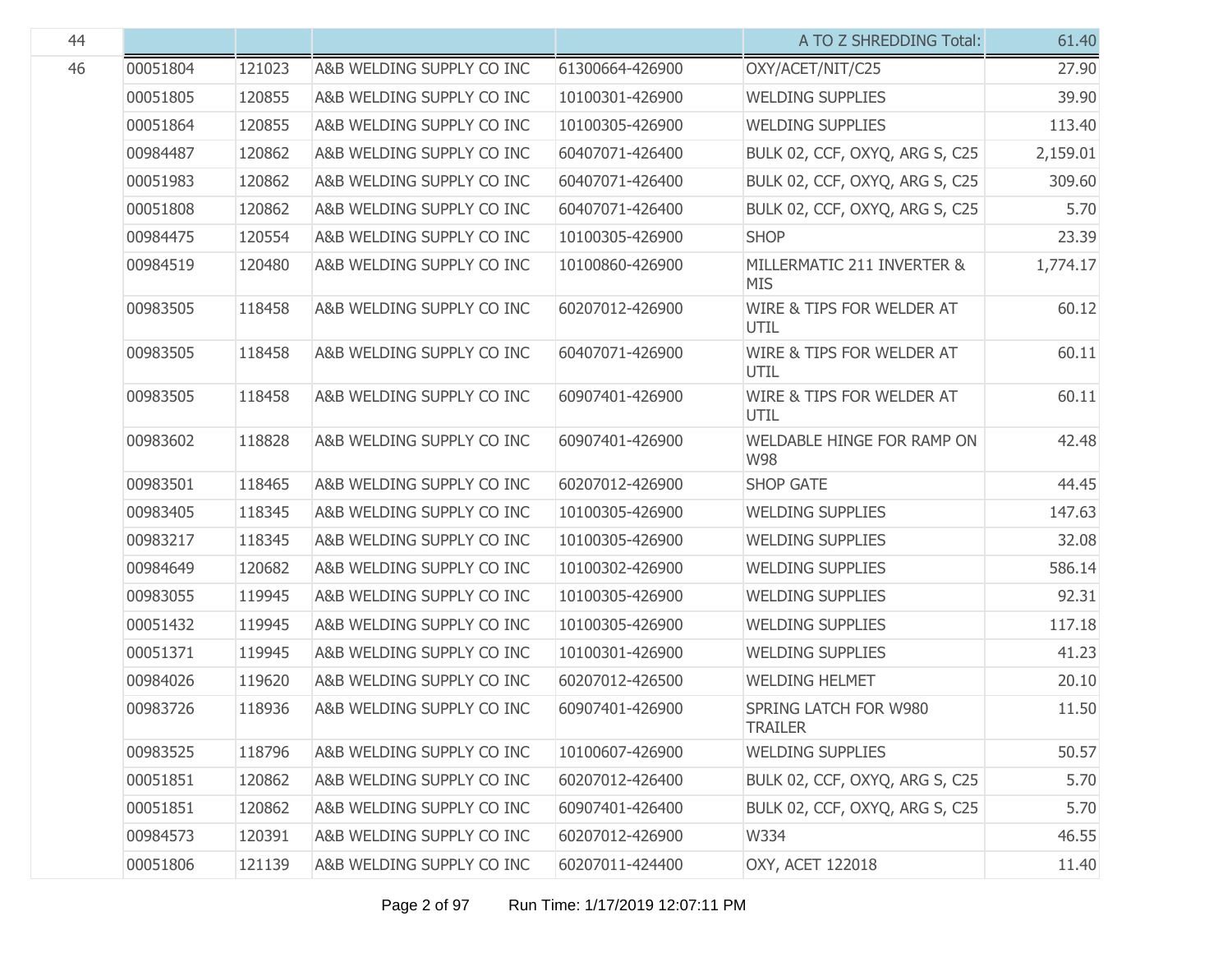| 46    | 00983828    | 119001 | A&B WELDING SUPPLY CO INC                  | 10100305-426900 | <b>WELDING SUPPLIES</b>                           | 172.03   |
|-------|-------------|--------|--------------------------------------------|-----------------|---------------------------------------------------|----------|
|       | 00983511    | 118366 | A&B WELDING SUPPLY CO INC                  | 10100607-426900 | MILLERMATIC 211 INVERTER                          | 1,194.62 |
|       | 00984204    | 119945 | A&B WELDING SUPPLY CO INC                  | 10100305-426900 | <b>WELDING SUPPLIES</b>                           | 247.55   |
|       |             |        |                                            |                 | A&B WELDING SUPPLY CO INC<br>Total:               | 7,502.63 |
| 9552  | 791         | 120100 | A&J SCREENING-PARK BENCH<br><b>APPAREL</b> | 10100620-426300 | clothing                                          | 590.75   |
|       |             |        |                                            |                 | A&J SCREENING-PARK BENCH<br><b>APPAREL Total:</b> | 590.75   |
| 51    | 18-288      | 120500 | A-1 CONSTRUCTION INC                       | 10106061-425200 | <b>CSAC LOBBY TILE REPAIR</b>                     | 805.52   |
|       |             |        |                                            |                 | A-1 CONSTRUCTION INC Total:                       | 805.52   |
| 11266 | 18M-0202175 | 120232 | <b>ABILITY NETWORK INC</b>                 | 61808900-422500 | MEDICARE CLAIMS/REMITS -<br><b>EMS B</b>          | 198.00   |
|       |             |        |                                            |                 | <b>ABILITY NETWORK INC Total:</b>                 | 198.00   |
| 79    | 2815450     | 120487 | <b>ACE HARDWARE-EAST</b>                   | 10102023-425100 | WIRE ROPE CLIP/CHAIN MACHN<br><b>STR</b>          | 17.27    |
|       | 2814548     | 120489 | <b>ACE HARDWARE-EAST</b>                   | 10102023-425100 | ROD - BR3                                         | 7.67     |
|       | 2800081     | 120503 | <b>ACE HARDWARE-EAST</b>                   | 10102026-425200 | WHITE LITHIUM GREASE/ TUBE<br><b>HEA</b>          | 5.81     |
|       | 2800081     | 120503 | <b>ACE HARDWARE-EAST</b>                   | 61800896-425200 | WHITE LITHIUM GREASE/ TUBE<br><b>HEA</b>          | 2.86     |
|       | 2808899     | 120290 | <b>ACE HARDWARE-EAST</b>                   | 60207012-426900 | <b>CHOP SAW</b>                                   | 20.03    |
|       | 2810360     | 120291 | <b>ACE HARDWARE-EAST</b>                   | 60207012-426500 | W313                                              | 62.39    |
|       | 2814779     | 120389 | <b>ACE HARDWARE-EAST</b>                   | 60407072-426900 | TRIPLE BALL MOUNT, RUBBER<br><b>CEME</b>          | 51.90    |
|       | 2833020     | 120952 | <b>ACE HARDWARE-EAST</b>                   | 10100603-426900 | J BEND                                            | 21.67    |
|       | 2838159     | 120865 | <b>ACE HARDWARE-EAST</b>                   | 61507103-425200 | <b>PAINT SUPPLIES</b>                             | 37.97    |
|       | 2836301     | 121042 | <b>ACE HARDWARE-EAST</b>                   | 10100205-426900 | Vehicle snow scraper                              | 4.59     |
|       | 2812841     | 120951 | ACE HARDWARE-EAST                          | 10100612-426900 | <b>CHAIN LOOP</b>                                 | 16.99    |
|       | 2808556     | 120950 | <b>ACE HARDWARE-EAST</b>                   | 10100612-426900 | <b>SCRUBBER PAD</b>                               | 52.19    |
|       | 207448      |        | <b>ACE HARDWARE-EAST</b>                   | 10100612-426900 | CREDIT RETURNED CHAIN LOOP                        | (19.99)  |
|       | 2777510     | 120949 | <b>ACE HARDWARE-EAST</b>                   | 10100603-426900 | <b>ELECT TAPE</b>                                 | 21.51    |
|       | 201267      |        | <b>ACE HARDWARE-EAST</b>                   | 10102024-425200 | CREDIT RETRUNED PLAST LEG<br><b>TIP</b>           | (1.26)   |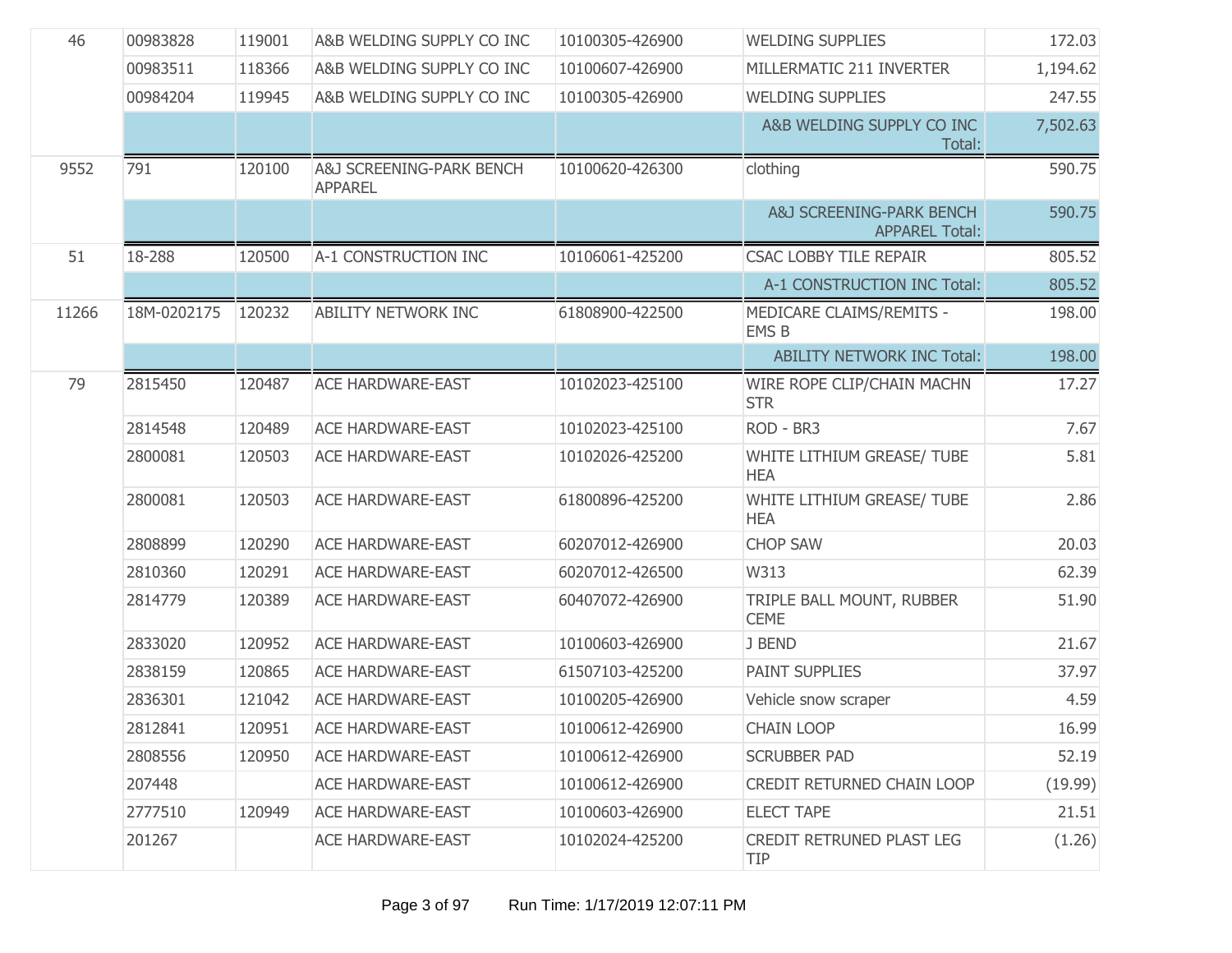| 79 | 201267  |        | <b>ACE HARDWARE-EAST</b> | 61800894-425200 | <b>CREDIT RETRUNED PLAST LEG</b><br><b>TIP</b> | (0.65) |
|----|---------|--------|--------------------------|-----------------|------------------------------------------------|--------|
|    | 2789872 | 120236 | <b>ACE HARDWARE-EAST</b> | 10102024-425200 | <b>FLOOR PROJECT - ST4</b>                     | 21.34  |
|    | 2789872 | 120236 | <b>ACE HARDWARE-EAST</b> | 61800894-425200 | <b>FLOOR PROJECT - ST4</b>                     | 10.51  |
|    | 2728698 | 120231 | <b>ACE HARDWARE-EAST</b> | 10102024-425200 | <b>FLOORING PROJECT - ST4</b>                  | 9.21   |
|    | 2728698 | 120231 | <b>ACE HARDWARE-EAST</b> | 61800894-425200 | <b>FLOORING PROJECT - ST4</b>                  | 4.53   |
|    | 2822032 | 120683 | <b>ACE HARDWARE-EAST</b> | 10100302-425100 | UNIT S099                                      | 18.00  |
|    | 2803145 | 120552 | <b>ACE HARDWARE-EAST</b> | 10100305-426500 | <b>SHOP</b>                                    | 23.02  |
|    | 2824829 | 120553 | <b>ACE HARDWARE-EAST</b> | 61207101-425300 | CABLE TIES, ICE SCRAPER, ROPE                  | 59.20  |
|    | 2803471 | 120281 | <b>ACE HARDWARE-EAST</b> | 61507102-426500 | ICE MELT AND WIRE TIES                         | 45.86  |
|    | 2806644 | 120263 | <b>ACE HARDWARE-EAST</b> | 61207101-426500 | <b>HOOKS</b>                                   | 3.82   |
|    | 2755322 | 120073 | <b>ACE HARDWARE-EAST</b> | 10100108-426900 | Ace USB cords                                  | 15.34  |
|    | 203687  |        | <b>ACE HARDWARE-EAST</b> | 10102024-425200 | <b>CREDIT RETURN CASTER</b><br><b>WHEELS</b>   | (9.77) |
|    | 203687  |        | <b>ACE HARDWARE-EAST</b> | 61800894-425200 | <b>CREDIT RETURN CASTER</b><br><b>WHEELS</b>   | (4.81) |
|    | 2800223 | 120068 | <b>ACE HARDWARE-EAST</b> | 61507103-422900 | <b>GARDEN SUPPLIES</b>                         | 81.27  |
|    | 2728449 | 120230 | <b>ACE HARDWARE-EAST</b> | 10102024-425200 | <b>FLOORING PROJECT - ST4</b>                  | 4.35   |
|    | 2728449 | 120230 | <b>ACE HARDWARE-EAST</b> | 61800894-425200 | <b>FLOORING PROJECT - ST4</b>                  | 2.14   |
|    |         |        |                          |                 | <b>ACE HARDWARE-EAST Total:</b>                | 584.96 |
| 80 | 2817660 | 120944 | <b>ACE HARDWARE-WEST</b> | 10100612-426900 | <b>BRUSH</b>                                   | 8.27   |
|    | 2809559 | 120943 | <b>ACE HARDWARE-WEST</b> | 10100612-426900 | PVC GROUND PLUG                                | 7.01   |
|    | 2829947 | 120945 | <b>ACE HARDWARE-WEST</b> | 10100603-426900 | <b>LYSOL</b>                                   | 127.21 |
|    | 2832203 | 120946 | <b>ACE HARDWARE-WEST</b> | 10100612-426900 | <b>HOSE</b>                                    | 30.06  |
|    | 2838150 | 121024 | <b>ACE HARDWARE-WEST</b> | 61300664-426900 | <b>ICE MELT</b>                                | 47.97  |
|    | 2832474 | 120947 | <b>ACE HARDWARE-WEST</b> | 10100603-426900 | <b>BATTERY PHOTO</b>                           | 28.78  |
|    | 2803308 | 120296 | <b>ACE HARDWARE-WEST</b> | 60207011-426900 | PACT ICE MELT 40# 3)                           | 71.97  |
|    | 2825193 | 120536 | <b>ACE HARDWARE-WEST</b> | 10500115-426900 | <b>SCREWS - HAZ MITIGATION</b>                 | 2.19   |
|    | 2808830 | 120535 | <b>ACE HARDWARE-WEST</b> | 10500115-426200 | STIHL BAR OIL, WEDGES &<br><b>GLOVES</b>       | 15.99  |
|    | 2808830 | 120535 | <b>ACE HARDWARE-WEST</b> | 10500115-426300 | STIHL BAR OIL, WEDGES &<br><b>GLOVES</b>       | 12.99  |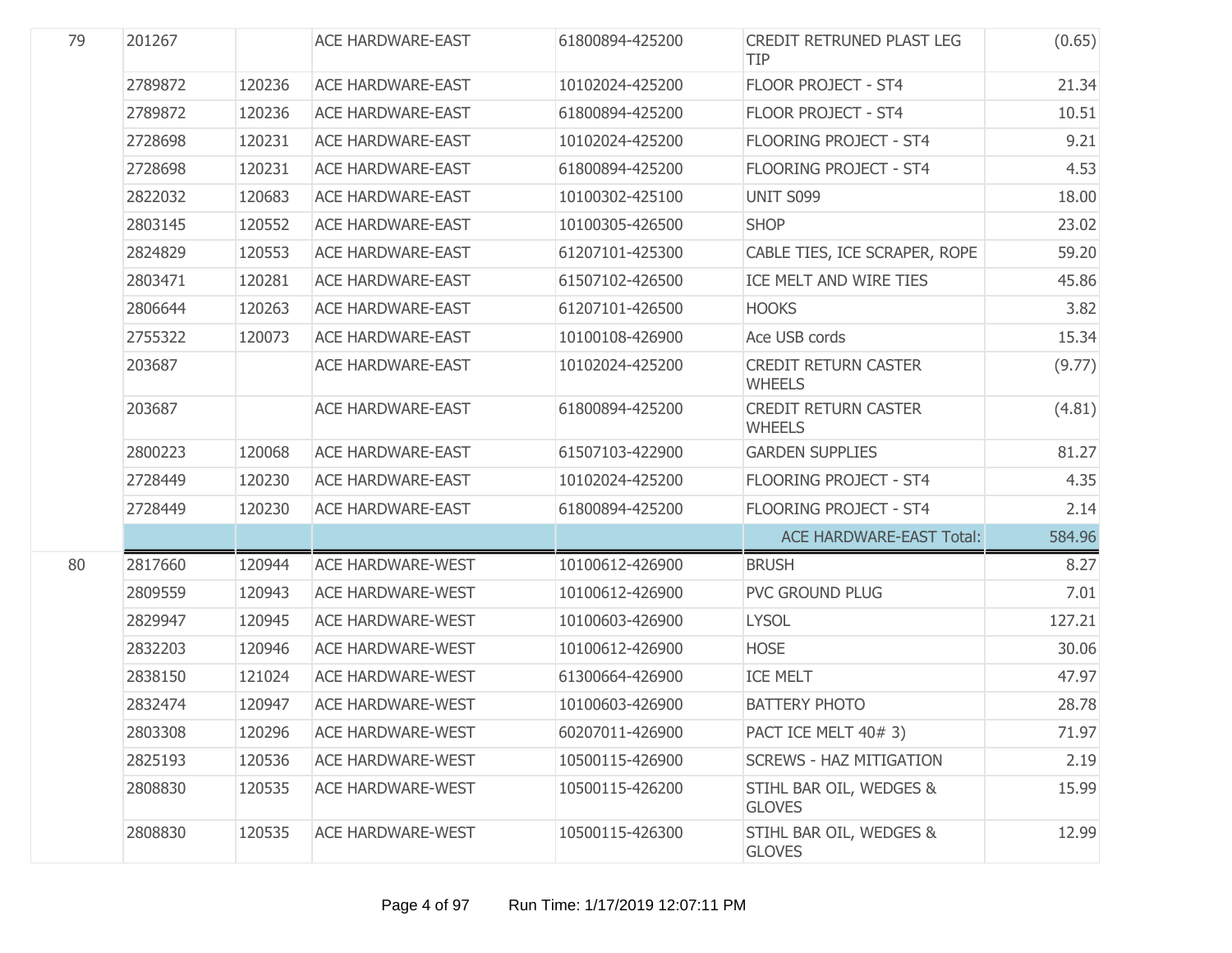| 80 | 2808830 | 120535 | <b>ACE HARDWARE-WEST</b>  | 10500115-426500 | STIHL BAR OIL, WEDGES &<br><b>GLOVES</b>     | 23.77  |
|----|---------|--------|---------------------------|-----------------|----------------------------------------------|--------|
|    | 2737913 | 120326 | <b>ACE HARDWARE-WEST</b>  | 10500115-425300 | CHAIN SAW REPAIRS - HAZ<br><b>MITIGA</b>     | 4.49   |
|    | 2787826 | 120327 | <b>ACE HARDWARE-WEST</b>  | 10500115-426300 | <b>MARKING PAINT &amp; GLOVES - HAZ</b><br>M | 13.99  |
|    | 2787826 | 120327 | <b>ACE HARDWARE-WEST</b>  | 10500115-426900 | <b>MARKING PAINT &amp; GLOVES - HAZ</b><br>M | 6.71   |
|    | 2742151 | 120115 | <b>ACE HARDWARE-WEST</b>  | 10500115-426900 | <b>SCREW - HAZ MITIGATION</b>                | 3.60   |
|    | 2800003 | 119989 | <b>ACE HARDWARE-WEST</b>  | 60207011-426900 | MOUSE TRAP, BAG ZIPLOC,<br><b>MOTH B</b>     | 23.55  |
|    | 2808806 | 120449 | <b>ACE HARDWARE-WEST</b>  | 10100607-426900 | PLANT SAUCER - GREENHOUSE                    | 16.91  |
|    | 2811424 | 120450 | <b>ACE HARDWARE-WEST</b>  | 10100607-426400 | DISINFECTANT, CABLE TIES                     | 52.73  |
|    | 2810682 | 120450 | <b>ACE HARDWARE-WEST</b>  | 10100607-426900 | DISINFECTANT, CABLE TIES                     | 19.18  |
|    | 2810707 | 120352 | <b>ACE HARDWARE-WEST</b>  | 60207012-426900 | W327 CHOP SAW                                | 19.47  |
|    | 2822855 | 120473 | <b>ACE HARDWARE-WEST</b>  | 10100607-426900 | DRAINER TRAY, DISH DRAINER                   | 40.31  |
|    | 2806111 | 120686 | <b>ACE HARDWARE-WEST</b>  | 60907401-426200 | <b>BAR OIL FOR CHAIN SAWS</b>                | 31.98  |
|    | 2806111 | 120686 | <b>ACE HARDWARE-WEST</b>  | 60907401-426900 | <b>BAR OIL FOR CHAIN SAWS</b>                | 57.59  |
|    | 2835298 | 120590 | <b>ACE HARDWARE-WEST</b>  | 60207011-426900 | UTILITY HEATER N PINEDALE<br><b>BSTR</b>     | 44.99  |
|    | 2836931 | 120599 | <b>ACE HARDWARE-WEST</b>  | 60207011-425900 | LOAD BINDER MINI 2) FOR JS                   | 24.94  |
|    | 2815559 | 120319 | <b>ACE HARDWARE-WEST</b>  | 10100205-425300 | Pneumatic roller parts                       | 3.64   |
|    | 2734270 | 120114 | <b>ACE HARDWARE-WEST</b>  | 10500115-426300 | <b>GLOVES - J. BAUER</b>                     | 12.99  |
|    | 2841012 | 120948 | <b>ACE HARDWARE-WEST</b>  | 10100612-426900 | <b>AUGER CLOSET</b>                          | 35.50  |
|    | 2824949 | 121043 | <b>ACE HARDWARE-WEST</b>  | 10100205-426900 | Antifreeze & thread seal tape                | 20.43  |
|    | 2826747 | 121041 | <b>ACE HARDWARE-WEST</b>  | 10100205-426900 | Ice melt                                     | 23.99  |
|    | 2838532 | 120876 | <b>ACE HARDWARE-WEST</b>  | 10100607-426900 | 25' HOSE, BUNGEE CORDS, AIR<br>PL            | 83.89  |
|    | 2843320 | 121249 | <b>ACE HARDWARE-WEST</b>  | 10100603-426900 | <b>DRILL BIT</b>                             | 20.47  |
|    | 2827294 | 120473 | <b>ACE HARDWARE-WEST</b>  | 10100607-426400 | DRAINER TRAY, DISH DRAINER                   | 19.98  |
|    |         |        |                           |                 | <b>ACE HARDWARE-WEST Total:</b>              | 957.54 |
| 81 | 384116  | 121132 | ACE STEEL & RECYCLING INC | 61507103-425300 | STEEL SHEET AND SHEAR                        | 179.20 |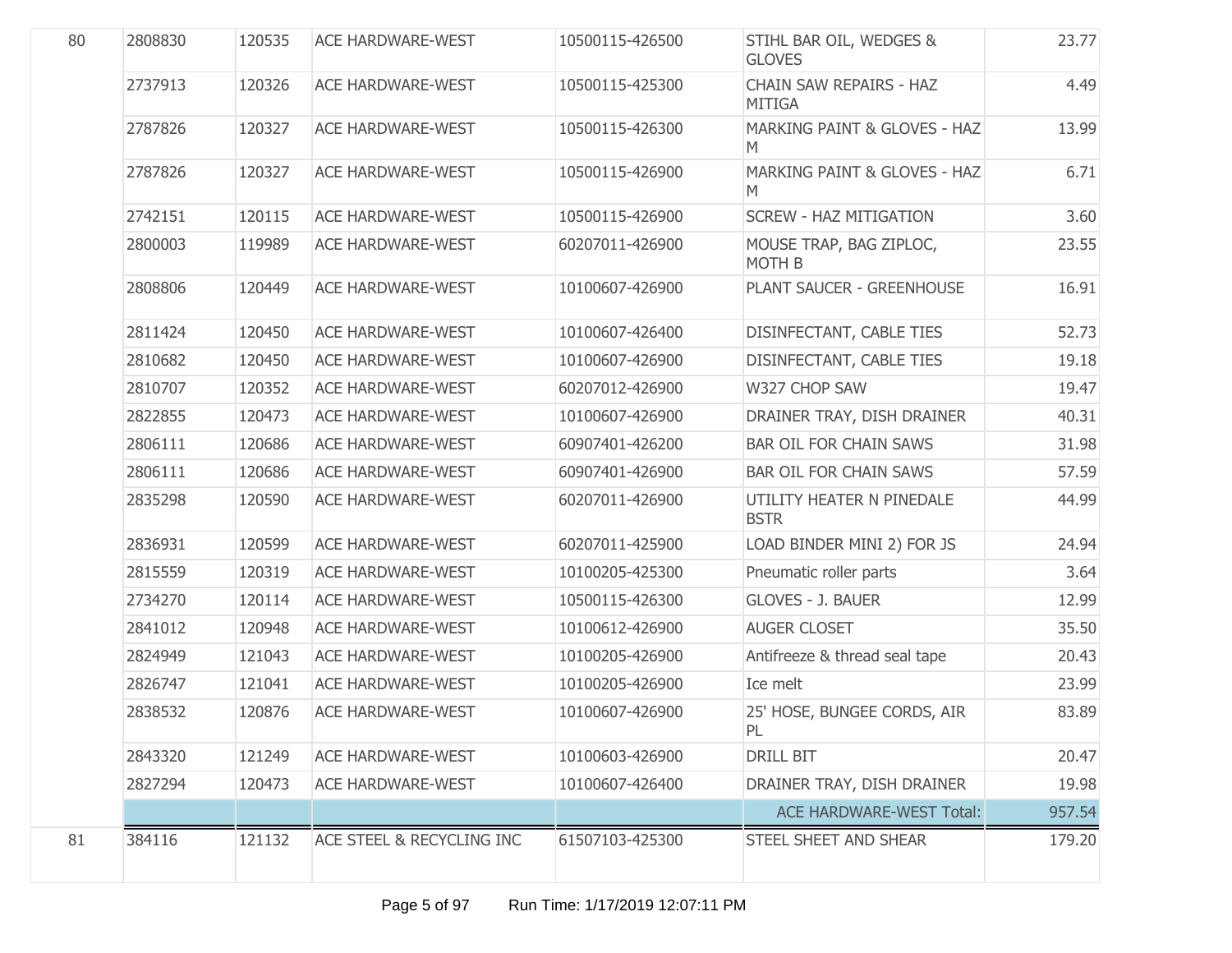| 81    |                    |        |                                            |                 | ACE STEEL & RECYCLING INC<br>Total:     | 179.20    |
|-------|--------------------|--------|--------------------------------------------|-----------------|-----------------------------------------|-----------|
| 11160 | 21                 | 120118 | ACQUISITION GROUP III LLC                  | 10100202-424200 | RENT 01/19 1600 SEDIVY LN               | 2,000.00  |
|       |                    |        |                                            |                 | ACQUISITION GROUP III LLC<br>Total:     | 2,000.00  |
| 86    | 2177 7F            | 120124 | <b>ACTION MECHANICAL INC</b>               | 60200933-438100 | 14-2177 RED ROCK BOOSTER<br><b>PUMP</b> | 33,852.20 |
|       | 2177 7F            | 120124 | <b>ACTION MECHANICAL INC</b>               | 60200934-438100 | 14-2177 RED ROCK BOOSTER<br><b>PUMP</b> | 33,852.24 |
|       |                    |        |                                            |                 | <b>ACTION MECHANICAL INC Total:</b>     | 67,704.44 |
| 9519  | 1277               | 120841 | <b>ACTION POWER WASHING</b>                | 61507102-422500 | <b>EQUIPMENT WASH</b>                   | 140.00    |
|       | 1274               | 120065 | <b>ACTION POWER WASHING</b>                | 61207101-422500 | <b>EQUIPMENT WASH</b>                   | 900.00    |
|       |                    |        |                                            |                 | <b>ACTION POWER WASHING Total:</b>      | 1,040.00  |
| 90    | 12018883           | 120037 | <b>ADAMS ISC</b>                           | 60207011-425300 | WATER HOUSING/MACHINE<br><b>COUPLER</b> | 294.50    |
|       | 4629982            | 120555 | <b>ADAMS ISC</b>                           | 10100302-425100 | UNIT S068                               | 57.24     |
|       |                    |        |                                            |                 | <b>ADAMS ISC Total:</b>                 | 351.74    |
| 97    | 69369357           | 120674 | ADECCO EMPLOYMENT SERVICES 10100108-422500 |                 | <b>TEMPORARY SECRETARY</b>              | 325.50    |
|       | 69360917           | 120675 | ADECCO EMPLOYMENT SERVICES 10100108-422500 |                 | <b>TEMPORARY SECRETARY</b>              | 381.30    |
|       | 69365039           | 120831 | ADECCO EMPLOYMENT SERVICES 61507103-422500 |                 | <b>TEMP LABOR</b>                       | 668.47    |
|       | 69353155           | 120242 | ADECCO EMPLOYMENT SERVICES 10100108-422500 |                 | <b>TEMPORARY SECRETARY</b>              | 372.00    |
|       | 69348240           | 120269 | ADECCO EMPLOYMENT SERVICES 61507103-422500 |                 | <b>TEMP LABOR</b>                       | 906.40    |
|       |                    |        |                                            |                 | ADECCO EMPLOYMENT SERVICES<br>Total:    | 2,653.67  |
| 9041  | 9083847004         | 120846 | AIRGAS USA, LLC                            | 61507103-426200 | <b>WELDING GAS</b>                      | 89.31     |
|       | 9958824955         | 120898 | AIRGAS USA, LLC                            | 61507103-426200 | <b>WELDING GAS</b>                      | 71.38     |
|       |                    |        |                                            |                 | AIRGAS USA, LLC Total:                  | 160.69    |
| 164   | LCAS1244530 120289 |        | ALSCO INC                                  | 61507102-426400 | <b>JANITORIAL SUPPLIES</b>              | 22.16     |
|       | LCAS1244529        | 120287 | <b>ALSCO INC</b>                           | 61507103-426400 | <b>FACILITY MATS</b>                    | 40.66     |
|       | LCAS1247087        | 120916 | <b>ALSCO INC</b>                           | 61507102-426400 | <b>JANITORIAL SUPPLIES</b>              | 22.16     |
|       | LCAS1247086        | 120915 | <b>ALSCO INC</b>                           | 61507103-426400 | <b>FACILITY MATS</b>                    | 40.66     |
|       | LCAS1245783        | 120844 | <b>ALSCO INC</b>                           | 61507103-426400 | <b>FACILITY MATS</b>                    | 40.66     |
|       | LCAS1246298        | 121250 | ALSCO INC                                  | 10100612-426400 | <b>LINEN SUPPLIES</b>                   | 100.66    |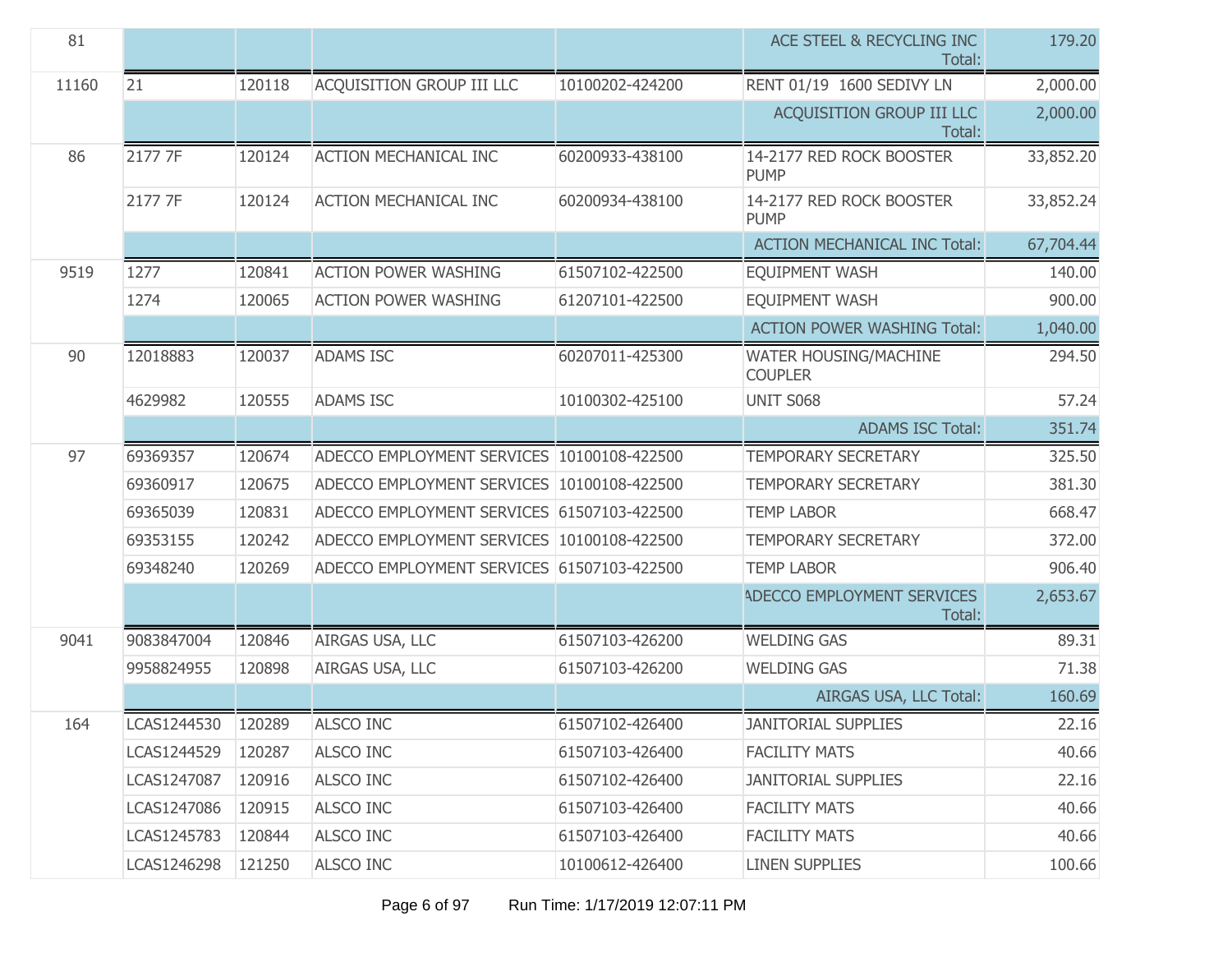| 164   | LCAS1245051 | 120954 | <b>ALSCO INC</b>                           | 10100603-426400 | <b>LINEN SUPPLIES</b>                             | 84.00     |
|-------|-------------|--------|--------------------------------------------|-----------------|---------------------------------------------------|-----------|
|       | LCAS1245033 | 120955 | <b>ALSCO INC</b>                           | 10100612-426400 | <b>LINEN SUPPLIES</b>                             | 100.66    |
|       | LCAS1246318 | 120953 | <b>ALSCO INC</b>                           | 10100603-426400 | <b>LINEN SUPPLIES</b>                             | 84.00     |
|       |             |        |                                            |                 | <b>ALSCO INC Total:</b>                           | 535.62    |
| 179   | 188302      | 120835 | AMERICAN ENGINEERING<br><b>TESTING INC</b> | 61507102-422300 | 18-2447 2018 ENVIRONMENTAL<br><b>MON</b>          | 23,112.79 |
|       |             |        |                                            |                 | AMERICAN ENGINEERING<br><b>TESTING INC Total:</b> | 23,112.79 |
| 207   | 018226      | 120187 | AMRO SUPPLY INC                            | 60407072-426400 | CLEANING PRODUCT, 210 GREEN<br><b>ST</b>          | 505.00    |
|       |             |        |                                            |                 | AMRO SUPPLY INC Total:                            | 505.00    |
| 7825  | 386812      | 120258 | ANIMAL CLINIC OF RAPID CITY                | 10100201-429800 | <b>EXAM STRYKER</b>                               | 158.74    |
|       |             |        |                                            |                 | ANIMAL CLINIC OF RAPID CITY<br>Total:             | 158.74    |
| 267   | 157514      | 120665 | ARMSTRONG EXTINGUISHER<br>SVC. INC.        | 10100305-422500 | <b>OUTSIDE SERVICE</b>                            | 1,164.00  |
|       | 157228      | 120259 | <b>ARMSTRONG EXTINGUISHER</b><br>SVC. INC. | 10100201-425100 | FIRE EXTINGUISHER UNIT 197                        | 27.00     |
|       | 157505      | 120490 | ARMSTRONG EXTINGUISHER<br>SVC. INC.        | 10102024-422500 | EXTINGUISHER MAINTENANCE -<br>ST <sub>4</sub>     | 116.00    |
|       | 157512      | 120496 | ARMSTRONG EXTINGUISHER<br>SVC. INC.        | 10102021-422500 | <b>EXTINGUISHER MAINT - ST1</b>                   | 559.00    |
|       | 157604      | 120119 | <b>ARMSTRONG EXTINGUISHER</b><br>SVC. INC. | 10102021-422500 | EXTINGUISHER MAINTENANCE -<br>ST <sub>1</sub>     | 78.40     |
|       | 157604      | 120119 | <b>ARMSTRONG EXTINGUISHER</b><br>SVC. INC. | 61800891-422500 | EXTINGUISHER MAINTENANCE -<br>ST <sub>1</sub>     | 38.61     |
|       |             |        |                                            |                 | ARMSTRONG EXTINGUISHER<br>SVC. INC. Total:        | 1,983.01  |
| 283   | ASAP-8932   | 120444 | <b>ASAP ANALYTICAL LLC</b>                 | 10120100-426100 | HEAD SPACE AI CRIMP CAPS AND<br>V                 | 4,645.69  |
|       |             |        |                                            |                 | ASAP ANALYTICAL LLC Total:                        | 4,645.69  |
| 11859 | 233567      |        | <b>ASHER, STEVE</b>                        | 60207014-453000 |                                                   | 16.23     |
|       | 233576      |        | <b>ASHER, STEVE</b>                        | 60207014-453000 |                                                   | 33.28     |
|       |             |        |                                            |                 | <b>ASHER, STEVE Total:</b>                        | 49.51     |
| 11882 | 233594      |        | <b>ASKLAND, MATT</b>                       | 60207014-453000 |                                                   | 111.42    |
|       |             |        |                                            |                 | <b>ASKLAND, MATT Total:</b>                       | 111.42    |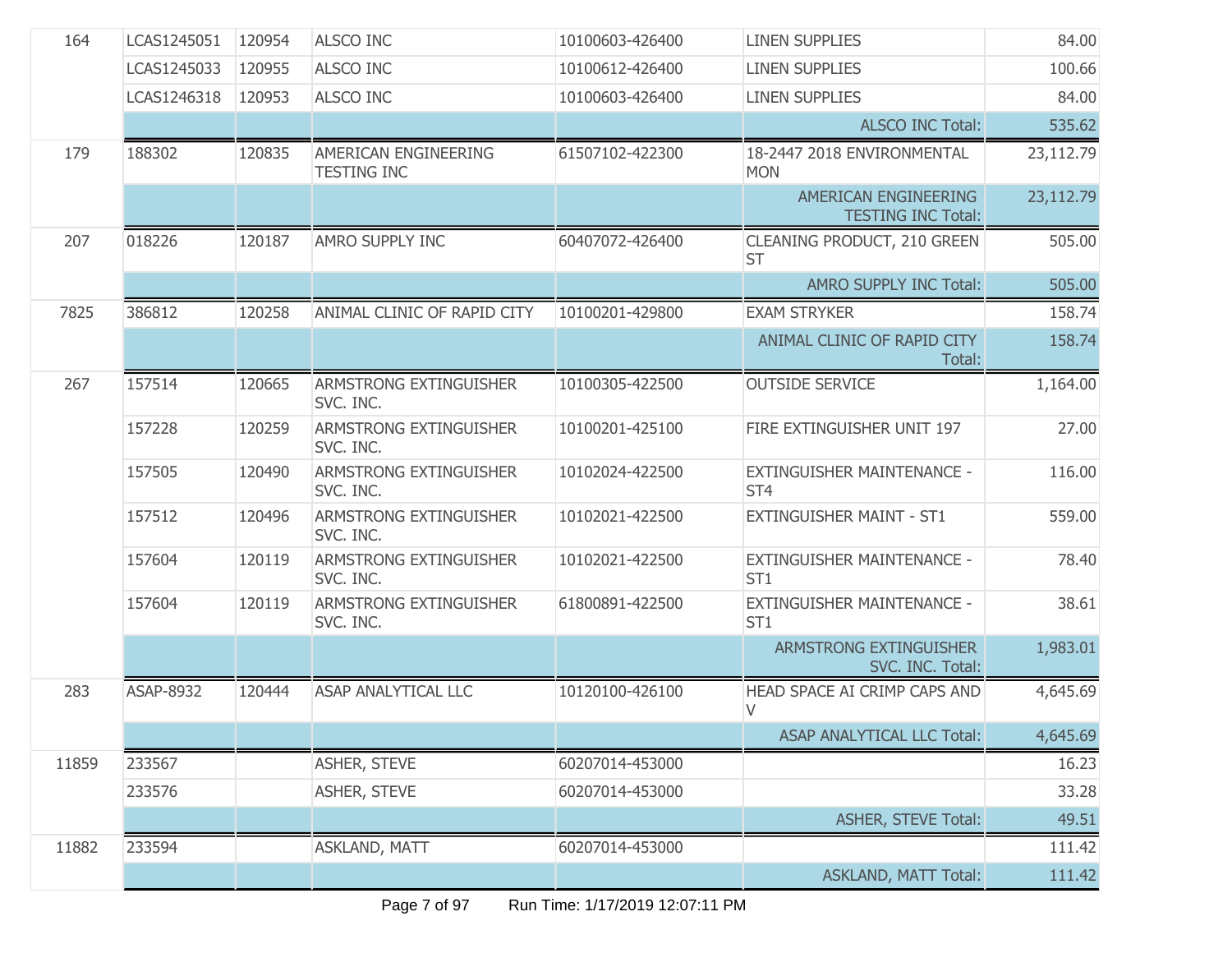| 291<br>8844<br>120252<br>ASPEN RIDGE LAWN AND<br><b>LANDSCAPE LLC</b> |          | 10100202-425200 | <b>SALT BAGS</b>                      | 565.00          |                                                     |           |
|-----------------------------------------------------------------------|----------|-----------------|---------------------------------------|-----------------|-----------------------------------------------------|-----------|
|                                                                       |          |                 |                                       |                 | ASPEN RIDGE LAWN AND<br><b>LANDSCAPE LLC Total:</b> | 565.00    |
| 5818                                                                  | 18RZ025  | 120213          | <b>AVVAMPATO CONSTRUCTION</b>         | 10100204-453000 | Sign Refund                                         | 40.00     |
|                                                                       |          |                 |                                       |                 | AVVAMPATO CONSTRUCTION<br>Total:                    | 40.00     |
| 329                                                                   | 16195    | 120020          | <b>AZTECA SYSTEMS INC</b>             | 10100108-429502 | <b>CITYWORKS ANNUAL UPDATE &amp;</b><br><b>SUPP</b> | 4,497.34  |
|                                                                       | 16195    | 120020          | <b>AZTECA SYSTEMS INC</b>             | 60207011-429502 | <b>CITYWORKS ANNUAL UPDATE &amp;</b><br><b>SUPP</b> | 3,597.84  |
|                                                                       | 16195    | 120020          | <b>AZTECA SYSTEMS INC</b>             | 60207012-429502 | <b>CITYWORKS ANNUAL UPDATE &amp;</b><br><b>SUPP</b> | 4,047.61  |
|                                                                       | 16195    | 120020          | <b>AZTECA SYSTEMS INC</b>             | 60207013-429502 | <b>CITYWORKS ANNUAL UPDATE &amp;</b><br><b>SUPP</b> | 899.46    |
|                                                                       | 16195    | 120020          | <b>AZTECA SYSTEMS INC</b>             | 60207014-429502 | <b>CITYWORKS ANNUAL UPDATE &amp;</b><br><b>SUPP</b> | 899.46    |
|                                                                       | 16195    | 120020          | <b>AZTECA SYSTEMS INC</b>             | 60407071-429502 | <b>CITYWORKS ANNUAL UPDATE &amp;</b><br><b>SUPP</b> | 6,296.26  |
|                                                                       | 16195    | 120020          | <b>AZTECA SYSTEMS INC</b>             | 60407072-429502 | <b>CITYWORKS ANNUAL UPDATE &amp;</b><br><b>SUPP</b> | 1,798.92  |
|                                                                       | 16195    | 120020          | <b>AZTECA SYSTEMS INC</b>             | 60907401-429502 | <b>CITYWORKS ANNUAL UPDATE &amp;</b><br><b>SUPP</b> | 3,148.11  |
|                                                                       |          |                 |                                       |                 | <b>AZTECA SYSTEMS INC Total:</b>                    | 25,185.00 |
| 384                                                                   | 10023832 | 120282          | <b>BARGAIN BARN TIRE &amp; REPAIR</b> | 61507102-425100 | <b>TIRE REPAIR</b>                                  | 37.40     |
|                                                                       | 10024030 | 120560          | <b>BARGAIN BARN TIRE &amp; REPAIR</b> | 61507102-425100 | <b>REPAIR FLAT</b>                                  | 21.45     |
|                                                                       |          |                 |                                       |                 | <b>BARGAIN BARN TIRE &amp; REPAIR</b><br>Total:     | 58.85     |
| 11893                                                                 | 233605   |                 | BARKER WILSON LAW FIRM/SPK            | 60207014-453000 |                                                     | 122.51    |
|                                                                       |          |                 |                                       |                 | BARKER WILSON LAW FIRM/SPK<br>Total:                | 122.51    |
| 474                                                                   | 018830   | 120680          | <b>BEKA CORPORATION</b>               | 10100302-424300 | CONTRACTED SNOW HELP                                | 1,235.00  |
|                                                                       |          |                 |                                       |                 | <b>BEKA CORPORATION Total:</b>                      | 1,235.00  |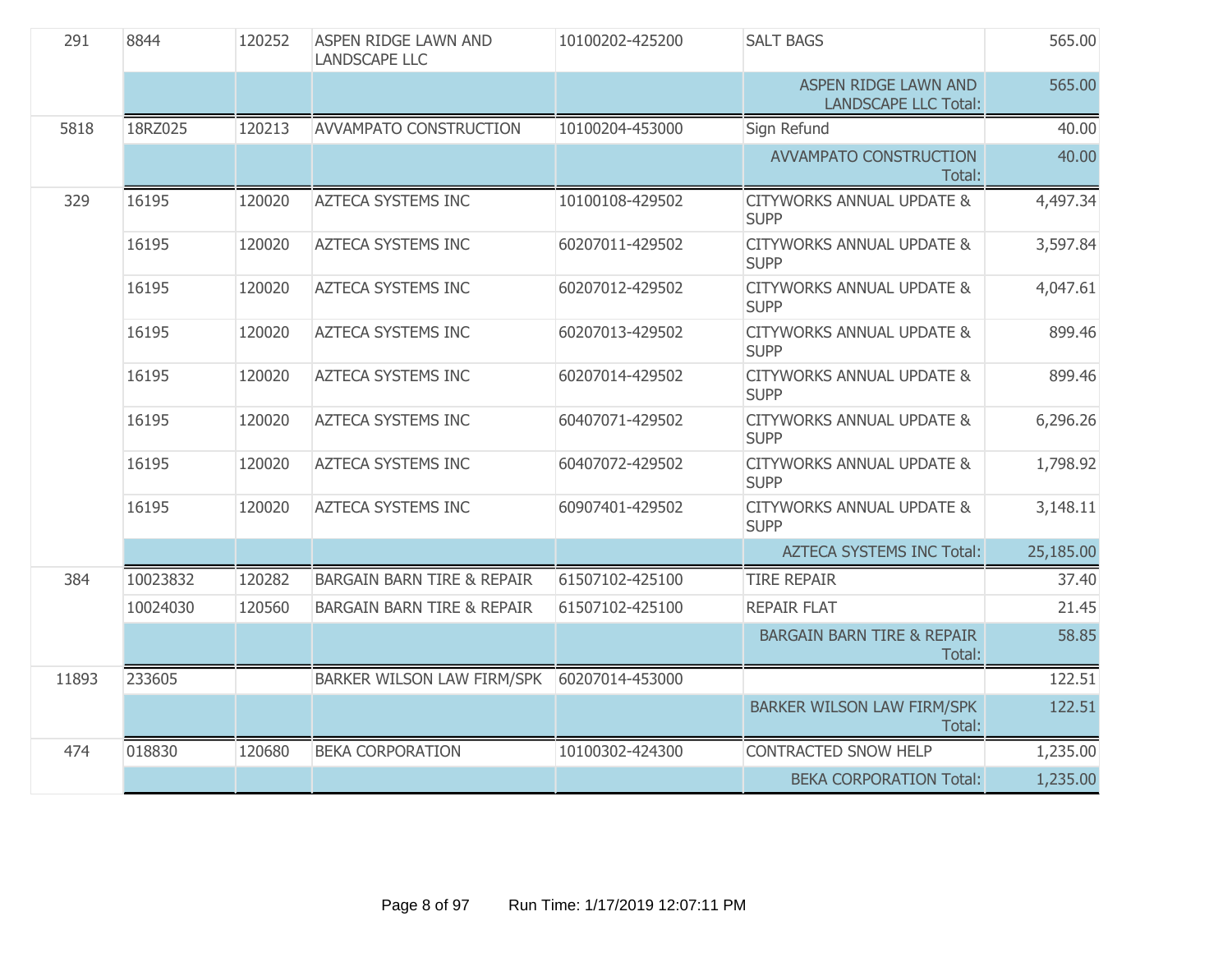| 2060 | 01/02/19                 | 120928 | <b>BERNIE HALL</b>                 | 10100204-422500<br><b>EMPLOYEE RECOGNITION</b><br><b>PROGRAM A</b> |                                              | 500.00    |
|------|--------------------------|--------|------------------------------------|--------------------------------------------------------------------|----------------------------------------------|-----------|
|      |                          |        |                                    |                                                                    | <b>BERNIE HALL Total:</b>                    | 500.00    |
| 549  | 02 676127                | 120451 | BIERSCHBACH EQUIPMENT INC          | 10100860-424600                                                    | <b>SURFACE PLANER RENTAL</b>                 | 137.00    |
|      |                          |        |                                    |                                                                    | BIERSCHBACH EQUIPMENT INC<br>Total:          | 137.00    |
| 572  | 1284149-150-<br>151-152- | 120260 | <b>BLACK &amp; VEATCH</b>          | 60200933-422300                                                    | 13-2141 WATER UTILITY SYSTEM<br>M            | 19,292.47 |
|      | 1284149-150-<br>151-152- | 120260 | <b>BLACK &amp; VEATCH</b>          | 60400833-422300                                                    | 13-2141 WATER UTILITY SYSTEM<br>M            | 36,288.21 |
|      | 1284149-150-<br>151-152- | 120260 | <b>BLACK &amp; VEATCH</b>          | 60400834-422300                                                    | 13-2141 WATER UTILITY SYSTEM<br>M            | 36,288.21 |
|      |                          |        |                                    |                                                                    | <b>BLACK &amp; VEATCH Total:</b>             | 91,868.89 |
| 584  | 12782                    | 120237 | <b>BLACK HILLS BUSINESS SOURCE</b> | 10100202-426100                                                    | <b>PENS</b>                                  | 34.28     |
|      | 12782                    | 120237 | <b>BLACK HILLS BUSINESS SOURCE</b> | 61800890-426100                                                    | <b>PENS</b>                                  | 16.89     |
|      | 12751                    | 120104 | <b>BLACK HILLS BUSINESS SOURCE</b> | 10100202-426100                                                    | PAPER, GLUE STICKS, BINDERS                  | 54.54     |
|      | 12751                    | 120104 | <b>BLACK HILLS BUSINESS SOURCE</b> | 61800890-426100                                                    | PAPER, GLUE STICKS, BINDERS                  | 26.87     |
|      | 12799                    | 120854 | <b>BLACK HILLS BUSINESS SOURCE</b> | 61507103-429600                                                    | PAULI DESK                                   | 680.00    |
|      |                          |        |                                    |                                                                    | <b>BLACK HILLS BUSINESS SOURCE</b><br>Total: | 812.58    |
| 586  | 148002                   | 120847 | BLACK HILLS CHEMICAL CO INC        | 61507103-426400                                                    | <b>JANITORIAL SUPPLIES</b>                   | 100.54    |
|      | 148369                   | 121251 | BLACK HILLS CHEMICAL CO INC        | 10100603-426400                                                    | SNOW PLOW ICE MELT                           | 125.83    |
|      | 147751                   | 120957 | BLACK HILLS CHEMICAL CO INC        | 10100612-426400                                                    | DMQ DISINFECTANT                             | 77.16     |
|      | 147750                   | 120956 | BLACK HILLS CHEMICAL CO INC        | 10100612-426400                                                    | <b>GLASS CLEANERS</b>                        | 181.15    |
|      |                          |        |                                    |                                                                    | BLACK HILLS CHEMICAL CO INC<br>Total:        | 484.68    |
| 590  | 5766                     | 121125 | <b>BLACK HILLS DOOR SYSTEMS</b>    | 60407072-425200                                                    | <b>DOOR REPAIR</b>                           | 113.60    |
|      |                          |        |                                    |                                                                    | <b>BLACK HILLS DOOR SYSTEMS</b><br>Total:    | 113.60    |
| 622  | 22070142<br>01/03        |        | <b>BLACK HILLS ENERGY</b>          | 10100205-428300                                                    |                                              | 63.26     |
|      | 22458600<br>01/03        |        | <b>BLACK HILLS ENERGY</b>          | 10100205-428300                                                    |                                              | 18.92     |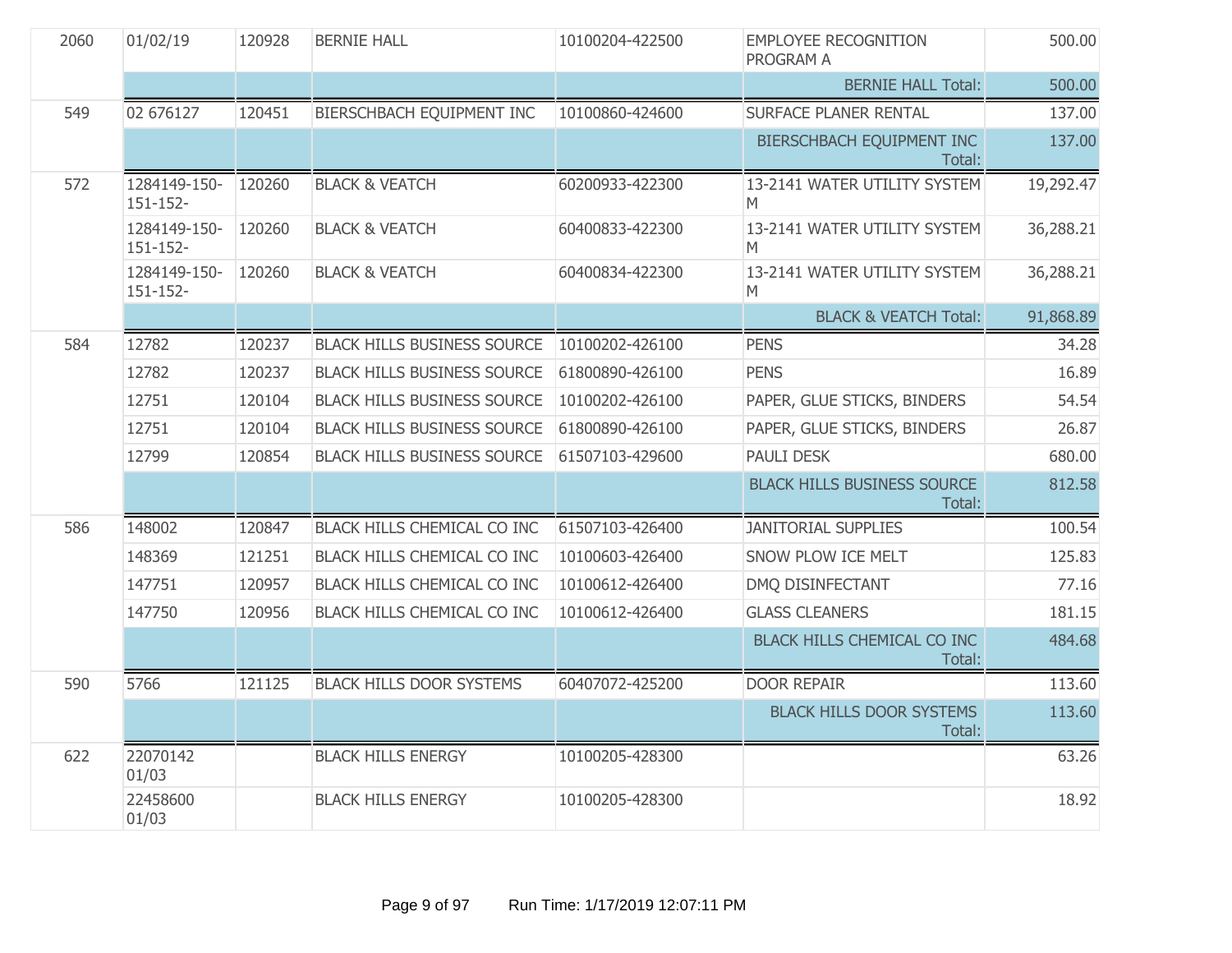| 622 | 22070769<br>01/03 | <b>BLACK HILLS ENERGY</b> | 10100205-428300 | 24.14    |
|-----|-------------------|---------------------------|-----------------|----------|
|     | 22069091<br>01/03 | <b>BLACK HILLS ENERGY</b> | 10100205-428300 | 27.41    |
|     | 22070256<br>01/03 | <b>BLACK HILLS ENERGY</b> | 10100205-428300 | 12.38    |
|     | 22067682<br>01/07 | <b>BLACK HILLS ENERGY</b> | 10100205-428300 | 39.66    |
|     | 12775762<br>01/08 | <b>BLACK HILLS ENERGY</b> | 77504134-428300 | 12.73    |
|     | <b>NONE 01/11</b> | <b>BLACK HILLS ENERGY</b> | 10100304-428300 | 24.75    |
|     | 22403774<br>01/08 | <b>BLACK HILLS ENERGY</b> | 61507103-428300 | 32.72    |
|     | 12225919<br>01/08 | <b>BLACK HILLS ENERGY</b> | 77504134-428300 | 984.04   |
|     | 22205287<br>01/08 | <b>BLACK HILLS ENERGY</b> | 77504134-428300 | 16.95    |
|     | 22045203<br>01/08 | <b>BLACK HILLS ENERGY</b> | 77504134-428300 | 12.73    |
|     | 12775761<br>01/08 | <b>BLACK HILLS ENERGY</b> | 77504134-428300 | 215.24   |
|     | 22071164<br>01/08 | <b>BLACK HILLS ENERGY</b> | 77504134-428300 | 373.67   |
|     | 12775558<br>01/07 | <b>BLACK HILLS ENERGY</b> | 60407072-428300 | 3,379.95 |
|     | 20375131<br>01/08 | <b>BLACK HILLS ENERGY</b> | 60407072-428300 | 127.21   |
|     | <b>NONE 12/31</b> | <b>BLACK HILLS ENERGY</b> | 61507102-428300 | 11.51    |
|     | <b>NONE 12/31</b> | <b>BLACK HILLS ENERGY</b> | 61507102-428300 | 21.32    |
|     | <b>NONE 12/31</b> | <b>BLACK HILLS ENERGY</b> | 61507102-428300 | 25.91    |
|     | 12306655<br>01/08 | <b>BLACK HILLS ENERGY</b> | 61507102-428300 | 47.52    |
|     | 12766508<br>01/08 | <b>BLACK HILLS ENERGY</b> | 60407071-428300 | 502.94   |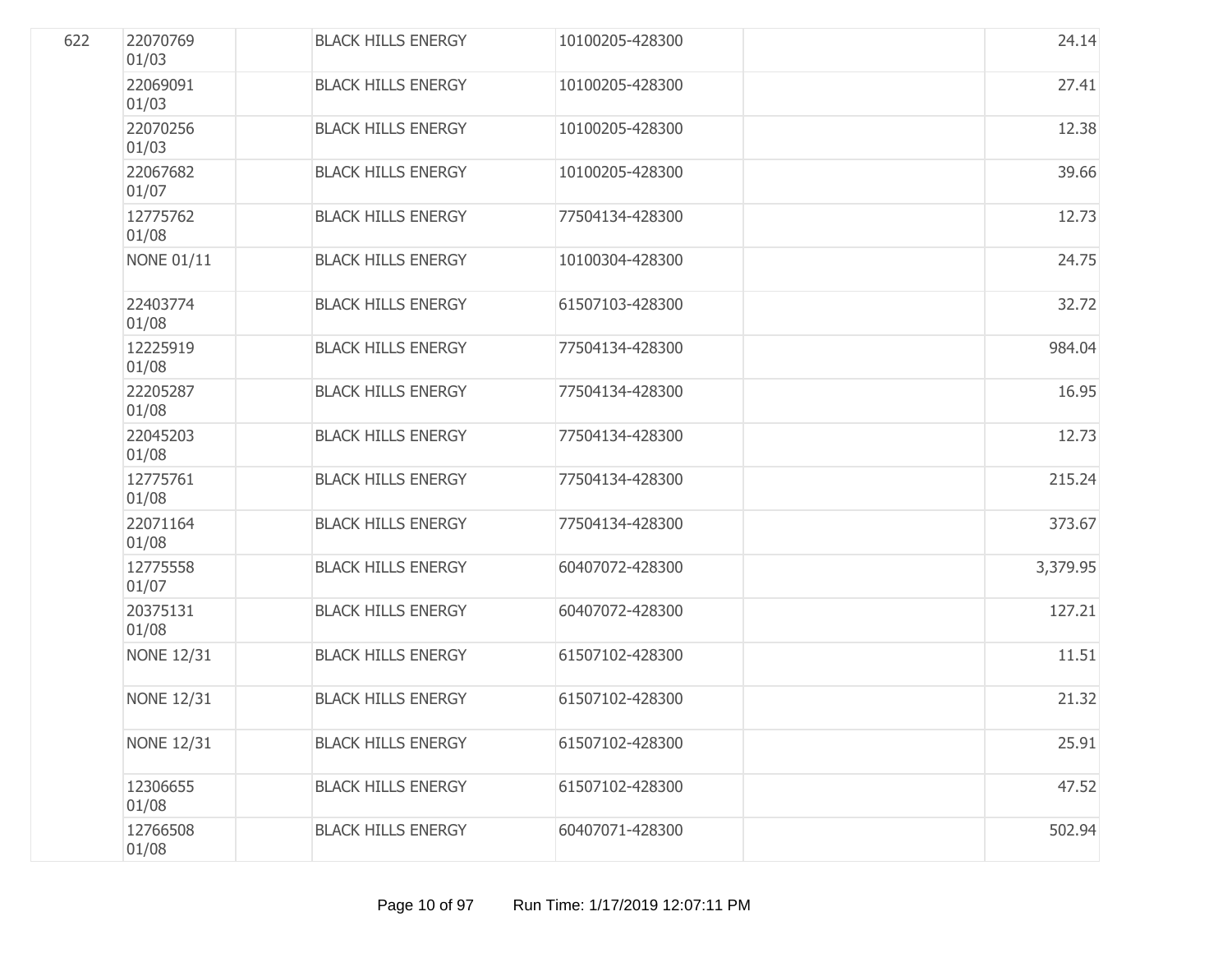| 622 | 12766507<br>01/08 | <b>BLACK HILLS ENERGY</b> | 60407071-428300 | 52.81     |
|-----|-------------------|---------------------------|-----------------|-----------|
|     | 12227262<br>01/08 | <b>BLACK HILLS ENERGY</b> | 60407072-428300 | 14,459.09 |
|     | 12775379<br>01/08 | <b>BLACK HILLS ENERGY</b> | 60407072-428300 | 5,102.77  |
|     | 12775556<br>01/08 | <b>BLACK HILLS ENERGY</b> | 60407072-428300 | 3,726.87  |
|     | 12775557<br>01/08 | <b>BLACK HILLS ENERGY</b> | 60407072-428300 | 15,242.74 |
|     | 22069545<br>01/08 | <b>BLACK HILLS ENERGY</b> | 10100607-428300 | 12.73     |
|     | 18488921<br>01/08 | <b>BLACK HILLS ENERGY</b> | 10100607-428300 | 313.44    |
|     | <b>NONE 12/31</b> | <b>BLACK HILLS ENERGY</b> | 10100607-428300 | 10.91     |
|     | 12227335<br>01/07 | <b>BLACK HILLS ENERGY</b> | 10100615-428300 | 241.03    |
|     | 22069544<br>01/08 | <b>BLACK HILLS ENERGY</b> | 10106064-428300 | 70.78     |
|     | 22083960<br>01/07 | <b>BLACK HILLS ENERGY</b> | 60407071-428300 | 66.97     |
|     | 22073974<br>01/08 | <b>BLACK HILLS ENERGY</b> | 10100205-428300 | 116.10    |
|     | 22339197<br>01/08 | <b>BLACK HILLS ENERGY</b> | 10100205-428300 | 26.61     |
|     | 22071135<br>01/08 | <b>BLACK HILLS ENERGY</b> | 10100205-428300 | 153.69    |
|     | 22277366<br>01/08 | <b>BLACK HILLS ENERGY</b> | 10100205-428300 | 32.77     |
|     | 22071230<br>01/08 | <b>BLACK HILLS ENERGY</b> | 10100302-428300 | 67.10     |
|     | 16887039<br>01/08 | <b>BLACK HILLS ENERGY</b> | 10100607-428300 | 379.83    |
|     | 22458665<br>01/07 | <b>BLACK HILLS ENERGY</b> | 10100205-428300 | 34.37     |
|     | 22071163<br>01/08 | <b>BLACK HILLS ENERGY</b> | 10100205-428300 | 42.22     |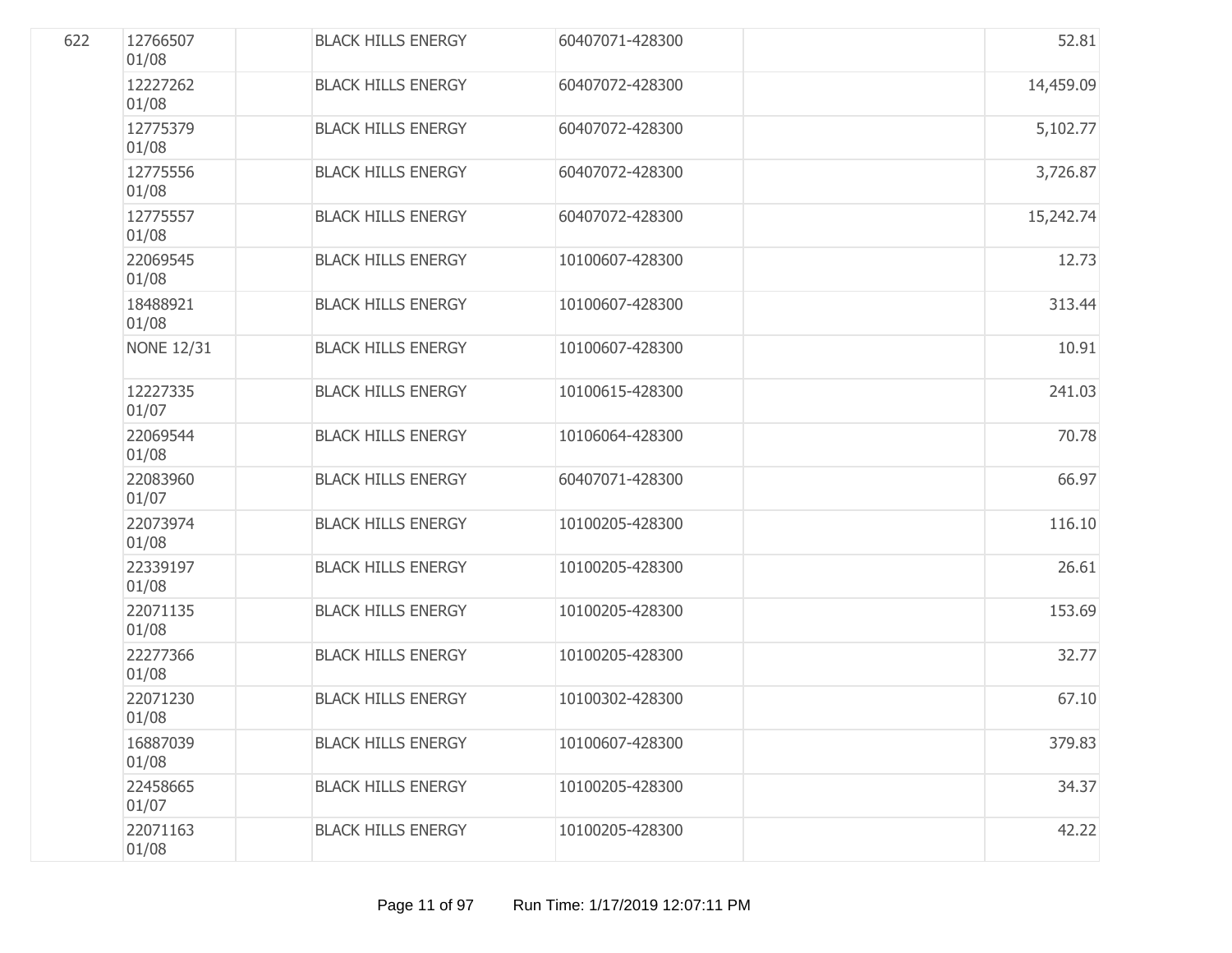| 622 | 22069568<br>01/08 | <b>BLACK HILLS ENERGY</b> | 10100205-428300 | 40.97    |
|-----|-------------------|---------------------------|-----------------|----------|
|     | 22069566<br>01/08 | <b>BLACK HILLS ENERGY</b> | 10100205-428300 | 31.34    |
|     | 21928545<br>01/08 | <b>BLACK HILLS ENERGY</b> | 10100205-428300 | 26.33    |
|     | 22070951<br>01/08 | <b>BLACK HILLS ENERGY</b> | 10100205-428300 | 24.16    |
|     | 12227286<br>01/09 | <b>BLACK HILLS ENERGY</b> | 10100618-428300 | 794.58   |
|     | 12227286<br>01/09 | <b>BLACK HILLS ENERGY</b> | 10100205-428300 | 397.29   |
|     | 12227286<br>01/09 | <b>BLACK HILLS ENERGY</b> | 10100201-428300 | 397.29   |
|     | 22069567<br>01/08 | <b>BLACK HILLS ENERGY</b> | 10100205-428300 | 27.95    |
|     | 22077527<br>01/08 | <b>BLACK HILLS ENERGY</b> | 10100205-428300 | 25.86    |
|     | 22458595<br>01/08 | <b>BLACK HILLS ENERGY</b> | 10100205-428300 | 56.55    |
|     | 22047027<br>12/31 | <b>BLACK HILLS ENERGY</b> | 10100607-428300 | 12.00    |
|     | 12432784<br>12/31 | <b>BLACK HILLS ENERGY</b> | 10100607-428300 | 3,028.29 |
|     | 20064553<br>01/08 | <b>BLACK HILLS ENERGY</b> | 10100607-428300 | 12.73    |
|     | 16814404<br>01/09 | <b>BLACK HILLS ENERGY</b> | 10100205-428300 | 90.64    |
|     | <b>NONE 01/09</b> | <b>BLACK HILLS ENERGY</b> | 10100607-428300 | 46.61    |
|     | 22072171<br>01/09 | <b>BLACK HILLS ENERGY</b> | 10100607-428300 | 506.73   |
|     | 22075512<br>01/09 | <b>BLACK HILLS ENERGY</b> | 10100205-428300 | 287.36   |
|     | <b>NONE 01/09</b> | <b>BLACK HILLS ENERGY</b> | 10100607-428300 | 55.96    |
|     | 22197938<br>01/09 | <b>BLACK HILLS ENERGY</b> | 10100607-428300 | 144.55   |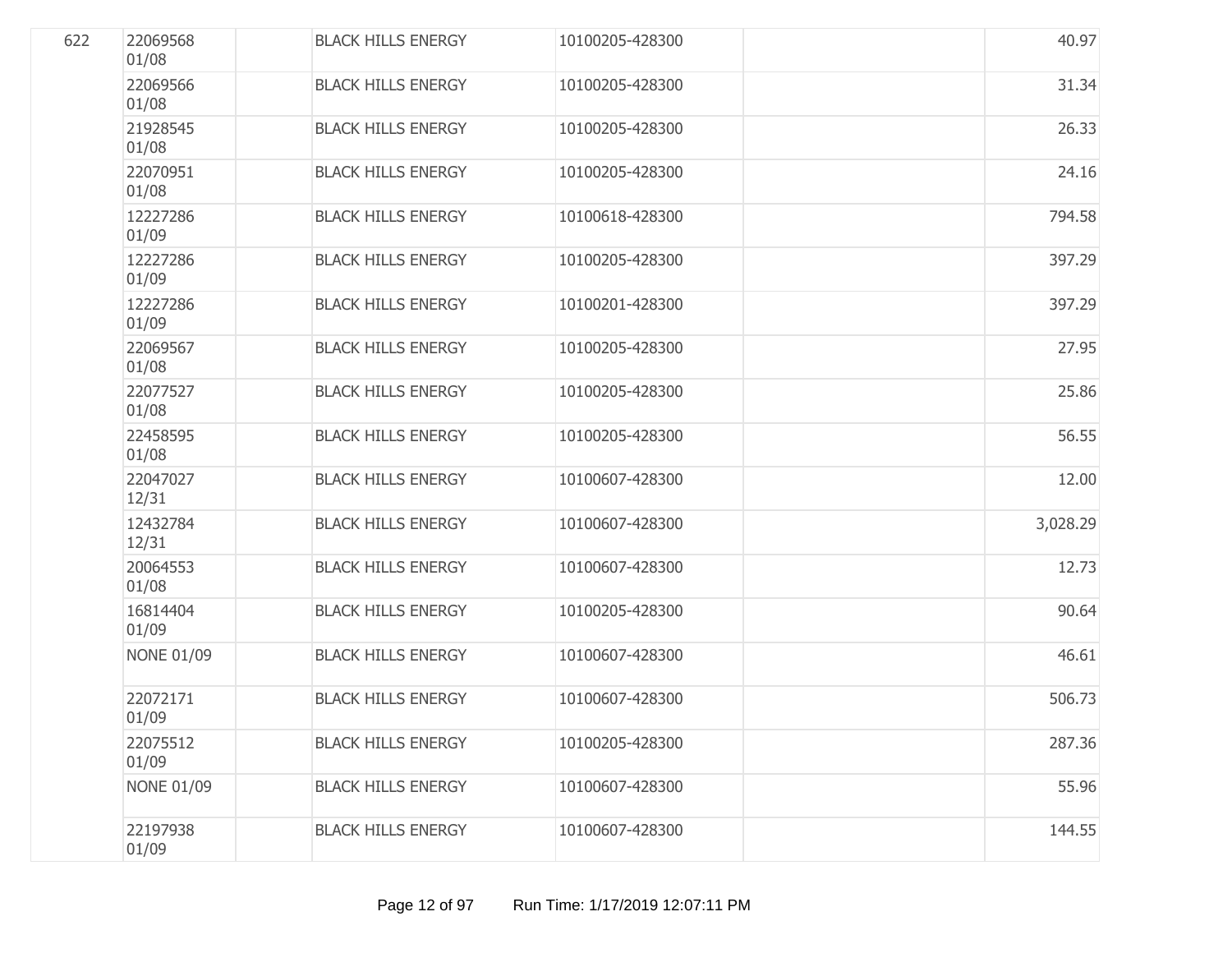| 622 | 22072258<br>01/09 | <b>BLACK HILLS ENERGY</b> | 10100607-428300 | 37.66    |
|-----|-------------------|---------------------------|-----------------|----------|
|     | 22458613<br>01/09 | <b>BLACK HILLS ENERGY</b> | 10100205-428300 | 27.39    |
|     | 12432829<br>12/31 | <b>BLACK HILLS ENERGY</b> | 10100607-428300 | 1,260.16 |
|     | 22068684<br>01/08 | <b>BLACK HILLS ENERGY</b> | 10100607-428300 | 12.73    |
|     | 21319570<br>01/08 | <b>BLACK HILLS ENERGY</b> | 60407071-428300 | 357.97   |
|     | 17434903<br>01/08 | <b>BLACK HILLS ENERGY</b> | 61507103-428300 | 264.71   |
|     | 17042801<br>01/08 | <b>BLACK HILLS ENERGY</b> | 61507102-428300 | 711.91   |
|     | 22071793<br>01/09 | <b>BLACK HILLS ENERGY</b> | 10100205-428300 | 28.26    |
|     | 22071245<br>01/09 | <b>BLACK HILLS ENERGY</b> | 10100205-428300 | 24.11    |
|     | 18963958<br>01/08 | <b>BLACK HILLS ENERGY</b> | 10100607-428300 | 562.60   |
|     | 21722629<br>01/08 | <b>BLACK HILLS ENERGY</b> | 10100205-428300 | 104.94   |
|     | 15572844<br>01/08 | <b>BLACK HILLS ENERGY</b> | 61507102-428300 | 646.54   |
|     | 21722471<br>01/08 | <b>BLACK HILLS ENERGY</b> | 61507102-428300 | 355.90   |
|     | 12192045<br>01/08 | <b>BLACK HILLS ENERGY</b> | 61507102-428300 | 491.86   |
|     | 22071051<br>01/08 | <b>BLACK HILLS ENERGY</b> | 61507102-428300 | 245.52   |
|     | 16886862<br>01/08 | <b>BLACK HILLS ENERGY</b> | 60407072-428300 | 218.32   |
|     | 12570727<br>01/08 | <b>BLACK HILLS ENERGY</b> | 61507102-428300 | 644.17   |
|     | 15572842<br>01/08 | <b>BLACK HILLS ENERGY</b> | 61507102-428300 | 359.53   |
|     | 22045270<br>01/08 | <b>BLACK HILLS ENERGY</b> | 61507103-428300 | 407.44   |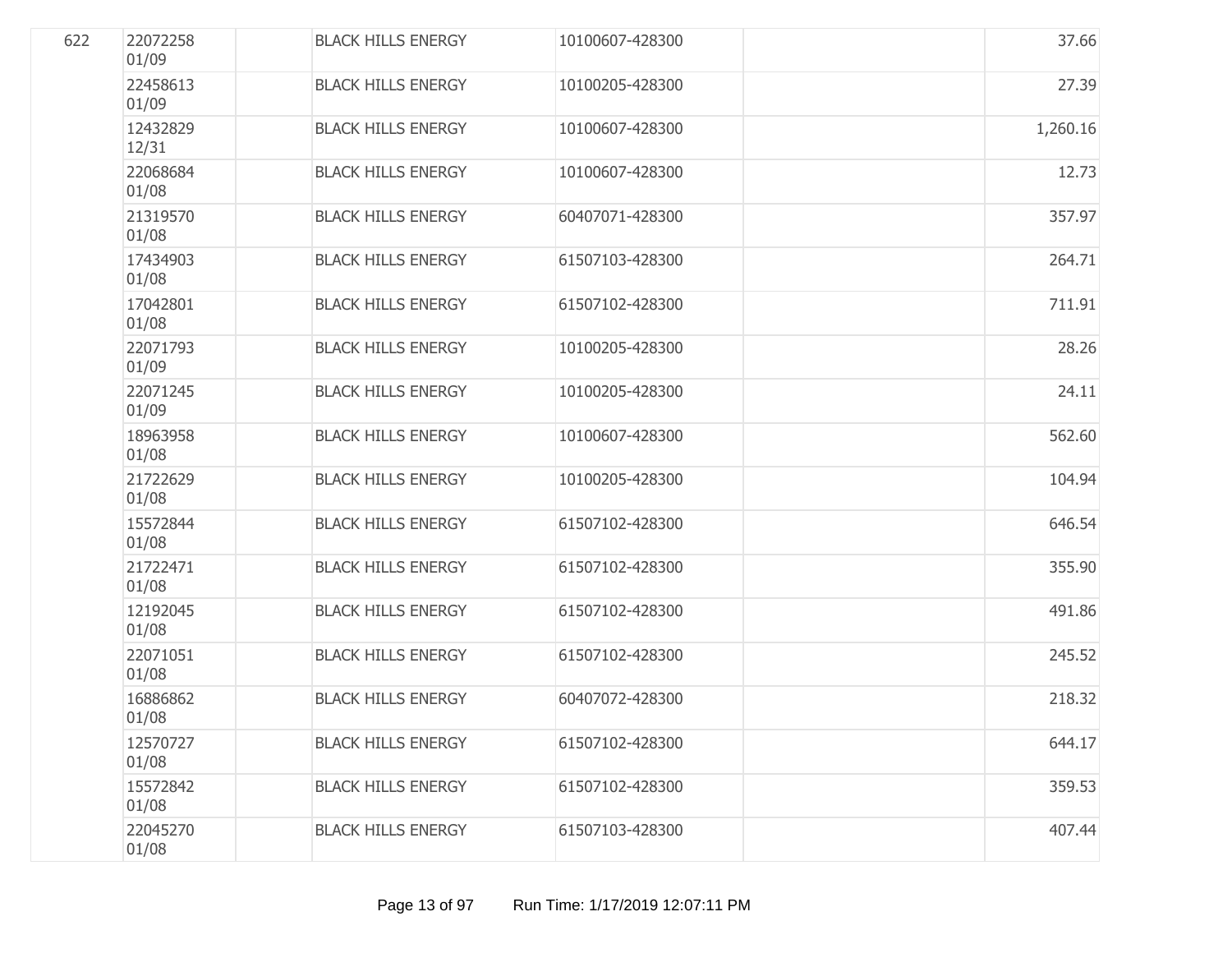| 622 | 22071025<br>01/08 | <b>BLACK HILLS ENERGY</b> | 10100205-428300 | 60.15    |
|-----|-------------------|---------------------------|-----------------|----------|
|     | 12775405<br>01/08 | <b>BLACK HILLS ENERGY</b> | 77700914-428300 | 2,949.46 |
|     | 12764731<br>01/08 | <b>BLACK HILLS ENERGY</b> | 10100607-428300 | 89.90    |
|     | 12764731<br>12/06 | <b>BLACK HILLS ENERGY</b> | 10100607-428300 | 81.41    |
|     | 12764731<br>11/06 | <b>BLACK HILLS ENERGY</b> | 10100607-428300 | 74.95    |
|     | 12764731<br>10/08 | <b>BLACK HILLS ENERGY</b> | 10100607-428300 | (168.59) |
|     | 22073299<br>01/09 | <b>BLACK HILLS ENERGY</b> | 10100108-428300 | 10.00    |
|     | 12767071<br>01/08 | <b>BLACK HILLS ENERGY</b> | 10100607-428300 | 321.04   |
|     | 12313258<br>01/04 | <b>BLACK HILLS ENERGY</b> | 61800894-428300 | 253.13   |
|     | 20376077<br>01/07 | <b>BLACK HILLS ENERGY</b> | 10100205-428300 | 155.46   |
|     | 22045659<br>01/07 | <b>BLACK HILLS ENERGY</b> | 10100205-428300 | 72.94    |
|     | 21343059<br>01/07 | <b>BLACK HILLS ENERGY</b> | 10100205-428300 | 174.84   |
|     | 21058428<br>01/07 | <b>BLACK HILLS ENERGY</b> | 10100205-428300 | 61.02    |
|     | 18487279<br>01/07 | <b>BLACK HILLS ENERGY</b> | 10100607-428300 | 49.01    |
|     | 22076087<br>01/07 | <b>BLACK HILLS ENERGY</b> | 60207011-428300 | 177.72   |
|     | 19779178<br>01/07 | <b>BLACK HILLS ENERGY</b> | 60207011-428300 | 1,743.65 |
|     | 12775425<br>01/07 | <b>BLACK HILLS ENERGY</b> | 60207011-428300 | 289.46   |
|     | 12767152<br>01/07 | <b>BLACK HILLS ENERGY</b> | 10102026-428300 | 553.23   |
|     | 12767152<br>01/07 | <b>BLACK HILLS ENERGY</b> | 61800896-428300 | 272.48   |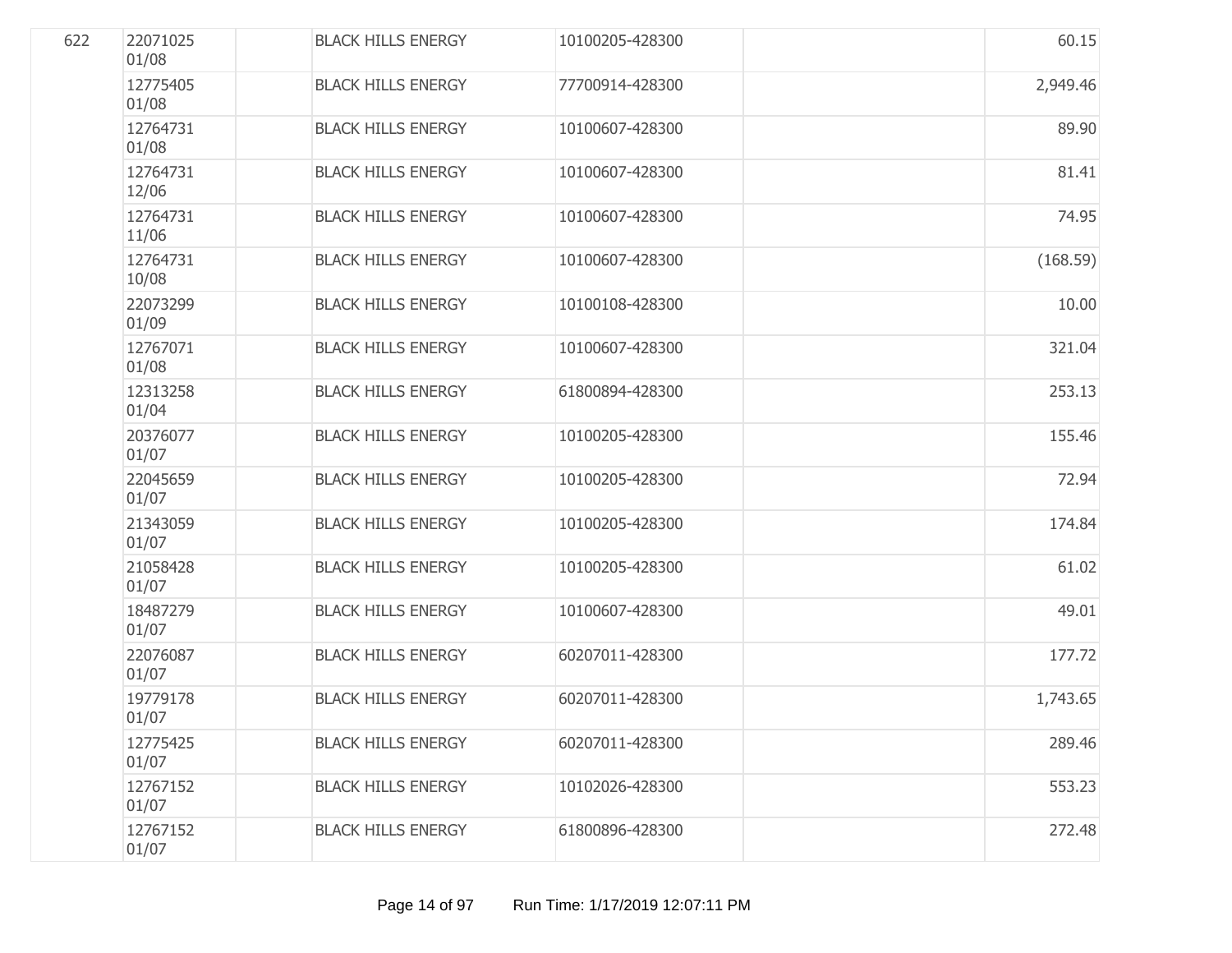| 622 | 12313258<br>01/04 | <b>BLACK HILLS ENERGY</b> | 10102024-428300 |                                  | 513.92     |
|-----|-------------------|---------------------------|-----------------|----------------------------------|------------|
|     | 20092393<br>01/04 | <b>BLACK HILLS ENERGY</b> | 10100607-428300 |                                  | 12.39      |
|     | 22338915<br>01/04 | <b>BLACK HILLS ENERGY</b> | 10100607-428300 |                                  | 12.39      |
|     | 22045499<br>01/07 | <b>BLACK HILLS ENERGY</b> | 60207011-428300 |                                  | 113.77     |
|     | 22193759<br>01/07 | <b>BLACK HILLS ENERGY</b> | 60207011-428300 |                                  | 62.30      |
|     | 20660969<br>01/07 | <b>BLACK HILLS ENERGY</b> | 60207011-428300 |                                  | 311.27     |
|     | 12767125<br>01/04 | <b>BLACK HILLS ENERGY</b> | 60207011-428300 |                                  | 2,193.66   |
|     | <b>NONE 01/07</b> | <b>BLACK HILLS ENERGY</b> | 10100304-428300 |                                  | 31,961.74  |
|     | <b>NONE 01/07</b> | <b>BLACK HILLS ENERGY</b> | 10100607-428300 |                                  | 59.41      |
|     | <b>NONE 01/07</b> | <b>BLACK HILLS ENERGY</b> | 10100607-428300 |                                  | 61.92      |
|     | <b>NONE 01/07</b> | <b>BLACK HILLS ENERGY</b> | 10100607-428300 |                                  | 182.38     |
|     | 19407184<br>01/04 | <b>BLACK HILLS ENERGY</b> | 10100607-428300 |                                  | 25.34      |
|     | 22338508<br>01/04 | <b>BLACK HILLS ENERGY</b> | 10100607-428300 |                                  | 46.23      |
|     | 18964094<br>01/07 | <b>BLACK HILLS ENERGY</b> | 10100205-428300 |                                  | 20.70      |
|     | 22083577<br>01/04 | <b>BLACK HILLS ENERGY</b> | 10100205-428300 |                                  | 95.65      |
|     | 22276503<br>01/07 | <b>BLACK HILLS ENERGY</b> | 10100205-428300 |                                  | 54.47      |
|     | 21928630<br>01/07 | <b>BLACK HILLS ENERGY</b> | 10100205-428300 |                                  | 29.98      |
|     | <b>NONE 01/07</b> | <b>BLACK HILLS ENERGY</b> | 10100205-428300 |                                  | 23.72      |
|     | <b>NONE 01/07</b> | <b>BLACK HILLS ENERGY</b> | 10100304-428300 |                                  | 34,731.02  |
|     |                   |                           |                 | <b>BLACK HILLS ENERGY Total:</b> | 136,630.22 |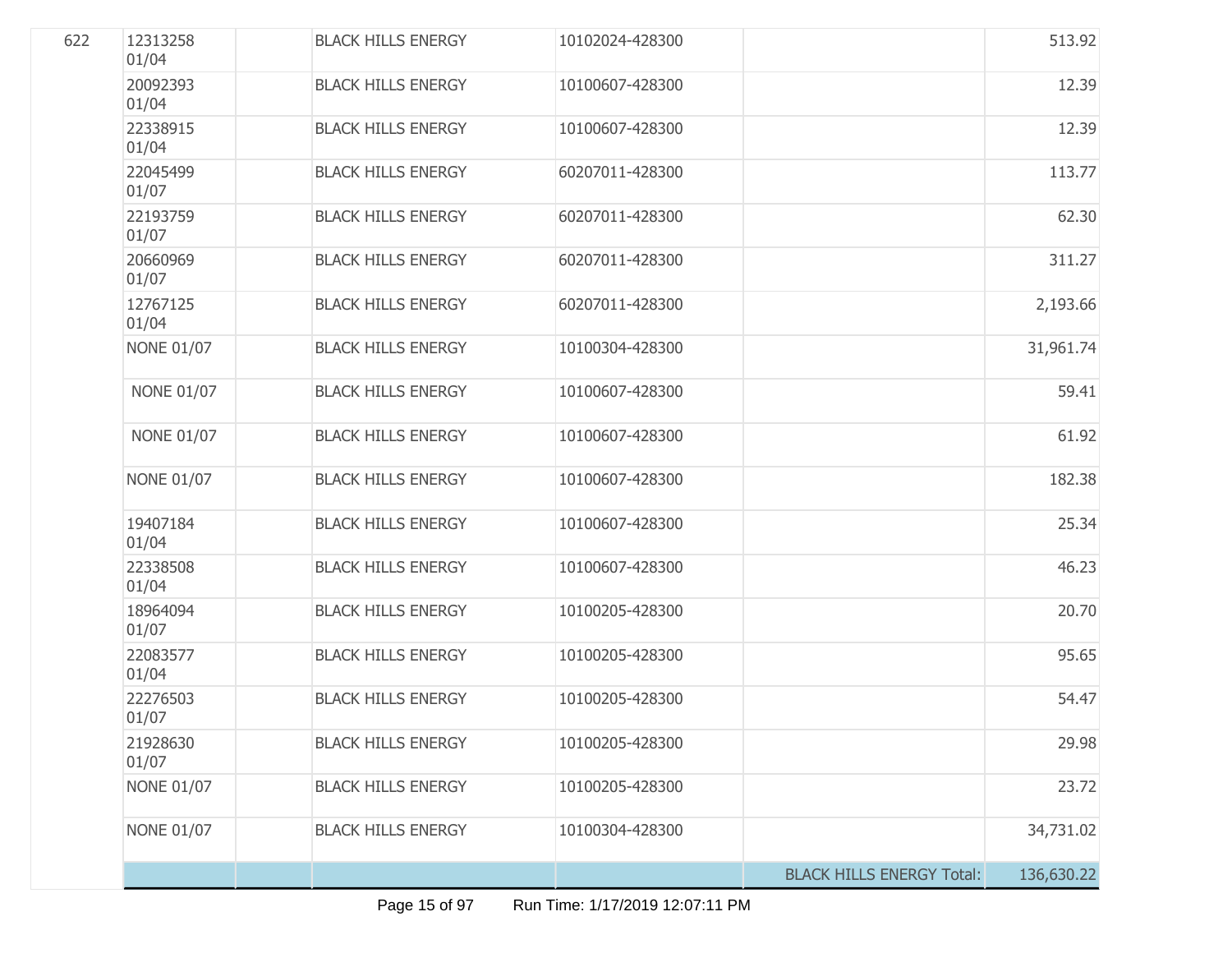| 11880 | 233592              |        | <b>BLACK HILLS PIANO GALLERY</b>                     | 60207014-453000 |                                                             | 17.85    |
|-------|---------------------|--------|------------------------------------------------------|-----------------|-------------------------------------------------------------|----------|
|       |                     |        |                                                      |                 | <b>BLACK HILLS PIANO GALLERY</b><br>Total:                  | 17.85    |
| 633   | 1926656<br>01/02/19 | 121290 | BLACK HILLS STATE UNIVERSITY 71801002-422800         |                 | Educational Loan - Jonny Knuts                              | 1,057.42 |
|       |                     |        |                                                      |                 | <b>BLACK HILLS STATE UNIVERSITY</b><br>Total:               | 1,057.42 |
| 637   | BH13120             | 120566 | <b>BLACK HILLS TRUCK &amp; TRAILER</b><br><b>INC</b> | 61207101-425100 | FILTER AIR OUTER ELEMENT                                    | 26.12    |
|       | BH13137             | 120570 | <b>BLACK HILLS TRUCK &amp; TRAILER</b><br><b>INC</b> | 61207101-425100 | <b>BRAKE PARTS</b>                                          | 216.00   |
|       | BH13136             | 120569 | <b>BLACK HILLS TRUCK &amp; TRAILER</b><br><b>INC</b> | 61207101-425100 | <b>REPLACE BREAKS</b>                                       | 1,052.72 |
|       | BH13123             | 120568 | <b>BLACK HILLS TRUCK &amp; TRAILER</b><br><b>INC</b> | 61207101-425100 | <b>FILTERS</b>                                              | 46.84    |
|       | BH13122             | 120567 | <b>BLACK HILLS TRUCK &amp; TRAILER</b><br><b>INC</b> | 61507103-426900 | <b>AERO BRAKE CLEANER</b>                                   | 76.80    |
|       | BH13176             | 120565 | <b>BLACK HILLS TRUCK &amp; TRAILER</b><br><b>INC</b> | 61507103-425100 | <b>AIR CHANNEL FLOW FILTER</b>                              | 32.67    |
|       |                     |        |                                                      |                 | <b>BLACK HILLS TRUCK &amp; TRAILER</b><br><b>INC Total:</b> | 1,451.15 |
| 638   | 13349               | 120900 | <b>BLACK HILLS URGENT CARE</b>                       | 78900963-422500 | FLU SHOT                                                    | 20.00    |
|       |                     |        |                                                      |                 | <b>BLACK HILLS URGENT CARE</b><br>Total:                    | 20.00    |
| 11866 | 233578              |        | <b>BLACK HILLS WORKS</b>                             | 60207014-453000 |                                                             | 192.29   |
|       |                     |        |                                                      |                 | <b>BLACK HILLS WORKS Total:</b>                             | 192.29   |
| 652   | 00012479-0          | 120856 | <b>BLACKSTRAP INC</b>                                | 10100302-426400 | <b>ROAD SALT</b>                                            | 1,932.49 |
|       | 00012544-0          | 120662 | <b>BLACKSTRAP INC</b>                                | 10100302-426400 | <b>ROAD SALT</b>                                            | 1,738.87 |
|       | 00011944-0          | 118095 | <b>BLACKSTRAP INC</b>                                | 10100302-426400 | <b>ROAD SALT</b>                                            | 2,075.11 |
|       | 00012075-0          | 118973 | <b>BLACKSTRAP INC</b>                                | 10100302-426400 | <b>ROAD SALT</b>                                            | 2,217.74 |
|       | 00012061-0          | 118979 | <b>BLACKSTRAP INC</b>                                | 10100302-426400 | <b>ROAD SALT</b>                                            | 2,008.23 |
|       | 00012100-0          | 118982 | <b>BLACKSTRAP INC</b>                                | 10100302-426400 | <b>ROAD SALT</b>                                            | 2,031.51 |
|       | 00012379-0          | 118104 | <b>BLACKSTRAP INC</b>                                | 10100302-426400 | <b>ROAD SALT</b>                                            | 2,026.71 |
|       | 00012482-0          | 118105 | <b>BLACKSTRAP INC</b>                                | 10100302-426400 | <b>ROAD SALT</b>                                            | 1,997.15 |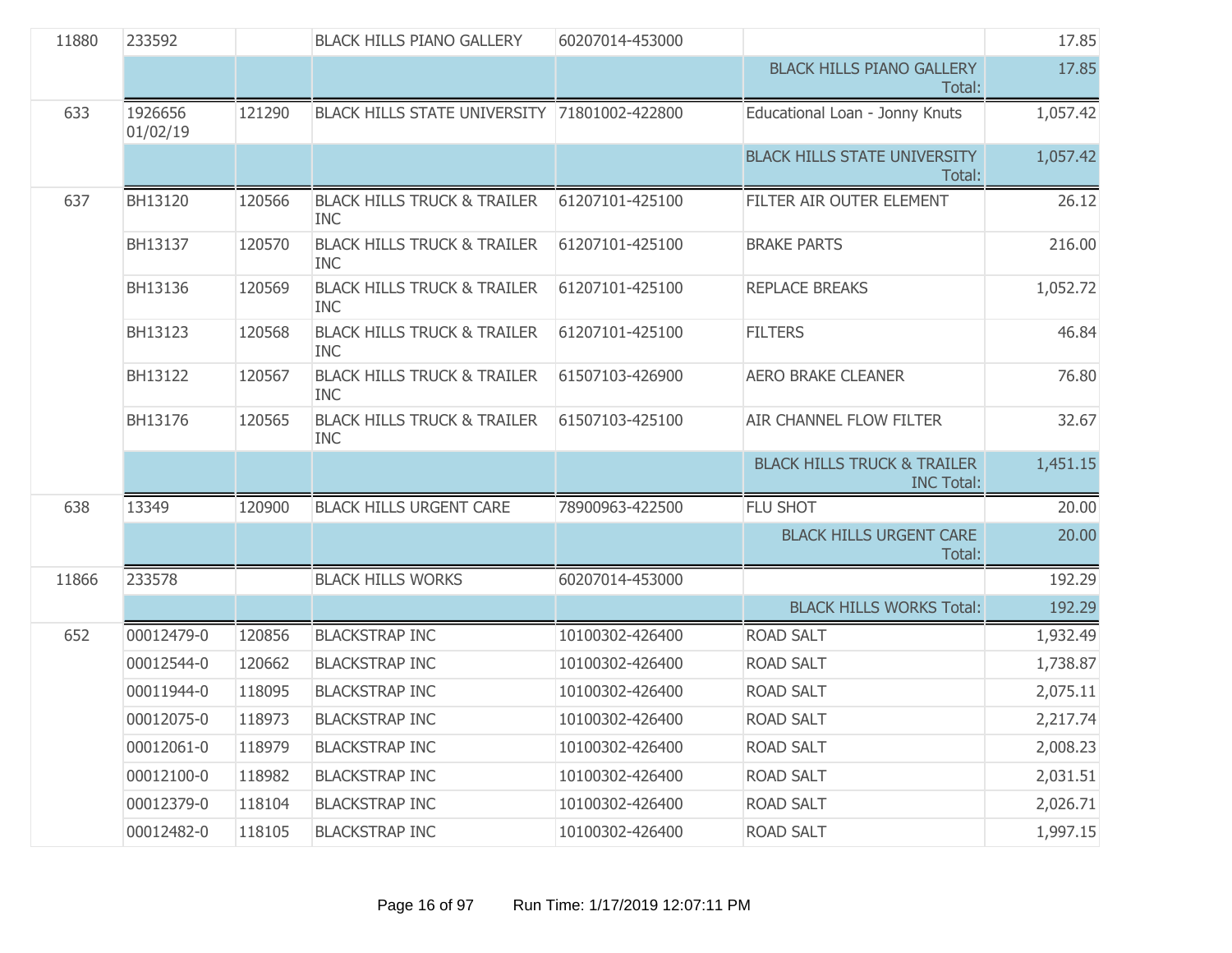| 652 | 00012077-0  | 118977 | <b>BLACKSTRAP INC</b>                          | 10100302-426400 | <b>ROAD SALT</b>                         | 2,067.35  |
|-----|-------------|--------|------------------------------------------------|-----------------|------------------------------------------|-----------|
|     | 00012485-0  | 118106 | <b>BLACKSTRAP INC</b>                          | 10100302-426400 | <b>ROAD SALT</b>                         | 1,998.99  |
|     | 00012500-01 | 119766 | <b>BLACKSTRAP INC</b>                          | 10100302-426400 | <b>ROAD SALT</b>                         | 1,906.62  |
|     | 00012671-0  | 119765 | <b>BLACKSTRAP INC</b>                          | 10100302-426400 | <b>ROAD SALT</b>                         | 2,039.64  |
|     | 00012105-0  | 118098 | <b>BLACKSTRAP INC</b>                          | 10100302-426400 | <b>ROAD SALT</b>                         | 1,936.18  |
|     | 00012106-0  | 118100 | <b>BLACKSTRAP INC</b>                          | 10100302-426400 | <b>ROAD SALT</b>                         | 1,967.59  |
|     | 00012107-0  | 118099 | <b>BLACKSTRAP INC</b>                          | 10100302-426400 | <b>ROAD SALT</b>                         | 1,923.25  |
|     | 00012116-0  | 118097 | <b>BLACKSTRAP INC</b>                          | 10100302-426400 | <b>ROAD SALT</b>                         | 1,827.55  |
|     | 00012240-0  | 118101 | <b>BLACKSTRAP INC</b>                          | 10100302-426400 | <b>ROAD SALT</b>                         | 1,930.64  |
|     | 00012324-0  | 118103 | <b>BLACKSTRAP INC</b>                          | 10100302-426400 | <b>ROAD SALT</b>                         | 1,967.59  |
|     |             |        |                                                |                 | <b>BLACKSTRAP INC Total:</b>             | 35,593.21 |
| 691 | IVC0161880  | 119687 | <b>BOOT BARN INC</b>                           | 10100305-426300 | <b>SAFETY CLOTHING</b>                   | 86.40     |
|     | IVC0161885  | 119711 | <b>BOOT BARN INC</b>                           | 10100301-426300 | <b>SAFETY CLOTHING</b>                   | 151.99    |
|     | IVC0162440  | 120195 | <b>BOOT BARN INC</b>                           | 10100607-426300 | WORK BOOTS - HULTZ, D                    | 151.99    |
|     | IVC0161886  | 120557 | <b>BOOT BARN INC</b>                           | 61507103-426300 | <b>BOOTS - SCOTT MITZEL</b>              | 131.99    |
|     | IVC0162622  | 121131 | <b>BOOT BARN INC</b>                           | 61507102-426300 | <b>KYLE HANSON BIB</b>                   | 95.99     |
|     |             |        |                                                |                 | <b>BOOT BARN INC Total:</b>              | 618.36    |
| 692 | 916883919   | 121122 | <b>BORDER STATES ELECTRIC</b><br><b>SUPPLY</b> | 60407072-425700 | INTERCOM SYSTEM: CABLE TIES,<br>A        | 244.69    |
|     | 916840704   | 120848 | <b>BORDER STATES ELECTRIC</b><br><b>SUPPLY</b> | 61507103-425700 | <b>FUSE</b>                              | 101.72    |
|     | 916814367   | 120836 | <b>BORDER STATES ELECTRIC</b><br><b>SUPPLY</b> | 60407071-425300 | MOTOR SAVER FOR PLUM CREEK<br>LIF        | 392.62    |
|     | 916847231   | 120694 | <b>BORDER STATES ELECTRIC</b><br><b>SUPPLY</b> | 10100205-426900 | Plastic/Metal Hole Saws & Mark           | 37.08     |
|     | 916864160   | 120920 | <b>BORDER STATES ELECTRIC</b><br><b>SUPPLY</b> | 10100108-426100 | BORDER STATES PLASTIC TAPE               | 48.20     |
|     | 916804932   | 120679 | <b>BORDER STATES ELECTRIC</b><br><b>SUPPLY</b> | 60407071-425300 | CONDUIT, CLAMP FOR RED<br><b>ROCKS L</b> | 15.89     |
|     | 916719239   | 120399 | <b>BORDER STATES ELECTRIC</b><br><b>SUPPLY</b> | 60407071-425300 | RED ROCKS LS: PORTABLE<br>CABLE,         | 37.60     |
|     | 916778688   |        | <b>BORDER STATES ELECTRIC</b><br><b>SUPPLY</b> | 60407071-425300 | <b>CREDIT RETURNED CABLE</b>             | (37.60)   |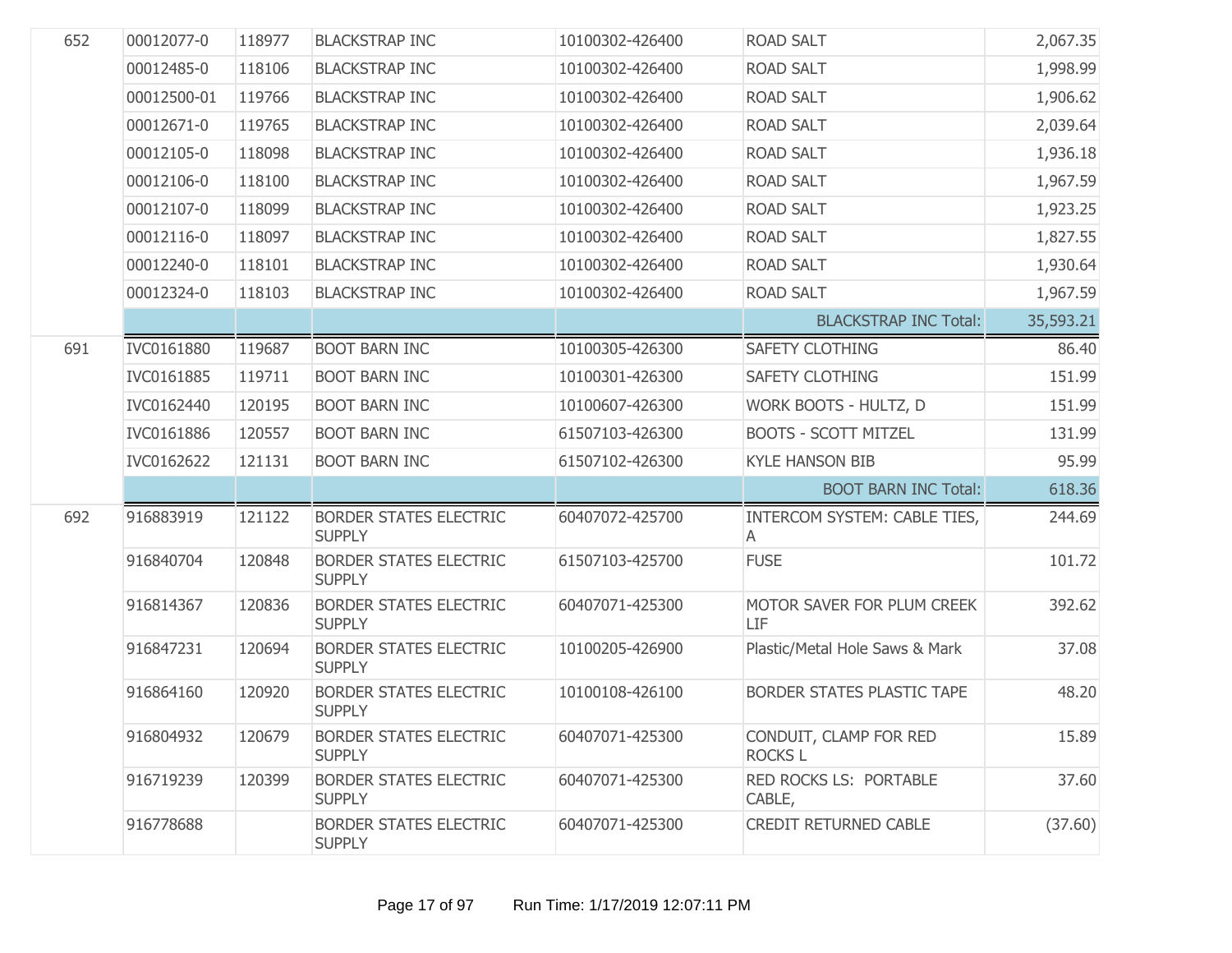| 692   | 916833599   | 120376 | <b>BORDER STATES ELECTRIC</b><br><b>SUPPLY</b> | 60407072-425700 | SOLIDS HANDLING: EMERGENCY<br>LIG                     | 123.36   |
|-------|-------------|--------|------------------------------------------------|-----------------|-------------------------------------------------------|----------|
|       | 916814728   | 119304 | <b>BORDER STATES ELECTRIC</b><br><b>SUPPLY</b> | 60407072-426500 | <b>ELECTRICAL TOOL: PHASE</b><br><b>ROTATIO</b>       | 308.69   |
|       | 916840352   | 120396 | <b>BORDER STATES ELECTRIC</b><br><b>SUPPLY</b> | 60407072-425700 | <b>BUILDING EMERGENCY LIGHTS</b>                      | 132.05   |
|       | 916814543   | 120405 | <b>BORDER STATES ELECTRIC</b><br><b>SUPPLY</b> | 60407072-426900 | FLUKE ELECTRONICS CARRYING<br>CAS                     | 44.09    |
|       |             |        |                                                |                 | <b>BORDER STATES ELECTRIC</b><br><b>SUPPLY Total:</b> | 1,448.39 |
| 699   | 83058391    | 120225 | BOUND TREE MEDICAL INC                         | 61800890-426900 | <b>EMS NON-DISPOSABLES</b>                            | 93.18    |
|       |             |        |                                                |                 | <b>BOUND TREE MEDICAL INC Total:</b>                  | 93.18    |
| 11861 | 233569      |        | BOYUM, KATHY                                   | 60207014-453000 |                                                       | 126.15   |
|       |             |        |                                                |                 | BOYUM, KATHY Total:                                   | 126.15   |
| 11867 | 233579      |        | <b>BRADLEY, BRENT</b>                          | 60207014-453000 |                                                       | 59.84    |
|       |             |        |                                                |                 | <b>BRADLEY, BRENT Total:</b>                          | 59.84    |
| 10394 | 11/29-30/18 | 120240 | <b>BRANDON LLITERAS</b>                        | 61800890-427000 | PER DIEM: LLITERAS11.29 SIOUX                         | 21.00    |
|       |             |        |                                                |                 | <b>BRANDON LLITERAS Total:</b>                        | 21.00    |
|       |             |        |                                                |                 |                                                       |          |
| 842   | 06PS0544846 | 121063 | BUTLER MACHINERY CO.                           | 60207012-425300 | W316                                                  | 51.59    |
|       | 06PS0544844 | 121064 | BUTLER MACHINERY CO.                           | 60207012-425300 | W316                                                  | 233.89   |
|       | 06PS0544848 | 121069 | BUTLER MACHINERY CO.                           | 60207012-425300 | W316                                                  | 77.88    |
|       | 06PS0544908 | 121068 | BUTLER MACHINERY CO.                           | 60207012-425300 | W316                                                  | 99.10    |
|       | 06PS0544847 | 121066 | BUTLER MACHINERY CO.                           | 60207012-425300 | W316                                                  | 20.90    |
|       | 06PS0544847 | 121066 | BUTLER MACHINERY CO.                           | 60207012-426200 | W316                                                  | 268.82   |
|       | 06PS0544845 | 121065 | BUTLER MACHINERY CO.                           | 60207012-425300 | W316                                                  | 76.67    |
|       |             |        |                                                |                 | <b>BUTLER MACHINERY CO. Total:</b>                    | 828.85   |
| 11846 | 233552      |        | CARLSON, ROBIN                                 | 60207014-453000 |                                                       | 40.92    |
|       |             |        |                                                |                 | CARLSON, ROBIN Total:                                 | 40.92    |
| 11872 | 233584      |        | CARLSON, ROBIN                                 | 60207014-453000 |                                                       | 11.36    |
|       |             |        |                                                |                 | CARLSON, ROBIN Total:                                 | 11.36    |
| 11828 | 12/09-14/18 | 120255 | <b>CAROLYN ANGI</b>                            | 10120100-427000 | DRUG ID TRAINING - SALT LAKE<br>С                     | 456.05   |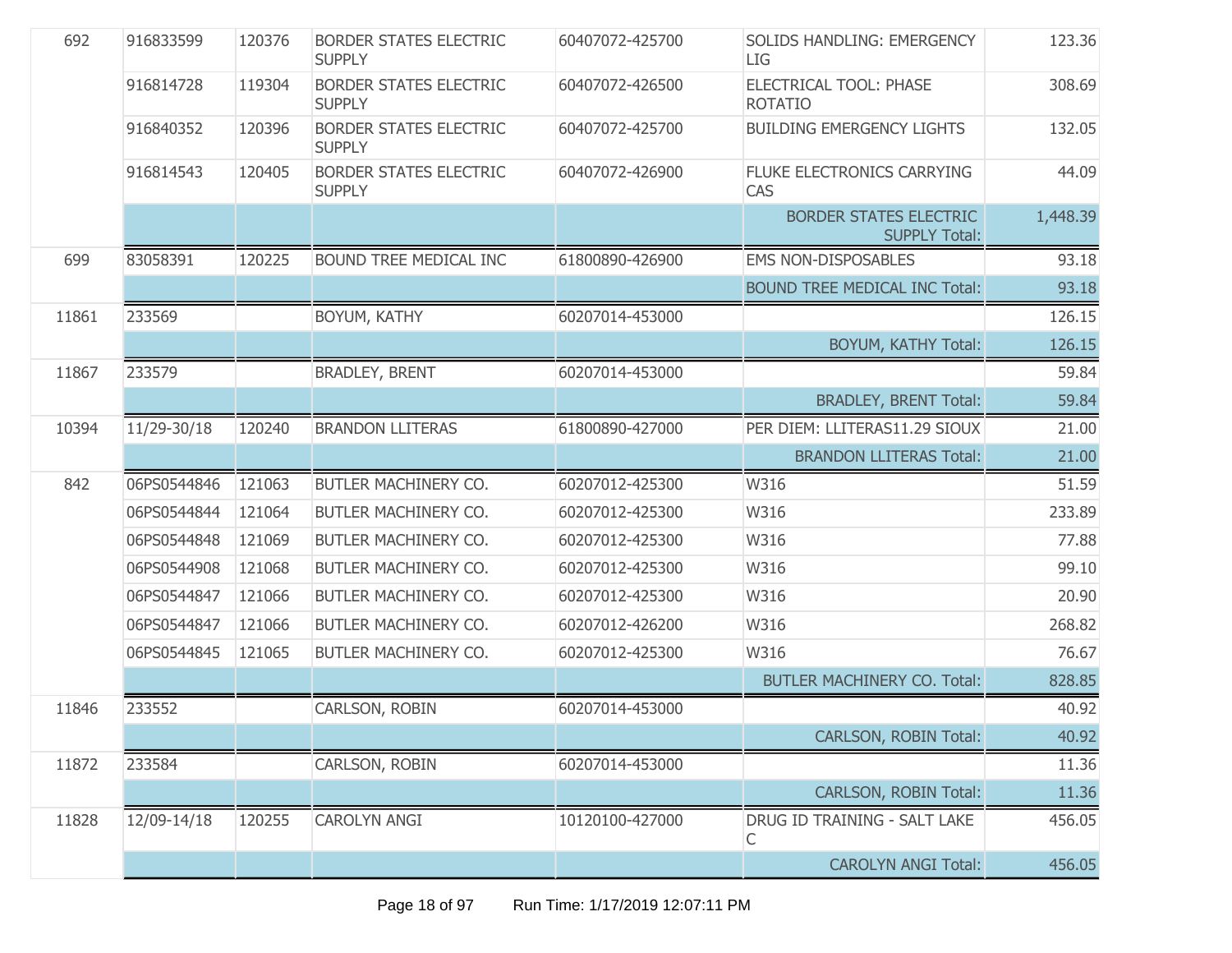| 905 | 2590-522670 | 121084 | <b>CARQUEST AUTO PARTS</b> | 10100603-426900 | TRMNL PROTECTION KIT                     | 8.12    |
|-----|-------------|--------|----------------------------|-----------------|------------------------------------------|---------|
|     | 2590-522669 | 121083 | CARQUEST AUTO PARTS        | 10100603-426900 | <b>BATTERY</b>                           | 106.52  |
|     | 2590-522958 | 121082 | CARQUEST AUTO PARTS        | 10100603-426200 | 10W30                                    | 107.61  |
|     | 2590-523102 | 120864 | CARQUEST AUTO PARTS        | 61507103-425300 | <b>HITCH BALL</b>                        | 102.54  |
|     | 2590-523070 | 121025 | CARQUEST AUTO PARTS        | 61300664-425300 | AIR/LUBE/FILTERS/SPK PLUGS               | 75.46   |
|     | 2590-522207 | 120556 | <b>CARQUEST AUTO PARTS</b> | 10100401-425300 | <b>UNITS</b>                             | 42.87   |
|     | 2590-521811 | 120332 | <b>CARQUEST AUTO PARTS</b> | 60407072-425100 | RISLONE ENGINE TREATMENT,<br><b>BATT</b> | 32.15   |
|     | 2590-521811 | 120332 | <b>CARQUEST AUTO PARTS</b> | 60407072-426500 | RISLONE ENGINE TREATMENT,<br><b>BATT</b> | 66.98   |
|     | 2590-521829 |        | <b>CARQUEST AUTO PARTS</b> | 60407072-425100 | CREDIT RETURNED BATT<br><b>CHARGERS</b>  | (2.21)  |
|     | 2590-521829 |        | <b>CARQUEST AUTO PARTS</b> | 60407072-426500 | CREDIT RETURNED BATT<br><b>CHARGERS</b>  | (4.49)  |
|     | 2590-520919 |        | <b>CARQUEST AUTO PARTS</b> | 61207101-425100 | CREDIT RETURN UTILITY LAMP               | (47.56) |
|     | 2590-521272 | 120205 | <b>CARQUEST AUTO PARTS</b> | 10100201-425100 | <b>CAR BATTERIES</b>                     | 127.29  |
|     | 2590-521405 | 120205 | <b>CARQUEST AUTO PARTS</b> | 10100201-425100 | <b>CAR BATTERIES</b>                     | 127.29  |
|     | 2590-522310 | 120311 | <b>CARQUEST AUTO PARTS</b> | 61507102-425300 | <b>ORING</b>                             | 7.60    |
|     | 2590-522279 | 120310 | <b>CARQUEST AUTO PARTS</b> | 61507102-425300 | <b>SHOP TOWEL</b>                        | 113.70  |
|     | 2590-522285 | 120309 | <b>CARQUEST AUTO PARTS</b> | 61507102-425300 | HOSE AND ORING                           | 57.43   |
|     | 2590-522343 | 120629 | <b>CARQUEST AUTO PARTS</b> | 61207101-425100 | POLISH PLAST -X                          | 8.27    |
|     | 2590-522479 | 120625 | <b>CARQUEST AUTO PARTS</b> | 61507103-425300 | <b>STU SILICONE HOSE</b>                 | 37.08   |
|     | 2590-522705 | 120624 | CARQUEST AUTO PARTS        | 61207101-425100 | CLR/ MKR LAMP, MINI BULB &<br><b>GRO</b> | 20.05   |
|     | 2590-522029 | 120082 | <b>CARQUEST AUTO PARTS</b> | 61207101-425100 | SOLENOID                                 | 65.99   |
|     | 2590-522162 | 120081 | <b>CAROUEST AUTO PARTS</b> | 61507102-425300 | FLAP DISC AND CUT WHEEL                  | 130.92  |
|     | 2590-520899 | 120083 | <b>CARQUEST AUTO PARTS</b> | 61207101-425100 | <b>UTILITY LAMP</b>                      | 47.56   |
|     | 2590-522223 | 120635 | <b>CARQUEST AUTO PARTS</b> | 61207101-425100 | OIL SEAL ORING                           | 8.70    |
|     | 2590-522354 | 120634 | <b>CARQUEST AUTO PARTS</b> | 61207101-425100 | DRILL BITS                               | 6.77    |
|     | 2590-522381 | 120633 | <b>CARQUEST AUTO PARTS</b> | 61207101-425100 | <b>BREATHER</b>                          | 5.25    |
|     | 2590-522314 | 120632 | <b>CARQUEST AUTO PARTS</b> | 61207101-425100 | OIL SEAL ORING                           | 19.00   |
|     | 2590-522280 | 120631 | CARQUEST AUTO PARTS        | 61207101-425100 | NAP GREASE ZERKS & GREASE<br><b>FITT</b> | 0.84    |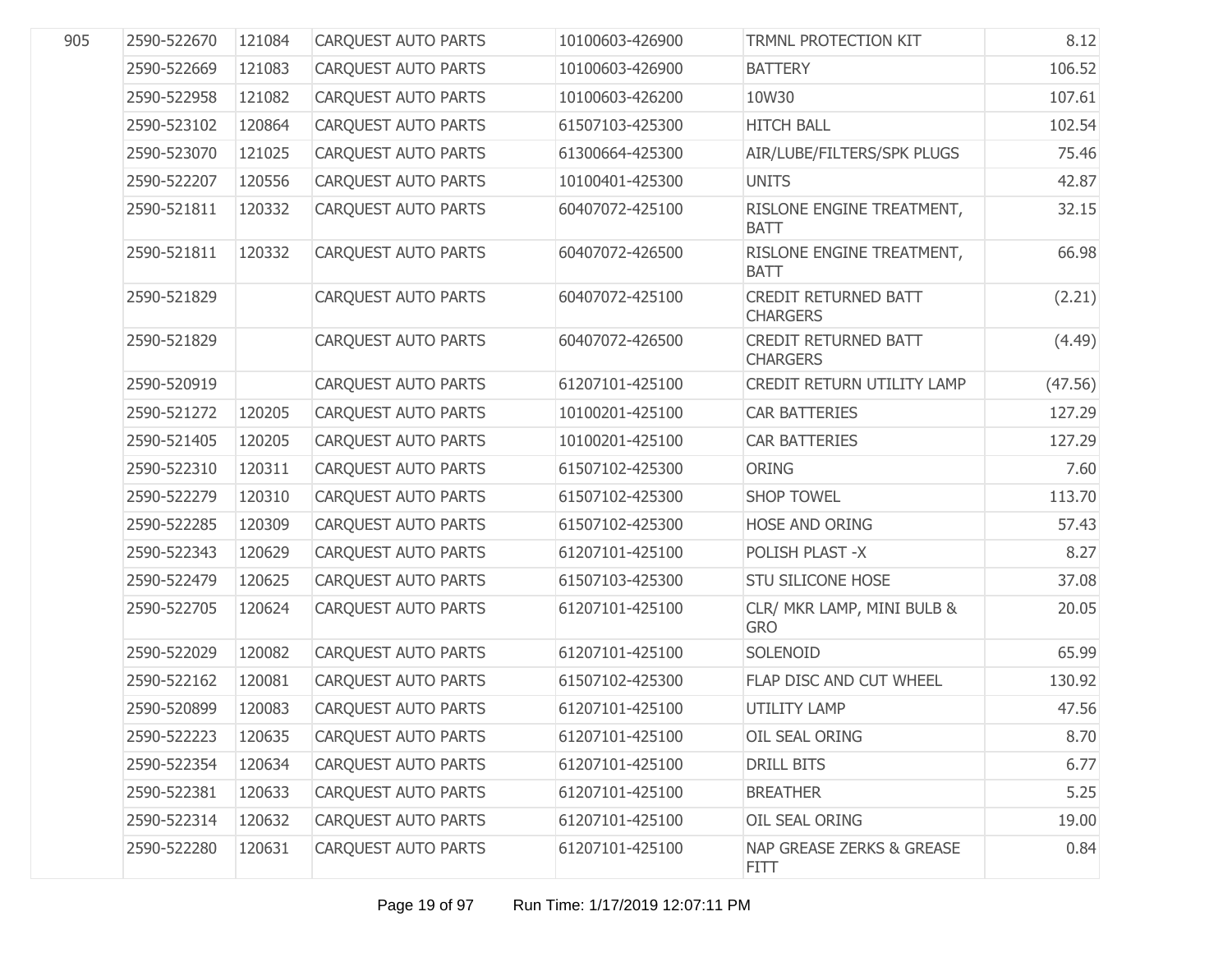| 905 | 2590-522151 | 120630 | <b>CARQUEST AUTO PARTS</b> | 61207101-425100 | EDD MUD FLAP                                    | 19.82    |
|-----|-------------|--------|----------------------------|-----------------|-------------------------------------------------|----------|
|     | 2590-522647 | 120641 | CARQUEST AUTO PARTS        | 61507102-425300 | MASTER DISCON SWITCH                            | 58.64    |
|     | 2590-522651 | 120640 | <b>CARQUEST AUTO PARTS</b> | 61507102-425300 | LUBE, BULK BATTERY CABLE &<br>OIL               | 6.85     |
|     | 2590-522621 | 120639 | <b>CAROUEST AUTO PARTS</b> | 61507102-425300 | <b>AIR FILTERS</b>                              | 82.60    |
|     | 2590-522638 | 120638 | <b>CARQUEST AUTO PARTS</b> | 61507102-425300 | <b>AIR FILTERS</b>                              | 19.25    |
|     | 2590-522380 | 120637 | <b>CARQUEST AUTO PARTS</b> | 61507103-425100 | HI COUNT LED & GROMMETS                         | 28.84    |
|     | 2590-522383 | 120636 | <b>CAROUEST AUTO PARTS</b> | 61507103-425300 | <b>CABIN AIR &amp; AIR FILTER</b>               | 84.87    |
|     | 2590-522250 | 120556 | <b>CARQUEST AUTO PARTS</b> | 10100401-425300 | <b>UNITS</b>                                    | 106.52   |
|     | 2590-522650 | 120685 | <b>CARQUEST AUTO PARTS</b> | 10100301-425300 | <b>UNIT S020</b>                                | 21.40    |
|     | 2590-522712 | 120645 | <b>CARQUEST AUTO PARTS</b> | 61207101-425100 | <b>BWP MOUNTING PIN &amp;</b><br><b>GROMMET</b> | 11.12    |
|     | 2590-522514 | 120644 | <b>CARQUEST AUTO PARTS</b> | 61207101-425100 | <b>EYE SHIELD</b>                               | 66.55    |
|     | 2590-522673 | 120643 | <b>CARQUEST AUTO PARTS</b> | 61207101-425100 | <b>GLOVE THICKSTER &amp; REFLECTOR</b>          | 23.74    |
|     | 2590-522729 | 120642 | CARQUEST AUTO PARTS        | 61507103-425300 | V BELT-INDUSTRIAL                               | 41.96    |
|     |             |        |                            |                 | <b>CARQUEST AUTO PARTS Total:</b>               | 1,843.89 |
| 931 | 100150      | 120267 | <b>CBH COOPERATIVE</b>     | 61507103-426200 | <b>DIESEL</b>                                   | 303.93   |
|     | 100151      | 120264 | <b>CBH COOPERATIVE</b>     | 61207101-426200 | <b>LANDFILL</b>                                 | 232.60   |
|     | 100152      | 120265 | <b>CBH COOPERATIVE</b>     | 61507102-426200 | <b>DIESEL</b>                                   | 735.30   |
|     | 100153      | 120266 | <b>CBH COOPERATIVE</b>     | 61507103-426200 | <b>DIESEL</b>                                   | 272.70   |
|     | 100124      | 119777 | <b>CBH COOPERATIVE</b>     | 61507103-426200 | <b>DIESEL</b>                                   | 456.60   |
|     | 0006175     | 120612 | <b>CBH COOPERATIVE</b>     | 61507103-426200 | <b>PROPANE</b>                                  | 101.60   |
|     | 100196      | 120650 | <b>CBH COOPERATIVE</b>     | 61507102-426200 | <b>FUEL</b>                                     | 1,029.61 |
|     | 0006160     | 120959 | <b>CBH COOPERATIVE</b>     | 10100603-428500 | 128# PROPANE                                    | 101.60   |
|     | 0006173     | 120958 | <b>CBH COOPERATIVE</b>     | 10100603-428500 | 96# PROPANE                                     | 76.20    |
|     | 100511      | 120840 | CBH COOPERATIVE            | 61507102-426200 | <b>DIESEL</b>                                   | 280.73   |
|     | 100510      | 120839 | <b>CBH COOPERATIVE</b>     | 61507102-426200 | <b>DIESEL</b>                                   | 902.40   |
|     | 100167      | 120621 | <b>CBH COOPERATIVE</b>     | 61507103-426200 | <b>FUEL</b>                                     | 163.81   |
|     | 100263      | 120620 | <b>CBH COOPERATIVE</b>     | 61507103-426200 | <b>FUEL</b>                                     | 408.31   |
|     |             |        |                            |                 |                                                 |          |
|     | 100262      | 120619 | <b>CBH COOPERATIVE</b>     | 61507102-426200 | <b>FUEL</b>                                     | 366.91   |
|     | 100261      | 120617 | <b>CBH COOPERATIVE</b>     | 61507103-426200 | <b>FUEL</b>                                     | 322.87   |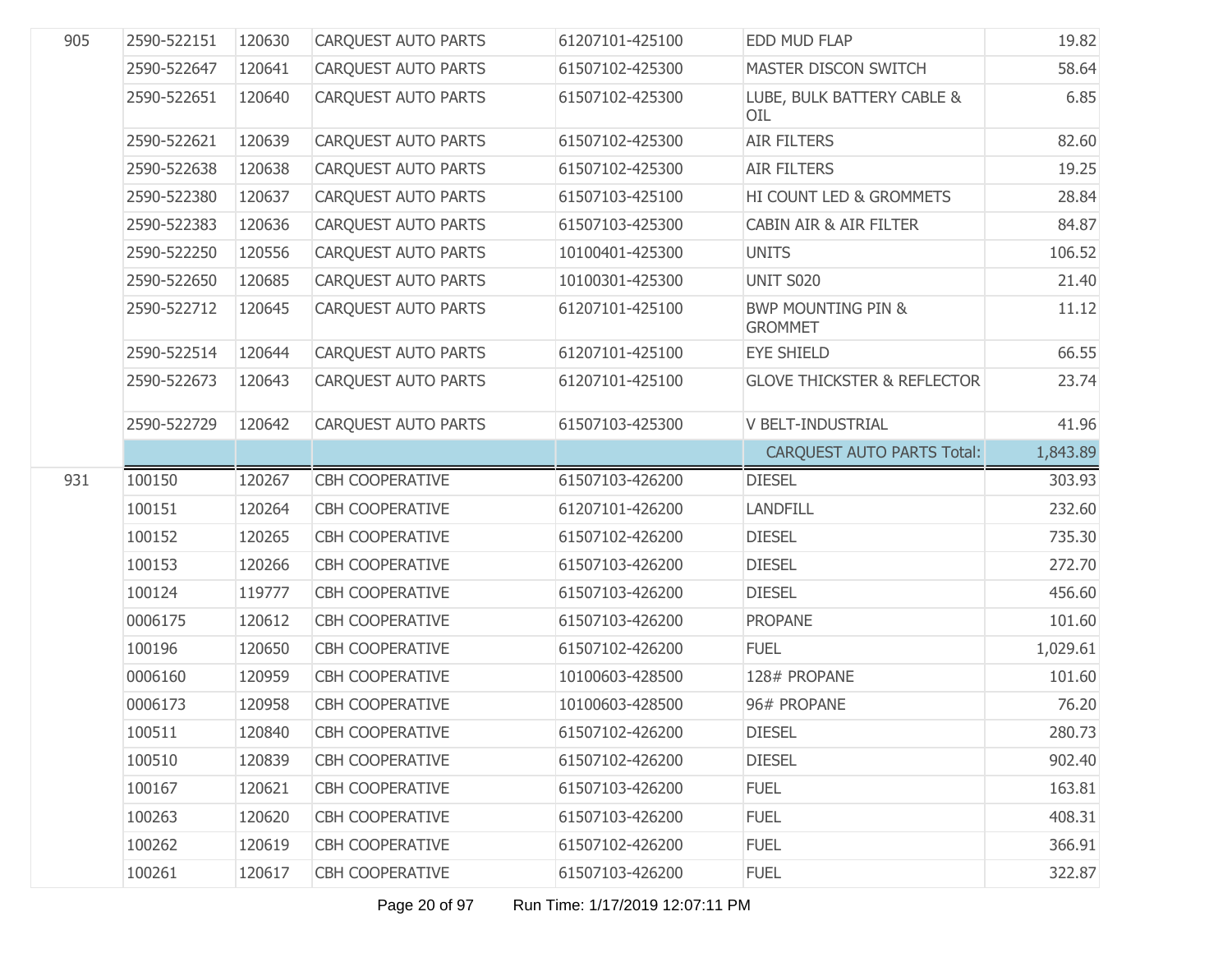| 931 | 100195                  | 120616 | <b>CBH COOPERATIVE</b>                         | 61507103-426200 | <b>FUEL</b>                                           | 523.20   |
|-----|-------------------------|--------|------------------------------------------------|-----------------|-------------------------------------------------------|----------|
|     | 0006161                 | 120613 | <b>CBH COOPERATIVE</b>                         | 61507103-426200 | <b>PROPANE</b>                                        | 177.80   |
|     | 0006138                 | 118677 | <b>CBH COOPERATIVE</b>                         | 61507103-426200 | <b>PROPANE</b>                                        | 127.00   |
|     | 0006137                 | 118640 | <b>CBH COOPERATIVE</b>                         | 10100603-428500 | 96# PROPANE                                           | 76.20    |
|     | 100126                  | 119778 | <b>CBH COOPERATIVE</b>                         | 61507102-426200 | <b>DIESEL</b>                                         | 1,103.60 |
|     | 100125                  | 119779 | <b>CBH COOPERATIVE</b>                         | 61507103-426200 | <b>DIESEL</b>                                         | 394.37   |
|     | 100169                  | 120623 | <b>CBH COOPERATIVE</b>                         | 61507103-426200 | <b>FUEL</b>                                           | 392.41   |
|     | 100168                  | 120622 | <b>CBH COOPERATIVE</b>                         | 61507102-426200 | <b>FUEL</b>                                           | 1,170.00 |
|     |                         |        |                                                |                 | <b>CBH COOPERATIVE Total:</b>                         | 9,719.75 |
| 932 | QLZ9334                 | 120095 | <b>CDW GOVERNMENT INC</b>                      | 10100204-429501 | <b>COMPUTER SOFTWARE</b>                              | 914.26   |
|     | QLZ9334                 | 120095 | CDW GOVERNMENT INC                             | 10100706-429501 | <b>COMPUTER SOFTWARE</b>                              | 165.84   |
|     |                         |        |                                                |                 | <b>CDW GOVERNMENT INC Total:</b>                      | 1,080.10 |
| 945 | 451412                  | 119764 | <b>CENTURY BUSINESS PRODUCTS</b><br><b>INC</b> | 10100111-425300 | <b>Century Business</b>                               | 258,32   |
|     |                         |        |                                                |                 | <b>CENTURY BUSINESS PRODUCTS</b><br><b>INC Total:</b> | 258.32   |
| 948 | 6055744533<br>389 12/18 | 120394 | <b>CENTURYLINK</b>                             | 60207011-428100 | 12/13 SVC CHARGES                                     | 52.66    |
|     | 6053943900<br>590 12/18 | 120354 | <b>CENTURYLINK</b>                             | 10100111-428100 | 12/13 SVC CHARGES                                     | 84.48    |
|     | 605Z22006499<br>012/22  |        | <b>CENTURYLINK</b>                             | 60602073-428100 | DATE LINE CHRGS SVC CHRGS<br><b>PHONE</b>             | 3.96     |
|     | 605Z22006499<br>012/22  |        | <b>CENTURYLINK</b>                             | 60407071-428100 | DATE LINE CHRGS SVC CHRGS<br><b>PHONE</b>             | 165.36   |
|     | 605Z22006499<br>012/22  |        | <b>CENTURYLINK</b>                             | 60407071-428100 | DATE LINE CHRGS SVC CHRGS<br><b>PHONE</b>             | 198.43   |
|     | 605Z22006499<br>012/22  |        | <b>CENTURYLINK</b>                             | 60602073-428100 | DATE LINE CHRGS SVC CHRGS<br><b>PHONE</b>             | 1.98     |
|     | 605Z22006499<br>012/22  |        | <b>CENTURYLINK</b>                             | 60602073-428100 | DATE LINE CHRGS SVC CHRGS<br><b>PHONE</b>             | 119.39   |
|     | 605Z22006499<br>012/22  |        | <b>CENTURYLINK</b>                             | 10100202-428100 | DATE LINE CHRGS SVC CHRGS<br><b>PHONE</b>             | 165.36   |
|     | 605Z22006499<br>012/22  |        | <b>CENTURYLINK</b>                             | 60407071-428100 | DATE LINE CHRGS SVC CHRGS<br><b>PHONE</b>             | 165.36   |
|     | 605Z22006499<br>012/22  |        | <b>CENTURYLINK</b>                             | 60602073-428100 | DATE LINE CHRGS SVC CHRGS<br><b>PHONE</b>             | 119.39   |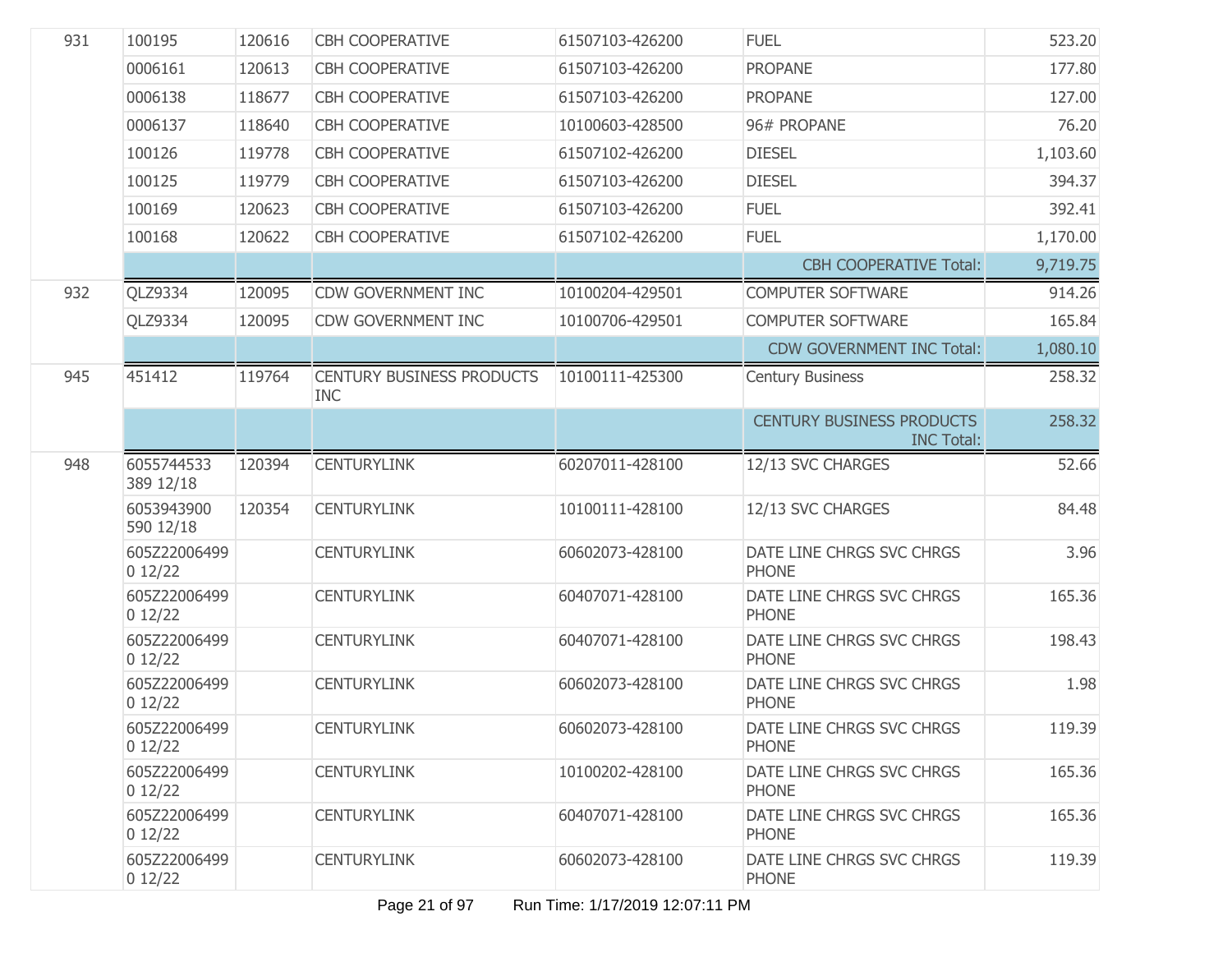| 948  | 605Z22006499<br>012/22 |        | <b>CENTURYLINK</b>       | 10100610-428100 | DATE LINE CHRGS SVC CHRGS<br><b>PHONE</b> | 165.36   |
|------|------------------------|--------|--------------------------|-----------------|-------------------------------------------|----------|
|      | 605Z22006499<br>012/22 |        | <b>CENTURYLINK</b>       | 10100201-428100 | DATE LINE CHRGS SVC CHRGS<br><b>PHONE</b> | 165.36   |
|      | 605Z22006499<br>012/22 |        | <b>CENTURYLINK</b>       | 60602073-428100 | DATE LINE CHRGS SVC CHRGS<br><b>PHONE</b> | 86.32    |
|      | 605Z22006499<br>012/22 |        | <b>CENTURYLINK</b>       | 60602073-428100 | DATE LINE CHRGS SVC CHRGS<br><b>PHONE</b> | 3.96     |
|      | 605Z22006499<br>012/22 |        | <b>CENTURYLINK</b>       | 60602079-428100 | DATE LINE CHRGS SVC CHRGS<br><b>PHONE</b> | 85.28    |
|      | 605Z22006499<br>012/22 |        | <b>CENTURYLINK</b>       | 10100201-428100 | DATE LINE CHRGS SVC CHRGS<br><b>PHONE</b> | 187.20   |
|      | 605Z22006499<br>012/22 |        | <b>CENTURYLINK</b>       | 60407071-428100 | DATE LINE CHRGS SVC CHRGS<br><b>PHONE</b> | 118.35   |
|      | 605Z22006499<br>012/22 |        | <b>CENTURYLINK</b>       | 60602076-428100 | DATE LINE CHRGS SVC CHRGS<br><b>PHONE</b> | 3.96     |
|      | 605Z22006499<br>012/22 |        | <b>CENTURYLINK</b>       | 60602079-428100 | DATE LINE CHRGS SVC CHRGS<br><b>PHONE</b> | 3.96     |
|      | 605Z22006499<br>012/22 |        | <b>CENTURYLINK</b>       | 10100201-428100 | DATE LINE CHRGS SVC CHRGS<br><b>PHONE</b> | 85.28    |
|      | 605Z22006499<br>012/22 |        | <b>CENTURYLINK</b>       | 10100201-428100 | DATE LINE CHRGS SVC CHRGS<br><b>PHONE</b> | 85.28    |
|      | 605Z22006499<br>012/22 |        | <b>CENTURYLINK</b>       | 10100201-428100 | DATE LINE CHRGS SVC CHRGS<br><b>PHONE</b> | 85.28    |
|      | 605Z22006499<br>012/22 |        | <b>CENTURYLINK</b>       | 10100201-428100 | DATE LINE CHRGS SVC CHRGS<br><b>PHONE</b> | 159.12   |
|      | 605Z22006499<br>012/22 |        | <b>CENTURYLINK</b>       | 60407071-428100 | DATE LINE CHRGS SVC CHRGS<br><b>PHONE</b> | 55.23    |
|      | 605Z22006499<br>012/22 |        | <b>CENTURYLINK</b>       | 10100603-428100 | DATE LINE CHRGS SVC CHRGS<br><b>PHONE</b> | 35.74    |
|      |                        |        |                          |                 | <b>CENTURYLINK Total:</b>                 | 2,402.05 |
| 4206 | 11/17/18               | 118248 | <b>CHAD SAYLES</b>       | 10100201-425100 | <b>WIPERS UNIT 192</b>                    | 21.17    |
|      |                        |        |                          |                 | <b>CHAD SAYLES Total:</b>                 | 21.17    |
| 788  | 12/18/18               | 120223 | <b>CHRIS BRUBAKER</b>    | 61800890-427000 | PER DIEM: BRUBAKER 12.18<br><b>THORN</b>  | 48.00    |
|      |                        |        |                          |                 | <b>CHRIS BRUBAKER Total:</b>              | 48.00    |
| 988  | 880893                 | 120609 | CHRIS SUPPLY COMPANY INC | 61207101-425100 | REAR VIEW CAMERA                          | 529.15   |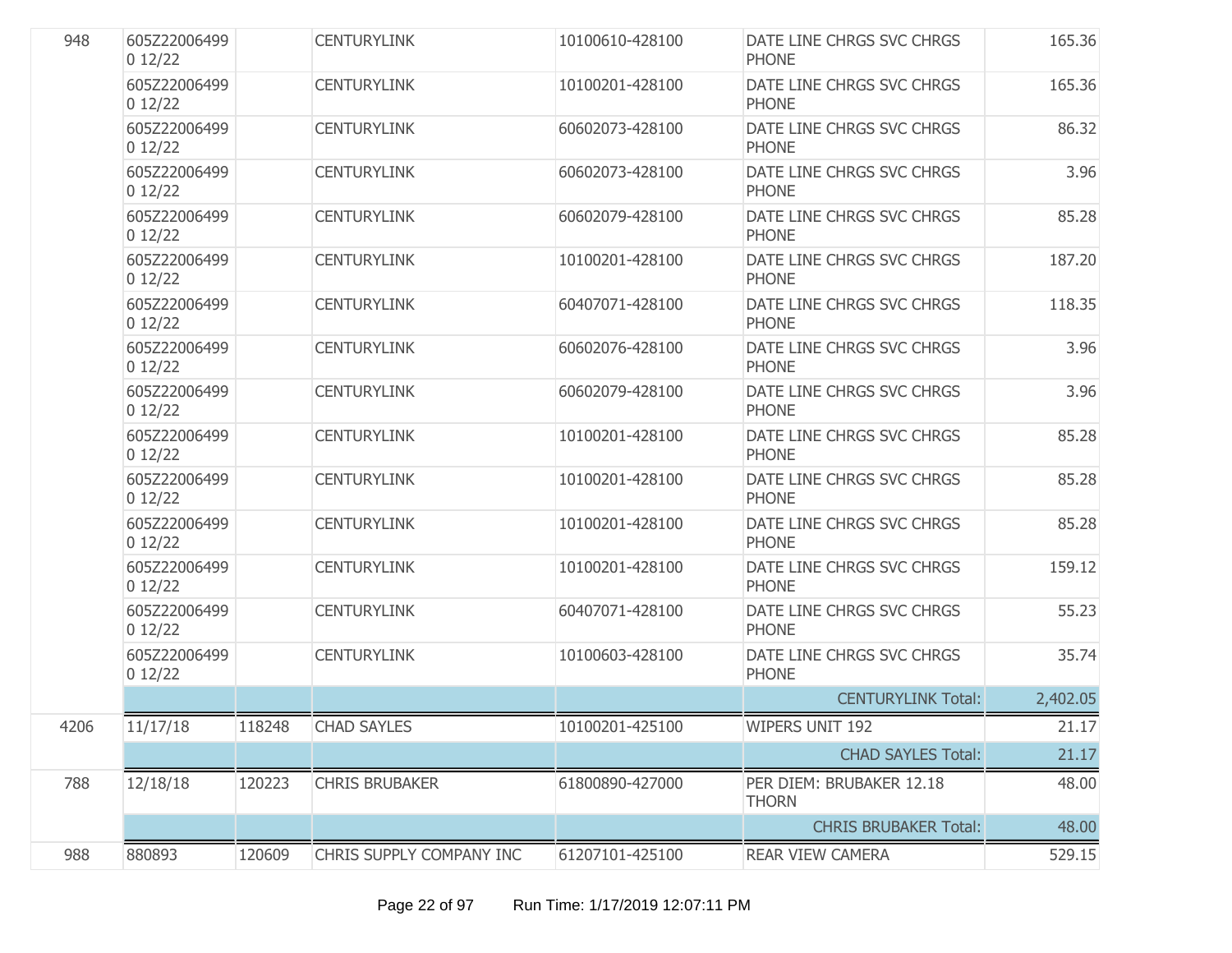| 988  | 880994          | 120532 | CHRIS SUPPLY COMPANY INC   | 10100202-426100 | <b>BATTERIES - FRONT OFFICE</b>                     | 6.91     |
|------|-----------------|--------|----------------------------|-----------------|-----------------------------------------------------|----------|
|      | 880994          | 120532 | CHRIS SUPPLY COMPANY INC   | 61800890-426100 | <b>BATTERIES - FRONT OFFICE</b>                     | 3.41     |
|      | 881001          | 120531 | CHRIS SUPPLY COMPANY INC   | 10102023-425200 | <b>OVEN REPAIRS - ST3</b>                           | 23.52    |
|      | 881001          | 120531 | CHRIS SUPPLY COMPANY INC   | 61800893-425200 | <b>OVEN REPAIRS - ST3</b>                           | 11.58    |
|      | 881191          | 120859 | CHRIS SUPPLY COMPANY INC   | 60407071-426900 | WIRE FOR RED ROCKS LIFT<br><b>STATIO</b>            | 26.70    |
|      | 881166          | 120872 | CHRIS SUPPLY COMPANY INC   | 60407072-425700 | <b>SCADA: UNINTERRUPTIBLE</b><br>POWER S            | 111.00   |
|      |                 |        |                            |                 | CHRIS SUPPLY COMPANY INC<br>Total:                  | 712.27   |
| 8237 | 12/03-07/18     | 120433 | <b>CHRISTOPHER M GRANT</b> | 10120104-422500 | <b>BACKGROUND INVESTIGATION -</b><br>MIL            | 265.02   |
|      |                 |        |                            |                 | <b>CHRISTOPHER M GRANT Total:</b>                   | 265.02   |
| 7634 | 7712771         | 120234 | <b>CISCO WEBEX LLC</b>     | 10100202-422500 | <b>NBR ADDITIONAL STORAGE &amp;</b><br><b>HOSTS</b> | 345.72   |
|      | 7712771         | 120234 | <b>CISCO WEBEX LLC</b>     | 61800890-422500 | NBR ADDITIONAL STORAGE &<br><b>HOSTS</b>            | 170.28   |
|      | 7116606 DUP     |        | <b>CISCO WEBEX LLC</b>     | 10100202-422500 | CANC PO63795-DUP PO61929                            | (179.20) |
|      | 7116606 DUP     |        | CISCO WEBEX LLC            | 61800890-422500 | CANC PO63795-DUP PO61929                            | (76.80)  |
|      | 7692042         | 116011 | CISCO WEBEX LLC            | 10100202-422500 | NBR ADDITIONAL STORAGE                              | 32.16    |
|      | 7692042         | 116011 | CISCO WEBEX LLC            | 61800890-422500 | NBR ADDITIONAL STORAGE                              | 15.84    |
|      |                 |        |                            |                 | <b>CISCO WEBEX LLC</b><br>Total:                    | 308.00   |
| 1013 | $01/07 - 11/19$ |        | CITY OF RAPID CITY         | 10106022-426100 | POSTAGE 01/07-11/19                                 | 154.09   |
|      | $01/07 - 11/19$ |        | CITY OF RAPID CITY         | 10100106-426100 | POSTAGE 01/07-11/19                                 | 7.12     |
|      | $01/07 - 11/19$ |        | CITY OF RAPID CITY         | 10100108-426100 | POSTAGE 01/07-11/19                                 | 11.75    |
|      | $01/07 - 11/19$ |        | CITY OF RAPID CITY         | 10100111-426100 | POSTAGE 01/07-11/19                                 | 78.22    |
|      | $01/07 - 11/19$ |        | CITY OF RAPID CITY         | 10100201-426100 | POSTAGE 01/07-11/19                                 | 18.54    |
|      | 01/07-11/19     |        | CITY OF RAPID CITY         | 10100202-426100 | POSTAGE 01/07-11/19                                 | 2.35     |
|      | $01/07 - 11/19$ |        | <b>CITY OF RAPID CITY</b>  | 10100601-426100 | POSTAGE 01/07-11/19                                 | 2.06     |
|      | $01/07 - 11/19$ |        | CITY OF RAPID CITY         | 10100618-426100 | POSTAGE 01/07-11/19                                 | 6.86     |
|      | $01/07 - 11/19$ |        | CITY OF RAPID CITY         | 10100707-426100 | POSTAGE 01/07-11/19                                 | 13.90    |
|      | $01/07 - 11/19$ |        | <b>CITY OF RAPID CITY</b>  | 10100711-426100 | POSTAGE 01/07-11/19                                 | 11.45    |
|      | $01/07 - 11/19$ |        | CITY OF RAPID CITY         | 10100860-426100 | POSTAGE 01/07-11/19                                 | 0.46     |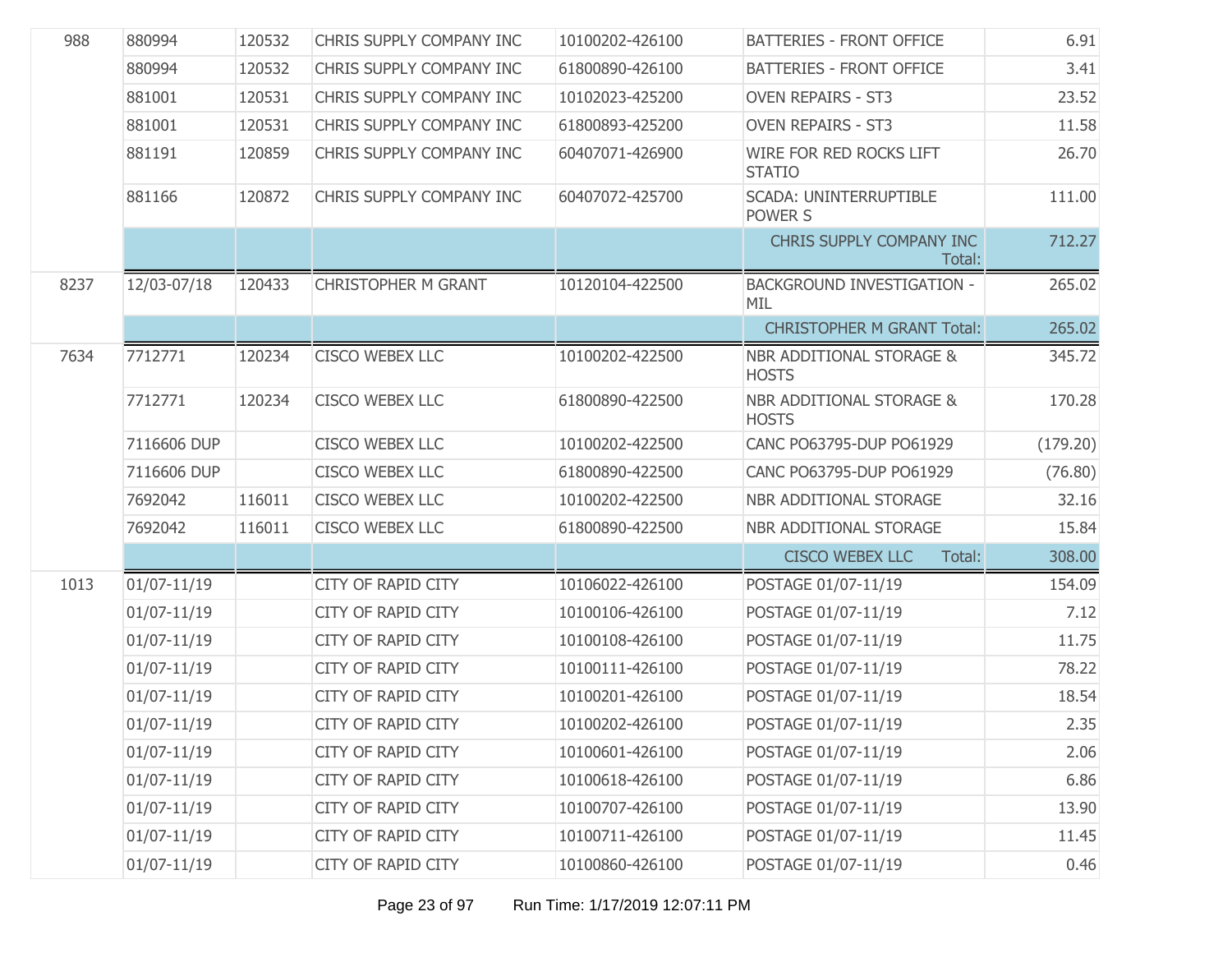| 1013 | $01/07 - 11/19$      |        | <b>CITY OF RAPID CITY</b> | 60602074-426100 | POSTAGE 01/07-11/19      | 29.40     |
|------|----------------------|--------|---------------------------|-----------------|--------------------------|-----------|
|      |                      |        |                           |                 |                          |           |
|      | $01/07 - 11/19$      |        | <b>CITY OF RAPID CITY</b> | 60207014-426100 | POSTAGE 01/07-11/19      | 52.67     |
|      | $01/07 - 11/19$      |        | <b>CITY OF RAPID CITY</b> | 61507102-426100 | POSTAGE 01/07-11/19      | 1.01      |
|      | $01/07 - 11/19$      |        | <b>CITY OF RAPID CITY</b> | 61800890-426100 | POSTAGE 01/07-11/19      | 327.18    |
|      | $01/07 - 11/19$      |        | <b>CITY OF RAPID CITY</b> | 79300968-426100 | POSTAGE 01/07-11/19      | 3.21      |
|      | 01/07-11/19          |        | <b>CITY OF RAPID CITY</b> | 60407074-426100 | POSTAGE 01/07-11/19      | 9.16      |
|      | 1901004              | 120861 | <b>CITY OF RAPID CITY</b> | 60907401-426900 | LANDFILL DUMPING CHARGES | 77.91     |
|      | 1901003              | 120861 | <b>CITY OF RAPID CITY</b> | 60407071-426900 | LANDFILL DUMPING CHARGES | 5.00      |
|      | 00822100<br>12/12/18 |        | CITY OF RAPID CITY        | 61300664-428400 | 00822100 14              | 212.67    |
|      | 05990001<br>12/20/18 |        | <b>CITY OF RAPID CITY</b> | 61300664-428400 | 05990001 0               | 381.06    |
|      | 09001000<br>12/24/18 |        | CITY OF RAPID CITY        | 10100860-428400 | 09001000 0               | 401.99    |
|      | 12/21-31/18          |        | CITY OF RAPID CITY        | 10106022-426100 | POSTAGE 12/21-31/18      | 327.87    |
|      | $12/21 - 31/18$      |        | CITY OF RAPID CITY        | 10100108-426100 | POSTAGE 12/21-31/18      | 10.65     |
|      | $12/21 - 31/18$      |        | <b>CITY OF RAPID CITY</b> | 10100111-426100 | POSTAGE 12/21-31/18      | 102.74    |
|      | $12/21 - 31/18$      |        | <b>CITY OF RAPID CITY</b> | 10100201-426100 | POSTAGE 12/21-31/18      | 36.40     |
|      | $12/21 - 31/18$      |        | <b>CITY OF RAPID CITY</b> | 10100202-426100 | POSTAGE 12/21-31/18      | 0.46      |
|      | $12/21 - 31/18$      |        | <b>CITY OF RAPID CITY</b> | 10100204-426100 | POSTAGE 12/21-31/18      | 22.65     |
|      | $12/21 - 31/18$      |        | CITY OF RAPID CITY        | 10100601-426100 | POSTAGE 12/21-31/18      | 4.57      |
|      | $12/21 - 31/18$      |        | <b>CITY OF RAPID CITY</b> | 10100618-426100 | POSTAGE 12/21-31/18      | 5.50      |
|      | $12/21 - 31/18$      |        | <b>CITY OF RAPID CITY</b> | 10100860-426100 | POSTAGE 12/21-31/18      | 3.66      |
|      | $12/21 - 31/18$      |        | <b>CITY OF RAPID CITY</b> | 60602074-426100 | POSTAGE 12/21-31/18      | 0.46      |
|      | $12/21 - 31/18$      |        | <b>CITY OF RAPID CITY</b> | 61300604-426100 | POSTAGE 12/21-31/18      | 0.46      |
|      | $12/21 - 31/18$      |        | <b>CITY OF RAPID CITY</b> | 60207014-426100 | POSTAGE 12/21-31/18      | 386.30    |
|      | 12/21-31/18          |        | CITY OF RAPID CITY        | 61507102-426100 | POSTAGE 12/21-31/18      | 2.06      |
|      | 12/21-31/18          |        | CITY OF RAPID CITY        | 61800890-426100 | POSTAGE 12/21-31/18      | 514.56    |
|      | 12/04/2018           |        | CITY OF RAPID CITY        | 10100105-415000 | CITY PAID RETIREES INS   | 424.00    |
|      | 12/04/2018           |        | CITY OF RAPID CITY        | 10100108-415000 | CITY PAID RETIREES INS   | 424.00    |
|      | 12/04/2018           |        | CITY OF RAPID CITY        | 10100111-415000 | CITY PAID RETIREES INS   | 424.00    |
|      | 12/04/2018           |        | CITY OF RAPID CITY        | 10100201-415000 | CITY PAID RETIREES INS   | 13,992.00 |
|      |                      |        |                           |                 |                          |           |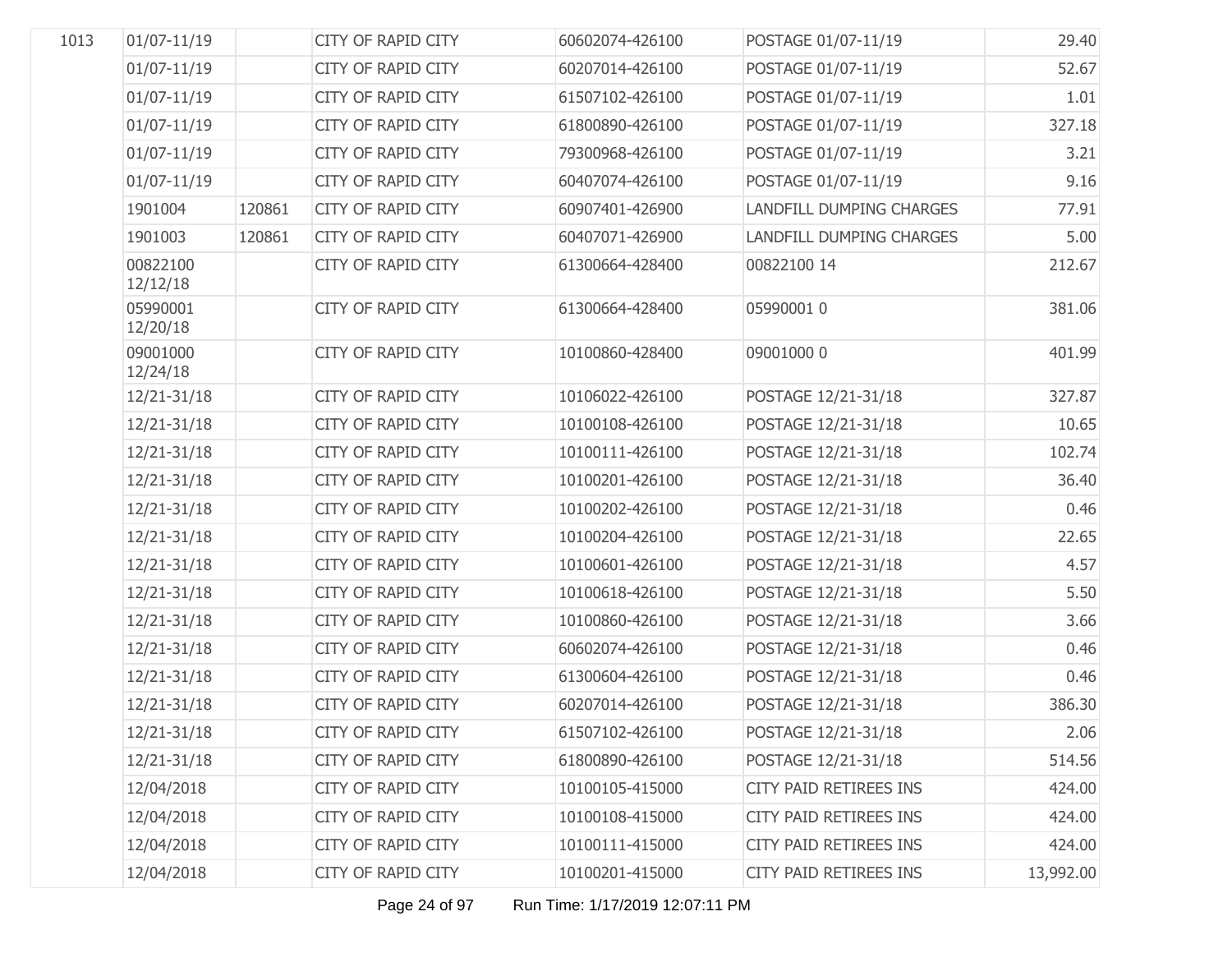| 1013 | 12/04/2018            | <b>CITY OF RAPID CITY</b> | 10100202-415000 | <b>CITY PAID RETIREES INS</b> | 12,720.00 |
|------|-----------------------|---------------------------|-----------------|-------------------------------|-----------|
|      | 12/04/2018            | <b>CITY OF RAPID CITY</b> | 10100301-415000 | <b>CITY PAID RETIREES INS</b> | 1,272.00  |
|      | 12/04/2018            | <b>CITY OF RAPID CITY</b> | 10100401-415000 | <b>CITY PAID RETIREES INS</b> | 424.00    |
|      | 12/04/2018            | <b>CITY OF RAPID CITY</b> | 10100607-415000 | <b>CITY PAID RETIREES INS</b> | 3,392.00  |
|      | 12/04/2018            | <b>CITY OF RAPID CITY</b> | 10100609-415000 | <b>CITY PAID RETIREES INS</b> | 424.00    |
|      | 12/04/2018            | <b>CITY OF RAPID CITY</b> | 10100618-415000 | <b>CITY PAID RETIREES INS</b> | 424.00    |
|      | 12/04/2018            | <b>CITY OF RAPID CITY</b> | 61800890-415000 | <b>CITY PAID RETIREES INS</b> | 1,696.00  |
|      | 12/04/2018            | <b>CITY OF RAPID CITY</b> | 77700914-415000 | <b>CITY PAID RETIREES INS</b> | 848.00    |
|      | 12/04/2018            | <b>CITY OF RAPID CITY</b> | 10102028-415000 | <b>CITY PAID RETIREES INS</b> | 2,544.00  |
|      | 12/04/2018            | <b>CITY OF RAPID CITY</b> | 60602074-415000 | <b>CITY PAID RETIREES INS</b> | 848.00    |
|      | 12/04/2018            | <b>CITY OF RAPID CITY</b> | 77504132-415000 | <b>CITY PAID RETIREES INS</b> | 848.00    |
|      | 12/04/2018            | <b>CITY OF RAPID CITY</b> | 77504134-415000 | <b>CITY PAID RETIREES INS</b> | 848.00    |
|      | 12/04/2018            | <b>CITY OF RAPID CITY</b> | 10106021-415000 | <b>CITY PAID RETIREES INS</b> | 424.00    |
|      | 12/04/2018            | <b>CITY OF RAPID CITY</b> | 60207011-415000 | <b>CITY PAID RETIREES INS</b> | 1,272.00  |
|      | 12/04/2018            | <b>CITY OF RAPID CITY</b> | 60207012-415000 | <b>CITY PAID RETIREES INS</b> | 1,272.00  |
|      | 12/04/2018            | <b>CITY OF RAPID CITY</b> | 60207014-415000 | <b>CITY PAID RETIREES INS</b> | 424.00    |
|      | 12/04/2018            | <b>CITY OF RAPID CITY</b> | 60407071-415000 | <b>CITY PAID RETIREES INS</b> | 424.00    |
|      | 12/04/2018            | <b>CITY OF RAPID CITY</b> | 60407072-415000 | <b>CITY PAID RETIREES INS</b> | 424.00    |
|      | 12/04/2018            | <b>CITY OF RAPID CITY</b> | 60407073-415000 | <b>CITY PAID RETIREES INS</b> | 424.00    |
|      | 12/04/2018            | <b>CITY OF RAPID CITY</b> | 61207101-415000 | <b>CITY PAID RETIREES INS</b> | 848.00    |
|      | 12/04/2018            | <b>CITY OF RAPID CITY</b> | 61507103-415000 | <b>CITY PAID RETIREES INS</b> | 424.00    |
|      | 05997320<br>12/20/18  | <b>CITY OF RAPID CITY</b> | 60207011-428400 | 05997320 0                    | 57.96     |
|      | 09010370<br>12/12/18  | <b>CITY OF RAPID CITY</b> | 61300664-428400 | 09010370 5                    | 78.44     |
|      | 100000718<br>12/13/18 | <b>CITY OF RAPID CITY</b> | 61300664-428400 | 1000007180                    | 24.57     |
|      | 01/02-04/19           | <b>CITY OF RAPID CITY</b> | 10106022-426100 | POSTAGE 01/02-04/19           | 117.30    |
|      | 01/02-04/19           | CITY OF RAPID CITY        | 10100106-426100 | POSTAGE 01/02-04/19           | 0.46      |
|      | 01/02-04/19           | CITY OF RAPID CITY        | 10100108-426100 | POSTAGE 01/02-04/19           | 15.18     |
|      | 01/02-04/19           | CITY OF RAPID CITY        | 10100111-426100 | POSTAGE 01/02-04/19           | 7.51      |
|      | 01/02-04/19           | CITY OF RAPID CITY        | 10100201-426100 | POSTAGE 01/02-04/19           | 17.03     |
|      |                       |                           |                 |                               |           |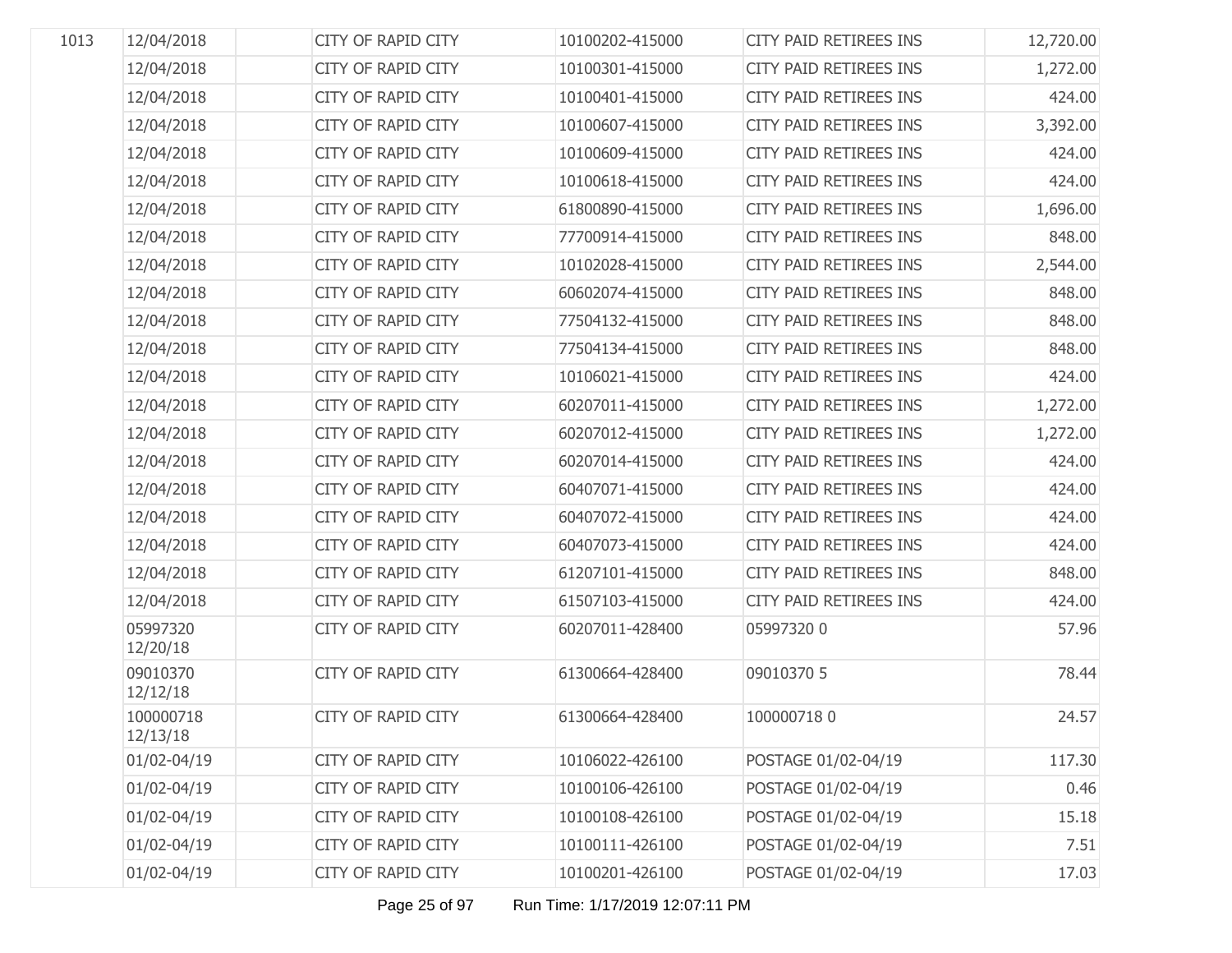| 1013 | 01/02-04/19 |        | <b>CITY OF RAPID CITY</b>                              | 10100204-426100 | POSTAGE 01/02-04/19                                           | 4.03      |
|------|-------------|--------|--------------------------------------------------------|-----------------|---------------------------------------------------------------|-----------|
|      | 01/02-04/19 |        | <b>CITY OF RAPID CITY</b>                              | 10100618-426100 | POSTAGE 01/02-04/19                                           | 0.46      |
|      | 01/02-04/19 |        | <b>CITY OF RAPID CITY</b>                              | 10100711-426100 | POSTAGE 01/02-04/19                                           | 4.12      |
|      | 01/02-04/19 |        | <b>CITY OF RAPID CITY</b>                              | 10100860-426100 | POSTAGE 01/02-04/19                                           | 2.14      |
|      | 01/02-04/19 |        | <b>CITY OF RAPID CITY</b>                              | 60602074-426100 | POSTAGE 01/02-04/19                                           | 30.54     |
|      | 01/02-04/19 |        | <b>CITY OF RAPID CITY</b>                              | 60207014-426100 | POSTAGE 01/02-04/19                                           | 167.17    |
|      | 01/02-04/19 |        | <b>CITY OF RAPID CITY</b>                              | 61800890-426100 | POSTAGE 01/02-04/19                                           | 143.44    |
|      | 01/02-04/19 |        | <b>CITY OF RAPID CITY</b>                              | 79300968-426100 | POSTAGE 01/02-04/19                                           | 2.29      |
|      | 12/17/18    | 120467 | <b>CITY OF RAPID CITY</b>                              | 10100201-422500 | PETTY CASH                                                    | 30.00     |
|      | 12/04/18    | 120467 | CITY OF RAPID CITY                                     | 10100607-422500 | PETTY CASH                                                    | 21.20     |
|      |             |        |                                                        |                 | CITY OF RAPID CITY Total:                                     | 51,438.24 |
| 1044 | 14625       | 120315 | <b>CLIMATE CONTROL SYSTEMS &amp;</b><br><b>SERVICE</b> | 10100205-425200 | Sign Shop heater repair (Nov.)                                | 205.65    |
|      | 14552       | 120669 | <b>CLIMATE CONTROL SYSTEMS &amp;</b><br><b>SERVICE</b> | 10106062-425300 | <b>GENERATOR REPAIR</b>                                       | 1,838.00  |
|      | 14974       | 121252 | <b>CLIMATE CONTROL SYSTEMS &amp;</b><br><b>SERVICE</b> | 10100612-425300 | <b>CONSUMABLES</b>                                            | 167.40    |
|      | 15013       | 121052 | <b>CLIMATE CONTROL SYSTEMS &amp;</b><br><b>SERVICE</b> | 10100612-425300 | <b>FILTERS</b>                                                | 92.40     |
|      | 15012       | 121051 | <b>CLIMATE CONTROL SYSTEMS &amp;</b><br><b>SERVICE</b> | 10100612-425300 | <b>FILTERS</b>                                                | 355.80    |
|      | 15028       | 121050 | <b>CLIMATE CONTROL SYSTEMS &amp;</b><br><b>SERVICE</b> | 10100603-425300 | <b>FILTERS</b>                                                | 360.12    |
|      |             |        |                                                        |                 | <b>CLIMATE CONTROL SYSTEMS &amp;</b><br><b>SERVICE Total:</b> | 3,019.37  |
| 1053 | 2781105     | 121047 | COCA-COLA OF THE BLACK HILLS 10100603-452000           |                 | <b>SODA PRODUCTS</b>                                          | 275.00    |
|      | 2781154     | 121048 | COCA-COLA OF THE BLACK HILLS 10100603-452000           |                 | <b>SODA PRODUCTS</b>                                          | 160.00    |
|      | 2781165     | 121049 | COCA-COLA OF THE BLACK HILLS 10100603-452000           |                 | <b>SODA PRODUCTS</b>                                          | 138.50    |
|      | 2781104     | 121046 | COCA-COLA OF THE BLACK HILLS 10100612-452000           |                 | <b>SODA PRODUCTS</b>                                          | 93.00     |
|      | 323969      | 121126 | COCA-COLA OF THE BLACK HILLS 60407072-424600           |                 | COOLER RENTAL, JAN 2019                                       | 9.00      |
|      | 2756908     | 121127 | COCA-COLA OF THE BLACK HILLS 60407072-428400           |                 | BOTTLED WATER, 12/12/2018                                     | 30.75     |
|      | 2756972     | 121128 | COCA-COLA OF THE BLACK HILLS 60407072-428400           |                 | BOTTLED WATER, 12/26/2018                                     | 24.60     |
|      |             |        |                                                        |                 | COCA-COLA OF THE BLACK HILLS<br>Total:                        | 730.85    |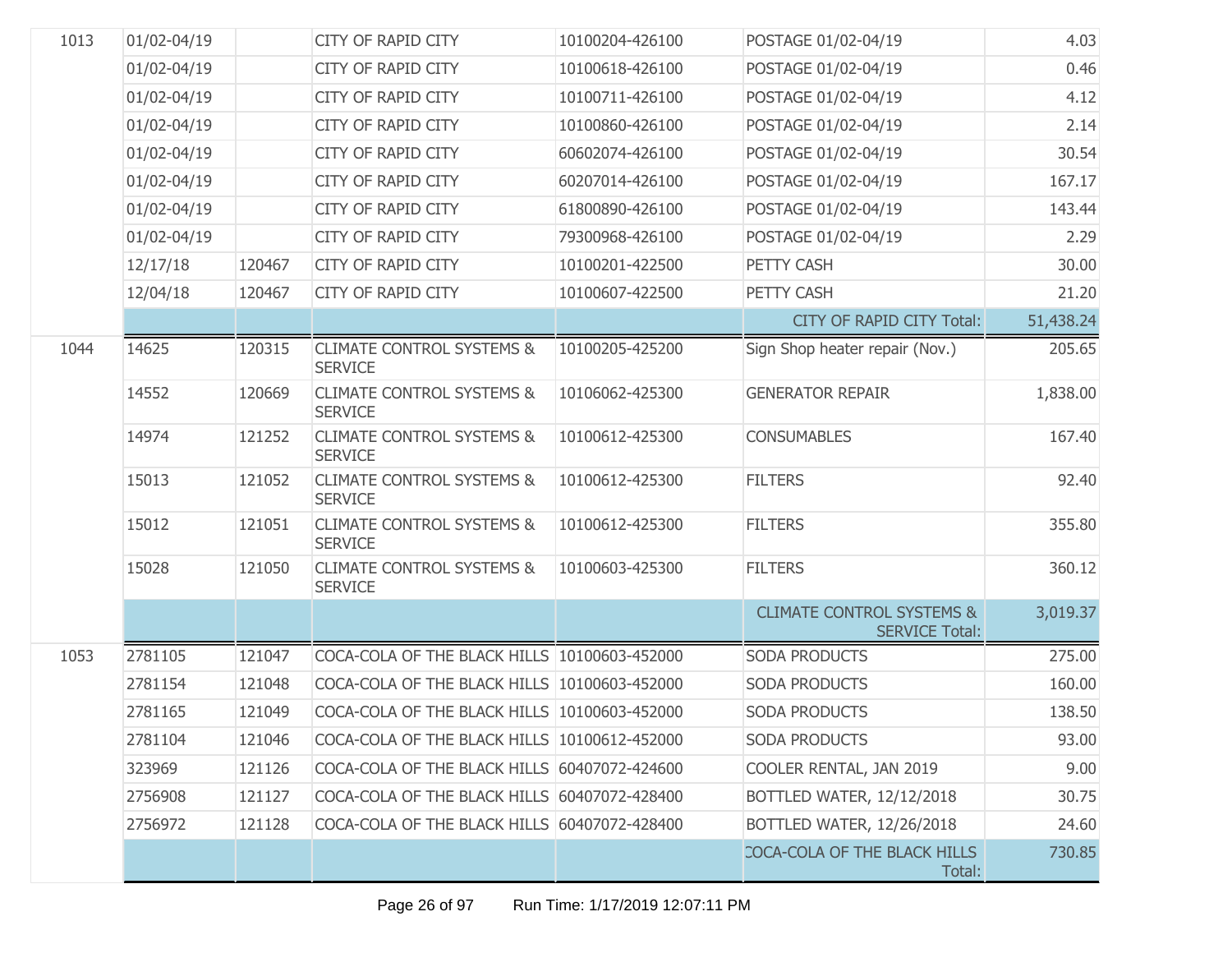| 10793 | <b>BRENT LONG</b><br>12/17/18 | 120360 | <b>COLUMBIA SOUTHERN</b><br><b>UNIVERSITY</b> | 71801002-422800 | Brent Long - Educational Loan                        | 1,262.50 |
|-------|-------------------------------|--------|-----------------------------------------------|-----------------|------------------------------------------------------|----------|
|       |                               |        |                                               |                 | <b>COLUMBIA SOUTHERN</b><br><b>UNIVERSITY Total:</b> | 1,262.50 |
| 1103  | 12/31/18                      |        | <b>CONNECTIONS INC</b>                        | 10100111-422500 | DEC18 EAP                                            | 1,379.42 |
|       |                               |        |                                               |                 | <b>CONNECTIONS INC Total:</b>                        | 1,379.42 |
| 1123  | 371931                        | 119726 | COPY COUNTRY INC.                             | 10100618-422500 | PROFESSIONAL SERVICES                                | 112.00   |
|       | 372203                        | 121045 | COPY COUNTRY INC.                             | 10100603-426900 | ICE SHOW COLOR COPIES                                | 225.00   |
|       | 372364                        | 120921 | COPY COUNTRY INC.                             | 10100108-426100 | COPY COUNTRY BLUELINE 22X34                          | 125.40   |
|       |                               |        |                                               |                 | COPY COUNTRY INC. Total:                             | 462.40   |
| 9890  | J593105                       | 120833 | <b>CORE &amp; MAIN LP</b>                     | 60907401-425500 | STORM SEWER LID & RING<br><b>REPAIR</b>              | 319.95   |
|       | J953093                       | 120292 | <b>CORE &amp; MAIN LP</b>                     | 60207012-425500 | <b>VALVE SAINT PATRICK</b>                           | 43.08    |
|       | J708535                       | 119164 | <b>CORE &amp; MAIN LP</b>                     | 60207014-426900 | MAGNET ASSEMBLY, REGISTER<br><b>FOR</b>              | 603.60   |
|       | <b>J896206</b>                |        | <b>CORE &amp; MAIN LP</b>                     | 60207014-426900 | <b>CREDIT BILLING ERROR MAGNET</b>                   | (603.60) |
|       |                               |        |                                               |                 | <b>CORE &amp; MAIN LP Total:</b>                     | 363.03   |
| 1132  | 01/31/19                      |        | CORNERSTONE RESCUE MISSION 10100621-459500    |                 | JAN19 CORNERSTONE RESCUE<br><b>MISSION</b>           | 8,333.33 |
|       |                               |        |                                               |                 | CORNERSTONE RESCUE MISSION<br>Total:                 | 8,333.33 |
| 1163  | <b>OCTOBER</b><br>2018        | 120297 | <b>CREDIT COLLECTIONS BUREAU</b>              | 60207014-422500 | <b>COLLECTION FEES OCTOBER</b><br>2018               | 415.22   |
|       |                               |        |                                               |                 | CREDIT COLLECTIONS BUREAU<br>Total:                  | 415.22   |
| 1164  | s505994314.00 120406<br>1.    |        | <b>CRESCENT ELECTRIC SUPPLY CO</b>            | 60407072-425700 | <b>CIRCUIT BREAKERS</b>                              | 100.34   |
|       | s505999934.00 120452<br>1.    |        | CRESCENT ELECTRIC SUPPLY CO                   | 10100607-425700 | ELECTRICAL SUPPLIES                                  | 18.79    |
|       | s506009886.00 120492<br>1.    |        | <b>CRESCENT ELECTRIC SUPPLY CO</b>            | 10100202-426500 | <b>SHOP TOOL</b>                                     | 83.97    |
|       | s505891205.00 119586<br>1     |        | <b>CRESCENT ELECTRIC SUPPLY CO</b>            | 10100304-426900 | <b>Tap Connectors</b>                                | 77.23    |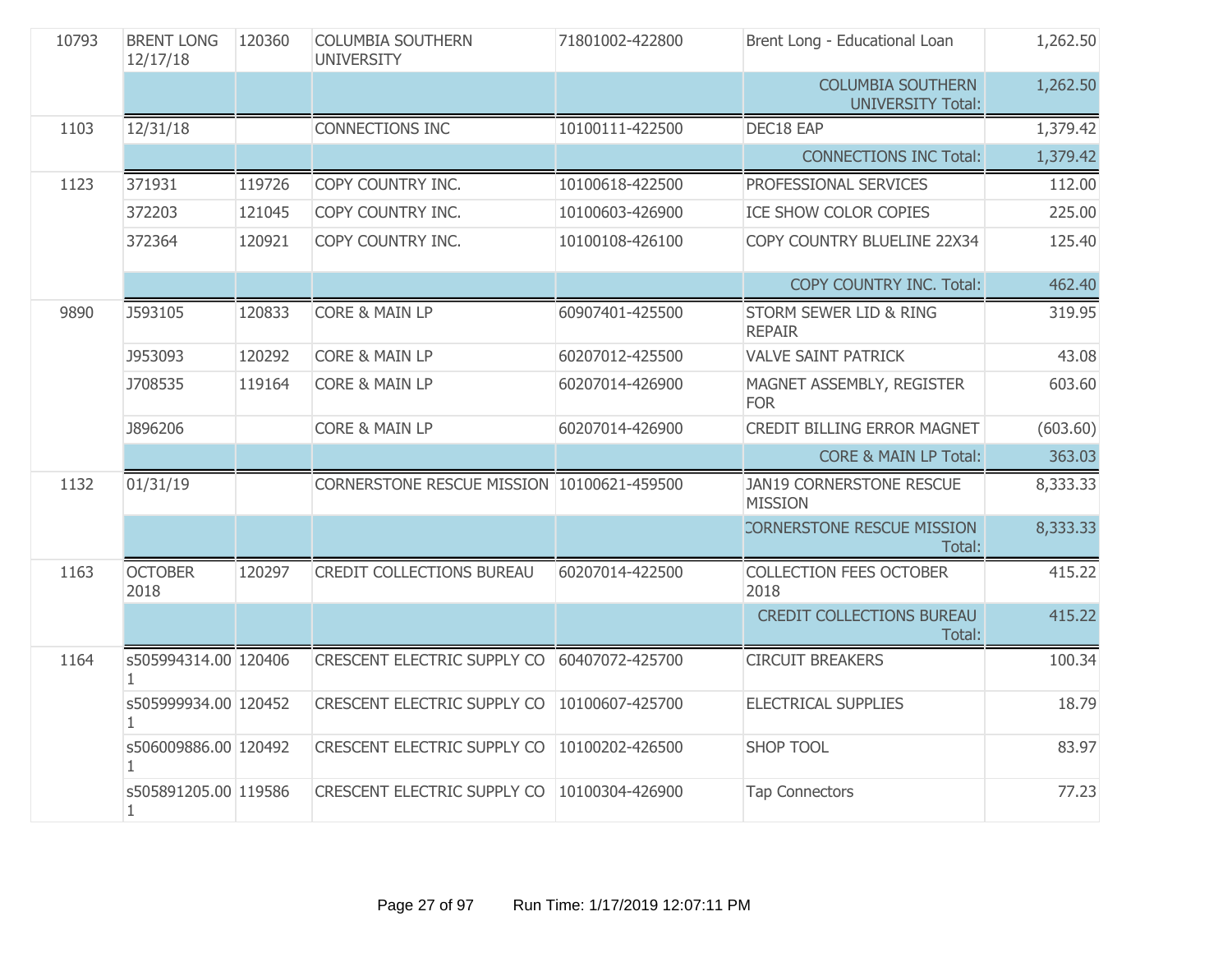| 1164 | S505866357.0 120036<br>01   |        | CRESCENT ELECTRIC SUPPLY CO   10700132-432000 |                 | 17-2393 ASA BATHROOM<br>CONCESSIO            | 1,931.03  |
|------|-----------------------------|--------|-----------------------------------------------|-----------------|----------------------------------------------|-----------|
|      | S505922310.0 120085<br>01   |        | CRESCENT ELECTRIC SUPPLY CO 61507103-425700   |                 | <b>CORD SUPPLIES</b>                         | 4.37      |
|      | S505977852.0<br>01          | 120084 | <b>CRESCENT ELECTRIC SUPPLY CO</b>            | 61507103-425700 | <b>LIGHTS</b>                                | 565.37    |
|      | S505489109.0   120469<br>01 |        | CRESCENT ELECTRIC SUPPLY CO                   | 10100607-426900 | ELECTRIC CORD FOR WELDER                     | 6,849.16  |
|      | S505938175.0<br>01          | 120469 | <b>CRESCENT ELECTRIC SUPPLY CO</b>            | 10100607-425700 | ELECTRIC CORD FOR WELDER                     | 99.54     |
|      | S505866357.0<br>02          | 120875 | CRESCENT ELECTRIC SUPPLY CO                   | 10700132-432000 | 17-2393 ASA BATHROOM<br>CONCESSIO            | 2,797.00  |
|      | S505891364.0 118940<br>01   |        | <b>CRESCENT ELECTRIC SUPPLY CO</b>            | 60407072-425700 | <b>SCREENING COMPACTORS:</b><br>STARTER,     | 4,483.04  |
|      |                             |        |                                               |                 | <b>CRESCENT ELECTRIC SUPPLY CO</b><br>Total: | 17,009.84 |
| 1179 | 2046563-00                  | 121140 | <b>CRUM ELECTRIC</b>                          | 60207011-425700 | POWER PRO 120V CONT FOR<br><b>PINEDA</b>     | 31.90     |
|      |                             |        |                                               |                 | <b>CRUM ELECTRIC Total:</b>                  | 31.90     |
| 1189 | J6-19386                    | 120691 | <b>CUMMINS CENTRAL POWER LLC</b>              | 60407071-422500 | LOAD TEST ON GENERATOR,<br><b>COUNTR</b>     | 539.64    |
|      | J6-19166                    | 119630 | <b>CUMMINS CENTRAL POWER LLC</b>              | 60207011-422500 | <b>GENERATOR REPAIR JSWTP</b>                | 588.75    |
|      |                             |        |                                               |                 | <b>CUMMINS CENTRAL POWER LLC</b><br>Total:   | 1,128.39  |
| 1209 | 000201                      | 121253 | D&M AG SUPPLY INC                             | 10100612-426400 | <b>BICARB SODA</b>                           | 270.00    |
|      |                             |        |                                               |                 | D&M AG SUPPLY INC Total:                     | 270.00    |
| 1218 | 01/31/19                    |        | DAHL FINE ARTS CENTER                         | 10106062-456000 | JAN19 DAHL                                   | 7,837.25  |
|      |                             |        |                                               |                 | DAHL FINE ARTS CENTER Total:                 | 7,837.25  |
| 1239 | 6657642                     | 120687 | <b>DAKOTA FLUID POWER</b>                     | 10100302-425100 | <b>UNITS</b>                                 | 38.15     |
|      | 6657197                     | 120687 | DAKOTA FLUID POWER                            | 10100302-425100 | <b>UNITS</b>                                 | 125.94    |
|      | 6656720                     | 119646 | DAKOTA FLUID POWER                            | 60407072-426500 | TOOL - JACK HAMMER: AIR HOSE<br>R.           | 684.85    |
|      | 6654232                     | 120393 | DAKOTA FLUID POWER                            | 60907401-425300 | EQUIPMENT REPAIR, 90 DEG<br><b>ELBOW</b>     | 5.48      |
|      |                             |        |                                               |                 | <b>DAKOTA FLUID POWER Total:</b>             | 854.42    |
| 5570 | 3667                        | 120088 | DAKOTA HILLS PEST SERVICE                     | 61507102-422500 | PEST CONTROL                                 | 50.00     |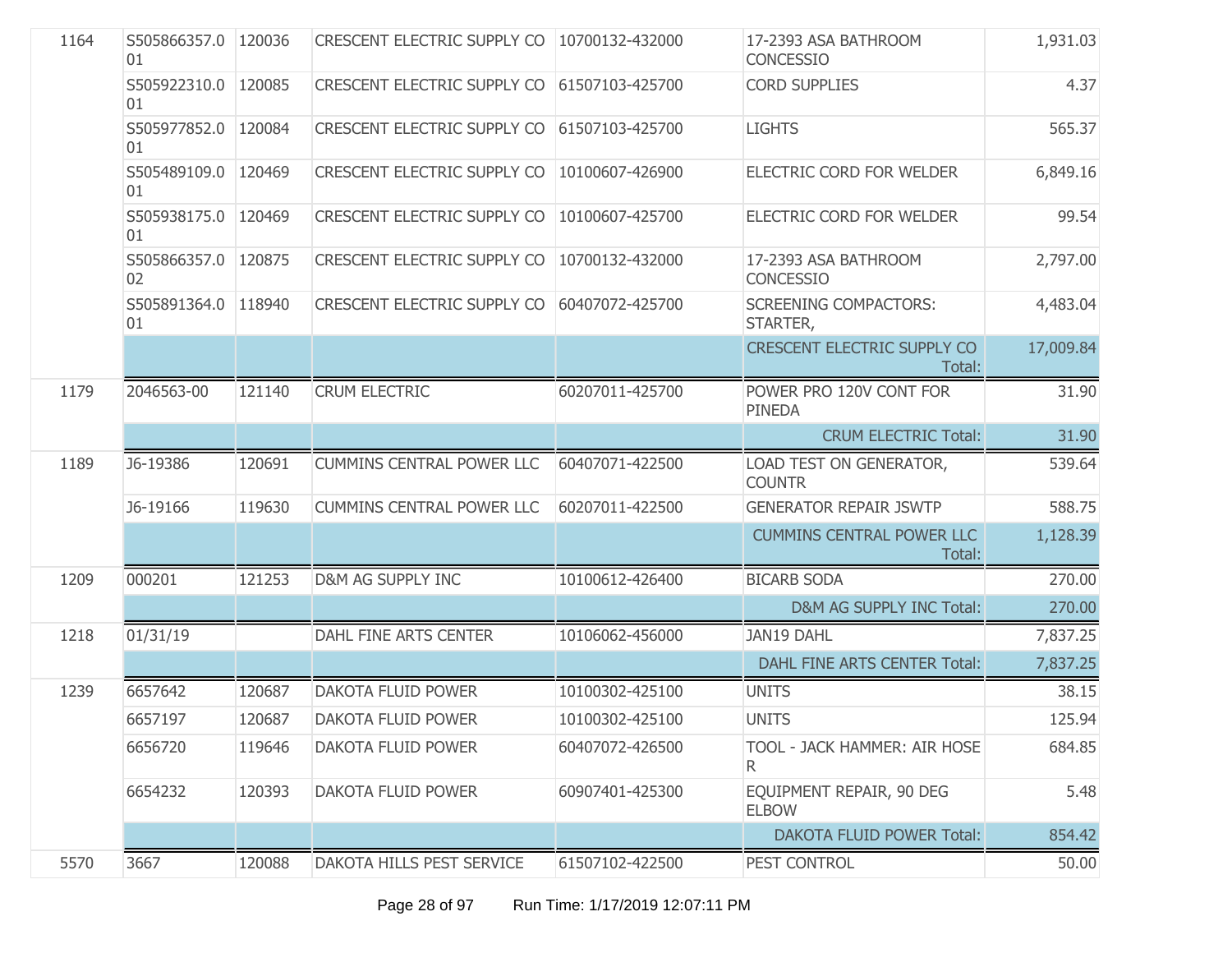| 5570  | 3668         | 120087 | DAKOTA HILLS PEST SERVICE    | 61507103-422500 | PEST CONTROL                             | 100.00   |
|-------|--------------|--------|------------------------------|-----------------|------------------------------------------|----------|
|       | 3666         | 120086 | DAKOTA HILLS PEST SERVICE    | 61507102-422500 | PEST CONTROL                             | 75.00    |
|       |              |        |                              |                 | DAKOTA HILLS PEST SERVICE<br>Total:      | 225.00   |
| 1248  | 519499       | 120108 | <b>DAKOTA PARTY</b>          | 10100202-427000 | FOG JUICE - FOG MACHINE                  | 79.96    |
|       |              |        |                              |                 | <b>DAKOTA PARTY Total:</b>               | 79.96    |
| 1260  | E419338      | 120330 | <b>DAKOTA SUPPLY GROUP</b>   | 60407072-425300 | DIGESTER GAS LINE: BUSHINGS,<br>A        | 100.42   |
|       | E419338      | 120330 | DAKOTA SUPPLY GROUP          | 60407072-426500 | DIGESTER GAS LINE: BUSHINGS,<br>A        | 15.39    |
|       |              |        |                              |                 | <b>DAKOTA SUPPLY GROUP Total:</b>        | 115.81   |
| 1267  | 2-53044      | 120294 | DALE'S TIRE & RETREADING INC | 60207012-426700 | W316                                     | 141.00   |
|       | 6-19127      | 120453 | DALE'S TIRE & RETREADING INC | 10100607-426700 | FIRESTONE TIRE TUBE #30                  | 27.14    |
|       | 6-18926      | 120206 | DALE'S TIRE & RETREADING INC | 10100201-426700 | <b>TIRES</b>                             | 612.80   |
|       | 6-19102      | 120206 | DALE'S TIRE & RETREADING INC | 10100201-426700 | <b>TIRES</b>                             | 1,460.70 |
|       | 2-52699      | 120218 | DALE'S TIRE & RETREADING INC | 61800894-426700 | <b>LOOSE WHEEL FLAT REPAIR -</b><br>MED4 | 9.75     |
|       | 2-53391      | 120786 | DALE'S TIRE & RETREADING INC | 10102025-426700 | <b>FLAT REPAIR - E5</b>                  | 33.00    |
|       | 2-51159      | 118324 | DALE'S TIRE & RETREADING INC | 61800895-426700 | <b>TIRES - MED5</b>                      | 980.92   |
|       |              |        |                              |                 | DALE'S TIRE & RETREADING INC<br>Total:   | 3,265.31 |
| 9083  | 12/12/18     | 120222 | <b>DARRELL STRONG</b>        | 61800890-427000 | PER DIEM: STRONG 12.12 SIOUX<br>F        | 35.00    |
|       |              |        |                              |                 | <b>DARRELL STRONG Total:</b>             | 35.00    |
| 10648 | 474950       | 120208 | DENNY MENHOLT CHEVROLET      | 10100201-425100 | HOSE UNIT 151                            | 49.75    |
|       | 475186       | 120457 | DENNY MENHOLT CHEVROLET      | 10100204-425100 | <b>VEHICLE MAINTENANCE</b>               | 165.32   |
|       |              |        |                              |                 | <b>DENNY MENHOLT CHEVROLET</b><br>Total: | 215.07   |
| 11809 | $\mathbf{1}$ | 120055 | <b>DICKEY'S BARBECUE PIT</b> | 10100101-426300 | FOOD FOR CITIZEN COMMITTEE<br><b>WOR</b> | 238.80   |
|       |              |        |                              |                 | <b>DICKEY'S BARBECUE PIT Total:</b>      | 238.80   |
| 11873 | 233585       |        | DIGGES, JEANNETTE            | 60207014-453000 |                                          | 9.97     |
|       |              |        |                              |                 | DIGGES, JEANNETTE Total:                 | 9.97     |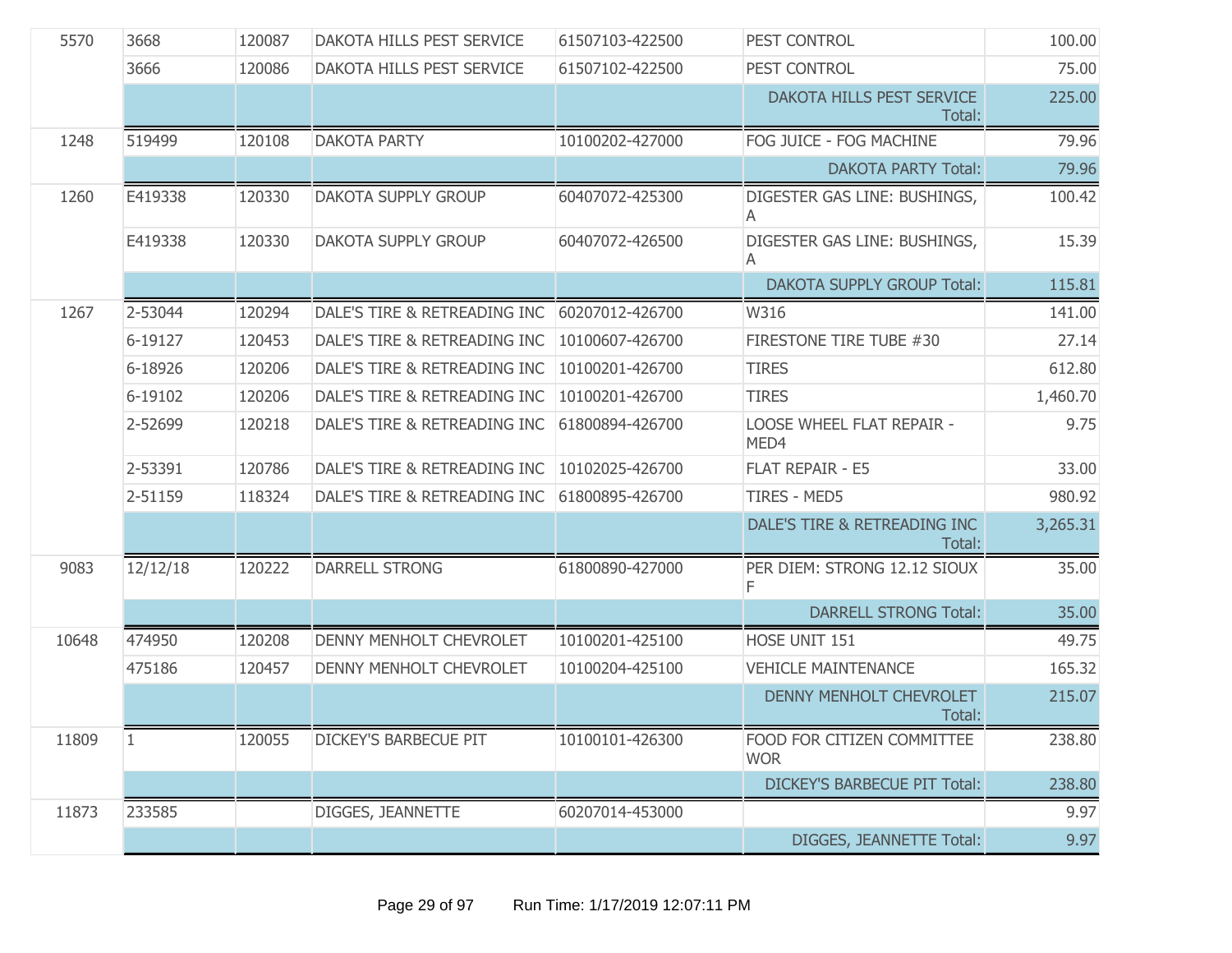| 11870 | 233582                   |        | DISERLY, KEHALA                              | 60207014-453000 |                                                     | 17.15    |
|-------|--------------------------|--------|----------------------------------------------|-----------------|-----------------------------------------------------|----------|
|       |                          |        |                                              |                 | DISERLY, KEHALA Total:                              | 17.15    |
| 1382  | <b>INDI3497</b>          | 120470 | DIVERSIFIED INSPECTIONS INC                  | 10100608-422500 | <b>VERSALIFT INSPECTION</b>                         | 1,230.00 |
|       | <b>INDI3499</b>          | 120696 | DIVERSIFIED INSPECTIONS INC                  | 10100205-422500 | 2018 Bucket Truck Safety Inspe                      | 1,230.00 |
|       |                          |        |                                              |                 | DIVERSIFIED INSPECTIONS INC<br>Total:               | 2,460.00 |
| 1387  | 4724920A                 | 120241 | <b>DLT SOLUTIONS</b>                         | 10100108-429500 | DLT SOLUTIONS AUTOCAD &<br><b>INFRAS</b>            | 4,681.58 |
|       |                          |        |                                              |                 | <b>DLT SOLUTIONS Total:</b>                         | 4,681.58 |
| 9574  | 1732                     | 120558 | DMC WEAR PARTS LLC                           | 10100302-425100 | <b>UNITS</b>                                        | 440.00   |
|       |                          |        |                                              |                 | DMC WEAR PARTS LLC Total:                           | 440.00   |
| 2983  | 01/31/19                 |        | DR. NATHAN LONG                              | 61800890-422500 | <b>JAN19 CONTRACTED SVCS</b>                        | 1,800.00 |
|       |                          |        |                                              |                 | DR. NATHAN LONG Total:                              | 1,800.00 |
| 1454  | 5754-00011-<br>0011      | 120851 | DUHAMEL BROADCASTING ENT                     | 61507103-422900 | NOV/DEC ADVERTISING                                 | 120.00   |
|       | 5754-00010-<br>0011      | 120851 | DUHAMEL BROADCASTING ENT                     | 61507103-422900 | NOV/DEC ADVERTISING                                 | 120.00   |
|       |                          |        |                                              |                 | DUHAMEL BROADCASTING ENT<br>Total:                  | 240.00   |
| 11878 | 233590                   |        | DVORAK, RAYMOND                              | 60207014-453000 |                                                     | 119.76   |
|       |                          |        |                                              |                 | DVORAK, RAYMOND Total:                              | 119.76   |
| 1472  | 2043156176<br>11/19/18   | 120219 | E-470 PUBLIC HIGHWAY<br><b>AUTHORITY</b>     | 61800890-427000 | TOLL ROAD FEE - AMB TRANSFER<br>С                   | 22.50    |
|       |                          |        |                                              |                 | E-470 PUBLIC HIGHWAY<br><b>AUTHORITY Total:</b>     | 22.50    |
| 1475  | 01/31/19                 |        | <b>EARLY CHILDHOOD</b><br><b>CONNECTIONS</b> | 10100621-621200 | JAN19 EARLY CHILDHOOD<br><b>CONNECTIONS</b>         | 4,062.50 |
|       |                          |        |                                              |                 | <b>EARLY CHILDHOOD</b><br><b>CONNECTIONS Total:</b> | 4,062.50 |
| 1491  | X201056521:0   120559    |        | EDDIES TRUCK SALES & SERVICE 10100301-425300 |                 | <b>UNITS</b>                                        | 200.21   |
|       | X201056489:0 120559<br>1 |        | EDDIES TRUCK SALES & SERVICE 10100301-425300 |                 | <b>UNITS</b>                                        | 982.72   |
|       | X201056504:0<br>1.       |        | EDDIES TRUCK SALES & SERVICE 10100301-425300 |                 | CR RTN SENSOR, NITROGEN OXI                         | (120.75) |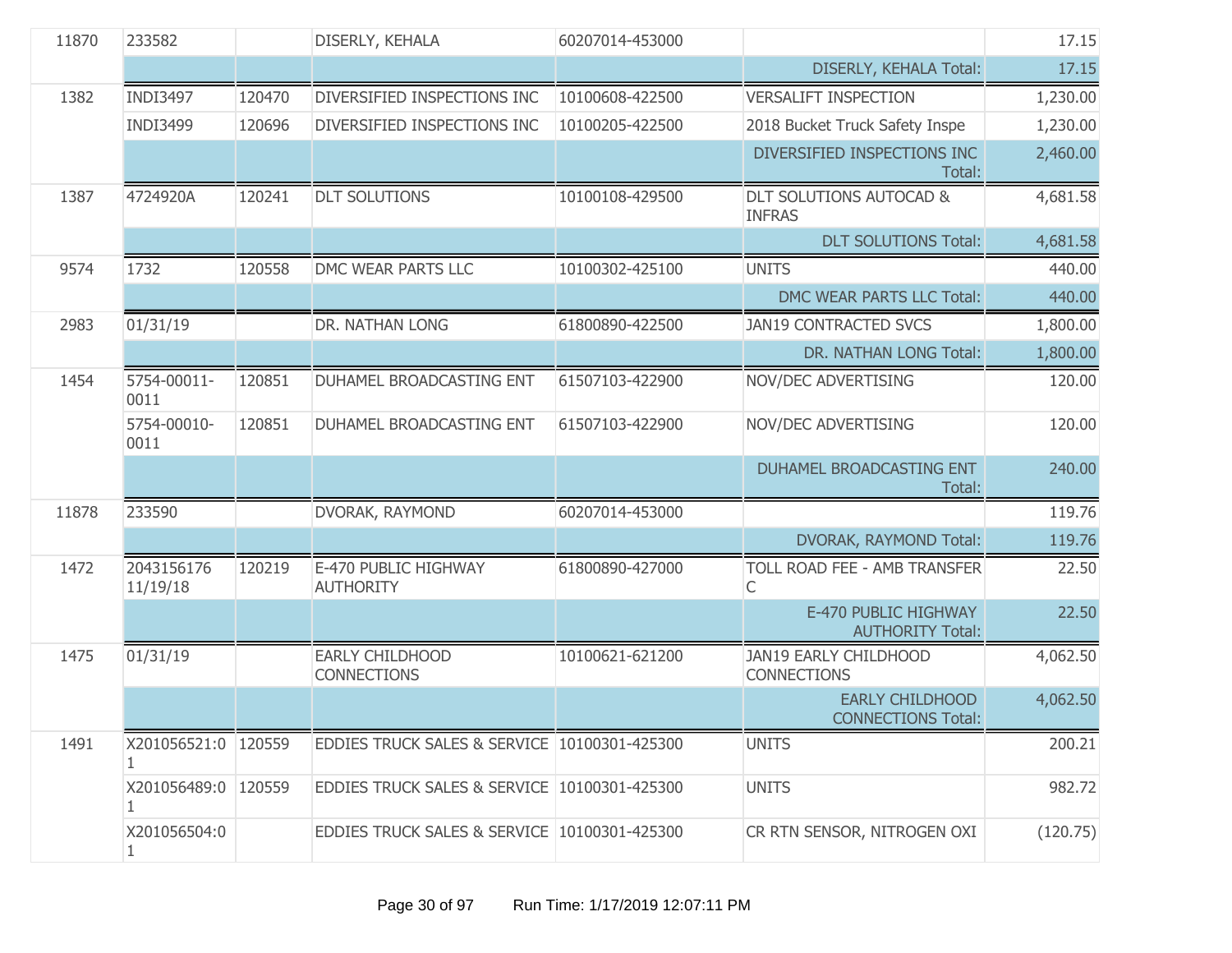| 1491  | X201056762:0 120695 |        | EDDIES TRUCK SALES & SERVICE 10100302-425100 |                 | <b>UNITS</b>                                      | 15.22    |
|-------|---------------------|--------|----------------------------------------------|-----------------|---------------------------------------------------|----------|
|       | X201056796:0 120695 |        | EDDIES TRUCK SALES & SERVICE 10100302-425100 |                 | <b>UNITS</b>                                      | 15.63    |
|       | X201056760:0 120695 |        | EDDIES TRUCK SALES & SERVICE 10100302-425100 |                 | <b>UNITS</b>                                      | 41.65    |
|       | R201021154:0 120243 |        | EDDIES TRUCK SALES & SERVICE 10102024-425100 |                 | FUEL FILTER PLUGGED - E4                          | 644.18   |
|       | R201020850:0 120284 |        | EDDIES TRUCK SALES & SERVICE 61507103-425100 |                 | <b>DRIVE AXLES</b>                                | 97.90    |
|       | X201056812:0 120695 |        | EDDIES TRUCK SALES & SERVICE 10100302-425100 |                 | <b>UNITS</b>                                      | 43.02    |
|       | X201056580:0 120695 |        | EDDIES TRUCK SALES & SERVICE 10100302-425100 |                 | <b>UNITS</b>                                      | 46.15    |
|       | X201056674:0 120695 |        | EDDIES TRUCK SALES & SERVICE 10100302-425100 |                 | <b>UNITS</b>                                      | 55.94    |
|       | X201056747:0 120695 |        | EDDIES TRUCK SALES & SERVICE 10100302-425100 |                 | <b>UNITS</b>                                      | 158.52   |
|       | X201056664:0 120695 |        | EDDIES TRUCK SALES & SERVICE 10100302-425100 |                 | <b>UNITS</b>                                      | 221.02   |
|       | X201056624:0 120697 |        | EDDIES TRUCK SALES & SERVICE 10100301-425300 |                 | <b>UNIT S020</b>                                  | 21.51    |
|       |                     |        |                                              |                 | <b>EDDIES TRUCK SALES &amp; SERVICE</b><br>Total: | 2,422.92 |
| 6540  | 164049              | 119047 | <b>EDELMANN &amp; ASSOCIATES INC</b>         | 60407072-425300 | <b>DIGESTER RECIRCULATION</b><br><b>PUMPS:</b>    | 7,458.32 |
|       |                     |        |                                              |                 | EDELMANN & ASSOCIATES INC<br>Total:               | 7,458.32 |
| 7519  | 07-735077           | 121033 | <b>ELITE</b>                                 | 10100106-429300 | Annual Maintenance Charges                        | 1,622.86 |
|       |                     |        |                                              |                 | <b>ELITE</b><br>Total:                            | 1,622.86 |
| 10726 | 233548              |        | ENGBARTH DIRECTIONAL<br>DRILLING, INC ED     | 60207014-453000 |                                                   | 187.76   |
|       |                     |        |                                              |                 | ENGBARTH DIRECTIONAL<br>DRILLING, INC ED Total:   | 187.76   |
| 1554  | 0140942-IN          | 118223 | ENTENMANN-ROVIN CO                           | 10120113-426300 | OFFICER BADGES STOCK                              | 3,499.50 |
|       |                     |        |                                              |                 | <b>ENTENMANN-ROVIN CO Total:</b>                  | 3,499.50 |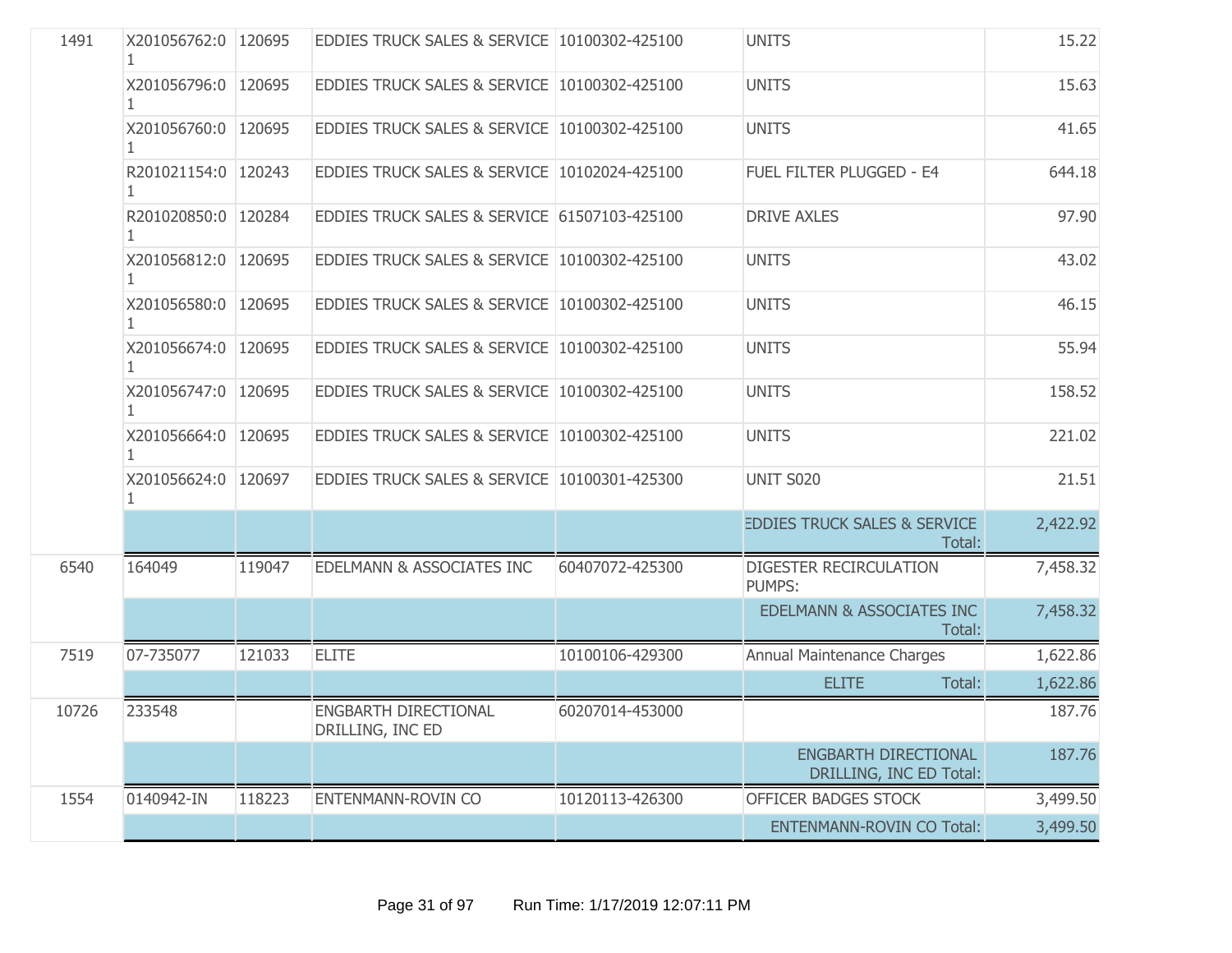| 1556 | 64517       | 120191 | ENVIRONMENTAL PRODUCTS CO   10100607-425200 |                 | AIR FILTER - LEGACY TANKROOM                          | 40.14     |
|------|-------------|--------|---------------------------------------------|-----------------|-------------------------------------------------------|-----------|
|      |             |        |                                             |                 | ENVIRONMENTAL PRODUCTS CO<br>Total:                   | 40.14     |
| 1559 | CD201904368 | 120089 | <b>ENVIROTECH SERVICES INC</b>              | 10100302-426400 | <b>APEX</b>                                           | 7,368.16  |
|      |             |        |                                             |                 | <b>ENVIROTECH SERVICES INC</b><br>Total:              | 7,368.16  |
| 1574 | 93574093    | 120724 | <b>ESRI INC</b>                             | 10100105-429500 | Esri GIS Software Licensing                           | 53,244.00 |
|      |             |        |                                             |                 | <b>ESRI INC Total:</b>                                | 53,244.00 |
| 1582 | S320635     | 120298 | EUROFINS EATON ANALYTICAL<br><b>INC</b>     | 60207011-422500 | UCMR4 SOCs 3) 12/19/18                                | 215.00    |
|      | S320623     | 120298 | EUROFINS EATON ANALYTICAL<br>INC.           | 60207011-422500 | UCMR4 SOCs 3) 12/19/18                                | 435.00    |
|      |             |        |                                             |                 | <b>EUROFINS EATON ANALYTICAL</b><br><b>INC Total:</b> | 650.00    |
| 1592 | 054143-00   | 120359 | EVERGREEN OFFICE PRODUCTS<br><b>INC</b>     | 10100111-426100 | stamps                                                | 19.44     |
|      | 054143-01   | 120408 | EVERGREEN OFFICE PRODUCTS<br><b>INC</b>     | 10100111-426100 | stamps                                                | 48.88     |
|      |             |        |                                             |                 | <b>EVERGREEN OFFICE PRODUCTS</b><br><b>INC Total:</b> | 68.32     |
| 1619 | 68700443    | 120345 | <b>FARMER BROTHERS CO</b>                   | 10100108-426900 | Farmer Bro Coffee                                     | 313.88    |
|      | 68686473    | 120139 | <b>FARMER BROTHERS CO</b>                   | 10100204-426300 | <b>COFFEE</b>                                         | 144.90    |
|      |             |        |                                             |                 | <b>FARMER BROTHERS CO Total:</b>                      | 458.78    |
| 1627 | SDRA181071  | 120374 | <b>FASTENAL COMPANY</b>                     | 60407072-425300 | <b>AIR FILTERS</b>                                    | 89.55     |
|      | SDRA181113  | 120392 | <b>FASTENAL COMPANY</b>                     | 60207012-425100 | <b>STOCK VENDING MACHINE</b>                          | 21.11     |
|      | SDRA181113  | 120392 | <b>FASTENAL COMPANY</b>                     | 60207012-426300 | <b>STOCK VENDING MACHINE</b>                          | 383.10    |
|      | SDRA181113  | 120392 | <b>FASTENAL COMPANY</b>                     | 60207012-426900 | <b>STOCK VENDING MACHINE</b>                          | 1,472.13  |
|      | SDRAP266449 | 120328 | <b>FASTENAL COMPANY</b>                     | 10500115-426900 | NUTS, SCREWS & BOLTS, HEAD<br><b>BAN</b>              | 13.08     |
|      | SDRA180993  | 120681 | <b>FASTENAL COMPANY</b>                     | 60407071-426900 | <b>VENDING MACHINE STOCK-</b><br><b>SUPPLY</b>        | 45.78     |
|      | SDRA180993  | 120681 | <b>FASTENAL COMPANY</b>                     | 60907401-426900 | <b>VENDING MACHINE STOCK-</b><br><b>SUPPLY</b>        | 45.77     |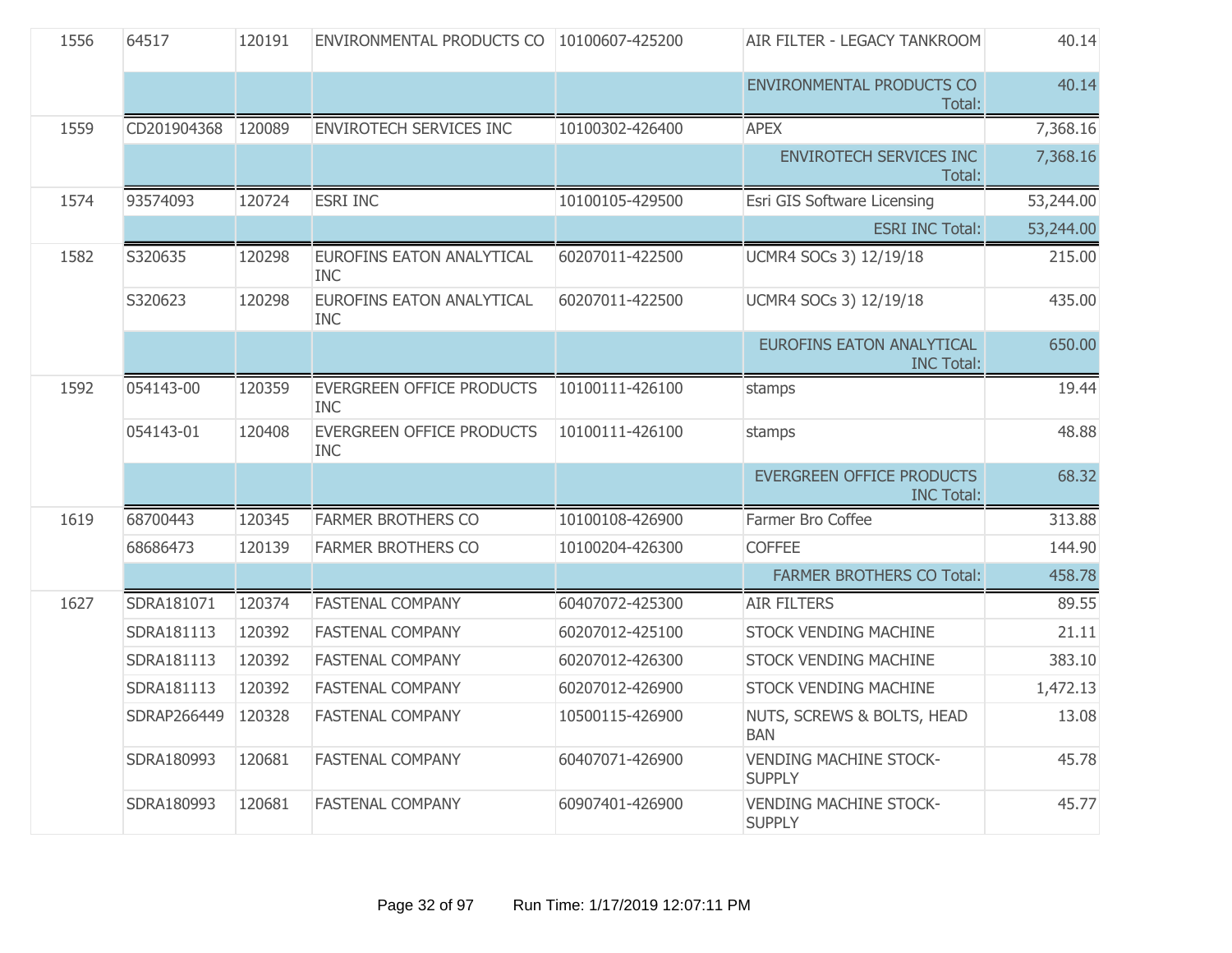| 1627 | SDRA180277  | 120561 | <b>FASTENAL COMPANY</b>               | 10100305-426900 | <b>SUPPLIES</b>                                     | 165.49   |
|------|-------------|--------|---------------------------------------|-----------------|-----------------------------------------------------|----------|
|      | SDRA181163  | 120698 | <b>FASTENAL COMPANY</b>               | 10100305-426900 | <b>STOCK</b>                                        | 247.39   |
|      | SDRA181148  | 120576 | <b>FASTENAL COMPANY</b>               | 61507103-426400 | <b>RUNNER BAG</b>                                   | 136.50   |
|      | SDRA181109  | 120575 | <b>FASTENAL COMPANY</b>               | 61507103-425300 | <b>FASTENERS</b>                                    | 6.03     |
|      | SDRA181082  | 120574 | <b>FASTENAL COMPANY</b>               | 61507103-425300 | <b>FASTENERS</b>                                    | 87.41    |
|      | SDRA181026  | 120573 | <b>FASTENAL COMPANY</b>               | 61507103-425300 | <b>FASTENERS</b>                                    | 236.54   |
|      | SDRA181042  | 121262 | <b>FASTENAL COMPANY</b>               | 10100301-425300 | UNIT S053T                                          | 98.55    |
|      |             |        |                                       |                 | <b>FASTENAL COMPANY Total:</b>                      | 3,048.43 |
| 1633 | 6-412-48000 | 120723 | <b>FEDERAL EXPRESS</b><br>CORPORATION | 77504132-426100 | <b>SHIPPING</b>                                     | 29.91    |
|      | 6-405-14278 | 120434 | <b>FEDERAL EXPRESS</b><br>CORPORATION | 10120100-426100 | <b>SHIPPING</b>                                     | 174.70   |
|      | 6-404-41989 | 120378 | <b>FEDERAL EXPRESS</b><br>CORPORATION | 10100205-426100 | <b>SHIPPING</b>                                     | 12.78    |
|      | 6-397-10175 | 120202 | <b>FEDERAL EXPRESS</b><br>CORPORATION | 10120100-426100 | <b>SHIPPING</b>                                     | 158.06   |
|      | 6-389-85963 | 120121 | <b>FEDERAL EXPRESS</b><br>CORPORATION | 10100108-426100 | <b>SHIPPING</b>                                     | 11.21    |
|      | 6-389-85963 | 120121 | <b>FEDERAL EXPRESS</b><br>CORPORATION | 10100202-426100 | <b>SHIPPING</b>                                     | 16.92    |
|      | 6-389-85963 | 120121 | <b>FEDERAL EXPRESS</b><br>CORPORATION | 60407073-426100 | <b>SHIPPING</b>                                     | 240.95   |
|      | 6-389-85963 | 120121 | <b>FEDERAL EXPRESS</b><br>CORPORATION | 60602074-426100 | <b>SHIPPING</b>                                     | 14.11    |
|      | 6-389-85963 | 120121 | <b>FEDERAL EXPRESS</b><br>CORPORATION | 77504132-426100 | <b>SHIPPING</b>                                     | 30.26    |
|      |             |        |                                       |                 | <b>FEDERAL EXPRESS</b><br><b>CORPORATION Total:</b> | 688.90   |
| 1647 | 18UR013     | 120211 | <b>FERBER ENGINEERING</b>             | 10100204-453000 | Sign Refund                                         | 40.00    |
|      | J18-139.5   | 121010 | FERBER ENGINEERING                    | 50508910-422300 | 11-2001 STURGIS RD AREA<br>UTILIT                   | 48.61    |
|      | J18-139.5   | 121010 | <b>FERBER ENGINEERING</b>             | 50508911-422300 | 11-2001 STURGIS RD AREA<br>UTILIT                   | 24.31    |
|      | J18-139.5   | 121010 | <b>FERBER ENGINEERING</b>             | 60200933-422300 | 11-2001 STURGIS RD AREA<br>UTILIT                   | 321.98   |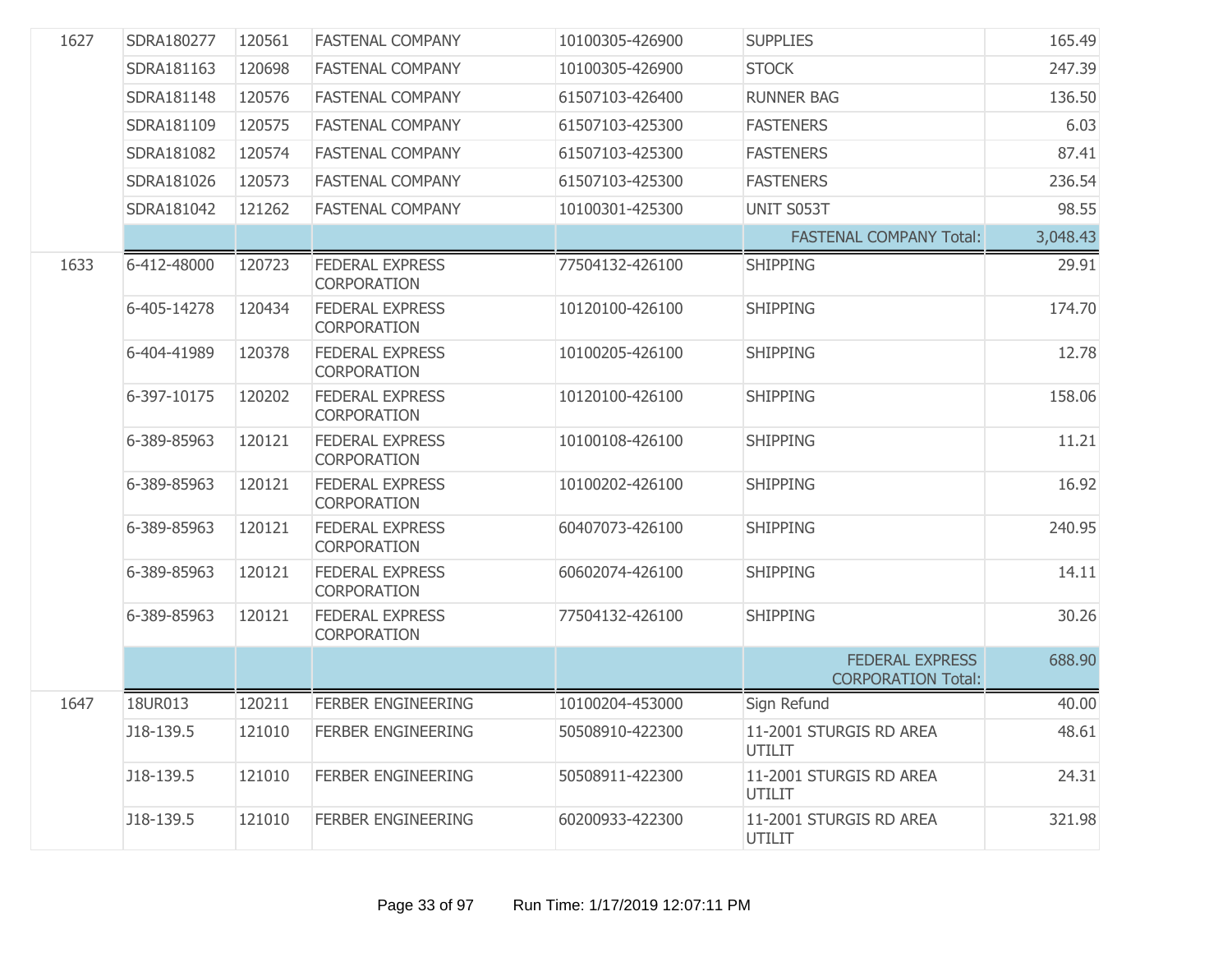| 1647 | J18-139.5  | 121010 | <b>FERBER ENGINEERING</b> | 60400833-422300 | 11-2001 STURGIS RD AREA<br><b>UTILIT</b> | 212.60    |
|------|------------|--------|---------------------------|-----------------|------------------------------------------|-----------|
|      | J15-117.11 | 121142 | <b>FERBER ENGINEERING</b> | 60200933-422300 | 15-2258 CATHODIC PROTECTION<br>TE        | 730,00    |
|      | J18-159.2  | 121276 | <b>FERBER ENGINEERING</b> | 60400833-422300 | 18-2337.1 MAPLE & NEBRASKA<br><b>SEW</b> | 8,611.22  |
|      | J17-104.23 | 121014 | <b>FERBER ENGINEERING</b> | 50508911-422300 | 15-2316 WEST OMAHA<br><b>DRAINAGE AN</b> | 10,971.74 |
|      | J17-104.23 | 121014 | <b>FERBER ENGINEERING</b> | 60200933-422300 | 15-2316 WEST OMAHA<br><b>DRAINAGE AN</b> | 2,295.53  |
|      | J17-104.23 | 121014 | <b>FERBER ENGINEERING</b> | 60400833-422300 | 15-2316 WEST OMAHA<br><b>DRAINAGE AN</b> | 3,328.28  |
|      | J17-133.12 | 120977 | <b>FERBER ENGINEERING</b> | 50508910-422300 | 15-2232 38TH STREET<br><b>RECONSTRUC</b> | 3,807.68  |
|      | J17-133.12 | 120977 | <b>FERBER ENGINEERING</b> | 50508911-422300 | 15-2232 38TH STREET<br><b>RECONSTRUC</b> | 1,269.23  |
|      | J17-133.12 | 120977 | <b>FERBER ENGINEERING</b> | 60200933-422300 | 15-2232 38TH STREET<br><b>RECONSTRUC</b> | 3,173.06  |
|      | J17-133.12 | 120977 | <b>FERBER ENGINEERING</b> | 60400833-422300 | 15-2232 38TH STREET<br><b>RECONSTRUC</b> | 4,442.28  |
|      |            |        |                           |                 | <b>FERBER ENGINEERING Total:</b>         | 39,276.52 |
| 1648 | 6222245    | 120407 | FERGUSON ENTERPRISES INC  | 60407073-426900 | <b>LEAD BRASS NIPPLE</b>                 | 32.84     |
|      |            |        |                           |                 | FERGUSON ENTERPRISES INC<br>Total:       | 32.84     |
| 1728 | 28889      | 120368 | FMG INC.                  | 61507104-422300 | 16-2371 LANDFILL CELL 18-19<br>DE        | 9,693.50  |
|      | 18PD034    | 118917 | FMG INC.                  | 10100204-453000 | Sign Refund                              | 40.00     |
|      |            |        |                           |                 | FMG INC. Total:                          | 9,733.50  |
| 7090 | 2371 16    | 120295 | FOOTHILLS CONTRACTING INC | 61507104-432000 | 16-2371 LANDFILL CELL 18<br><b>LINER</b> | 55,804.05 |
|      |            |        |                           |                 | FOOTHILLS CONTRACTING INC<br>Total:      | 55,804.05 |
| 1795 | I1086228   | 118702 | FRONTIER AUTO GLASS LLC   | 60207012-425100 | HYD VAN WINDSHIELD                       | 237.50    |
|      |            |        |                           |                 | FRONTIER AUTO GLASS LLC<br>Total:        | 237.50    |
| 1797 | 185137     | 120372 | FRONTIER PRECISION INC    | 10100108-429500 | trimble TSC7 accessories                 | 6,479.10  |
|      | 185245     | 120348 | FRONTIER PRECISION INC    | 10100108-425300 | Replace battery, Main Board Tr           | 4,873.79  |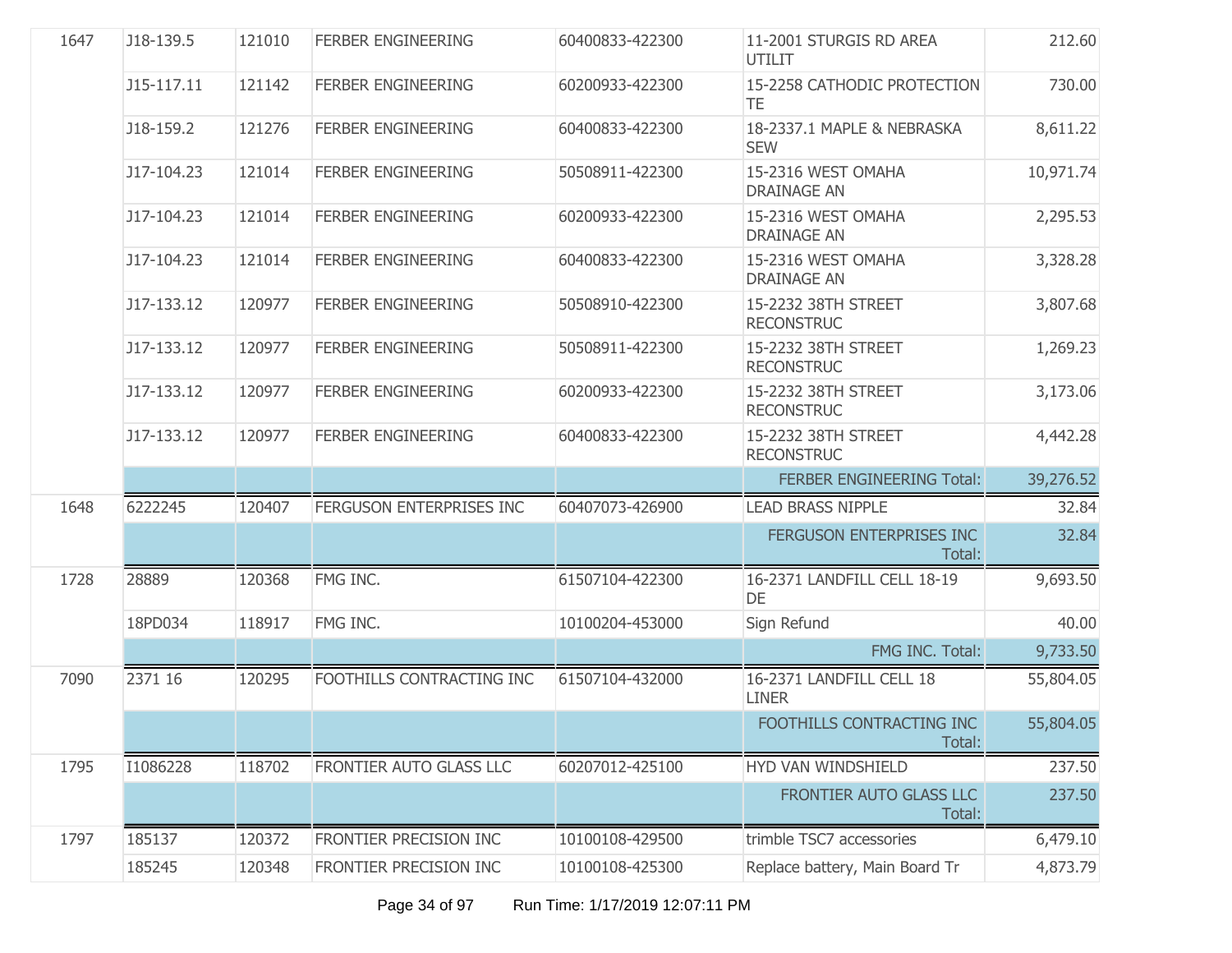| 1797  | 185138    | 120349 | FRONTIER PRECISION INC                               | 10100108-425300 | Trimble TSC7 annual contract                                | 1,012.50  |
|-------|-----------|--------|------------------------------------------------------|-----------------|-------------------------------------------------------------|-----------|
|       |           |        |                                                      |                 | FRONTIER PRECISION INC Total:                               | 12,365.39 |
| 11864 | 233575    |        | <b>FULLER REAL ESTATE LLC</b>                        | 60207014-453000 |                                                             | 49.15     |
|       |           |        |                                                      |                 | FULLER REAL ESTATE LLC Total:                               | 49.15     |
| 1820  | 00182020  | 120307 | <b>G&amp;H DISTRIBUTING INC.</b>                     | 61507103-425300 | <b>HOSE</b>                                                 | 85.37     |
|       | 00181940  | 120138 | G&H DISTRIBUTING INC.                                | 60207012-426900 | <b>RED/BLUE MARKING PAINT</b>                               | 167.60    |
|       | 00181892  | 120699 | G&H DISTRIBUTING INC.                                | 10100302-425100 | <b>UNIT S134</b>                                            | 4.79      |
|       | 00181587  | 120591 | G&H DISTRIBUTING INC.                                | 61507103-426300 | <b>DUST MASKS - STOCK</b>                                   | 392.30    |
|       | 00181971  | 120562 | G&H DISTRIBUTING INC.                                | 10100302-425100 | <b>UNIT AND SHOP</b>                                        | 31.86     |
|       | 00181969  | 120562 | <b>G&amp;H DISTRIBUTING INC.</b>                     | 10100302-426900 | <b>UNIT AND SHOP</b>                                        | 50.17     |
|       | 00182190  | 120475 | <b>G&amp;H DISTRIBUTING INC.</b>                     | 10100607-425100 | <b>PARTS #22</b>                                            | 58.97     |
|       | 00181933  | 120684 | G&H DISTRIBUTING INC.                                | 60407071-425300 | MALE PIPE END FOR JET TRUCK                                 | 11.18     |
|       | 00182338  | 120863 | G&H DISTRIBUTING INC.                                | 60407071-425300 | HYDROLIC FITTING FOR<br><b>PRESSURE</b>                     | 7.65      |
|       | 00182338  | 120863 | G&H DISTRIBUTING INC.                                | 60407071-426400 | <b>HYDROLIC FITTING FOR</b><br><b>PRESSURE</b>              | 20.59     |
|       |           |        |                                                      |                 | <b>G&amp;H DISTRIBUTING INC. Total:</b>                     | 830.48    |
| 1831  | BC0728806 | 120435 | <b>GALLS INCORPORATED</b>                            | 10100201-426300 | PANTS STOCK                                                 | 86.87     |
|       |           |        |                                                      |                 | <b>GALLS INCORPORATED Total:</b>                            | 86.87     |
| 1864  | 68179     | 119590 | <b>GENERAL REPAIR SERVICES</b>                       | 60407072-425300 | PRIMARY SLUDGE PUMPS:<br><b>DIAPHRAG</b>                    | 1,980.56  |
|       |           |        |                                                      |                 | <b>GENERAL REPAIR SERVICES</b><br>Total:                    | 1,980.56  |
| 11865 | 233577    |        | <b>GEORGAS, TERI</b>                                 | 60207014-453000 |                                                             | 49.15     |
|       |           |        |                                                      |                 | <b>GEORGAS, TERI Total:</b>                                 | 49.15     |
| 11732 | 18RZ029   | 118914 | <b>GEORGE &amp; SHARILYN WEST-</b><br><b>TWITERO</b> | 10100204-453000 | Sign Refund                                                 | 40.00     |
|       |           |        |                                                      |                 | <b>GEORGE &amp; SHARILYN WEST-</b><br><b>TWITERO Total:</b> | 40.00     |
| 11856 | 233563    |        | GIENGER, MELODY                                      | 60207014-453000 |                                                             | 29.24     |
|       |           |        |                                                      |                 | GIENGER, MELODY Total:                                      | 29.24     |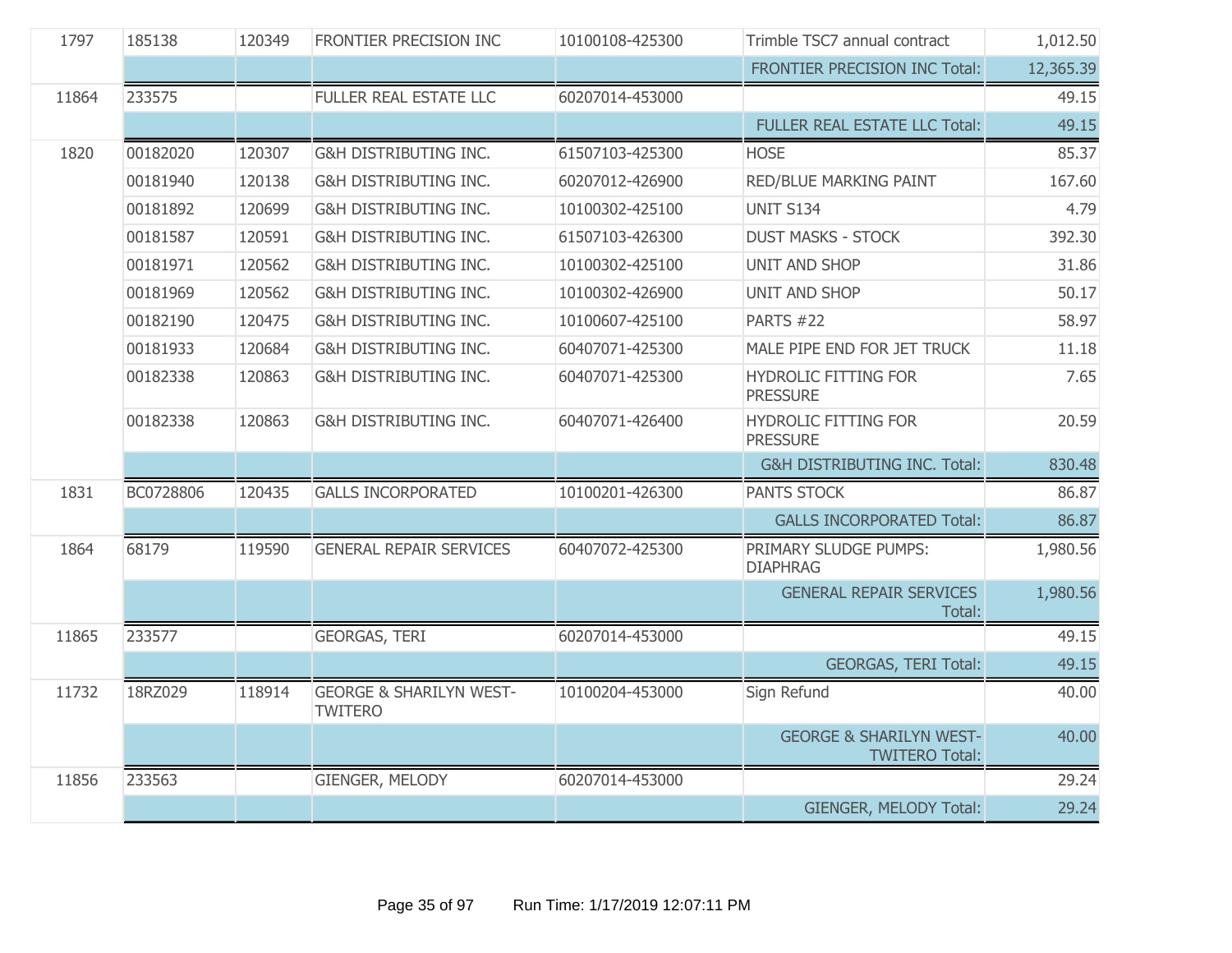| 1922 | 283450024  | 120106 | <b>GODFREY BRAKE SERVICE &amp;</b><br><b>SUPPLY INC</b> | 10102021-425100 | BEEHIVE DIODE LED - E5 /<br><b>BRAKE</b>                       | 61.88    |
|------|------------|--------|---------------------------------------------------------|-----------------|----------------------------------------------------------------|----------|
|      | 283450024  | 120106 | <b>GODFREY BRAKE SERVICE &amp;</b><br><b>SUPPLY INC</b> | 10102025-425100 | BEEHIVE DIODE LED - E5 /<br><b>BRAKE</b>                       | 33.00    |
|      | 283510059  | 120253 | <b>GODFREY BRAKE SERVICE &amp;</b><br><b>SUPPLY INC</b> | 10100202-425200 | E-Z LUBE CAP PLUG - HAGGLAND<br>T.                             | 5.76     |
|      | 283520009  | 120101 | <b>GODFREY BRAKE SERVICE &amp;</b><br><b>SUPPLY INC</b> | 10100607-425100 | EZ LUBE CAP, PLUG                                              | 7.70     |
|      | 283530003  | 120137 | <b>GODFREY BRAKE SERVICE &amp;</b><br><b>SUPPLY INC</b> | 60207012-426900 | W314 SIDEBOARDS                                                | 26.24    |
|      | 283510025  | 120563 | <b>GODFREY BRAKE SERVICE &amp;</b><br><b>SUPPLY INC</b> | 10100401-425300 | UNIT S042                                                      | 61.18    |
|      | 283550023  | 120594 | <b>GODFREY BRAKE SERVICE &amp;</b><br><b>SUPPLY INC</b> | 61207101-425100 | CARTRIDGES, VALVE KIT, TURBO<br>C                              | 143.37   |
|      | 283620025  | 120787 | <b>GODFREY BRAKE SERVICE &amp;</b><br>SUPPLY INC        | 10102025-425100 | <b>CROSS CHAIN HOOK - E5</b>                                   | 123.76   |
|      |            |        |                                                         |                 | <b>GODFREY BRAKE SERVICE &amp;</b><br><b>SUPPLY INC Total:</b> | 462.89   |
| 1979 | 1-GS533456 | 120436 | <b>GREAT WESTERN TIRE INC.</b>                          | 10100201-426700 | <b>TIRES UNIT 135</b>                                          | 619.60   |
|      | 1-532314   | 120472 | <b>GREAT WESTERN TIRE INC.</b>                          | 10100608-426700 | <b>TIRES #22</b>                                               | 906.80   |
|      | 1-533280   | 119974 | <b>GREAT WESTERN TIRE INC.</b>                          | 10100301-426700 | <b>STOCK</b>                                                   | 483.80   |
|      | 1-533476   | 120256 | <b>GREAT WESTERN TIRE INC.</b>                          | 10100201-425100 | TIRE ALIGNMENT UNIT 153                                        | 49.95    |
|      | 1-533666   | 120454 | <b>GREAT WESTERN TIRE INC.</b>                          | 10100607-426700 | FLAT REPAIR #34                                                | 30.95    |
|      | 1-533302   | 120588 | <b>GREAT WESTERN TIRE INC.</b>                          | 61507103-425100 | <b>FLAT REPAIR</b>                                             | 66.00    |
|      | 1-533505   | 120579 | <b>GREAT WESTERN TIRE INC.</b>                          | 61207101-426700 | REPAIR WHEEL S918                                              | 1,030.80 |
|      | 1-533643   | 120578 | <b>GREAT WESTERN TIRE INC.</b>                          | 61207101-426700 | <b>REPAIR WHEEL S925</b>                                       | 496.40   |
|      | 1-533646   | 120577 | <b>GREAT WESTERN TIRE INC.</b>                          | 61207101-426700 | <b>REPAIR WHEEL S922</b>                                       | 248.20   |
|      | 1-533309   | 120586 | <b>GREAT WESTERN TIRE INC.</b>                          | 61507103-425100 | <b>FLAT REPAIR</b>                                             | 80.00    |
|      | 1-532949   | 120584 | <b>GREAT WESTERN TIRE INC.</b>                          | 61207101-426500 | <b>TIRE PRESSURE GAUGES</b>                                    | 508.50   |
|      | 1-532945   | 120583 | <b>GREAT WESTERN TIRE INC.</b>                          | 61207101-426700 | <b>REPAIR WHEEL S925</b>                                       | 1,017.80 |
|      | 1-533471   | 120582 | <b>GREAT WESTERN TIRE INC.</b>                          | 61507103-425100 | <b>FLAT REPAIR</b>                                             | 77.90    |
|      | 1-533731   | 120581 | <b>GREAT WESTERN TIRE INC.</b>                          | 61507103-425100 | <b>FLAT REPAIR</b>                                             | 63.00    |
|      | 1-533681   | 120580 | <b>GREAT WESTERN TIRE INC.</b>                          | 61507103-425100 | REPAIR WHEEL M931                                              | 445.95   |
|      |            |        |                                                         |                 | <b>GREAT WESTERN TIRE INC.</b><br>Total:                       | 6,125.65 |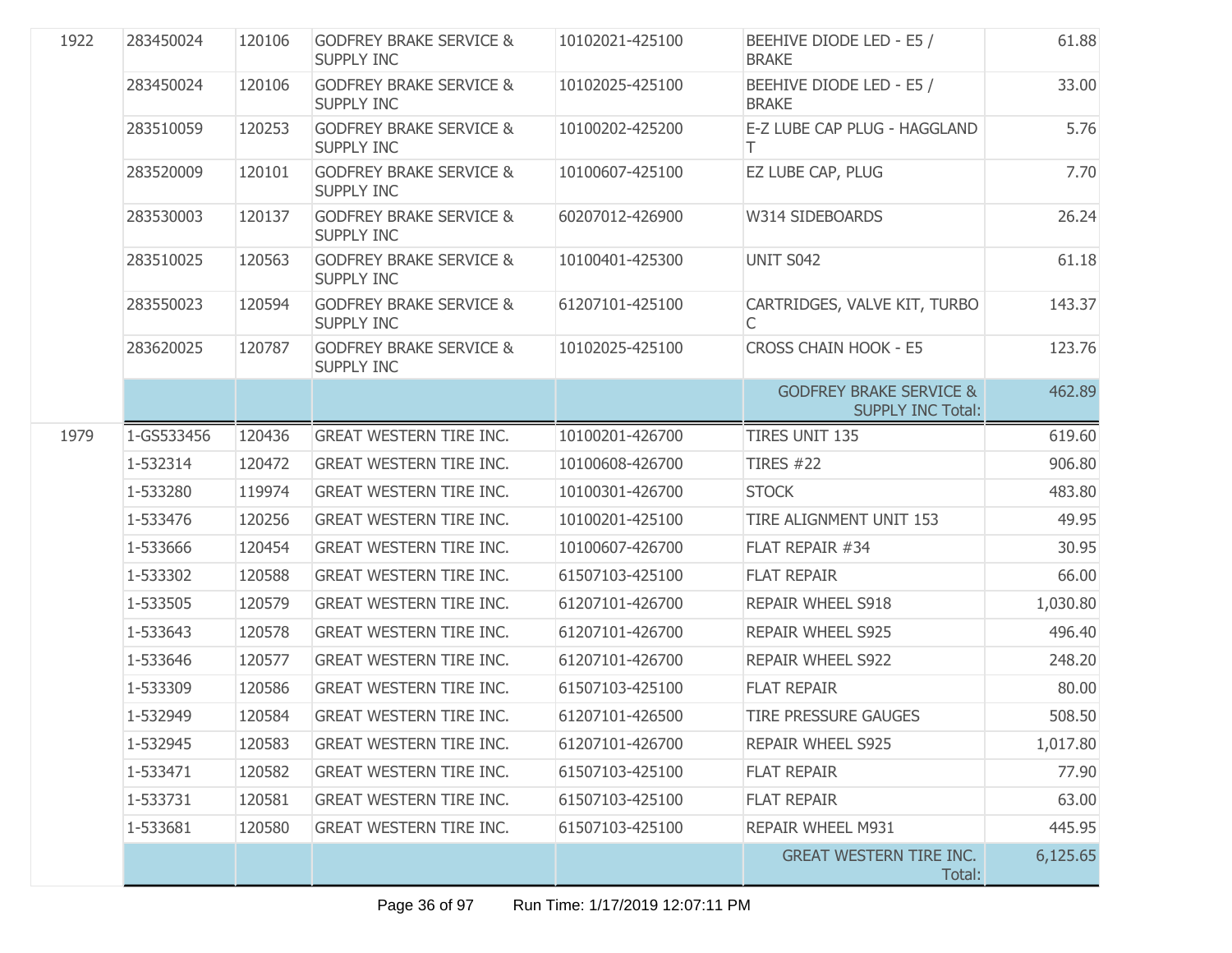| 11829 | 12/21/18   | 120318 | <b>GREG WHALEN</b>              | 60200934-438300 | OVERSIZE REIMBURSEMENT FOR<br><b>KRE</b>  | 14,305.00 |
|-------|------------|--------|---------------------------------|-----------------|-------------------------------------------|-----------|
|       |            |        |                                 |                 | <b>GREG WHALEN Total:</b>                 | 14,305.00 |
| 2000  | 16946      | 120564 | <b>GRIMM'S PUMP SERVICE INC</b> | 10100302-425100 | <b>UNIT S134</b>                          | 27.30     |
|       | 16979      | 120488 | <b>GRIMM'S PUMP SERVICE INC</b> | 10102023-425100 | PR GAUGE - BR3                            | 33.72     |
|       | 16900      | 120329 | <b>GRIMM'S PUMP SERVICE INC</b> | 60407072-426900 | HOSE COUPLER, FIRE HOSE                   | 222.87    |
|       | 17234      | 121141 | <b>GRIMM'S PUMP SERVICE INC</b> | 60207011-426200 | OIL 5 GAL FOR AIR COMP 4)                 | 648.12    |
|       |            |        |                                 |                 | <b>GRIMM'S PUMP SERVICE INC</b><br>Total: | 932.01    |
| 2044  | 11283124   | 121143 | <b>HACH CO</b>                  | 60207011-426400 | STABLECAL 2) REAGENT SET 10),             | 1,496.78  |
|       |            |        |                                 |                 | <b>HACH CO Total:</b>                     | 1,496.78  |
| 2104  | 2567199    | 120455 | <b>HARDWARE HANK</b>            | 10100607-426300 | FOOTWEAR TRACTION -<br><b>WORTHINGON</b>  | 40.49     |
|       | 2569623    | 120720 | <b>HARDWARE HANK</b>            | 60207014-426900 | BATTERY 18V 2 PACK)                       | 107.99    |
|       |            |        |                                 |                 | <b>HARDWARE HANK Total:</b>               | 148.48    |
| 2132  | T67669     | 120572 | HARVEYS LOCK SHOP INC           | 10100301-425300 | S115                                      | 10.54     |
|       | T67655     | 120346 | HARVEYS LOCK SHOP INC           | 10100108-426900 | HArveys Key Lock Box                      | 40.99     |
|       |            |        |                                 |                 | HARVEYS LOCK SHOP INC Total:              | 51.53     |
| 2149  | 4415426    | 121081 | HAWKINS CHEMICAL INC            | 10100612-426400 | POOL CHEMICALS                            | 2,362.34  |
|       |            |        |                                 |                 | <b>HAWKINS CHEMICAL INC Total:</b>        | 2,362.34  |
| 2159  | 1200164139 | 121019 | HDR ENGINEERING INC             | 60400834-422300 | 15-2315 RESERVOIR ROAD<br><b>TRUNK S</b>  | 4,267.72  |
|       | 1200163514 | 120677 | HDR ENGINEERING INC             | 50508910-422300 | 17-2373 SHERIDAN LAKE RD<br><b>CORAL</b>  | 3,257.59  |
|       |            |        |                                 |                 | HDR ENGINEERING INC Total:                | 7,525.31  |
| 2168  | 546767-0   | 120340 | <b>HEARTLAND PAPER CO</b>       | 60207011-426400 | GARBAGE BAGS 2 CASES),<br><b>WYPALL</b>   | 286.78    |
|       | 54766-0    | 120340 | HEARTLAND PAPER CO              | 60207011-426400 | GARBAGE BAGS 2 CASES),<br><b>WYPALL</b>   | 253.56    |
|       | 544005-0   | 119159 | <b>HEARTLAND PAPER CO</b>       | 60407072-426400 | TRASH CAN LINERS, MULTIFOLD<br>PA         | 48.15     |
|       | 543634-0   | 118971 | <b>HEARTLAND PAPER CO</b>       | 60407072-426400 | ROLL PAPER TOWEL, MULTIFOLD<br>PA         | 105.11    |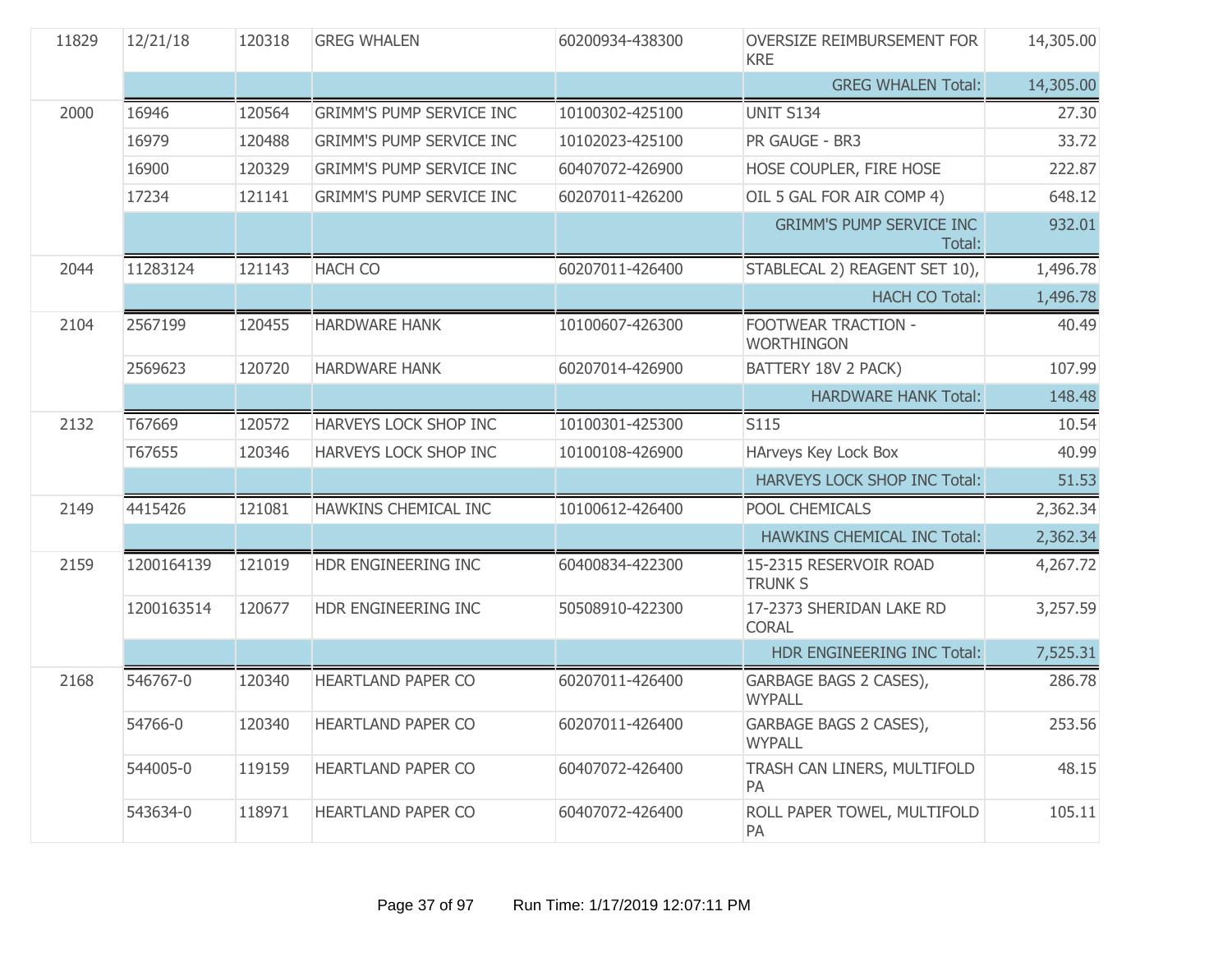| 2168  |           |        |                                             |                 | <b>HEARTLAND PAPER CO Total:</b>                   | 693.60    |
|-------|-----------|--------|---------------------------------------------|-----------------|----------------------------------------------------|-----------|
| 11879 | 233591    |        | HENRIKSON, SCOTT                            | 60207014-453000 |                                                    | 18.76     |
|       |           |        |                                             |                 | HENRIKSON, SCOTT Total:                            | 18.76     |
| 2207  | 60391585  | 120513 | HENRY SCHEIN INC                            | 61800890-429700 | <b>EMS DISPOSABLES</b>                             | 213.76    |
|       | 60394178  | 120514 | HENRY SCHEIN INC                            | 61800890-429700 | <b>EMS DISPOSABLES</b>                             | 52.10     |
|       |           |        |                                             |                 | <b>HENRY SCHEIN INC Total:</b>                     | 265.86    |
| 2221  | 2018.304  | 120268 | <b>HERMANSON EGGE</b><br><b>ENGINEERING</b> | 60207012-422500 | CIVIL/STRUCTURAL ENGINEER<br>202                   | 825.00    |
|       |           |        |                                             |                 | <b>HERMANSON EGGE</b><br><b>ENGINEERING Total:</b> | 825.00    |
| 2243  | 24238     | 120127 | <b>HIGHMARK INC</b>                         | 60400833-438000 | 17-2423 OMAHA TRUNK SEWER<br><b>RECO</b>           | 74,799.31 |
|       | 24238     | 120127 | <b>HIGHMARK INC</b>                         | 60400834-438400 | 17-2423 OMAHA TRUNK SEWER<br><b>RECO</b>           | 24,983.16 |
|       | 24238     | 120127 | <b>HIGHMARK INC</b>                         | 50508912-437200 | 17-2423 OMAHA TRUNK SEWER<br><b>RECO</b>           | (30.60)   |
|       |           |        |                                             |                 | <b>HIGHMARK INC Total:</b>                         | 99,751.87 |
| 2267  | 603256650 | 120456 | HILLYARD INC. / SIOUX FALLS                 | 10100607-426400 | PAPER TOWELS                                       | 96.65     |
|       | 603263781 | 120456 | HILLYARD INC. / SIOUX FALLS                 | 10100620-426400 | PAPER TOWELS                                       | 63.14     |
|       |           |        |                                             |                 | HILLYARD INC. / SIOUX FALLS<br>Total:              | 159.79    |
| 11852 | 233559    |        | HIPPLE, TERRY                               | 60207014-453000 |                                                    | 55.36     |
|       |           |        |                                             |                 | HIPPLE, TERRY Total:                               | 55.36     |
| 2292  | 204369    | 120445 | <b>HOLIDAY INN EXPRESS</b>                  | 10120114-427000 | MOTEL ROOM - RECRUIT<br><b>GRADUATIO</b>           | 136.00    |
|       |           |        |                                             |                 | <b>HOLIDAY INN EXPRESS Total:</b>                  | 136.00    |
| 11862 | 233572    |        | HOOVER, CHRISTIAN                           | 60207014-453000 |                                                    | 4.71      |
|       |           |        |                                             |                 | HOOVER, CHRISTIAN Total:                           | 4.71      |
| 10070 | 233547    |        | HOWIE CONSTRUCTION LLC                      | 60207014-453000 |                                                    | 45.63     |
|       |           |        |                                             |                 | HOWIE CONSTRUCTION LLC<br>Total:                   | 45.63     |
| 11805 | 233570    |        | HUBBARD, ROD                                | 60207014-453000 |                                                    | 10.27     |
|       |           |        |                                             |                 | HUBBARD, ROD Total:                                | 10.27     |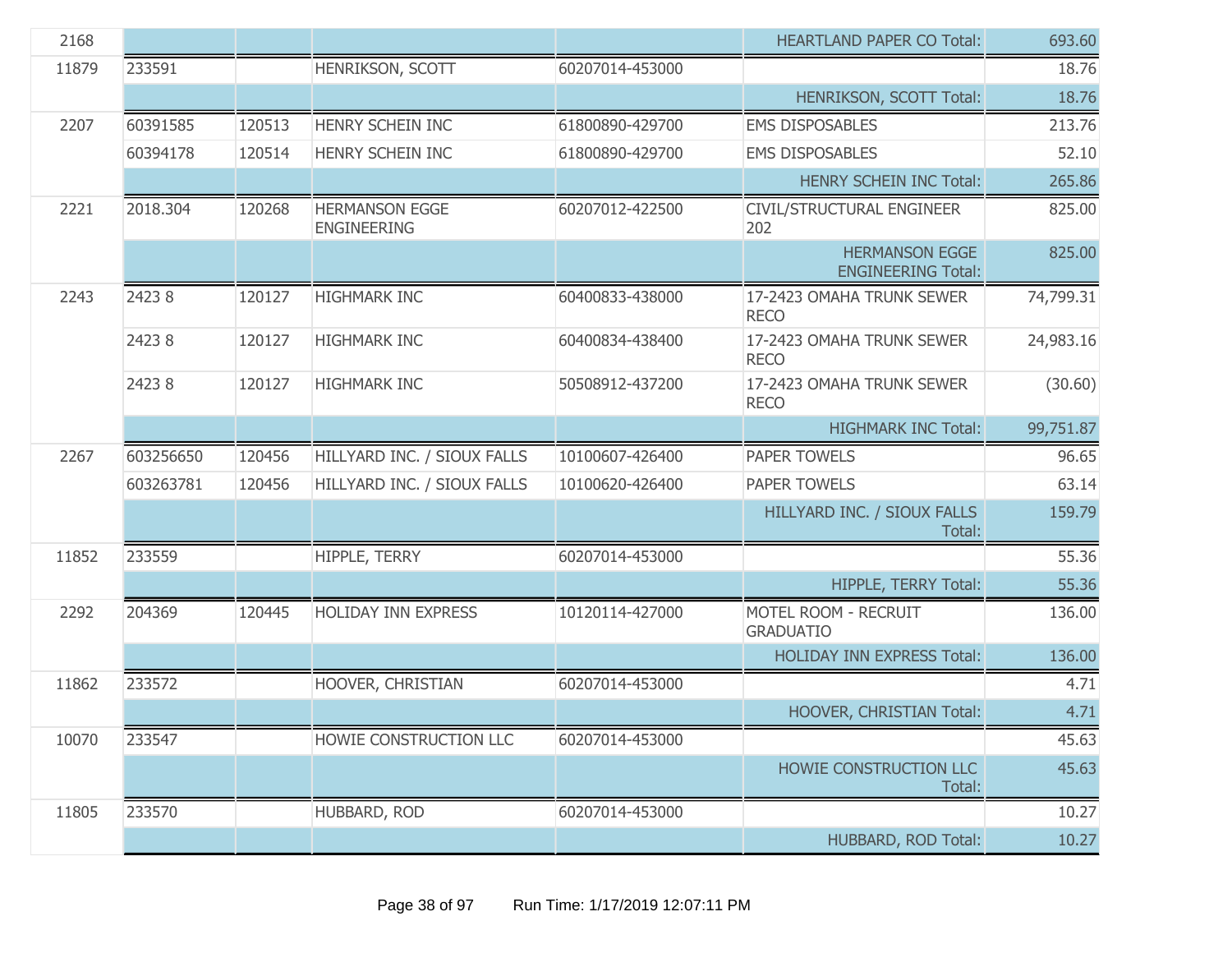| 11806 | 233571                 |        | HUBBARD, ROD                                                                 | 60207014-453000 |                                                                        | 14.94    |
|-------|------------------------|--------|------------------------------------------------------------------------------|-----------------|------------------------------------------------------------------------|----------|
|       |                        |        |                                                                              |                 | HUBBARD, ROD Total:                                                    | 14.94    |
| 2346  | CD10017677             | 121100 | HUBER TECHNOLOGY INC                                                         | 60407072-425300 | MESH SCREEN FOR "Y"<br><b>STRAINER</b>                                 | 222.00   |
|       |                        |        |                                                                              |                 | HUBER TECHNOLOGY INC Total:                                            | 222.00   |
| 11106 | 3716151006<br>12/08/18 | 120111 | <b>ILA HOLST</b>                                                             | 10500115-453000 | CITY SHARE - 3739 CANYON DR<br>PH                                      | 390.00   |
|       |                        |        |                                                                              |                 | <b>ILA HOLST Total:</b>                                                | 390.00   |
| 7504  | 12031                  | 120039 | <b>IMAGEALL LLC</b>                                                          | 10100301-426300 | <b>SAFETY CLOTHING</b>                                                 | 45.95    |
|       |                        |        |                                                                              |                 | <b>IMAGEALL LLC</b><br>Total:                                          | 45.95    |
| 2409  | 3188845                | 118851 | <b>INDOFF INC</b>                                                            | 60207013-429600 | LORELL GUEST CHAIRS,<br><b>LEATHER</b>                                 | 3,352.80 |
|       | 3193510                | 120091 | <b>INDOFF INC</b>                                                            | 10100711-426100 | OFFICE SUPPLIES - BLK PENS, FO                                         | 21.99    |
|       | 3193510                | 120091 | <b>INDOFF INC</b>                                                            | 10100714-426100 | OFFICE SUPPLIES - BLK PENS, FO                                         | 51.45    |
|       | 3194106                | 120601 | <b>INDOFF INC</b>                                                            | 60207014-426100 | PENS 3 DOZ), SHARPIE 2 DOZ)                                            | 79.95    |
|       | 3196779                | 120659 | <b>INDOFF INC</b>                                                            | 60407073-426100 | PILOT BALL POINT PENS                                                  | 39.18    |
|       |                        |        |                                                                              |                 | <b>INDOFF INC Total:</b>                                               | 3,545.37 |
| 5927  | 181567                 | 120322 | <b>INTEGRITY GLOBAL SOLUTIONS</b>                                            | 10106024-429500 | <b>COMPUTER COMPONENTS</b>                                             | 983.00   |
|       |                        |        |                                                                              |                 | <b>INTEGRITY GLOBAL SOLUTIONS</b><br>Total:                            | 983.00   |
| 6180  | 0042868                | 120666 | <b>INTERNATIONAL ASSN OF</b><br>CHIEFS OF POLICE                             | 10120109-429200 | MEMBERSHIPS JEGERIS AND<br><b>HEDRIC</b>                               | 190.00   |
|       | 0047451                | 120666 | <b>INTERNATIONAL ASSN OF</b><br>CHIEFS OF POLICE                             | 10120109-429200 | MEMBERSHIPS JEGERIS AND<br><b>HEDRIC</b>                               | 190.00   |
|       |                        |        |                                                                              |                 | <b>INTERNATIONAL ASSN OF</b><br><b>CHIEFS OF POLICE Total:</b>         | 380.00   |
| 2448  | 1000981812             | 120097 | INTERNATIONAL CODE COUNCIL- 10100204-422500<br><b>CERTIFICATION RENEWALS</b> |                 | 2018 IMC & IFCG TRANSITION<br><b>FRO</b>                               | 2,250.00 |
|       | 1000973087             | 120097 | INTERNATIONAL CODE COUNCIL- 10100204-422500<br><b>CERTIFICATION RENEWALS</b> |                 | 2018 IMC & IFCG TRANSITION<br><b>FRO</b>                               | 1,924.00 |
|       |                        |        |                                                                              |                 | INTERNATIONAL CODE COUNCIL-<br><b>CERTIFICATION RENEWALS</b><br>Total: | 4,174.00 |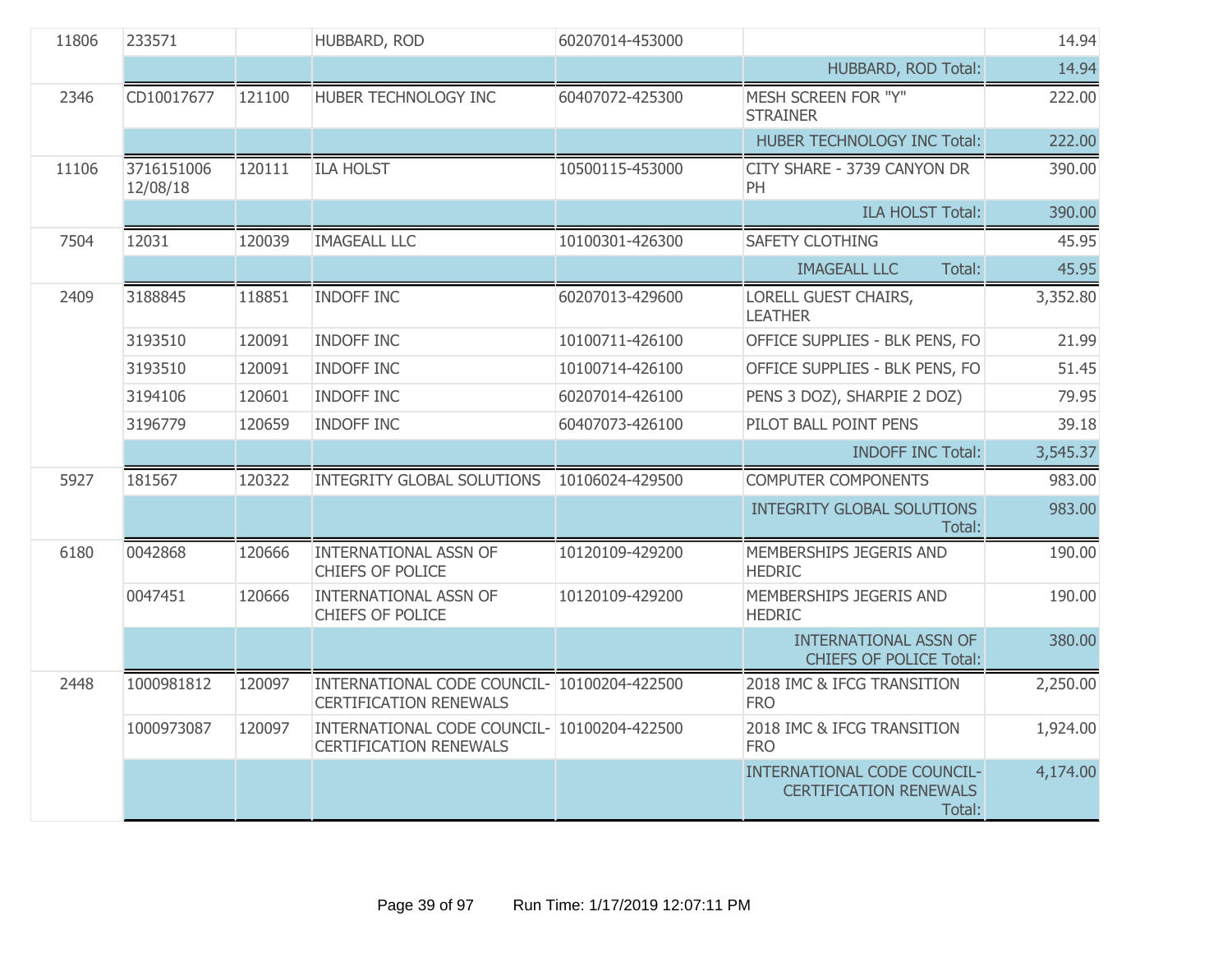| 6811  | 19948150                 | 121036 | <b>INTERNATIONAL MUNICIPAL</b><br><b>LAWYERS ASSN</b> | 10100106-429200 | <b>IMLA Membership Renewal</b>                        | 865.00   |
|-------|--------------------------|--------|-------------------------------------------------------|-----------------|-------------------------------------------------------|----------|
|       |                          |        |                                                       |                 | INTERNATIONAL MUNICIPAL<br><b>LAWYERS ASSN Total:</b> | 865.00   |
| 2453  | 190100201201 120880<br>2 |        | <b>INTERSTATE BATTERIES INC</b>                       | 10100607-426900 | PHONE CHARGER #54                                     | 24.20    |
|       |                          |        |                                                       |                 | <b>INTERSTATE BATTERIES INC</b><br>Total:             | 24.20    |
| 2476  | 26934                    | 120007 | J & J TRUCK & BODY SHOP                               | 60207014-425100 | <b>AUTOBODY REPAIR W301</b>                           | 2,520.50 |
|       |                          |        |                                                       |                 | J & J TRUCK & BODY SHOP Total:                        | 2,520.50 |
| 1893  | 10/28-31/18              | 120120 | <b>JAMES GILBERT</b>                                  | 10106024-427000 | TRAVEL EXPENSES FOR MID CAP<br><b>CE</b>              | 271.59   |
|       |                          |        |                                                       |                 | <b>JAMES GILBERT Total:</b>                           | 271.59   |
| 2512  | SJ11604                  | 120476 | JENNER EQUIPMENT CO                                   | 10100607-425300 | BALL JOINTE, 72" EDGE - #23 #2                        | 113.64   |
|       | SJ11621                  | 120476 | JENNER EQUIPMENT CO                                   | 10100607-425300 | BALL JOINTE, 72" EDGE - #23 #2                        | 84.78    |
|       | SJ11673                  | 121026 | JENNER EQUIPMENT CO                                   | 61300664-425300 | TUBE/FILTERS/VENTS/FITTING/S<br>WI                    | 170.72   |
|       | SJ11797                  | 120907 | JENNER EQUIPMENT CO                                   | 60907401-425300 | FUEL CAP FOR T-750                                    | 7.39     |
|       |                          |        |                                                       |                 | JENNER EQUIPMENT CO Total:                            | 376.53   |
| 2530  | 15922                    | 119763 | JJ'S ENGRAVING & SALES                                | 10100111-426100 | nameplate                                             | 19.00    |
|       |                          |        |                                                       |                 | JJ'S ENGRAVING & SALES Total:                         | 19.00    |
| 11889 | 233601                   |        | JLZ CAMBELL, LLC                                      | 60207014-453000 |                                                       | 28.99    |
|       |                          |        |                                                       |                 | JLZ CAMBELL, LLC Total:                               | 28.99    |
| 11890 | 233602                   |        | JLZ CAMBELL, LLC                                      | 60207014-453000 |                                                       | 28.99    |
|       |                          |        |                                                       |                 | JLZ CAMBELL, LLC Total:                               | 28.99    |
| 11891 | 233603                   |        | JLZ CAMBELL, LLC                                      | 60207014-453000 |                                                       | 28.99    |
|       |                          |        |                                                       |                 | JLZ CAMBELL, LLC Total:                               | 28.99    |
| 11892 | 233604                   |        | JLZ CAMBELL, LLC                                      | 60207014-453000 |                                                       | 28.99    |
|       |                          |        |                                                       |                 | JLZ CAMBELL, LLC Total:                               | 28.99    |
| 11874 | 233586                   |        | JOHNSON, ROSS                                         | 60207014-453000 |                                                       | 27.06    |
|       |                          |        |                                                       |                 | JOHNSON, ROSS Total:                                  | 27.06    |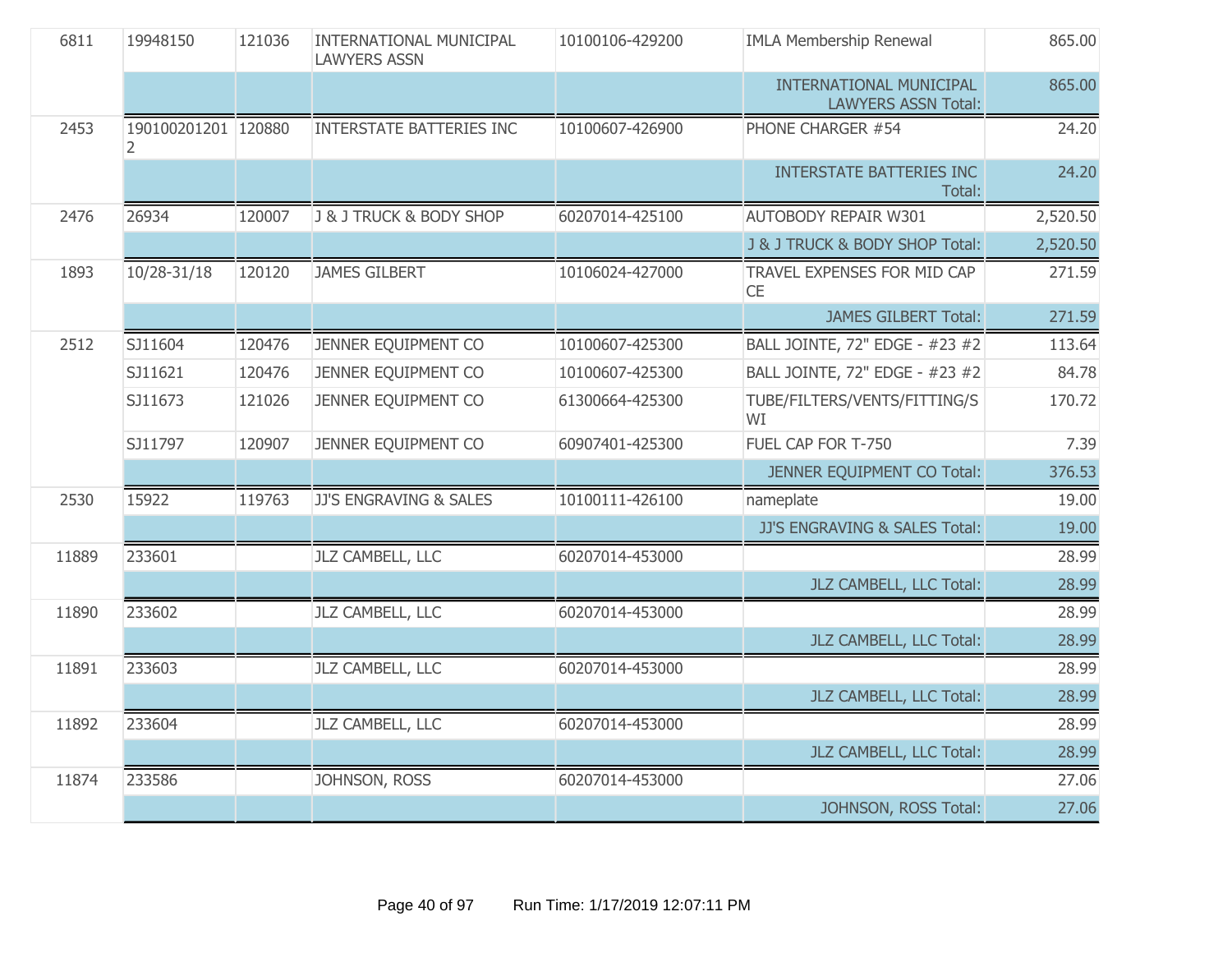| 2583  | 78061                 | 119727 | <b>JOLLY LANE GREENHOUSE</b> | 60800840-422500 | PROFESSIONAL SERVICES                                        | 75.00     |
|-------|-----------------------|--------|------------------------------|-----------------|--------------------------------------------------------------|-----------|
|       |                       |        |                              |                 | <b>JOLLY LANE GREENHOUSE Total:</b>                          | 75.00     |
| 11845 | 233551                |        | K & R HOLDINGS LLC           | 60207014-453000 |                                                              | 28.77     |
|       |                       |        |                              |                 | K & R HOLDINGS LLC Total:                                    | 28.77     |
| 2613  | 10110557              | 120448 | KADRMAS LEE & JACKSON        | 10100706-422300 | <b>EAST RC TRAFFIC AND</b><br><b>CORRIDOR ANALYSIS STUDY</b> | 12,554.40 |
|       |                       |        |                              |                 | KADRMAS LEE & JACKSON Total:                                 | 12,554.40 |
| 2656  | INV9-181212-<br>91201 | 120358 | <b>KELO-LAND NEWS</b>        | 10100111-422500 | Advertising                                                  | 109.00    |
|       |                       |        |                              |                 | <b>KELO-LAND NEWS Total:</b>                                 | 109.00    |
| 2664  | 11/27/2018            | 121497 | <b>KENNY'S BODY SHOP INC</b> | 10100202-425100 | 2015 FORD F550 REPAIR                                        | 5,000.00  |
|       | 11/27/2018            | 121497 | KENNY'S BODY SHOP INC        | 10100607-425100 | 2015 FORD F550 REPAIR                                        | 8,519.05  |
|       |                       |        |                              |                 | KENNY'S BODY SHOP INC Total:                                 | 13,519.05 |
| 2679  | 12489996              | 121144 | KIEFFER SANITATION INC       | 60207011-426400 | PACT RESIDENCE GARBAGE<br><b>COLLECT</b>                     | 83.34     |
|       | 12500314              | 121087 | KIEFFER SANITATION INC       | 61300604-422500 | JAN 2019 GARBAGE SERVICE                                     | 241.75    |
|       |                       |        |                              |                 |                                                              |           |
|       |                       |        |                              |                 | KIEFFER SANITATION INC Total:                                | 325.09    |
| 2719  | 2777875               | 120431 | <b>KNECHT HOME CENTER</b>    | 10120100-426100 | <b>EVD SUPPLIES</b>                                          | 108.80    |
|       | 2824781               | 120529 | KNECHT HOME CENTER           | 10102021-425200 | WATER HEATER WEIGHT ROOM -<br>ST <sub>1</sub>                | 16.64     |
|       | 2824781               | 120529 | KNECHT HOME CENTER           | 61800891-425200 | WATER HEATER WEIGHT ROOM -<br>ST <sub>1</sub>                | 8.19      |
|       | 2825276               | 120530 | <b>KNECHT HOME CENTER</b>    | 10102021-425200 | WATER HEATER WEIGHT ROOM -<br>ST <sub>1</sub>                | 22.39     |
|       | 2825276               | 120530 | KNECHT HOME CENTER           | 61800891-425200 | WATER HEATER WEIGHT ROOM -<br>ST <sub>1</sub>                | 11.03     |
|       | 2775101               | 120351 | <b>KNECHT HOME CENTER</b>    | 60207012-426900 | <b>WHEEL</b>                                                 | 13.43     |
|       | 2798489               | 120227 | <b>KNECHT HOME CENTER</b>    | 10102022-426500 | DRILL BIT - ST2                                              | 8.55      |
|       | 2798489               | 120227 | <b>KNECHT HOME CENTER</b>    | 61800892-426500 | DRILL BIT - ST2                                              | 17.36     |
|       | 2797607               | 120587 | <b>KNECHT HOME CENTER</b>    | 10100302-425100 | <b>UNIT S133</b>                                             | 11.70     |
|       | 2828117               | 120477 | <b>KNECHT HOME CENTER</b>    | 10100607-426900 | <b>SNOW PUSHER</b>                                           | 15.99     |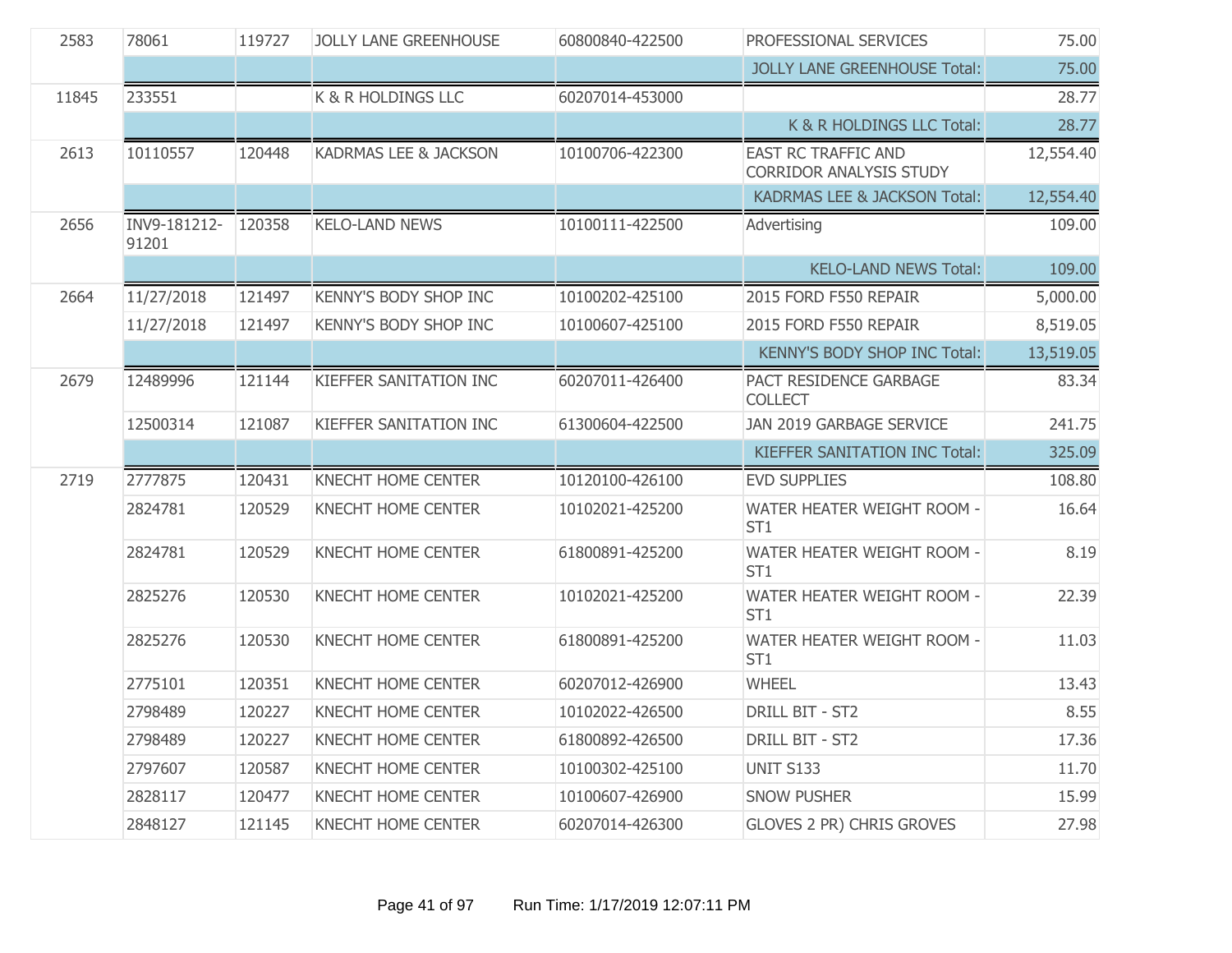| 2719  |            |        |                                             |                 | <b>KNECHT HOME CENTER Total:</b>         | 262.06   |
|-------|------------|--------|---------------------------------------------|-----------------|------------------------------------------|----------|
| 2722  | 7678       | 121074 | KNIGHT SECURITY SYSTEMS INC 10100603-422500 |                 | <b>BASIC MONITORING 1/1/19 -</b><br>3/31 | 129.00   |
|       |            |        |                                             |                 | KNIGHT SECURITY SYSTEMS INC<br>Total:    | 129.00   |
| 2739  | 959130526  | 120603 | <b>KONE INC</b>                             | 60207011-425300 | PACT ELEVATOR MAINT 010119<br><b>TO</b>  | 90.35    |
|       | 959130525  | 120866 | <b>KONE INC</b>                             | 61507103-422500 | <b>ELEVATOR MAINTENANCE</b>              | 222.99   |
|       |            |        |                                             |                 | <b>KONE INC Total:</b>                   | 313.34   |
| 11857 | 233564     |        | <b>KRAEMER, CLARK</b>                       | 60207014-453000 |                                          | 62.76    |
|       |            |        |                                             |                 | <b>KRAEMER, CLARK Total:</b>             | 62.76    |
| 2756  | 15519134   | 120226 | <b>KREISER'S LLC</b>                        | 61800890-429700 | <b>EMS DISPOSABLES</b>                   | 1,409.59 |
|       |            |        |                                             |                 | <b>KREISER'S LLC Total:</b>              | 1,409.59 |
| 2772  | 32088      | 117425 | <b>KT CONNECTIONS INC</b>                   | 60207013-429500 | HP ELITEBOOK 850 G5 LAPTOP<br><b>WIN</b> | 1,655.00 |
|       |            |        |                                             |                 | <b>KT CONNECTIONS INC Total:</b>         | 1,655.00 |
| 7820  | KTM-180920 | 119696 | KTM DESIGN SOLUTIONS                        | 50508910-422300 | 15-2279 ST CLOUD ST<br><b>RECONSTRUC</b> | 373.05   |
|       | KTM-180920 | 119696 | KTM DESIGN SOLUTIONS                        | 50508911-422300 | 15-2279 ST CLOUD ST<br><b>RECONSTRUC</b> | 1,243.50 |
|       | KTM-180920 | 119696 | KTM DESIGN SOLUTIONS                        | 60200933-422300 | 15-2279 ST CLOUD ST<br><b>RECONSTRUC</b> | 5,383.69 |
|       | KTM-180920 | 119696 | KTM DESIGN SOLUTIONS                        | 60400833-422300 | 15-2279 ST CLOUD ST<br><b>RECONSTRUC</b> | 1,367.85 |
|       |            |        |                                             |                 | KTM DESIGN SOLUTIONS Total:              | 8,368.09 |
| 11163 | 3014       | 120090 | LAKOTA CONTRACTING INC                      | 10100711-426300 | CODE ENFORCEMENT UNIFORMS<br>09/1        | 531.30   |
|       |            |        |                                             |                 | LAKOTA CONTRACTING INC<br>Total:         | 531.30   |
| 2816  | 100638604  | 120895 | <b>LANDAUER INC</b>                         | 10100108-422500 | Landa                                    | 1,160.80 |
|       |            |        |                                             |                 | <b>LANDAUER INC Total:</b>               | 1,160.80 |
| 11848 | 233555     |        | LAWRENCE, TOM                               | 60207014-453000 |                                          | 50.00    |
|       |            |        |                                             |                 | LAWRENCE, TOM Total:                     | 50.00    |
| 11459 | 901628513  | 119576 | LEICA GEOSYSTEMS INC                        | 10100201-426900 | BATTERY AND POWER SUPPLY<br>QUOTE        | 835.00   |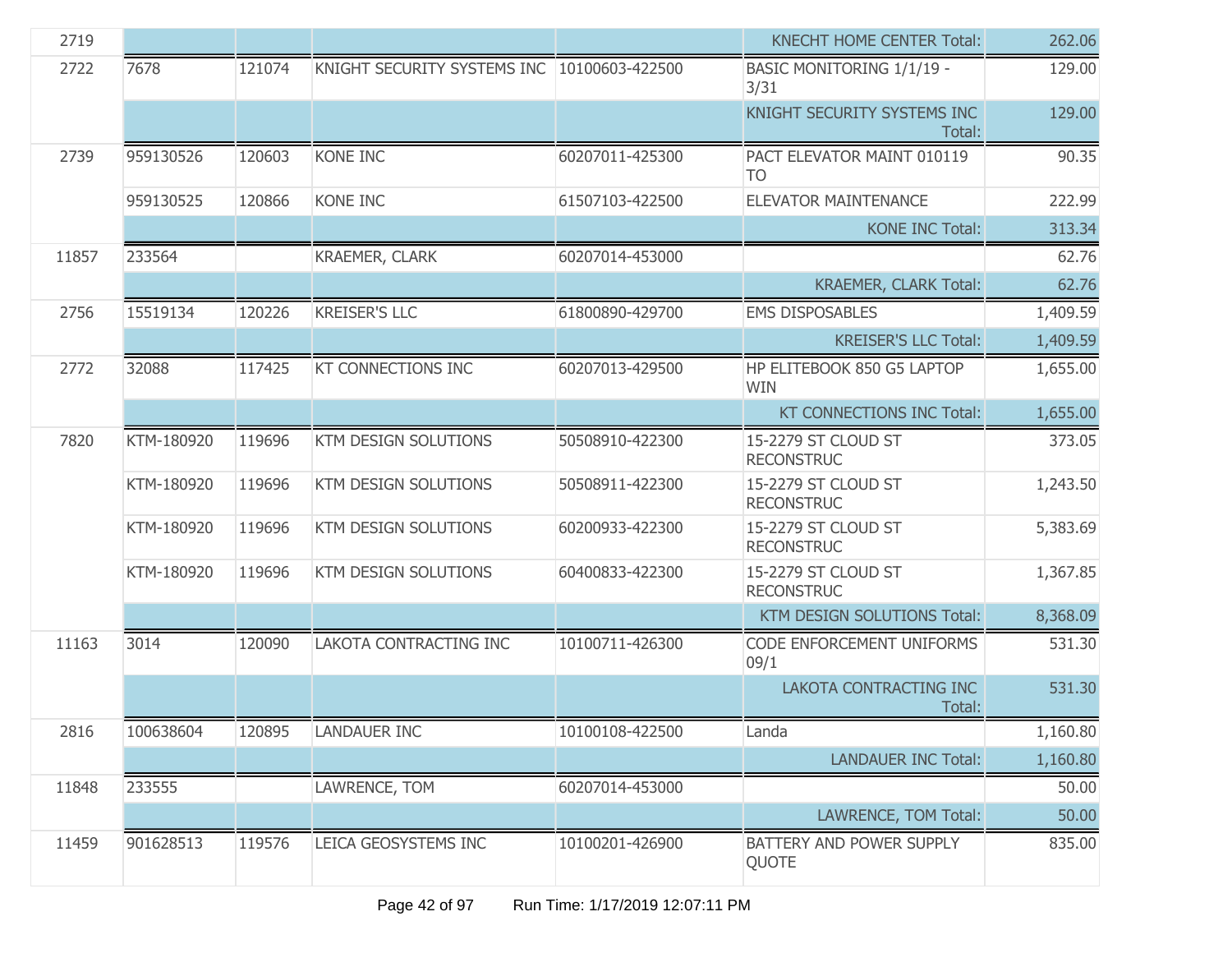| 11459 |             |        |                             |                 | LEICA GEOSYSTEMS INC Total:           | 835.00   |
|-------|-------------|--------|-----------------------------|-----------------|---------------------------------------|----------|
| 1337  | 11/29-30/18 | 120239 | <b>LEVI DENTON</b>          | 61800890-427000 | PER DIEM: DENTON 11.29 SIOUX          | 21.00    |
|       |             |        |                             |                 | <b>LEVI DENTON Total:</b>             | 21.00    |
| 11868 | 233580      |        | LEWIS, SAMUEL               | 60207014-453000 |                                       | 16.47    |
|       |             |        |                             |                 | LEWIS, SAMUEL Total:                  | 16.47    |
| 6816  | 159861      | 120608 | LIBERTY CHRYSLER CENTER LLC | 60207014-425100 | FILTERS 2) W301                       | 25.56    |
|       | 159538      | 120209 | LIBERTY CHRYSLER CENTER LLC | 10100201-425100 | <b>CAR PARTS</b>                      | 83.36    |
|       | 159826      | 120442 | LIBERTY CHRYSLER CENTER LLC | 10100201-425100 | <b>CAR PARTS</b>                      | 80.92    |
|       | CM159944    |        | LIBERTY CHRYSLER CENTER LLC | 10100201-425100 | CR RTN AA WIRING BL                   | (52.88)  |
|       | 159804      | 120300 | LIBERTY CHRYSLER CENTER LLC | 60207014-425100 | FILTERS 3) W324                       | 57.36    |
|       | 159901      | 120442 | LIBERTY CHRYSLER CENTER LLC | 10100201-425100 | <b>CAR PARTS</b>                      | 21.08    |
|       | 159910      | 120442 | LIBERTY CHRYSLER CENTER LLC | 10100201-425100 | <b>CAR PARTS</b>                      | 141.60   |
|       | 159843      | 120442 | LIBERTY CHRYSLER CENTER LLC | 10100201-425100 | <b>CAR PARTS</b>                      | 82.76    |
|       | 159860      | 120442 | LIBERTY CHRYSLER CENTER LLC | 10100201-425100 | <b>CAR PARTS</b>                      | 80.92    |
|       | 159944      | 120442 | LIBERTY CHRYSLER CENTER LLC | 10100201-425100 | <b>CAR PARTS</b>                      | 298.48   |
|       | 159377      | 120209 | LIBERTY CHRYSLER CENTER LLC | 10100201-425100 | <b>CAR PARTS</b>                      | 215.00   |
|       | CM159538    |        | LIBERTY CHRYSLER CENTER LLC | 10100201-425100 | CR RTN AC FILTER                      | (9.80)   |
|       | CM159377    |        | LIBERTY CHRYSLER CENTER LLC | 10100201-425100 | CR CORE RTN                           | (55.00)  |
|       | 159807      | 120251 | LIBERTY CHRYSLER CENTER LLC | 10100202-425200 | <b>HANDLE - CHIEF 2</b>               | 42.76    |
|       | 159670      | 120317 | LIBERTY CHRYSLER CENTER LLC | 10100205-425100 | T704 Fuel filters                     | 108.48   |
|       | 159667      | 120316 | LIBERTY CHRYSLER CENTER LLC | 10100205-425100 | T704 air & oil filters                | 69.52    |
|       | 159557      | 120209 | LIBERTY CHRYSLER CENTER LLC | 10100201-425100 | <b>CAR PARTS</b>                      | 9.20     |
|       | 159803      | 120209 | LIBERTY CHRYSLER CENTER LLC | 10100201-425100 | <b>CAR PARTS</b>                      | 82.76    |
|       | 159685      | 120209 | LIBERTY CHRYSLER CENTER LLC | 10100201-425100 | <b>CAR PARTS</b>                      | 82.76    |
|       | 159617      | 120209 | LIBERTY CHRYSLER CENTER LLC | 10100201-425100 | <b>CAR PARTS</b>                      | 57.36    |
|       | 159616      | 120209 | LIBERTY CHRYSLER CENTER LLC | 10100201-425100 | <b>CAR PARTS</b>                      | 82.76    |
|       | 159653      | 120209 | LIBERTY CHRYSLER CENTER LLC | 10100201-425100 | <b>CAR PARTS</b>                      | 838.40   |
|       |             |        |                             |                 | LIBERTY CHRYSLER CENTER LLC<br>Total: | 2,343.36 |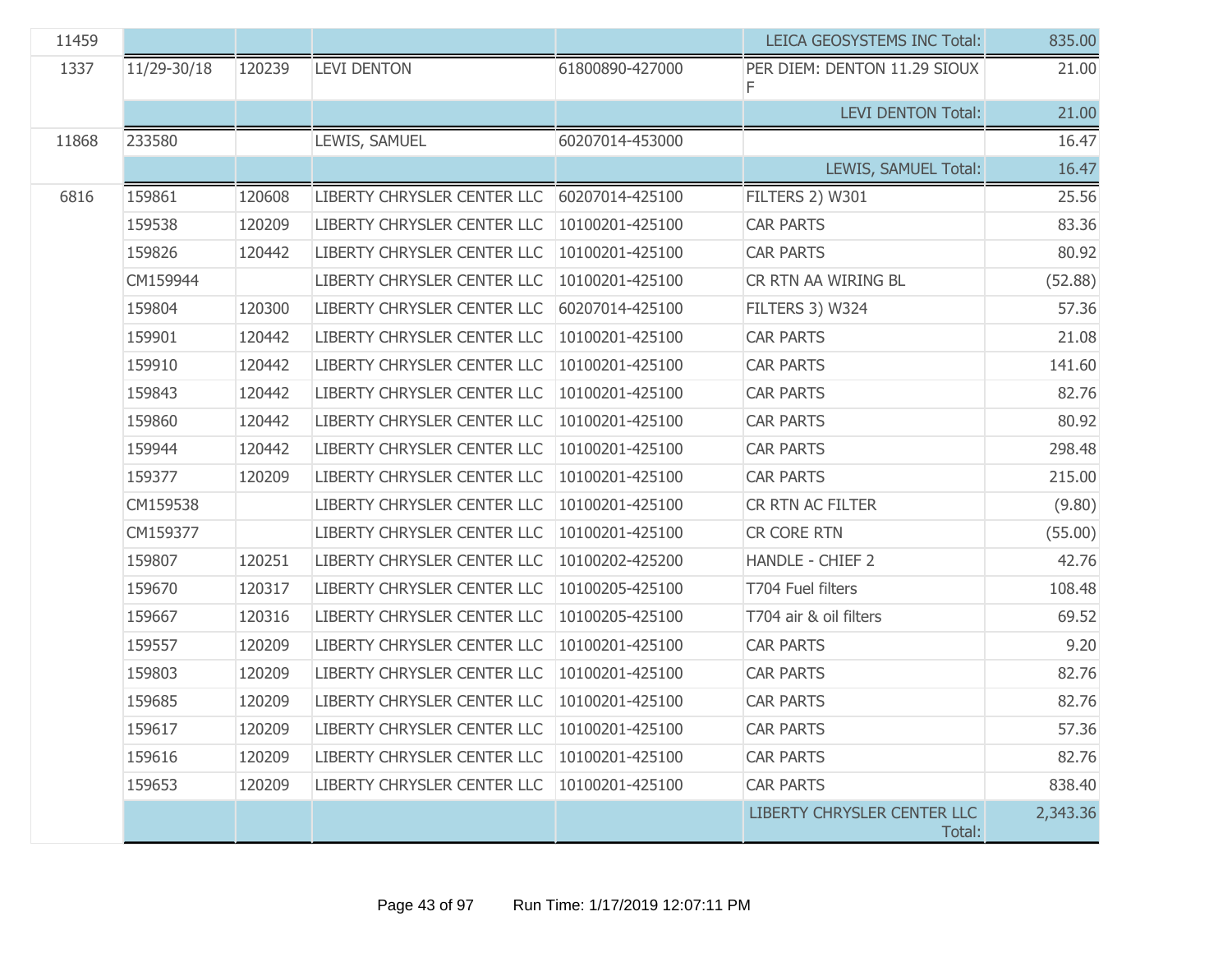| 2935  | 032354   |        | <b>LIFEWAYS INC</b>                                      | 10100621-460900 | <b>JAN19 LIFEWAYS</b>                           | 4,875.00   |
|-------|----------|--------|----------------------------------------------------------|-----------------|-------------------------------------------------|------------|
|       |          |        |                                                          |                 | <b>LIFEWAYS INC Total:</b>                      | 4,875.00   |
| 2936  | 00924667 | 120845 | LIFT PRO EQUIPMENT COMPANY 61507103-424300<br><b>INC</b> |                 | <b>LIFT TRUCK</b>                               | 1,150.00   |
|       |          |        |                                                          |                 | LIFT PRO EQUIPMENT COMPANY<br><b>INC Total:</b> | 1,150.00   |
| 2937  | 13744    | 120690 | <b>LIGHT &amp; SIREN</b>                                 | 60907401-426900 | LIGHTS, MOUNTS FOR W861-<br>CALL T              | 1,356.00   |
|       |          |        |                                                          |                 | <b>LIGHT &amp; SIREN Total:</b>                 | 1,356.00   |
| 2951  | 2316 22  | 120941 | LIND-EXCO INC                                            | 50508910-437000 | 15-2316 WEST OMAHA<br><b>DRAINAGE AN</b>        | 15,333.98  |
|       | 2316 22  | 120941 | LIND-EXCO INC                                            | 50508911-437100 | 15-2316 WEST OMAHA<br><b>DRAINAGE AN</b>        | 49,207.03  |
|       | 2316 22  | 120941 | LIND-EXCO INC                                            | 50508912-437200 | 15-2316 WEST OMAHA<br><b>DRAINAGE AN</b>        | 446.71     |
|       | 2316 22  | 120941 | LIND-EXCO INC                                            | 60200933-438100 | 15-2316 WEST OMAHA<br><b>DRAINAGE AN</b>        | 23,537.50  |
|       | 2316 22  | 120941 | LIND-EXCO INC                                            | 60400833-438000 | 15-2316 WEST OMAHA<br><b>DRAINAGE AN</b>        | 26,888.57  |
|       | 2316 22  | 120941 | LIND-EXCO INC                                            | 60907402-437100 | 15-2316 WEST OMAHA<br><b>DRAINAGE AN</b>        | 1,140.92   |
|       |          |        |                                                          |                 | LIND-EXCO INC Total:                            | 116,554.71 |
| 11875 | 233587   |        | LIV HOSPITALITY                                          | 60207014-453000 |                                                 | 105.03     |
|       |          |        |                                                          |                 | LIV HOSPITALITY Total:                          | 105.03     |
| 2998  | 2431 2F  | 120080 | LOWE ROOFING INC                                         | 50508915-432000 | 18-2431 2018 ROOF<br><b>REPLACEMENT</b>         | 2,500.00   |
|       |          |        |                                                          |                 | LOWE ROOFING INC Total:                         | 2,500.00   |
| 3004  | 911135   | 118985 | LOWE'S                                                   | 60207011-425200 | PACT DRFD RESIDENCE JORDAN<br><b>LED</b>        | 180.45     |
|       |          |        |                                                          |                 | <b>LOWE'S Total:</b>                            | 180.45     |
| 8945  | 986147   | 120238 | LOYAL PLUMBING                                           | 10102022-425200 | URINIAL REPAIR - ST2                            | 88.56      |
|       | 986147   | 120238 | LOYAL PLUMBING                                           | 61800892-425200 | URINIAL REPAIR - ST2                            | 179.81     |
|       |          |        |                                                          |                 | <b>LOYAL PLUMBING Total:</b>                    | 268.37     |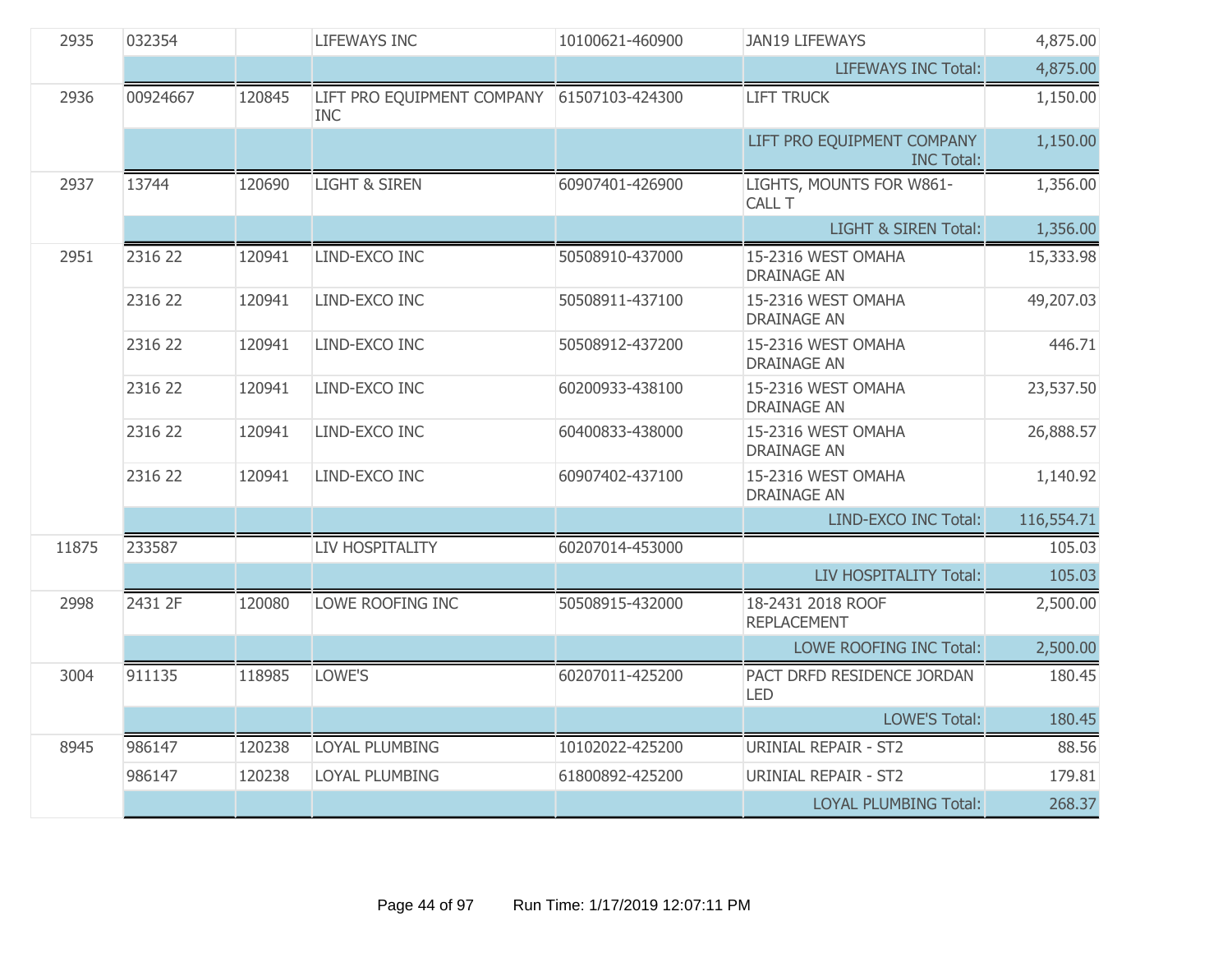| 3035  | 3638P     | 117266 | M & T FIRE & SAFETY INC     | 10100202-459700 | <b>HARNESS - WRT</b>                     | 1,282.00   |
|-------|-----------|--------|-----------------------------|-----------------|------------------------------------------|------------|
|       |           |        |                             |                 | M & T FIRE & SAFETY INC Total:           | 1,282.00   |
| 6880  | 23625     | 120313 | M & W TOWING AND RECOVERY   | 10100205-422500 | T708 Tow in November                     | 112.00     |
|       |           |        |                             |                 | M & W TOWING AND RECOVERY<br>Total:      | 112.00     |
| 3036  | IN-381104 | 120439 | M G OIL CO                  | 10100201-426200 | OIL 5-20                                 | 262.80     |
|       | IN-381057 | 120189 | M G OIL CO                  | 60407072-426200 | LUBRICANT: HYDRAULIC OIL                 | 52.25      |
|       | IN-380322 | 120286 | M G OIL CO                  | 60407072-426200 | UNIT #826: OIL, 15W40                    | 179.82     |
|       | IN-380767 | 119912 | M G OIL CO                  | 10100607-426200 | <b>FUEL</b>                              | 488.85     |
|       | IN-380782 | 120678 | M G OIL CO                  | 60407071-426200 | OIL FOR W897, CRANE TRUCK                | 154.16     |
|       | IN-381617 | 120661 | M G OIL CO                  | 60407072-426200 | <b>LUBRICANT OIL</b>                     | 179.89     |
|       |           |        |                             |                 | M G OIL CO Total:                        | 1,317.77   |
| 8899  | P01666    | 120107 | MACQUEEN EMERGENCY GROUP    | 10102026-425100 | VALVE KIT - E6                           | 126.36     |
|       |           |        |                             |                 | MACQUEEN EMERGENCY GROUP<br>Total:       | 126.36     |
| 3063  | 2232 10   | 120125 | MAINLINE CONTRACTING        | 50508910-437000 | 15-2232 38TH STREET<br><b>RECONSTRUC</b> | 85,419.18  |
|       | 2232 10   | 120125 | <b>MAINLINE CONTRACTING</b> | 50508911-437100 | 15-2232 38TH STREET<br><b>RECONSTRUC</b> | 4,606.98   |
|       | 2232 10   | 120125 | <b>MAINLINE CONTRACTING</b> | 60200933-438100 | 15-2232 38TH STREET<br><b>RECONSTRUC</b> | 36,052.03  |
|       | 2232 10   | 120125 | <b>MAINLINE CONTRACTING</b> | 60400833-438000 | 15-2232 38TH STREET<br><b>RECONSTRUC</b> | 18,961.44  |
|       |           |        |                             |                 | <b>MAINLINE CONTRACTING Total:</b>       | 145,039.63 |
| 10441 | 233553    |        | MAINLINE CONTRACTING        | 60207014-453000 |                                          | 44.00      |
|       |           |        |                             |                 | <b>MAINLINE CONTRACTING Total:</b>       | 44.00      |
| 9793  | 23979471  | 120896 | <b>MARCO</b>                | 10100108-425300 | MARCO COPIER AGREEMENTS                  | 1,091.86   |
|       | 23997946  | 120934 | <b>MARCO</b>                | 10100108-425300 | <b>EPSON COPIER</b>                      | 93.18      |
|       | 23997946  | 120934 | <b>MARCO</b>                | 10100204-425300 | <b>EPSON COPIER</b>                      | 93.18      |
|       | 23997946  | 120934 | <b>MARCO</b>                | 10100706-425300 | <b>EPSON COPIER</b>                      | 93.18      |
|       | 23997945  | 120931 | <b>MARCO</b>                | 10100204-425300 | MAINTENANCE AGREEMENT                    | 333.73     |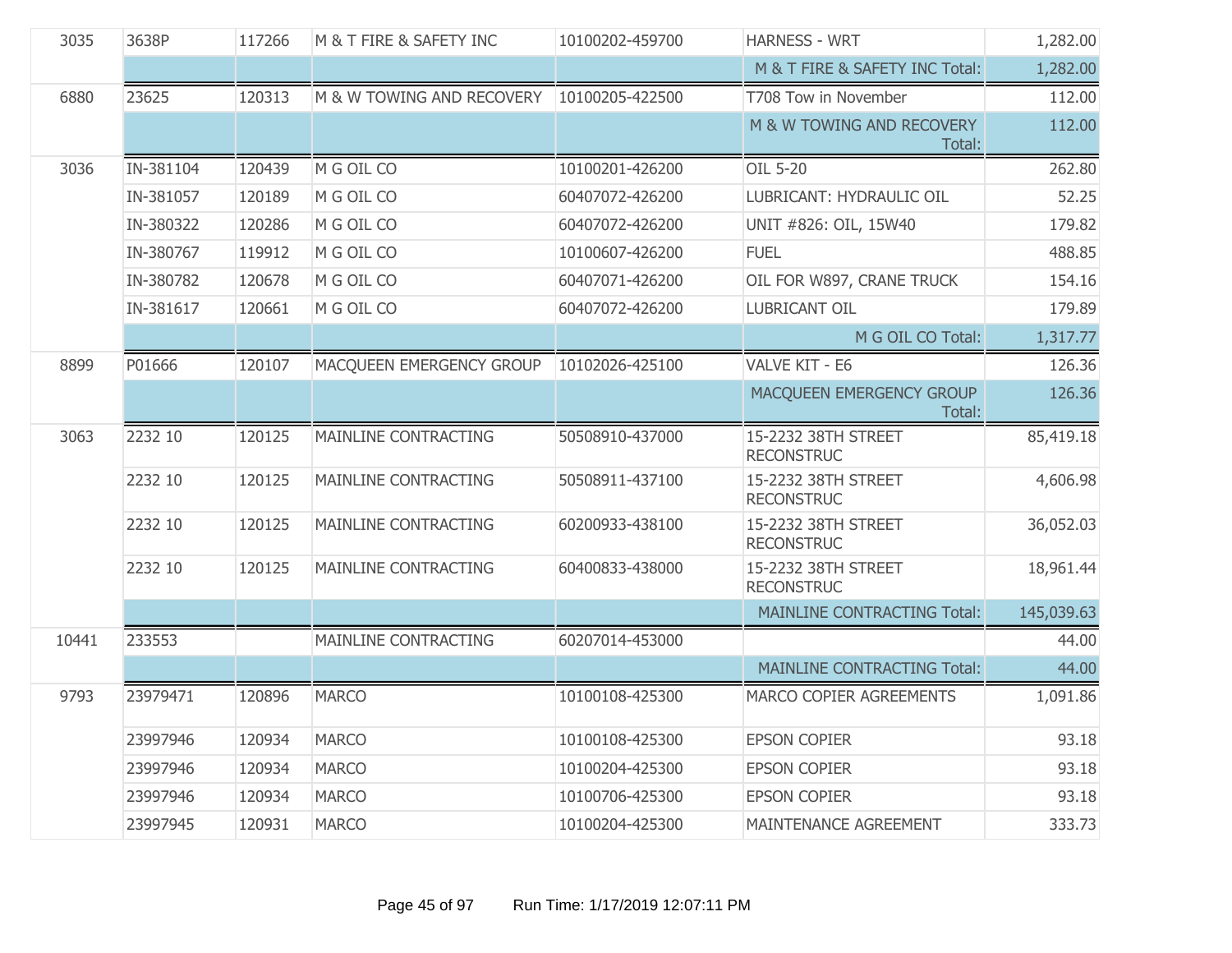| 9793 |                 |        |                                 |                 | <b>MARCO Total:</b>                      | 1,705.13 |
|------|-----------------|--------|---------------------------------|-----------------|------------------------------------------|----------|
| 3084 | INV5865605      | 120347 | MARCO TECHNOLOGIES INC          | 10100108-425300 | Marco Copier Contract                    | 287.64   |
|      | INV5890884      | 121035 | MARCO TECHNOLOGIES INC          | 10100106-425300 | Contracted base rates for 12/1           | 178.54   |
|      | INV5898457      | 120932 | MARCO TECHNOLOGIES INC          | 10100204-425300 | MAINTENANCE AGREEMENTS                   | 148.60   |
|      |                 |        |                                 |                 | MARCO TECHNOLOGIES INC<br>Total:         | 614.78   |
| 3115 | 51396240        | 120867 | MATHESON TRI-GAS INC            | 61507103-426200 | <b>WELDING GAS</b>                       | 101.68   |
|      | 51396241        | 121233 | MATHESON TRI-GAS INC            | 10100607-426200 | ACETYLENE, ARG, NITROGEN,<br><b>OXYG</b> | 76.26    |
|      | 51396242        | 120610 | MATHESON TRI-GAS INC            | 60207011-424400 | ARGON, CO2, NITROGEN 123118              | 38.13    |
|      | 18832578        | 120262 | MATHESON TRI-GAS INC            | 61507103-425300 | <b>WELDING GAS</b>                       | 55.00    |
|      |                 |        |                                 |                 | MATHESON TRI-GAS INC Total:              | 271.07   |
| 2684 | $01/01 - 05/19$ | 121086 | <b>MATT KIMBALL'S GOLF SHOP</b> | 61300604-422500 | JAN 1-5, 2019 CONTRACT                   | 49.50    |
|      | 12/16-20/18     | 120305 | MATT KIMBALL'S GOLF SHOP        | 61300604-422500 | DEC 16-20, 2018 CONTRACT                 | 438.89   |
|      | 12/21-25/18     | 120353 | MATT KIMBALL'S GOLF SHOP        | 61300604-422500 | DEC 21-25, 2018 CONTRACT                 | 139.93   |
|      | 9122            | 120539 | MATT KIMBALL'S GOLF SHOP        | 61300604-422500 | JAN 2019 MANAGEMENT<br><b>CONTRACT</b>   | 3,500.00 |
|      | 12/26-31/18     | 120540 | MATT KIMBALL'S GOLF SHOP        | 61300604-422500 | DEC 26-31, 2018 CONTRACT                 | 9.39     |
|      | 9121            | 120541 | MATT KIMBALL'S GOLF SHOP        | 61300604-422500 | 50% OF 2018 INVENTORY<br><b>SHRINKAG</b> | 71.50    |
|      |                 |        |                                 |                 | MATT KIMBALL'S GOLF SHOP<br>Total:       | 4,209.21 |
| 3164 | 15064079        | 120301 | MCKIE FORD INC                  | 60207014-425100 | ANTIFREEZE 2) W310                       | 38.00    |
|      | 15063499        | 119312 | MCKIE FORD INC                  | 10100201-425100 | <b>CAR PARTS</b>                         | 41.88    |
|      | 15063706        |        | MCKIE FORD INC                  | 10100201-425100 | CR RTN GASKETS-INTAKE                    | (12.62)  |
|      | 15064399        | 121137 | MCKIE FORD INC                  | 61207101-425100 | <b>INSERT</b>                            | 2.61     |
|      | 16079328        | 119312 | MCKIE FORD INC                  | 10100201-425100 | <b>CAR PARTS</b>                         | 347.21   |
|      | 16078598        | 119820 | MCKIE FORD INC                  | 10100205-425100 | T708 Antifreeze Leak & Rocker            | 1,695.11 |
|      | 15063541        | 119312 | MCKIE FORD INC                  | 10100201-425100 | <b>CAR PARTS</b>                         | 119.20   |
|      | 15064275        | 120441 | MCKIE FORD INC                  | 10100201-425100 | FITLERS UNIT 160                         | 72.98    |
|      | 15064000        | 120207 | MCKIE FORD INC                  | 10100201-425100 | FILTERS UNIT 159                         | 72.62    |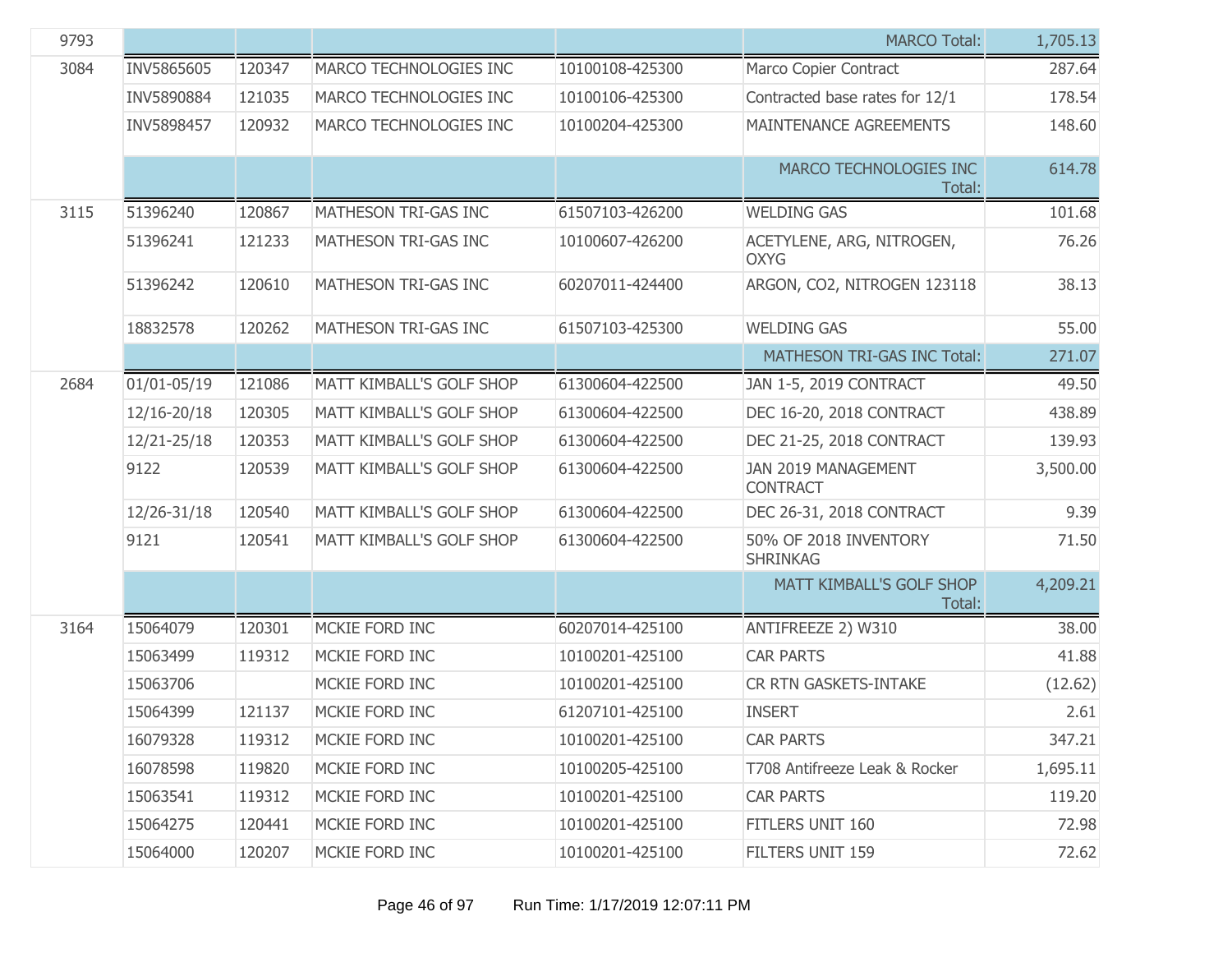| 3164  | 15063983          | 120109 | MCKIE FORD INC        | 10102021-425100 | NUTS & SCREWS - UNIT 2123                | 79.98    |
|-------|-------------------|--------|-----------------------|-----------------|------------------------------------------|----------|
|       |                   |        |                       |                 | <b>MCKIE FORD INC Total:</b>             | 2,456.97 |
| 11854 | 233561            |        | MCKINNEY, KAY         | 60207014-453000 |                                          | 40.90    |
|       |                   |        |                       |                 | MCKINNEY, KAY Total:                     | 40.90    |
| 11887 | 233599            |        | MEHLHAFF CONSTRUCTION | 60207014-453000 |                                          | 22.05    |
|       |                   |        |                       |                 | MEHLHAFF CONSTRUCTION<br>Total:          | 22.05    |
| 11871 | 233583            |        | <b>MEJ LLC</b>        | 60207014-453000 |                                          | 46.58    |
|       |                   |        |                       |                 | MEJ LLC Total:                           | 46.58    |
| 3208  | 2971              | 121152 | <b>MENARDS</b>        | 60207011-426900 | ICE MELT 50# 15), 5 GAL PAIL &           | 139.10   |
|       | 3139              | 121147 | <b>MENARDS</b>        | 60207014-426500 | SPADE, STAPLE CROWN, T-STRIP             | 37.94    |
|       | 3095              | 121146 | <b>MENARDS</b>        | 60207011-426200 | SHOVEL, SPADE, OIL FOR<br><b>SNOWBLO</b> | 15.76    |
|       | 3095              | 121146 | <b>MENARDS</b>        | 60207011-426500 | SHOVEL, SPADE, OIL FOR<br><b>SNOWBLO</b> | 48.94    |
|       | 3095              | 121146 | <b>MENARDS</b>        | 60207011-426900 | SHOVEL, SPADE, OIL FOR<br><b>SNOWBLO</b> | 40.35    |
|       | 3100              | 121257 | <b>MENARDS</b>        | 10100603-426500 | BITSKT HEX 7 PC SET                      | 35.97    |
|       | 3100              | 121257 | <b>MENARDS</b>        | 10100603-426900 | BITSKT HEX 7 PC SET                      | 12.88    |
|       | 1084              | 121062 | <b>MENARDS</b>        | 10100603-426900 | KICK DOWN DOORSTOP                       | 91.90    |
|       | 99114<br>12/03/18 | 120074 | <b>MENARDS</b>        | 10100108-426900 | <b>CHRISTMAS DECOR</b>                   | 224.13   |
|       | 99108             | 120077 | <b>MENARDS</b>        | 10100108-426900 | <b>INFRARED TEMP GUN</b>                 | 31.98    |
|       | 958               | 119995 | <b>MENARDS</b>        | 60207014-426900 | STAPLE, BATTERY 9 VOLT 2)                | 15.73    |
|       | 98235             | 120229 | <b>MENARDS</b>        | 10102024-425200 | FLOORING PROJECT - ST4                   | 35.90    |
|       | 98235             | 120229 | <b>MENARDS</b>        | 61800894-425200 | FLOORING PROJECT - ST4                   | 17.68    |
|       | 1306              | 120506 | <b>MENARDS</b>        | 10102022-425200 | DRILLBIT / WALL ANCHOR - ST2             | 3.28     |
|       | 1306              | 120506 | <b>MENARDS</b>        | 61800892-425200 | DRILLBIT / WALL ANCHOR - ST2             | 6.67     |
|       | 1242              | 120188 | <b>MENARDS</b>        | 60407072-426500 | MACHINE SHOP: PIPE, BEAM,<br><b>FRAM</b> | 39.99    |
|       | 1242              | 120188 | <b>MENARDS</b>        | 60407072-426900 | MACHINE SHOP: PIPE, BEAM,<br><b>FRAM</b> | 188.84   |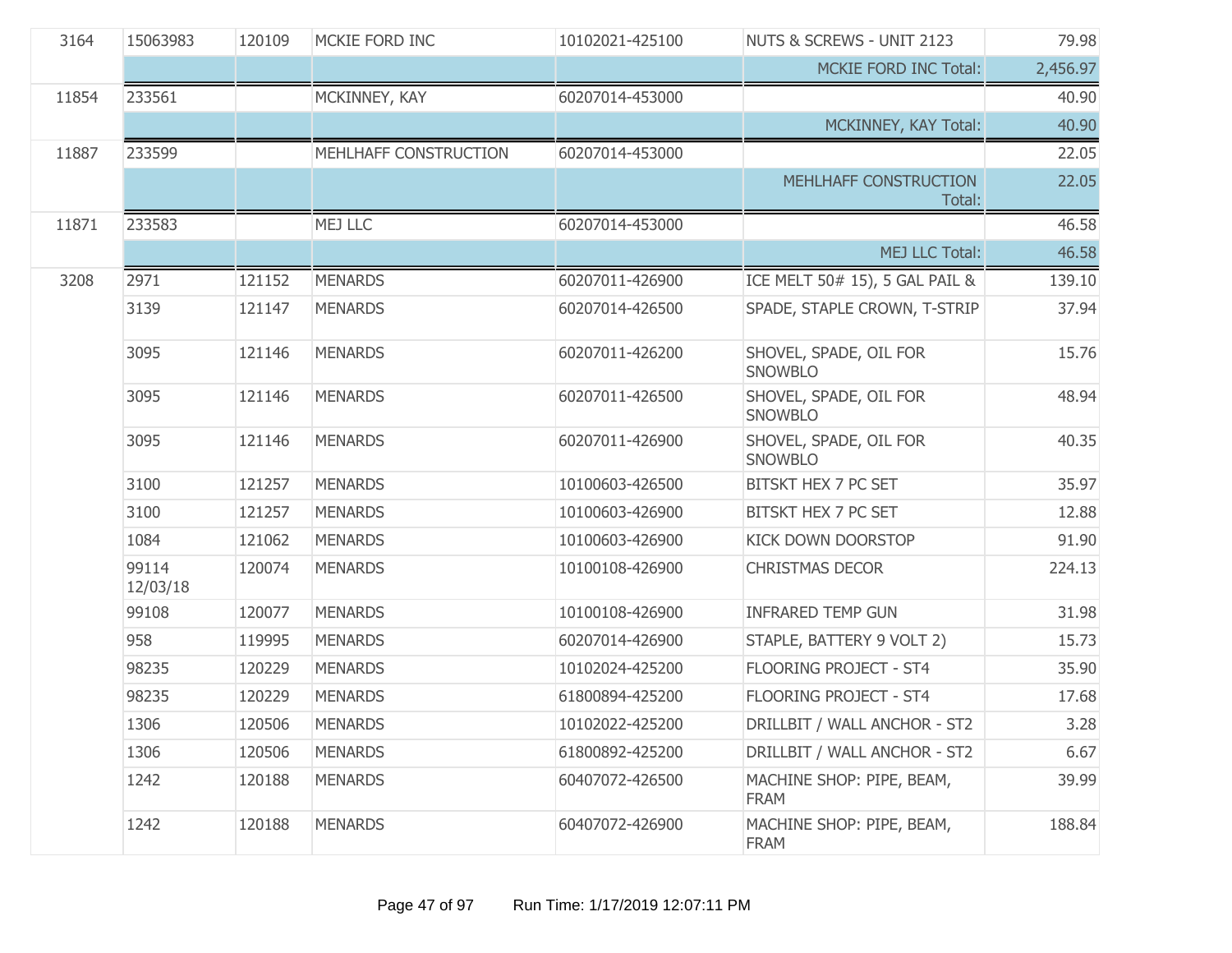| 3208 |                    |        |                                                               |                 | <b>MENARDS Total:</b>                                | 987.04   |
|------|--------------------|--------|---------------------------------------------------------------|-----------------|------------------------------------------------------|----------|
| 3225 | 00102              |        | METROPOLITAN LIFE INSURANCE 70200922-454200<br><b>COMPANY</b> |                 | FEB19 LIFE                                           | 6,019.94 |
|      |                    |        |                                                               |                 | METROPOLITAN LIFE INSURANCE<br><b>COMPANY Total:</b> | 6,019.94 |
| 3239 | 0653789-IN         | 120700 | MID-AMERICAN RESEARCH<br><b>CHEMICAL CORP</b>                 | 10100305-426900 | <b>SUPPLIES</b>                                      | 261.94   |
|      |                    |        |                                                               |                 | MID-AMERICAN RESEARCH<br><b>CHEMICAL CORP Total:</b> | 261.94   |
| 3242 | 140410801100<br>02 |        | MIDCONTINENT<br><b>COMMUNICATIONS</b>                         | 10100201-428100 | 140410801 01/02/19                                   | 75.00    |
|      | 140410801100<br>02 |        | MIDCONTINENT<br><b>COMMUNICATIONS</b>                         | 10100607-428100 | 140410801 01/02/19                                   | 322.35   |
|      | 140410801100<br>02 |        | MIDCONTINENT<br><b>COMMUNICATIONS</b>                         | 10106024-428100 | 140410801 01/02/19                                   | 2,030.00 |
|      | 140410801100<br>02 |        | MIDCONTINENT<br><b>COMMUNICATIONS</b>                         | 10106024-428100 | 140410801 01/02/19                                   | 425.00   |
|      | 140410801100<br>02 |        | MIDCONTINENT<br><b>COMMUNICATIONS</b>                         | 10106024-428100 | 140410801 01/02/19                                   | 765.00   |
|      | 140410801100<br>02 |        | MIDCONTINENT<br><b>COMMUNICATIONS</b>                         | 61300664-422500 | 140410801 01/02/19                                   | 275.00   |
|      | 140410801100<br>02 |        | MIDCONTINENT<br><b>COMMUNICATIONS</b>                         | 61300664-422500 | 140410801 01/02/19                                   | 75.00    |
|      | 140410801100<br>02 |        | MIDCONTINENT<br><b>COMMUNICATIONS</b>                         | 61400665-422500 | 140410801 01/02/19                                   | 152.16   |
|      | 140410801100<br>02 |        | MIDCONTINENT<br><b>COMMUNICATIONS</b>                         | 10100620-428100 | 140410801 01/02/19                                   | 280.00   |
|      | 140410801100<br>02 |        | MIDCONTINENT<br><b>COMMUNICATIONS</b>                         | 10100615-428100 | 140410801 01/02/19                                   | 35.85    |
|      | 140410801100<br>02 |        | MIDCONTINENT<br><b>COMMUNICATIONS</b>                         | 10100615-428100 | 140410801 01/02/19                                   | 192.00   |
|      | 140410801100<br>02 |        | MIDCONTINENT<br><b>COMMUNICATIONS</b>                         | 10100616-428100 | 140410801 01/02/19                                   | 155.85   |
|      | 140410801100<br>02 |        | MIDCONTINENT<br><b>COMMUNICATIONS</b>                         | 10100616-428100 | 140410801 01/02/19                                   | 260.00   |
|      | 140410801100<br>02 |        | MIDCONTINENT<br><b>COMMUNICATIONS</b>                         | 10100617-428100 | 140410801 01/02/19                                   | 375.00   |
|      | 140410801100<br>02 |        | MIDCONTINENT<br><b>COMMUNICATIONS</b>                         | 10100860-428100 | 140410801 01/02/19                                   | 260.00   |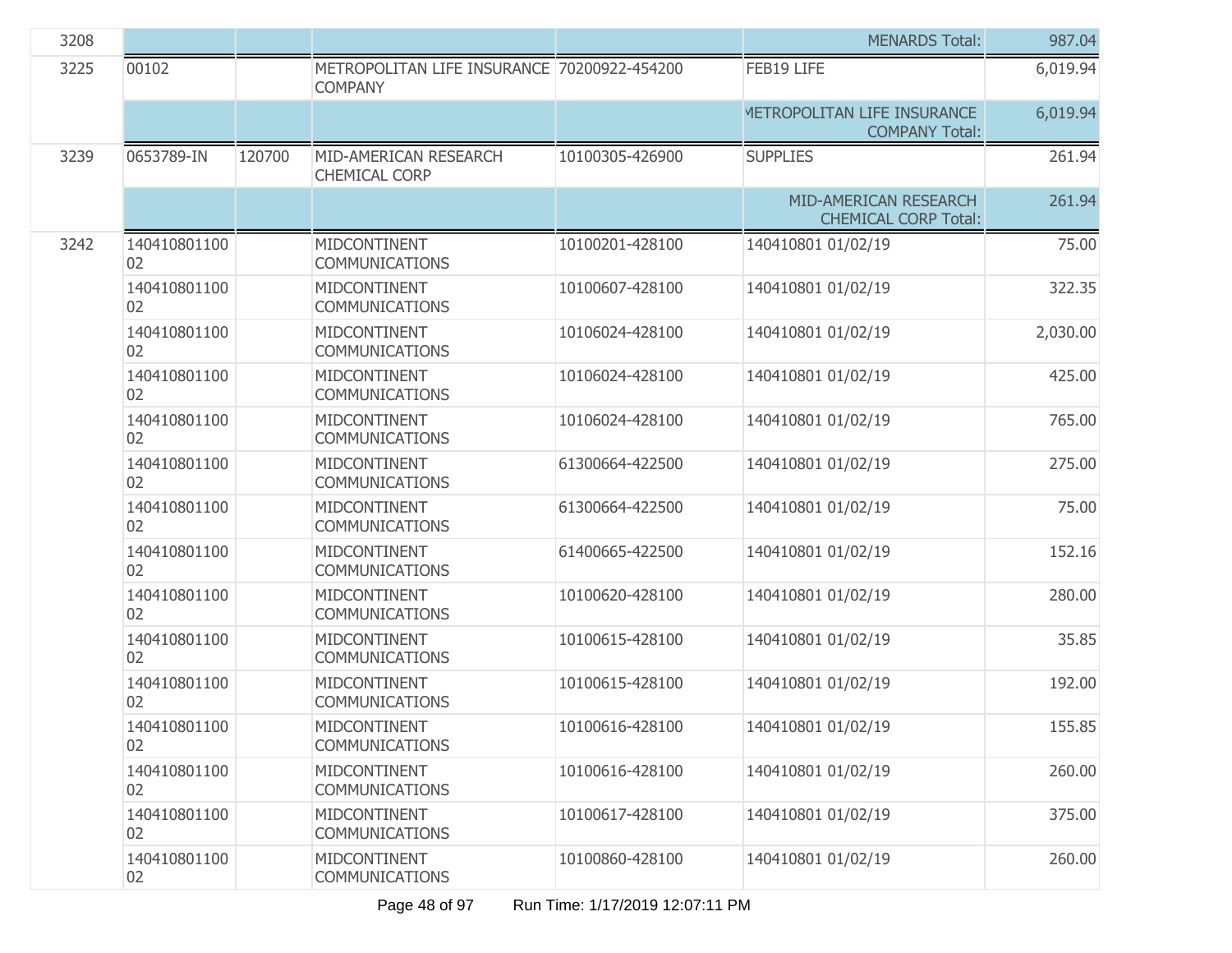| 3242 | 140410801100<br>02 | MIDCONTINENT<br>COMMUNICATIONS               | 61207101-428100 | 140410801 01/02/19 | 147.92 |
|------|--------------------|----------------------------------------------|-----------------|--------------------|--------|
|      | 140410801100<br>02 | MIDCONTINENT<br><b>COMMUNICATIONS</b>        | 61507102-428100 | 140410801 01/02/19 | 147.91 |
|      | 140410801100<br>02 | MIDCONTINENT<br><b>COMMUNICATIONS</b>        | 61507103-428100 | 140410801 01/02/19 | 147.91 |
|      | 140410801100<br>02 | MIDCONTINENT<br><b>COMMUNICATIONS</b>        | 61507102-428100 | 140410801 01/02/19 | 280.00 |
|      | 140410801100<br>02 | <b>MIDCONTINENT</b><br><b>COMMUNICATIONS</b> | 60207011-428100 | 140410801 01/02/19 | 305.81 |
|      | 140410801100<br>02 | MIDCONTINENT<br><b>COMMUNICATIONS</b>        | 60207011-428100 | 140410801 01/02/19 | 93.34  |
|      | 140410801100<br>02 | MIDCONTINENT<br><b>COMMUNICATIONS</b>        | 60207013-428100 | 140410801 01/02/19 | 93.33  |
|      | 140410801100<br>02 | MIDCONTINENT<br><b>COMMUNICATIONS</b>        | 60207014-428100 | 140410801 01/02/19 | 93.33  |
|      | 140410801100<br>02 | MIDCONTINENT<br><b>COMMUNICATIONS</b>        | 60407072-428100 | 140410801 01/02/19 | 214.49 |
|      | 140410801100<br>02 | <b>MIDCONTINENT</b><br><b>COMMUNICATIONS</b> | 60407072-428100 | 140410801 01/02/19 | 475.00 |
|      | 140410801100<br>02 | MIDCONTINENT<br><b>COMMUNICATIONS</b>        | 10102027-428100 | 140410801 01/02/19 | 130.00 |
|      | 140410801100<br>02 | MIDCONTINENT<br><b>COMMUNICATIONS</b>        | 61800897-428100 | 140410801 01/02/19 | 130.00 |
|      | 140410801100<br>02 | MIDCONTINENT<br><b>COMMUNICATIONS</b>        | 10102024-428100 | 140410801 01/02/19 | 130.00 |
|      | 140410801100<br>02 | MIDCONTINENT<br><b>COMMUNICATIONS</b>        | 61800894-428100 | 140410801 01/02/19 | 130.00 |
|      | 140410801100<br>02 | <b>MIDCONTINENT</b><br><b>COMMUNICATIONS</b> | 10102025-428100 | 140410801 01/02/19 | 130.00 |
|      | 140410801100<br>02 | MIDCONTINENT<br><b>COMMUNICATIONS</b>        | 61800895-428100 | 140410801 01/02/19 | 130.00 |
|      | 140410801100<br>02 | MIDCONTINENT<br><b>COMMUNICATIONS</b>        | 10102023-428100 | 140410801 01/02/19 | 130.00 |
|      | 140410801100<br>02 | MIDCONTINENT<br><b>COMMUNICATIONS</b>        | 61800893-428100 | 140410801 01/02/19 | 130.00 |
|      | 140410801100<br>02 | MIDCONTINENT<br><b>COMMUNICATIONS</b>        | 10102026-428100 | 140410801 01/02/19 | 435.50 |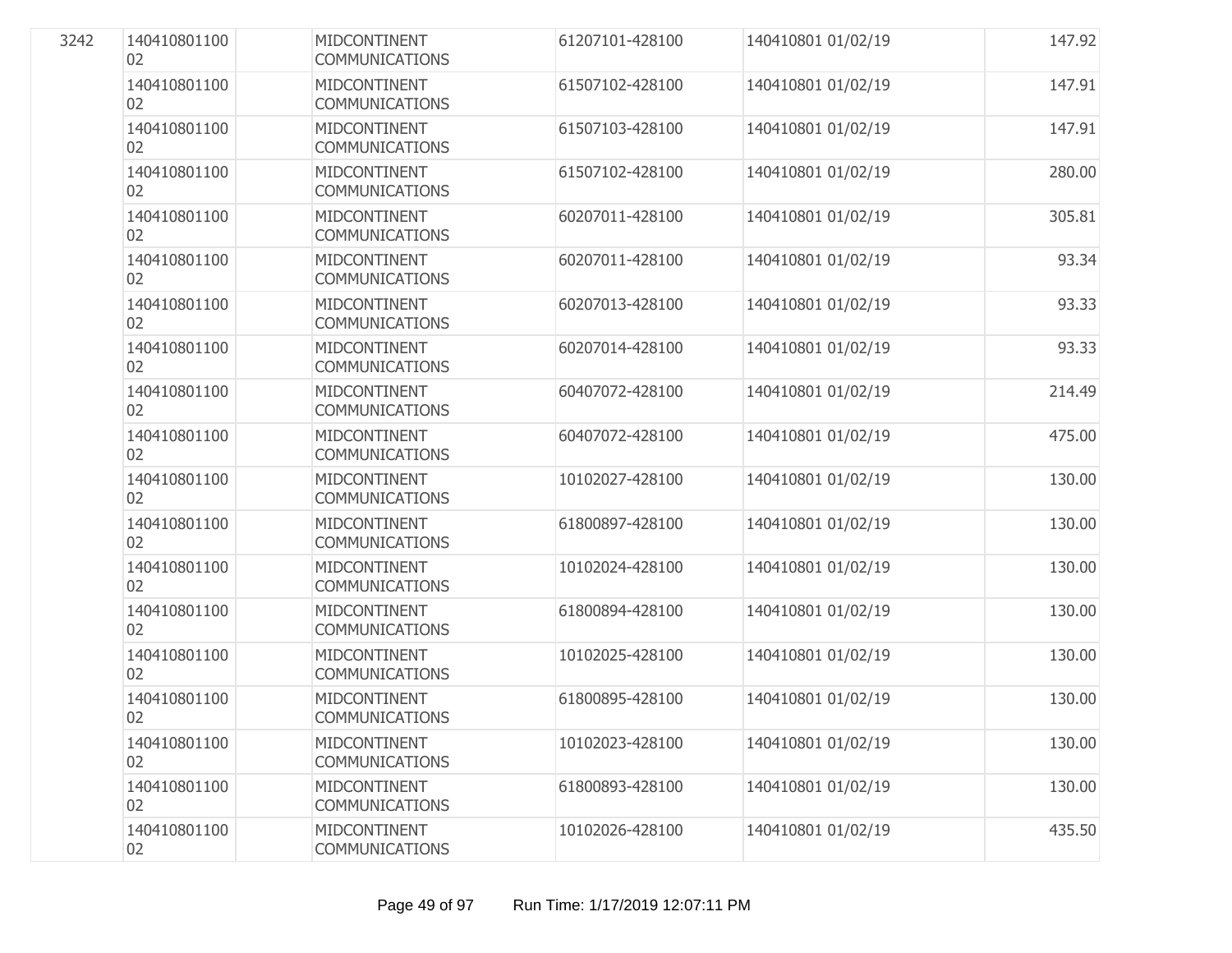| 3242  | 140410801100<br>02       |        | MIDCONTINENT<br><b>COMMUNICATIONS</b>   | 61800896-428100 | 140410801 01/02/19                                  | 214.50   |
|-------|--------------------------|--------|-----------------------------------------|-----------------|-----------------------------------------------------|----------|
|       |                          |        |                                         |                 | <b>MIDCONTINENT</b><br><b>COMMUNICATIONS Total:</b> | 9,367.25 |
| 3243  | 98586                    | 120595 | MIDCONTINENT TESTING LABS<br><b>INC</b> | 10100301-422500 | <b>OUTSIDE SERVICES</b>                             | 282.00   |
|       | 98679                    | 121148 | MIDCONTINENT TESTING LABS<br><b>INC</b> | 60207011-422500 | BACTE COLIFORM 81, FLUORIDE<br>4)                   | 1,515.25 |
|       | 98607                    | 120364 | MIDCONTINENT TESTING LABS<br><b>INC</b> | 60407073-422500 | DEC 2018, WELL 19<br>NO3/NO2/NH3                    | 116.85   |
|       |                          |        |                                         |                 | MIDCONTINENT TESTING LABS<br><b>INC Total:</b>      | 1,914.10 |
| 11357 | 5105962                  | 120186 | MIELE INC                               | 60407073-426400 | NEODISHER FLA, #US496933                            | 288.00   |
|       |                          |        |                                         |                 | <b>MIELE INC Total:</b>                             | 288.00   |
| 11843 | 233549                   |        | MINI MAX INC/SPK                        | 60207014-453000 |                                                     | 176.00   |
|       |                          |        |                                         |                 | MINI MAX INC/SPK Total:                             | 176.00   |
| 11881 | 233593                   |        | MINKLER, DEANNA                         | 60207014-453000 |                                                     | 24.84    |
|       |                          |        |                                         |                 | MINKLER, DEANNA Total:                              | 24.84    |
| 3321  | 625-520-1000-<br>1 01/09 |        | MONTANA DAKOTA UTIL CO                  | 10100609-428200 |                                                     | 2,695.36 |
|       | 715-420-1000-<br>5 01/09 |        | MONTANA DAKOTA UTIL CO                  | 10106062-428200 |                                                     | 2,290.48 |
|       | 530-410-1000-<br>9 01/09 |        | MONTANA DAKOTA UTIL CO                  | 10102023-428200 |                                                     | 221.62   |
|       | 530-410-1000-<br>9 01/09 |        | MONTANA DAKOTA UTIL CO                  | 61800893-428200 |                                                     | 109.15   |
|       | 391-040-1000-<br>2 01/09 |        | MONTANA DAKOTA UTIL CO                  | 60207011-428200 |                                                     | 81.97    |
|       | 653-949-5420-<br>3 01/10 |        | MONTANA DAKOTA UTIL CO                  | 10100607-428200 |                                                     | 421.37   |
|       | 771-610-1000-<br>2 01/09 |        | MONTANA DAKOTA UTIL CO                  | 10100607-428200 |                                                     | 86.20    |
|       | 871-610-1000-<br>1 01/09 |        | MONTANA DAKOTA UTIL CO                  | 10100607-428200 |                                                     | 2,016.32 |
|       | 971-610-1000-<br>001/09  |        | MONTANA DAKOTA UTIL CO                  | 10100616-428200 |                                                     | 239.41   |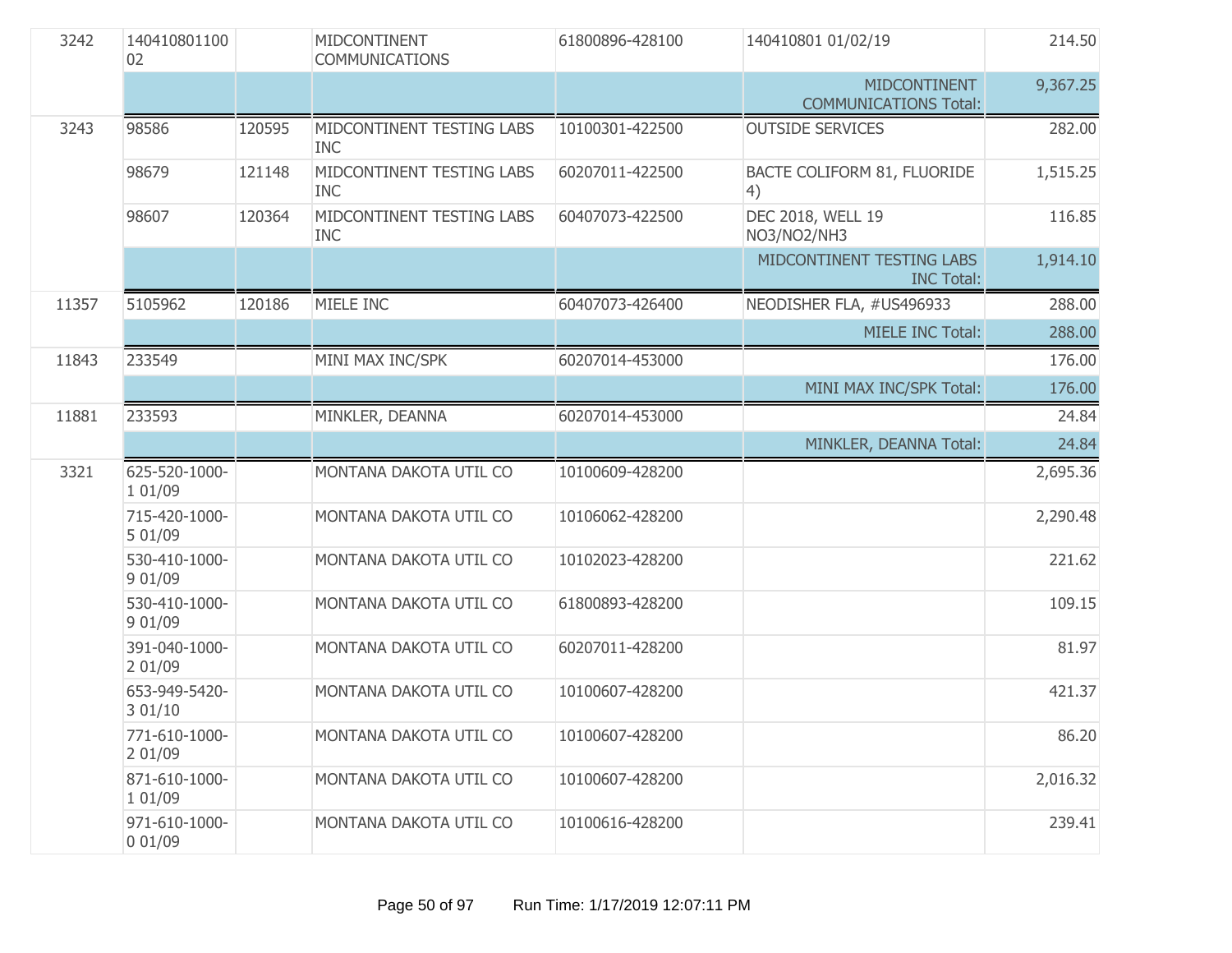| 3321 | 699-320-1000-<br>701/10  | MONTANA DAKOTA UTIL CO | 10100607-428200 | 245.19   |
|------|--------------------------|------------------------|-----------------|----------|
|      | 695-662-8818-<br>4 12/31 | MONTANA DAKOTA UTIL CO | 77700914-428200 | 1,197.01 |
|      | 818-494-8173-<br>4 01/09 | MONTANA DAKOTA UTIL CO | 60207012-428200 | 30.17    |
|      | 818-494-8173-<br>4 01/09 | MONTANA DAKOTA UTIL CO | 60407071-428200 | 30.17    |
|      | 210-450-9161-<br>4 01/09 | MONTANA DAKOTA UTIL CO | 60207012-428200 | 617.36   |
|      | 210-450-9161-<br>4 01/09 | MONTANA DAKOTA UTIL CO | 60407071-428200 | 617.36   |
|      | 894-320-1000-<br>001/10  | MONTANA DAKOTA UTIL CO | 10100401-428200 | 345.61   |
|      | 846-320-1000-<br>901/10  | MONTANA DAKOTA UTIL CO | 10106064-428200 | 1,212.45 |
|      | 799-320-1000-<br>6 01/10 | MONTANA DAKOTA UTIL CO | 10100607-428200 | 132.27   |
|      | 794-320-1000-<br>101/10  | MONTANA DAKOTA UTIL CO | 60207011-428200 | 431.96   |
|      | 794-320-1000-<br>101/10  | MONTANA DAKOTA UTIL CO | 60407071-428200 | 431.96   |
|      | 794-320-1000-<br>101/10  | MONTANA DAKOTA UTIL CO | 10100305-428200 | 215.98   |
|      | 994-320-1000-<br>901/10  | MONTANA DAKOTA UTIL CO | 10100301-428200 | 57.19    |
|      | 994-320-1000-<br>901/10  | MONTANA DAKOTA UTIL CO | 10100305-428200 | 428.87   |
|      | 994-320-1000-<br>901/10  | MONTANA DAKOTA UTIL CO | 10100401-428200 | 85.77    |
|      | 992-530-1000-<br>501/10  | MONTANA DAKOTA UTIL CO | 10100618-428200 | 1,511.45 |
|      | 992-530-1000-<br>501/10  | MONTANA DAKOTA UTIL CO | 10100205-428200 | 755.72   |
|      | 992-530-1000-<br>501/10  | MONTANA DAKOTA UTIL CO | 10100201-428200 | 755.72   |
|      | 282-288-1150-<br>201/10  | MONTANA DAKOTA UTIL CO | 60407072-428200 | 59.27    |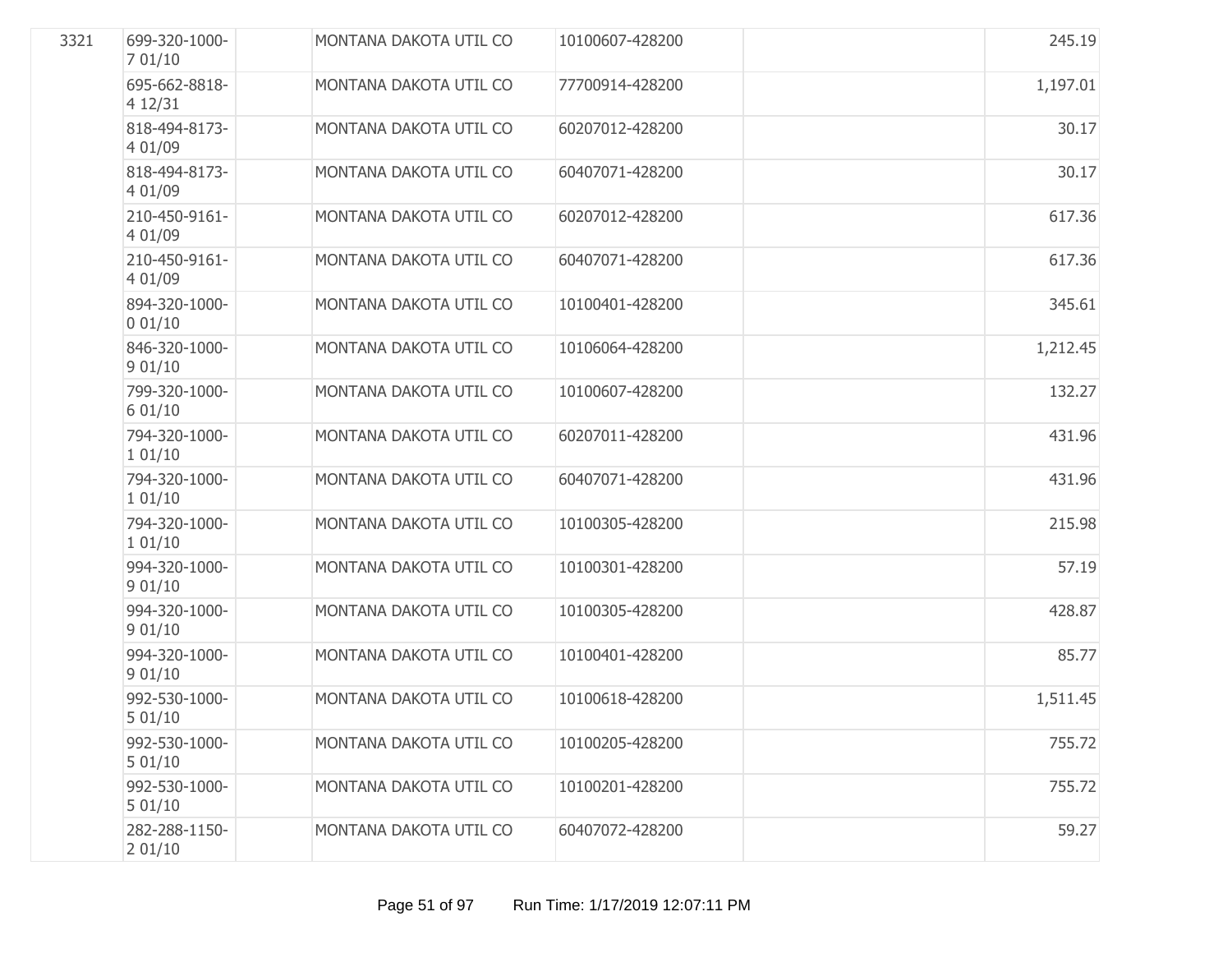| 3321 | 258-865-3747-<br>8 01/10 |        | MONTANA DAKOTA UTIL CO                 | 10100401-428200 |                                   | 264.36    |
|------|--------------------------|--------|----------------------------------------|-----------------|-----------------------------------|-----------|
|      | 252-233-1000-<br>101/10  |        | MONTANA DAKOTA UTIL CO                 | 10100612-428200 |                                   | 6,219.75  |
|      | 221-963-4794-<br>601/10  |        | MONTANA DAKOTA UTIL CO                 | 60407071-428200 |                                   | 62.48     |
|      | 067-863-3134-<br>501/10  |        | MONTANA DAKOTA UTIL CO                 | 10100617-428200 |                                   | 166.16    |
|      | 988-753-1000-<br>901/10  |        | MONTANA DAKOTA UTIL CO                 | 77504134-428200 |                                   | 2,646.87  |
|      | 445-528-9045-<br>901/10  |        | MONTANA DAKOTA UTIL CO                 | 60407072-428200 |                                   | 1,689.78  |
|      | 350-420-1000-<br>501/10  |        | MONTANA DAKOTA UTIL CO                 | 10102021-428200 |                                   | 757.82    |
|      | 350-420-1000-<br>501/10  |        | MONTANA DAKOTA UTIL CO                 | 61800891-428200 |                                   | 373.26    |
|      | 347-423-1000-<br>501/10  |        | MONTANA DAKOTA UTIL CO                 | 10100603-428200 |                                   | 1,805.12  |
|      | 319-075-5570-<br>501/10  |        | MONTANA DAKOTA UTIL CO                 | 60407072-428200 |                                   | 677.60    |
|      | 315-063-0699-<br>701/10  |        | MONTANA DAKOTA UTIL CO                 | 60407071-428200 |                                   | 388.91    |
|      | 629-610-1000-<br>601/10  |        | MONTANA DAKOTA UTIL CO                 | 61400665-428200 |                                   | 91.77     |
|      | 614-930-1000-<br>5 01/09 |        | MONTANA DAKOTA UTIL CO                 | 60207011-428200 |                                   | 18.70     |
|      | 606-963-1000-<br>601/10  |        | MONTANA DAKOTA UTIL CO                 | 10102027-428200 |                                   | 213.64    |
|      | 606-963-1000-<br>601/10  |        | MONTANA DAKOTA UTIL CO                 | 61800897-428200 |                                   | 105.23    |
|      | 594-320-1000-<br>301/10  |        | MONTANA DAKOTA UTIL CO                 | 10100301-428200 |                                   | 277.11    |
|      | 548-320-1000-<br>001/10  |        | MONTANA DAKOTA UTIL CO                 | 60800840-428200 |                                   | 611.38    |
|      |                          |        |                                        |                 | MONTANA DAKOTA UTIL CO<br>Total:  | 33,693.30 |
| 3371 | m258                     | 120658 | MOUNTAIN STATES SECURITY<br><b>INC</b> | 60407072-422500 | DEC 2018, MONTHLY SECURITY<br>PAT | 791.00    |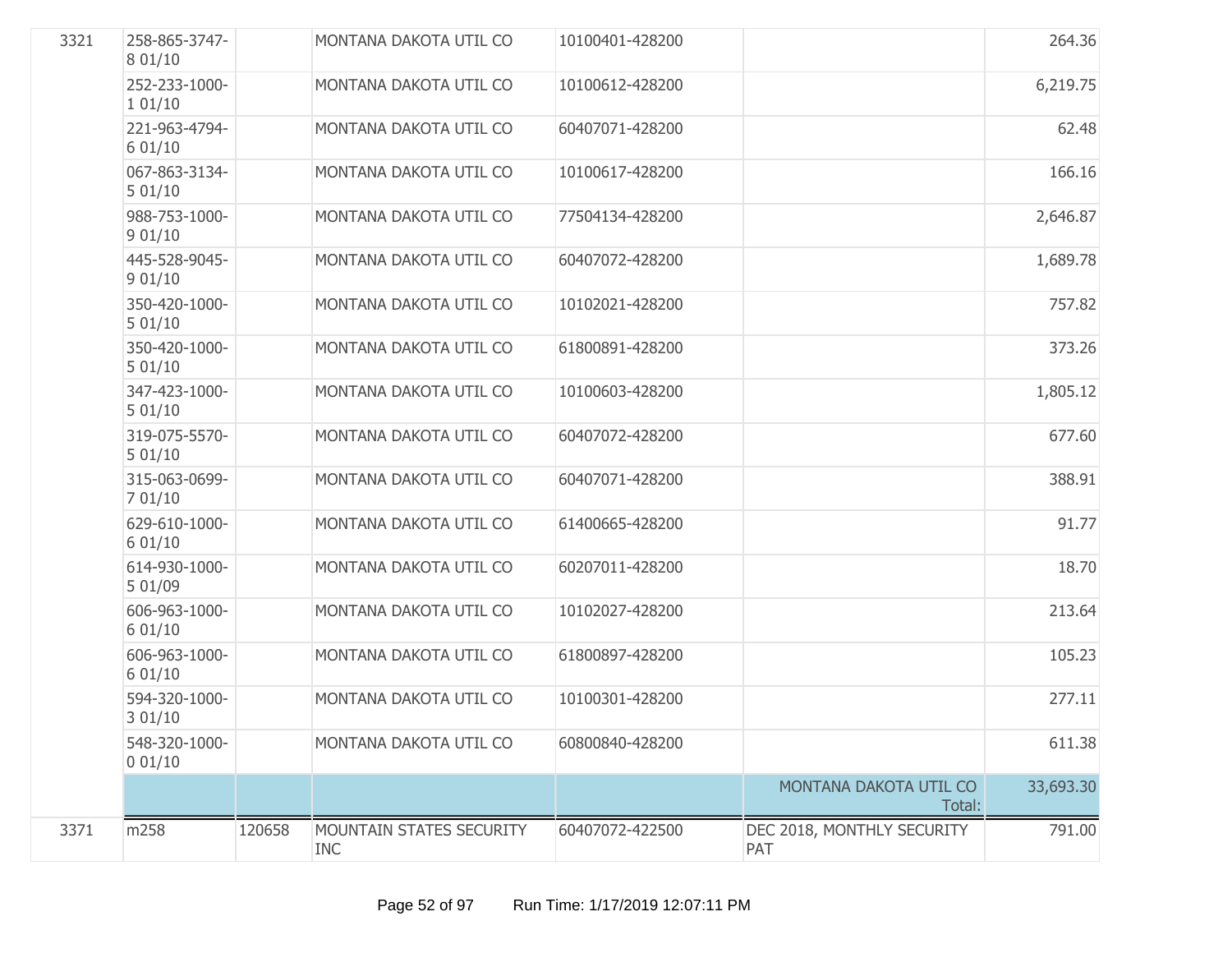| 3371  | m257                | 120881 | <b>MOUNTAIN STATES SECURITY</b><br><b>INC</b>      | 10100607-422500 | <b>SECURITY SERVICES</b>                                         | 975.00     |
|-------|---------------------|--------|----------------------------------------------------|-----------------|------------------------------------------------------------------|------------|
|       | m257                | 120881 | <b>MOUNTAIN STATES SECURITY</b><br><b>INC</b>      | 10100860-422500 | <b>SECURITY SERVICES</b>                                         | 253.00     |
|       |                     |        |                                                    |                 | <b>MOUNTAIN STATES SECURITY</b><br><b>INC Total:</b>             | 2,019.00   |
| 3363  | 274211              | 120471 | MOUNTAIN WEST LLC                                  | 10100608-426900 | PLAYGROUND CHIPS                                                 | 240.00     |
|       |                     |        |                                                    |                 | <b>MOUNTAIN WEST LLC Total:</b>                                  | 240.00     |
| 3395  | 12/31/2018          | 120656 | MUSEUM ALLIANCE OF RC                              | 10106064-460600 | FINAL 2018 BALANCE                                               | 25,631.02  |
|       | 01/31/19            |        | MUSEUM ALLIANCE OF RC                              | 10106064-460600 | <b>JAN19 JOURNEY MUSEUM</b>                                      | 35,000.00  |
|       |                     |        |                                                    |                 | MUSEUM ALLIANCE OF RC Total:                                     | 60,631.02  |
| 3417  | 152269              | 120653 | NATIONAL LEAGUE OF CITIES                          | 10100101-429200 | 2019 MEMBERSHIP DUES                                             | 5,563.03   |
|       |                     |        |                                                    |                 | NATIONAL LEAGUE OF CITIES<br>Total:                              | 5,563.03   |
| 11826 | RC01                | 120044 | NAVISTAR INC                                       | 10100618-425100 | <b>BUS REPAIRS</b>                                               | 190,000.00 |
|       |                     |        |                                                    |                 | <b>NAVISTAR INC Total:</b>                                       | 190,000.00 |
| 3429  | 1218000362          | 120546 | NBS GOVERNMENT FINANCE<br><b>GROUP</b>             | 10106023-422500 | D-FAST ANNUAL LICENSE FEE                                        | 9,953.10   |
|       |                     |        |                                                    |                 | NBS GOVERNMENT FINANCE<br><b>GROUP Total:</b>                    | 9,953.10   |
| 11373 | 73957               | 120140 | NELSON NYGAARD CONSULTING<br><b>ASSOCIATES INC</b> | 10100706-422300 | PROFESSIONAL SERVICES FOR<br><b>COOR</b>                         | 1,453.85   |
|       |                     |        |                                                    |                 | <b>NELSON NYGAARD CONSULTING</b><br><b>ASSOCIATES INC Total:</b> | 1,453.85   |
| 3464  | 180685              | 120324 | NETWORK CONSULTING<br><b>SERVICES INC</b>          | 10106024-429500 | <b>VSPHERE LICENSE</b>                                           | 666.60     |
|       |                     |        |                                                    |                 | NETWORK CONSULTING<br><b>SERVICES INC Total:</b>                 | 666.60     |
| 3471  | 4855                | 120064 | <b>NEW DEAL TIRE</b>                               | 61507102-422500 | <b>TIRE DISPOSAL</b>                                             | 5,926.80   |
|       |                     |        |                                                    |                 | <b>NEW DEAL TIRE Total:</b>                                      | 5,926.80   |
| 3482  | TRFINV008548 117967 |        | NEWMAN TRAFFIC SIGNS                               | 10100205-426900 | Sign Blanks & Sheeting                                           | 24,172.45  |
|       | TRFINV008270 117967 |        | NEWMAN TRAFFIC SIGNS                               | 10100205-426900 | Sign Blanks & Sheeting                                           | 3,223.26   |
|       |                     |        |                                                    |                 | NEWMAN TRAFFIC SIGNS Total:                                      | 27,395.71  |
| 10597 | 100638              | 119720 | <b>NORTH CENTRAL</b><br><b>INTERNATIONAL INC</b>   | 10100618-425100 | <b>BUS REPAIRS</b>                                               | 268.35     |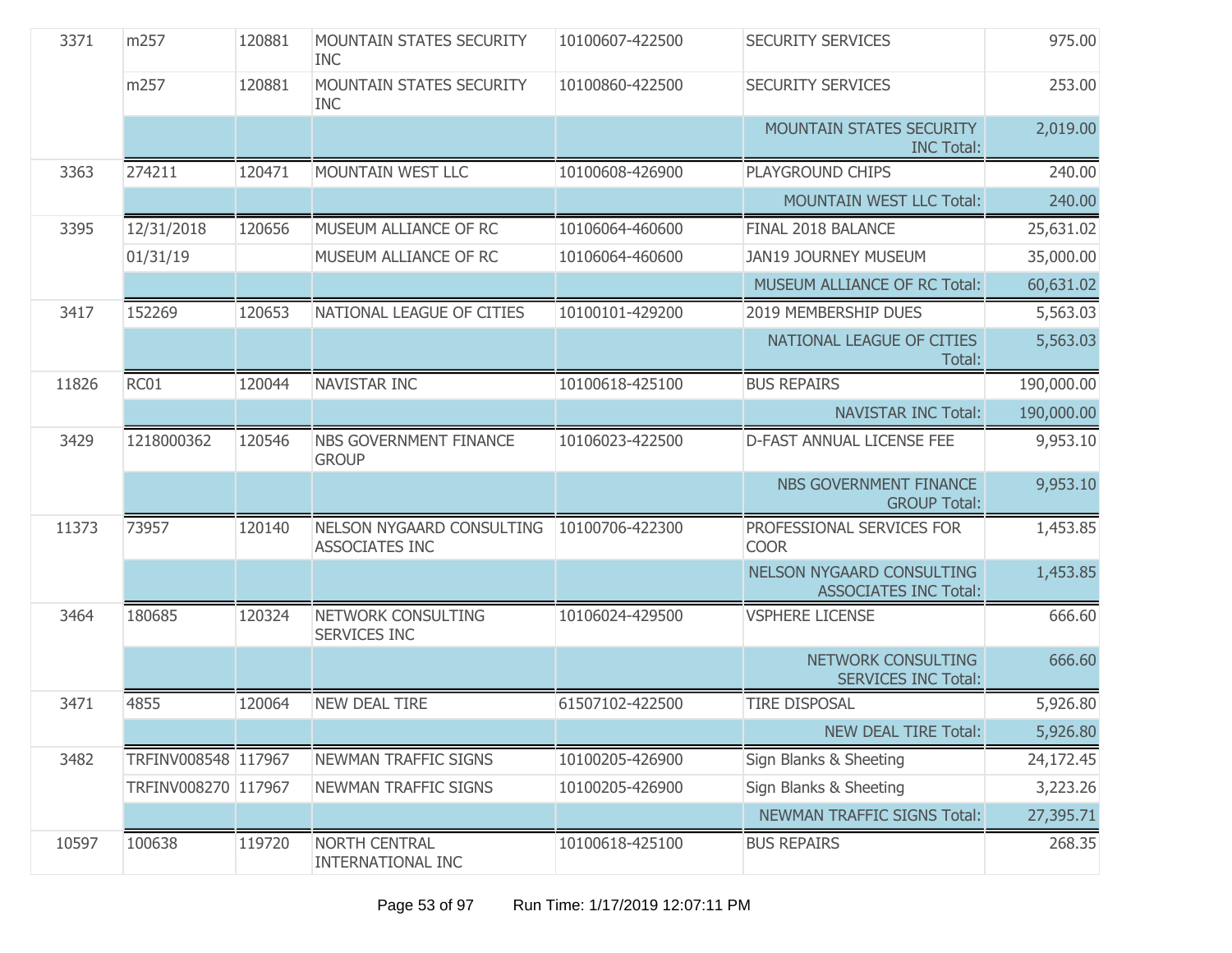| 10597 | 100633      | 119720 | <b>NORTH CENTRAL</b><br><b>INTERNATIONAL INC</b> | 10100618-425100 | <b>BUS REPAIRS</b>                                      | 1,249.45 |
|-------|-------------|--------|--------------------------------------------------|-----------------|---------------------------------------------------------|----------|
|       | 100634      | 119720 | NORTH CENTRAL<br><b>INTERNATIONAL INC</b>        | 10100618-425100 | <b>BUS REPAIRS</b>                                      | 491.14   |
|       |             |        |                                                  |                 | <b>NORTH CENTRAL</b><br><b>INTERNATIONAL INC Total:</b> | 2,008.94 |
| 3524  | 903248001   | 119597 | NORTHERN SAFETY COMPANY<br><b>INC</b>            | 60407072-426310 | SAFETY: GOGGLES & FACE<br><b>SHIELDS</b>                | 49.39    |
|       | 903260316   | 120369 | NORTHERN SAFETY COMPANY<br><b>INC</b>            | 60407072-426310 | SAFETY STOCK: GOGGLE & FACE<br><b>SH</b>                | 238.63   |
|       |             |        |                                                  |                 | NORTHERN SAFETY COMPANY<br><b>INC Total:</b>            | 288.02   |
| 3525  | 17102       | 120598 | NORTHERN TRUCK EQUIPMENT<br><b>CORP</b>          | 61207101-425100 | <b>GRABBER PADS</b>                                     | 1,075.00 |
|       | 17094       | 120596 | NORTHERN TRUCK EQUIPMENT<br><b>CORP</b>          | 61207101-425100 | <b>MAC VALVE</b>                                        | 566.00   |
|       |             |        |                                                  |                 | NORTHERN TRUCK EQUIPMENT<br><b>CORP Total:</b>          | 1,641.00 |
| 11836 | 9049171     | 120926 | NORTHWEST PARKWAY LLC                            | 10100711-427000 | TOLL CHARGE NWP PLAZA-AACE<br><b>MOW</b>                | 5.15     |
|       |             |        |                                                  |                 | NORTHWEST PARKWAY LLC<br>Total:                         | 5.15     |
| 3530  | 1246006     | 120293 | NORTHWEST PIPE FITTINGS INC                      | 60207012-426900 | <b>TAPPING MACHINE</b>                                  | 11.34    |
|       | 1246291     | 120390 | NORTHWEST PIPE FITTINGS INC                      | 60207012-425500 | TOP BOLT STOCK                                          | 2,554.95 |
|       | 1246320     | 120491 | NORTHWEST PIPE FITTINGS INC                      | 10102021-425200 | WATER HEATER WEIGHT ROOM -<br>ST <sub>1</sub>           | 1,471.44 |
|       | 1245887     | 120458 | NORTHWEST PIPE FITTINGS INC                      | 10100607-425500 | PLUMBING SUPPLIES                                       | 518.90   |
|       | 1246238     | 120458 | NORTHWEST PIPE FITTINGS INC                      | 10100607-425500 | PLUMBING SUPPLIES                                       | 514.58   |
|       | 1246160     | 120458 | NORTHWEST PIPE FITTINGS INC                      | 10100607-425500 | PLUMBING SUPPLIES                                       | 141.06   |
|       | 1245060     | 120117 | NORTHWEST PIPE FITTINGS INC                      | 10102025-425200 | VALVE-ST5                                               | 11.15    |
|       | 1245060     | 120117 | NORTHWEST PIPE FITTINGS INC 61800895-425200      |                 | VALVE-ST5                                               | 5.49     |
|       |             |        |                                                  |                 | NORTHWEST PIPE FITTINGS INC<br>Total:                   | 5,228.91 |
| 6586  | RC000060580 | 120830 | OFFICE PRIDE BILLING SERVICES 61207101-422500    |                 | <b>JANITORIAL SERVICES</b>                              | 595.00   |
|       | RC000060580 | 120830 | OFFICE PRIDE BILLING SERVICES 61507102-422500    |                 | <b>JANITORIAL SERVICES</b>                              | 595.00   |
|       | RC000060580 | 120830 | OFFICE PRIDE BILLING SERVICES 61507103-422500    |                 | <b>JANITORIAL SERVICES</b>                              | 595.00   |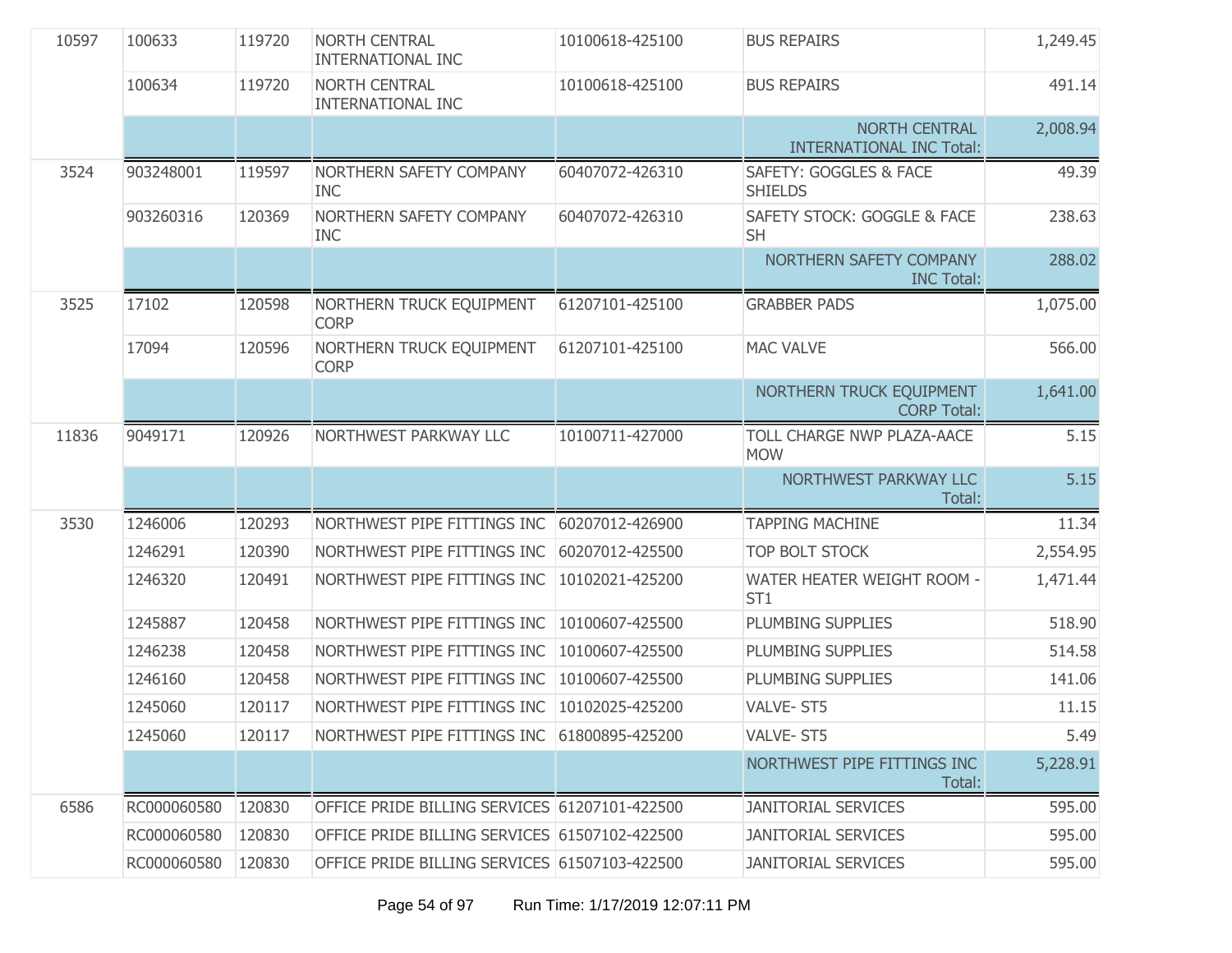| 6586  |                     |        |                                             |                 | <b>DEFICE PRIDE BILLING SERVICES</b><br>Total:  | 1,785.00   |
|-------|---------------------|--------|---------------------------------------------|-----------------|-------------------------------------------------|------------|
| 11876 | 233588              |        | <b>OLSON, MATTHEW</b>                       | 60207014-453000 |                                                 | 17.84      |
|       |                     |        |                                             |                 | <b>OLSON, MATTHEW Total:</b>                    | 17.84      |
| 3604  | 3749-419737         | 120615 | O'REILLY AUTO PARTS                         | 60207011-425100 | WIPER BLADE 2) W328                             | 28.86      |
|       |                     |        |                                             |                 | <b>O'REILLY AUTO PARTS Total:</b>               | 28.86      |
| 11668 | 382                 | 120507 | OVERHEAD DOOR OF RAPID CITY 10102023-425200 |                 | <b>OVERHEAD DOOR - ST3</b>                      | 3,136.54   |
|       | 359                 | 120611 | OVERHEAD DOOR OF RAPID CITY 10100301-425200 |                 | <b>SHOP DOOR</b>                                | 1,287.72   |
|       |                     |        |                                             |                 | <b>OVERHEAD DOOR OF RAPID CITY</b><br>Total:    | 4,424.26   |
| 3660  | 24598               | 120078 | PARKWAY CAR WASH INC                        | 10100108-425100 | <b>VEHICLE WASH</b>                             | 21.00      |
|       |                     |        |                                             |                 | PARKWAY CAR WASH INC Total:                     | 21.00      |
| 3601  | DEC 31 2018         |        | PENNINGTON COUNTY                           | 10100621-456600 | ADD'L 2018 DETOX                                | 89,441.04  |
|       | 01/31/19            |        | PENNINGTON COUNTY                           | 10100621-458200 | <b>JAN19 DISPATCH</b>                           | 127,209.33 |
|       | 01/31/2019          |        | PENNINGTON COUNTY                           | 10100621-459600 | <b>JAN19 EMERG MGMT</b>                         | 12,375.00  |
|       | $01 - 31 - 19$      |        | PENNINGTON COUNTY                           | 10100621-459700 | <b>JAN19 SEARCH/RESCUE</b>                      | 1,787.50   |
|       | 01-31-2019          |        | PENNINGTON COUNTY                           | 10100621-456600 | <b>JAN19 DETOX</b>                              | 63,084.42  |
|       | 201800000422 121059 |        | PENNINGTON COUNTY                           | 10106021-422500 | 01/03/19 STMT                                   | 1,149.00   |
|       | 2019                | 121038 | PENNINGTON COUNTY                           | 10100106-429200 | Pennington County Bar Assoc Du                  | 200.00     |
|       |                     |        |                                             |                 | PENNINGTON COUNTY Total:                        | 295,246.29 |
| 2928  | 18POS/157127 121102 |        | PETE LIEN & SONS INC                        | 60407071-425500 | <b>GRAVEL/ROCK FOR FORCE</b><br><b>SEWER MA</b> | 78.05      |
|       | 18POS/157128 121102 |        | PETE LIEN & SONS INC                        | 60407071-425500 | <b>GRAVEL/ROCK FOR FORCE</b><br><b>SEWER MA</b> | 94.96      |
|       | 18POS/157129 121102 |        | PETE LIEN & SONS INC                        | 60407071-425500 | <b>GRAVEL/ROCK FOR FORCE</b><br><b>SEWER MA</b> | 78.87      |
|       | 18POS/157428 121102 |        | PETE LIEN & SONS INC                        | 60407071-425500 | <b>GRAVEL/ROCK FOR FORCE</b><br><b>SEWER MA</b> | 89.93      |
|       | 18POS/157431 121102 |        | PETE LIEN & SONS INC                        | 60407071-425500 | <b>GRAVEL/ROCK FOR FORCE</b><br><b>SEWER MA</b> | 111.54     |
|       | 18POS/157432 121102 |        | PETE LIEN & SONS INC                        | 60407071-425500 | <b>GRAVEL/ROCK FOR FORCE</b><br><b>SEWER MA</b> | 107.03     |
|       | 18POS/157433 121102 |        | PETE LIEN & SONS INC                        | 60407071-425500 | <b>GRAVEL/ROCK FOR FORCE</b><br><b>SEWER MA</b> | 99.66      |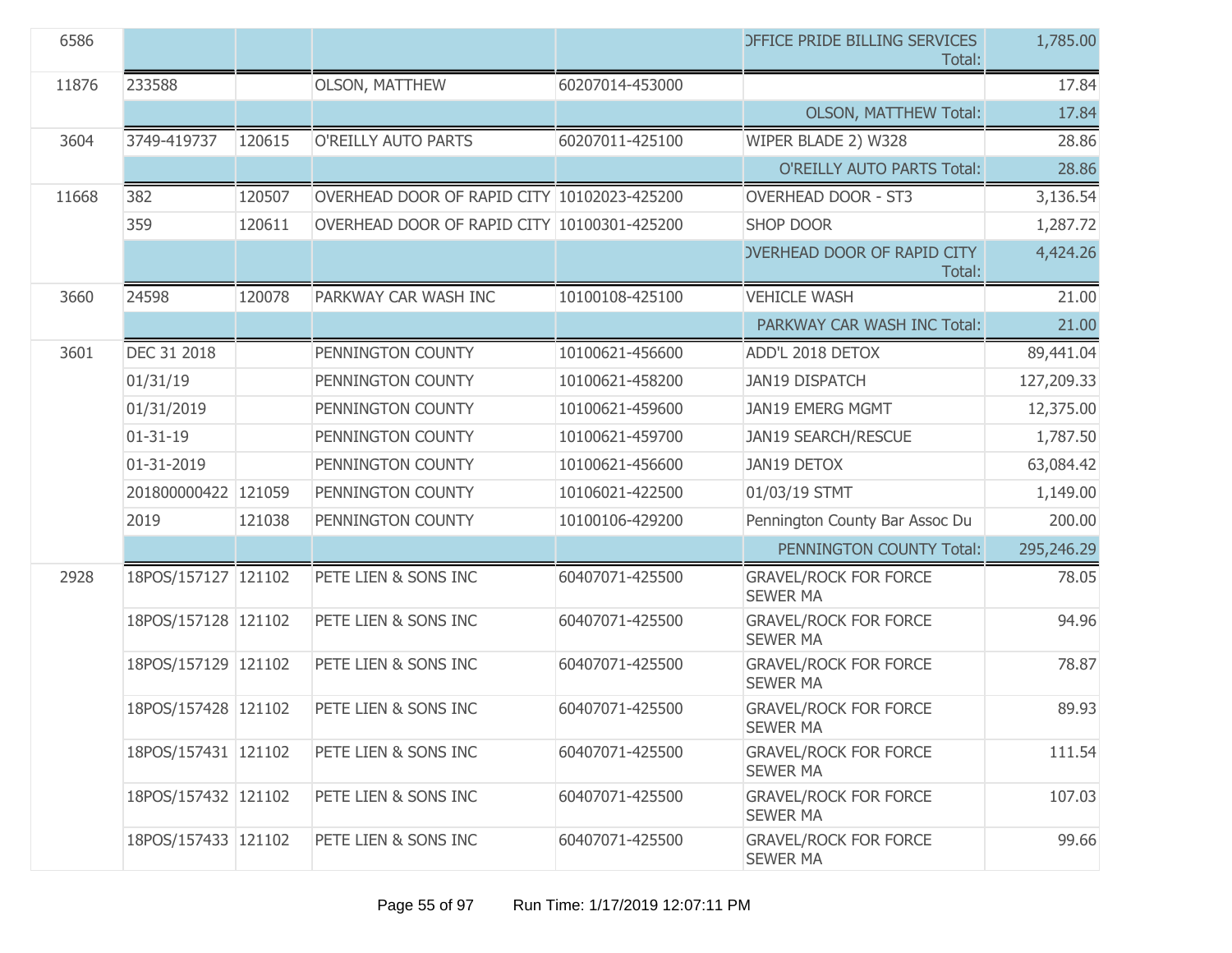| 2928 | 18POS/157438 121102 | PETE LIEN & SONS INC | 60407071-425500 | <b>GRAVEL/ROCK FOR FORCE</b><br><b>SEWER MA</b> | 110.00 |
|------|---------------------|----------------------|-----------------|-------------------------------------------------|--------|
|      | 18POS/157439 121102 | PETE LIEN & SONS INC | 60407071-425500 | <b>GRAVEL/ROCK FOR FORCE</b><br><b>SEWER MA</b> | 106.15 |
|      | 18POS/157407 121102 | PETE LIEN & SONS INC | 60407071-425500 | <b>GRAVEL/ROCK FOR FORCE</b><br><b>SEWER MA</b> | 108.13 |
|      | 18POS/157409 121102 | PETE LIEN & SONS INC | 60407071-425500 | <b>GRAVEL/ROCK FOR FORCE</b><br><b>SEWER MA</b> | 87.95  |
|      | 18POS/157410 121102 | PETE LIEN & SONS INC | 60407071-425500 | <b>GRAVEL/ROCK FOR FORCE</b><br><b>SEWER MA</b> | 105.05 |
|      | 18POS/157412 121102 | PETE LIEN & SONS INC | 60407071-425500 | <b>GRAVEL/ROCK FOR FORCE</b><br><b>SEWER MA</b> | 109.78 |
|      | 18POS/157425 121102 | PETE LIEN & SONS INC | 60407071-425500 | <b>GRAVEL/ROCK FOR FORCE</b><br><b>SEWER MA</b> | 103.73 |
|      | 18POS/157426 121102 | PETE LIEN & SONS INC | 60407071-425500 | <b>GRAVEL/ROCK FOR FORCE</b><br><b>SEWER MA</b> | 107.80 |
|      | 18POS/157189 121102 | PETE LIEN & SONS INC | 60407071-425500 | <b>GRAVEL/ROCK FOR FORCE</b><br><b>SEWER MA</b> | 84.65  |
|      | 18POS/157361 121102 | PETE LIEN & SONS INC | 60407071-425500 | <b>GRAVEL/ROCK FOR FORCE</b><br><b>SEWER MA</b> | 80.11  |
|      | 18POS/157374 121102 | PETE LIEN & SONS INC | 60407071-425500 | <b>GRAVEL/ROCK FOR FORCE</b><br><b>SEWER MA</b> | 80.44  |
|      | 18POS/157394 121102 | PETE LIEN & SONS INC | 60407071-425500 | <b>GRAVEL/ROCK FOR FORCE</b><br><b>SEWER MA</b> | 77.47  |
|      | 18POS/157400 121102 | PETE LIEN & SONS INC | 60407071-425500 | <b>GRAVEL/ROCK FOR FORCE</b><br><b>SEWER MA</b> | 107.25 |
|      | 18POS/157405 121102 | PETE LIEN & SONS INC | 60407071-425500 | <b>GRAVEL/ROCK FOR FORCE</b><br><b>SEWER MA</b> | 91.25  |
|      | 18POS/157141 121102 | PETE LIEN & SONS INC | 60407071-425500 | <b>GRAVEL/ROCK FOR FORCE</b><br><b>SEWER MA</b> | 91.49  |
|      | 18POS/157156 121102 | PETE LIEN & SONS INC | 60407071-425500 | <b>GRAVEL/ROCK FOR FORCE</b><br><b>SEWER MA</b> | 137.28 |
|      | 18POS/157177 121102 | PETE LIEN & SONS INC | 60407071-425500 | <b>GRAVEL/ROCK FOR FORCE</b><br><b>SEWER MA</b> | 82.67  |
|      | 18POS/157183 121102 | PETE LIEN & SONS INC | 60407071-425500 | <b>GRAVEL/ROCK FOR FORCE</b><br><b>SEWER MA</b> | 132.33 |
|      | 18POS/157187 121102 | PETE LIEN & SONS INC | 60407071-425500 | <b>GRAVEL/ROCK FOR FORCE</b><br><b>SEWER MA</b> | 102.05 |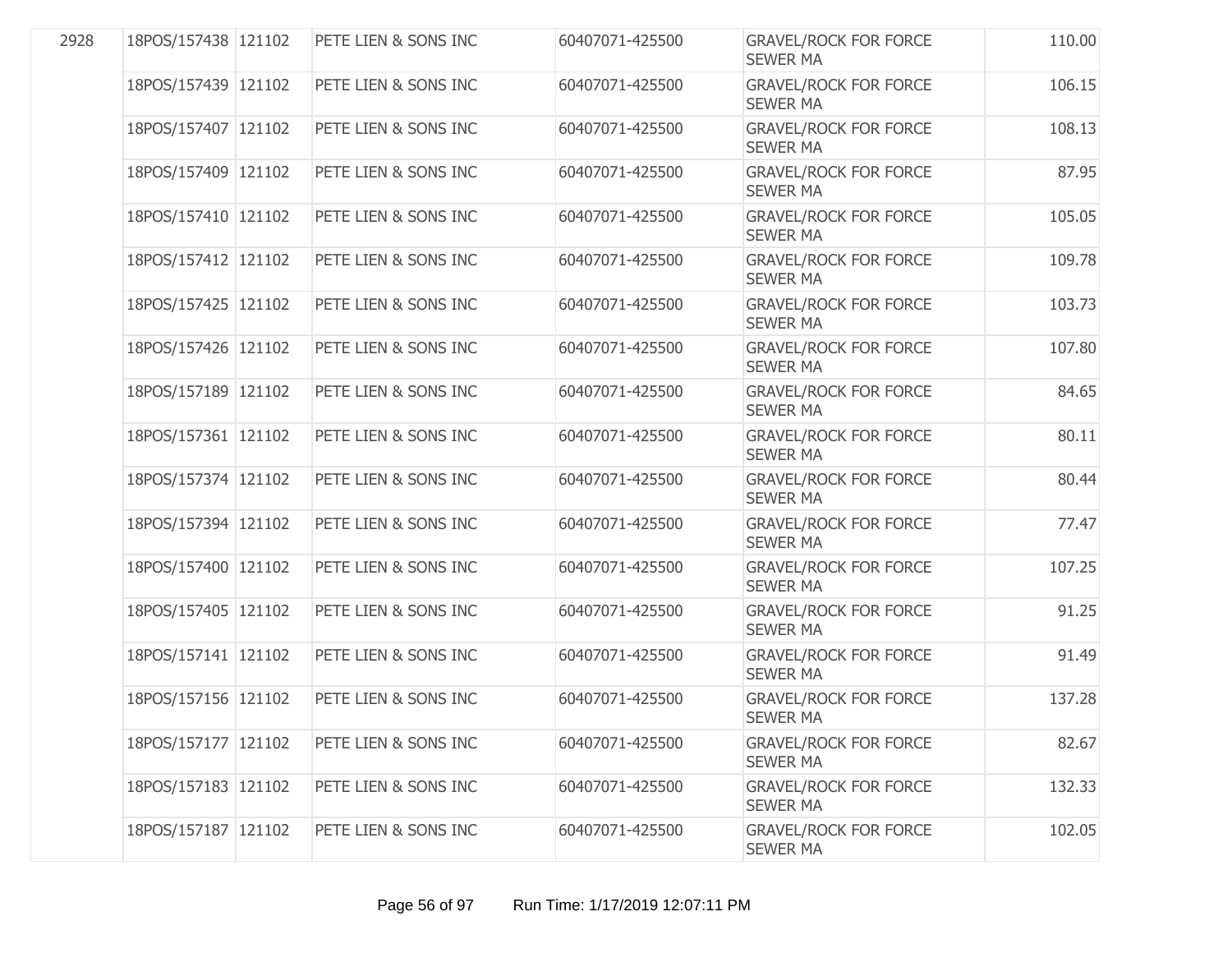| 2928  | 18POS/157188 121102 |        | PETE LIEN & SONS INC     | 60407071-425500 | <b>GRAVEL/ROCK FOR FORCE</b><br><b>SEWER MA</b> | 84.56        |
|-------|---------------------|--------|--------------------------|-----------------|-------------------------------------------------|--------------|
|       | 18POS/155972 120689 |        | PETE LIEN & SONS INC     | 60907401-425500 | RIP RAP FOR DRAINAGE DITCH<br><b>REP</b>        | 268.25       |
|       | 18POS/156003 120689 |        | PETE LIEN & SONS INC     | 60907401-425500 | RIP RAP FOR DRAINAGE DITCH<br><b>REP</b>        | 263.75       |
|       | 18POS/154663 119834 |        | PETE LIEN & SONS INC     | 10100301-425400 | <b>CONCRETE</b>                                 | 122.50       |
|       | 18POS/155912 120103 |        | PETE LIEN & SONS INC     | 10100301-425400 | <b>CONCRETE</b>                                 | 122.50       |
|       | 18POS/157132 121102 |        | PETE LIEN & SONS INC     | 60407071-425500 | <b>GRAVEL/ROCK FOR FORCE</b><br><b>SEWER MA</b> | 81.59        |
|       |                     |        |                          |                 | PETE LIEN & SONS INC Total:                     | 3,508.77     |
| 8821  | 105437              | 120283 | PETERSEN CUSTOM BUILDERS | 61207101-425200 | MAINTENANCE SHOP RPR                            | 4,070.74     |
|       |                     |        |                          |                 | PETERSEN CUSTOM BUILDERS<br>Total:              | 4,070.74     |
| 5497  | 02/05/19            |        | PIONEER BANK & TRUST     | 50508919-441000 | FINANCIAL SOFTWARE PRINC &<br><b>INT</b>        | 29,357.57    |
|       | 02/05/19            |        | PIONEER BANK & TRUST     | 50508919-442000 | FINANCIAL SOFTWARE PRINC &<br><b>INT</b>        | 834.46       |
|       | 02/03/19            |        | PIONEER BANK & TRUST     | 73000904-441000 | <b>GOLF EQUIP PRINC &amp; INT</b>               | 4,356.24     |
|       | 02/03/19            |        | PIONEER BANK & TRUST     | 73000904-442000 | <b>GOLF EQUIP PRINC &amp; INT</b>               | 210.02       |
|       | 10/02/18            | 120402 | PIONEER BANK & TRUST     | 10106022-422500 | ANNUAL POSTAGE METER FEE                        | 50.00        |
|       |                     |        |                          |                 | PIONEER BANK & TRUST Total:                     | 34,808.29    |
| 11849 | 233556              |        | POKORNY, CHANTEL         | 60207014-453000 |                                                 | 60.62        |
|       |                     |        |                          |                 | POKORNY, CHANTEL Total:                         | 60.62        |
| 3701  | 1300988             | 119983 | POLYDYNE INC             | 60407072-426400 | POLYMER - PER FINANCE                           | 10,764.00    |
|       | 1300980             |        | POLYDYNE INC             | 60407072-426400 | <b>CREDIT FREIGHT SURCHARGE</b>                 | (11, 141.20) |
|       | 1308782             | 120373 | POLYDYNE INC             | 60407072-426400 | CENTRIFUGE: CLARIFLOC<br><b>POLYMER</b>         | 10,764.00    |
|       |                     |        |                          |                 | POLYDYNE INC Total:                             | 10,386.80    |
| 3705  | SAL879525-1         | 121256 | POOL&SPA CENTER          | 10100612-425500 | SKIMMER LID ASSMBLY                             | 168.20       |
|       |                     |        |                          |                 | POOL&SPA CENTER Total:                          | 168.20       |
| 3722  | 186850              | 121248 | POWER HOUSE HONDA        | 10100601-435000 | MODEL T 25HP EFI MOWER                          | 13,141.00    |
|       | 186815              | 121027 | POWER HOUSE HONDA        | 61300664-425300 | <b>SHARPEN SAW BLADE</b>                        | 21.00        |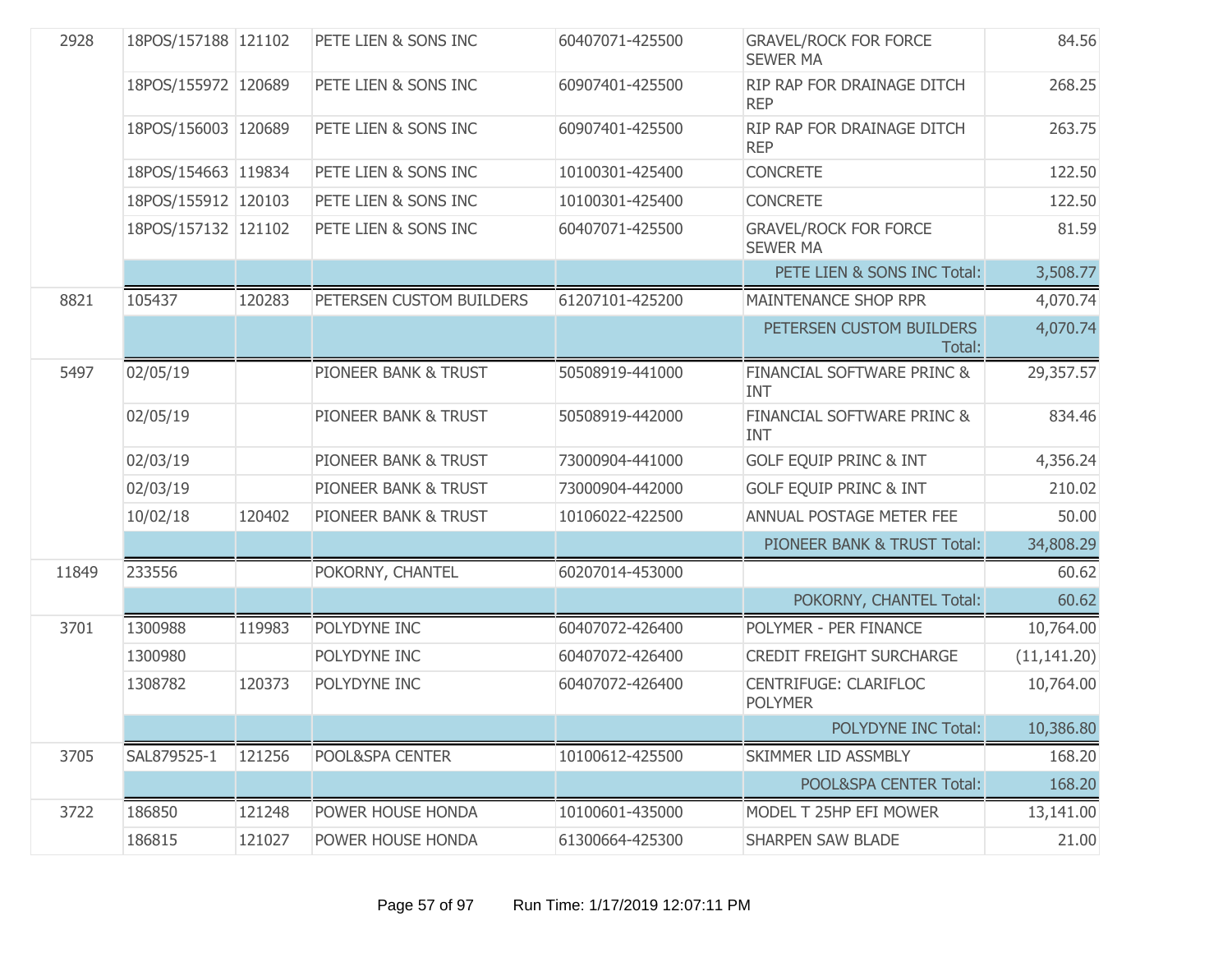| 3722  | 186813 | 120692 | POWER HOUSE HONDA  | 60907401-425300 | SHEER PINS FOR SNOW BLOWER                     | 56.34     |
|-------|--------|--------|--------------------|-----------------|------------------------------------------------|-----------|
|       | 186774 | 120534 | POWER HOUSE HONDA  | 10500115-426200 | STIHL BAR OIL & SCREWS - HAZ<br>M              | 15.99     |
|       | 186774 | 120534 | POWER HOUSE HONDA  | 10500115-426900 | STIHL BAR OIL & SCREWS - HAZ<br>M              | 2.07      |
|       | 186767 | 120533 | POWER HOUSE HONDA  | 10500115-425300 | HANDGAURD - HAZ MITIGATION                     | 39.31     |
|       |        |        |                    |                 | POWER HOUSE HONDA Total:                       | 13,275.71 |
| 11354 | 303280 | 120843 | PRAIRIE AUTO PARTS | 61507103-425300 | <b>AIR FILTER</b>                              | 128.60    |
|       | 302608 | 120962 | PRAIRIE AUTO PARTS | 10100108-425100 | UNIT E214 WIPER BLADES RO<br>5096              | 35.88     |
|       | 302607 | 120960 | PRAIRIE AUTO PARTS | 10100108-425100 | <b>UNIT E214 RO 5096</b>                       | 30.96     |
|       | 301754 | 120983 | PRAIRIE AUTO PARTS | 10100108-425100 | <b>UNIT E229 LOF RO 05018</b>                  | 45.67     |
|       | 801798 | 120461 | PRAIRIE AUTO PARTS | 10100607-425100 | <b>OIL FILTER</b>                              | 36.99     |
|       | 302900 | 120461 | PRAIRIE AUTO PARTS | 10100607-426900 | <b>OIL FILTER</b>                              | 10.29     |
|       | 802173 | 120461 | PRAIRIE AUTO PARTS | 10100860-425100 | <b>OIL FILTER</b>                              | 201.97    |
|       | 802383 | 120461 | PRAIRIE AUTO PARTS | 10100607-426900 | <b>OIL FILTER</b>                              | 6.29      |
|       | 802606 | 120461 | PRAIRIE AUTO PARTS | 10100607-425100 | <b>OIL FILTER</b>                              | 94.26     |
|       | 301739 |        | PRAIRIE AUTO PARTS | 10100607-425100 | CREDIT RETURNED OIL FILTER<br>AND BLOWER MOTOR | (82.67)   |
|       | 301475 | 120440 | PRAIRIE AUTO PARTS | 10100201-425100 | <b>CAR PARTS</b>                               | 408.82    |
|       | 301984 | 120440 | PRAIRIE AUTO PARTS | 10100201-425100 | <b>CAR PARTS</b>                               | 134.05    |
|       | 301073 | 120440 | PRAIRIE AUTO PARTS | 10100201-425100 | <b>CAR PARTS</b>                               | 27.48     |
|       | 299404 | 120185 | PRAIRIE AUTO PARTS | 60407072-425100 | UNIT #826: OIL, AIR, COOLANT<br>F              | 62.53     |
|       | 801746 | 120461 | PRAIRIE AUTO PARTS | 10100607-425100 | <b>OIL FILTER</b>                              | 21.18     |
|       | 301651 | 120461 | PRAIRIE AUTO PARTS | 10100607-425100 | <b>OIL FILTER</b>                              | 72.62     |
|       | 301651 | 120461 | PRAIRIE AUTO PARTS | 10100860-425100 | <b>OIL FILTER</b>                              | 74.10     |
|       | 302659 | 120499 | PRAIRIE AUTO PARTS | 10102023-425100 | OIL & AIR FILTER - UNIT 2111                   | 12.99     |
|       | 302092 | 120485 | PRAIRIE AUTO PARTS | 10102030-425100 | OIL & AIR FILTER - PREVENTION                  | 13.70     |
|       | 302249 | 120509 | PRAIRIE AUTO PARTS | 61800894-425100 | OIL FILTER - MED4                              | 4.01      |
|       | 301801 | 120510 | PRAIRIE AUTO PARTS | 61800891-425100 | OIL & AIR FILTER - MED12                       | 14.15     |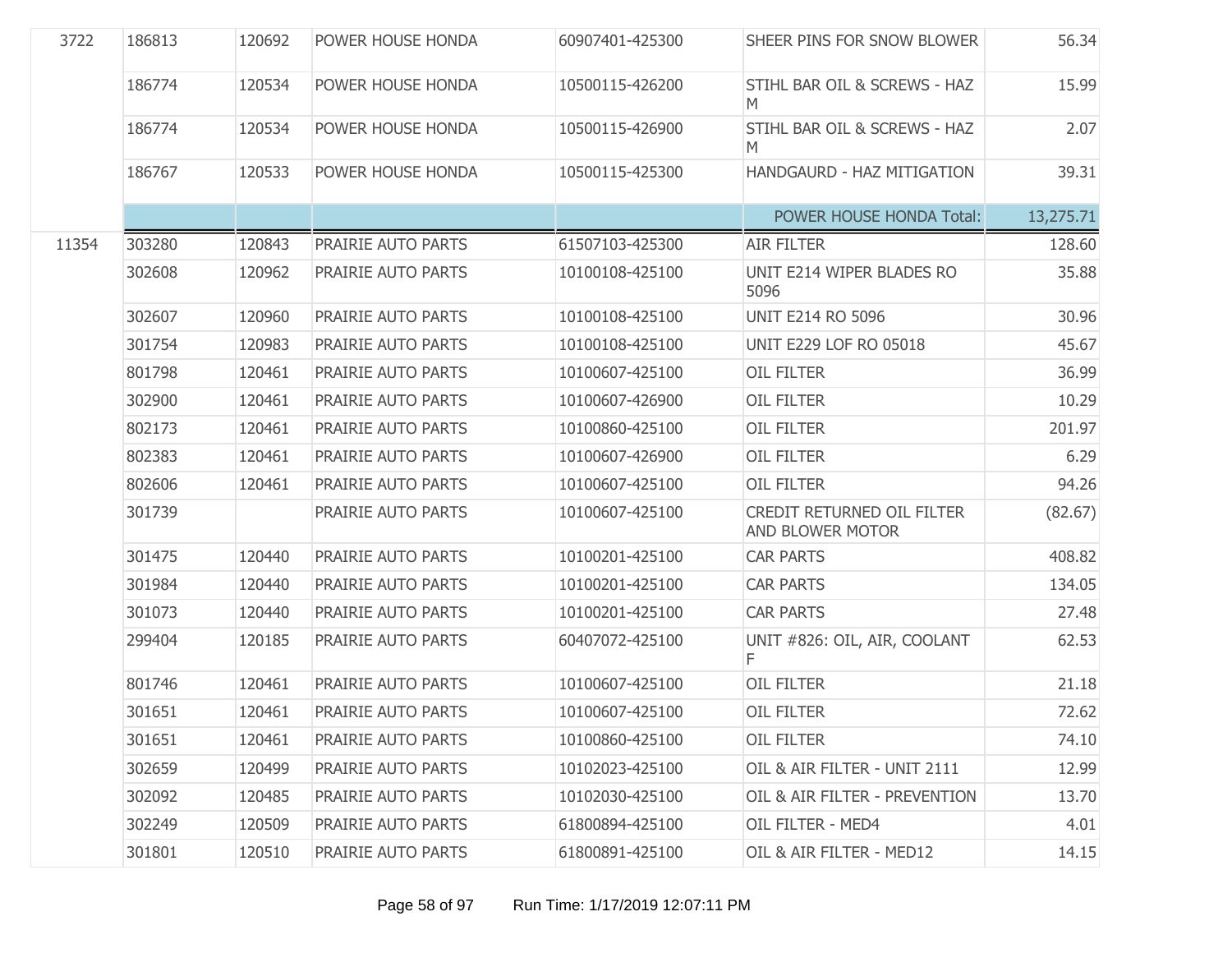| 11354 | 302834 | 120528 | PRAIRIE AUTO PARTS | 61800891-425100 | HOSE CLAMP - MED11                       | 8.64    |
|-------|--------|--------|--------------------|-----------------|------------------------------------------|---------|
|       | 301340 | 120440 | PRAIRIE AUTO PARTS | 10100201-425100 | <b>CAR PARTS</b>                         | 10.58   |
|       | 300676 | 120248 | PRAIRIE AUTO PARTS | 10102023-425200 | <b>WHEEL EXTENSION - T3</b>              | 13.71   |
|       | 299895 | 120314 | PRAIRIE AUTO PARTS | 10100205-425100 | T704 motor oil & wiper blades            | 41.97   |
|       | 299895 | 120314 | PRAIRIE AUTO PARTS | 10100205-426900 | T704 motor oil & wiper blades            | 35.88   |
|       | 300981 | 120302 | PRAIRIE AUTO PARTS | 60207014-425100 | OIL AIR FILTERS, OIL W310                | 26.53   |
|       | 300412 | 120302 | PRAIRIE AUTO PARTS | 60207014-425100 | OIL AIR FILTERS, OIL W310                | 26.29   |
|       | 300077 | 120302 | PRAIRIE AUTO PARTS | 60207014-425100 | OIL AIR FILTERS, OIL W310                | 37.14   |
|       | 301538 | 120486 | PRAIRIE AUTO PARTS | 10102023-425100 | SLIDE TERMINAL - B3                      | 3.48    |
|       | 299960 |        | PRAIRIE AUTO PARTS | 10100201-425100 | CREDIT RETURNED OIL                      | (32.13) |
|       | 300234 | 120204 | PRAIRIE AUTO PARTS | 10100201-425100 | <b>CAR PARTS</b>                         | 30.06   |
|       | 300235 | 120204 | PRAIRIE AUTO PARTS | 10100201-425100 | <b>CAR PARTS</b>                         | 10.61   |
|       | 299057 | 120204 | PRAIRIE AUTO PARTS | 10100201-425100 | <b>CAR PARTS</b>                         | 197.48  |
|       | 299811 |        | PRAIRIE AUTO PARTS | 10100201-425100 | CREDIT RETURNED DISC BRAKE<br>PAD        | (73.06) |
|       | 298256 | 120204 | PRAIRIE AUTO PARTS | 10100201-425100 | <b>CAR PARTS</b>                         | 8.95    |
|       | 801295 | 120249 | PRAIRIE AUTO PARTS | 10102023-425200 | LAMP - T3                                | 4.56    |
|       | 297901 | 120128 | PRAIRIE AUTO PARTS | 10100108-425100 | <b>WASHER FLUID E217</b>                 | 5.98    |
|       | 297800 | 120129 | PRAIRIE AUTO PARTS | 10100108-425100 | OIL FILTERS RO 4877                      | 56.92   |
|       | 297808 | 120130 | PRAIRIE AUTO PARTS | 10100108-425100 | RO 4877 OIL                              | 6.83    |
|       | 299451 | 120204 | PRAIRIE AUTO PARTS | 10100201-425100 | <b>CAR PARTS</b>                         | 7.14    |
|       | 299737 | 120204 | PRAIRIE AUTO PARTS | 10100201-425100 | <b>CAR PARTS</b>                         | 68.01   |
|       | 302703 | 120701 | PRAIRIE AUTO PARTS | 10100301-425300 | <b>UNITS</b>                             | 32.14   |
|       | 302330 | 120701 | PRAIRIE AUTO PARTS | 10100301-425300 | <b>UNITS</b>                             | 47.65   |
|       | 300582 | 120701 | PRAIRIE AUTO PARTS | 10100301-425300 | <b>UNITS</b>                             | 87.30   |
|       | 300409 | 120161 | PRAIRIE AUTO PARTS | 10100204-425100 | <b>VEHICLE MAINTENANCE</b>               | 49.52   |
|       | 300594 | 120105 | PRAIRIE AUTO PARTS | 10100202-426200 | WINDSHIELD WASHER FLUID -<br><b>SHOP</b> | 12.02   |
|       | 300594 | 120105 | PRAIRIE AUTO PARTS | 61800890-426200 | WINDSHIELD WASHER FLUID -<br><b>SHOP</b> | 5.92    |
|       | 301130 | 120235 | PRAIRIE AUTO PARTS | 10100202-426500 | EXTRACTOR KIT - SHOP TOOL                | 16.74   |
|       | 301130 | 120235 | PRAIRIE AUTO PARTS | 61800890-426500 | EXTRACTOR KIT - SHOP TOOL                | 8.24    |

Page 59 of 97 Run Time: 1/17/2019 12:07:11 PM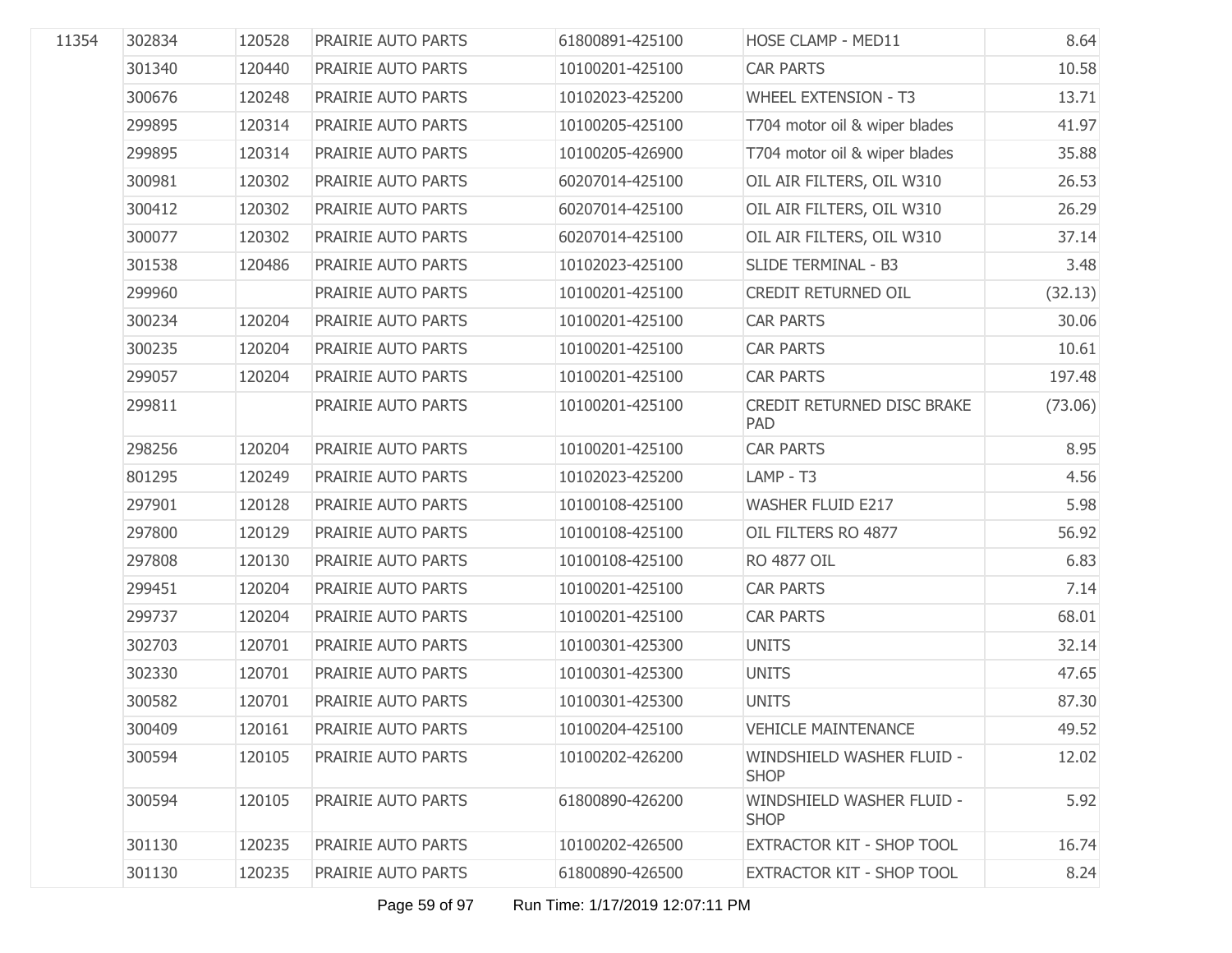| 11354 | 302702  | 120712 | PRAIRIE AUTO PARTS      | 10100302-425100 | <b>UNITS</b>                            | 35.88    |
|-------|---------|--------|-------------------------|-----------------|-----------------------------------------|----------|
|       | 302260  | 120712 | PRAIRIE AUTO PARTS      | 10100302-425100 | <b>UNITS</b>                            | 48.00    |
|       | 303109  | 120713 | PRAIRIE AUTO PARTS      | 10100401-425300 | <b>UNITS</b>                            | 7.42     |
|       | 303272  | 120713 | PRAIRIE AUTO PARTS      | 10100401-425300 | <b>UNITS</b>                            | 35.88    |
|       | 302721  | 120701 | PRAIRIE AUTO PARTS      | 10100301-425300 | <b>UNITS</b>                            | 7.57     |
|       | 303271  | 120701 | PRAIRIE AUTO PARTS      | 10100301-425300 | <b>UNITS</b>                            | 9.69     |
|       | 302604  | 120614 | PRAIRIE AUTO PARTS      | 10100305-426900 | UNIT S074                               | 256.50   |
|       | 301046  | 120614 | PRAIRIE AUTO PARTS      | 10100401-425100 | UNIT S074                               | 45.46    |
|       | 302723  | 120712 | PRAIRIE AUTO PARTS      | 10100302-425100 | <b>UNITS</b>                            | 11.06    |
|       | 303767  | 120712 | PRAIRIE AUTO PARTS      | 10100302-425100 | <b>UNITS</b>                            | 12.98    |
|       | 303792  | 120712 | PRAIRIE AUTO PARTS      | 10100302-425100 | <b>UNITS</b>                            | 20.86    |
|       | 303808  | 120712 | PRAIRIE AUTO PARTS      | 10100302-425100 | <b>UNITS</b>                            | 35.88    |
|       | 802476  | 120788 | PRAIRIE AUTO PARTS      | 10102025-425100 | HD WIPER - E5                           | 18.40    |
|       | 301061  | 120676 | PRAIRIE AUTO PARTS      | 60407071-425300 | MAINTENANCE ON W897,<br><b>CRANE TR</b> | 66.03    |
|       | 301366  |        | PRAIRIE AUTO PARTS      | 60407071-425300 | <b>CREDIT RETURNED FUEL FILTER</b>      | (40.09)  |
|       | 802627  | 120478 | PRAIRIE AUTO PARTS      | 10100607-425100 | LOCKING GAS CAP #01                     | 17.09    |
|       | 301743  | 120614 | PRAIRIE AUTO PARTS      | 10100301-425100 | UNIT S074                               | 110.33   |
|       | 302372  | 120614 | PRAIRIE AUTO PARTS      | 10100302-425100 | UNIT S074                               | 14.20    |
|       | 304740  | 121070 | PRAIRIE AUTO PARTS      | 10106021-425100 | <b>VEHICLE RPR</b>                      | 44.73    |
|       | 302297  | 120693 | PRAIRIE AUTO PARTS      | 10100205-425100 | T705 filters & oil                      | 99.06    |
|       | 302297  | 120693 | PRAIRIE AUTO PARTS      | 10100205-426900 | T705 filters & oil                      | 2.99     |
|       | 301426  | 120618 | PRAIRIE AUTO PARTS      | 60207014-425100 | MOTOR OIL 7) W301                       | 26.53    |
|       | 301308  | 120618 | PRAIRIE AUTO PARTS      | 60207014-425100 | MOTOR OIL 7) W301                       | 46.85    |
|       | 301943  | 120618 | PRAIRIE AUTO PARTS      | 60207014-425100 | MOTOR OIL 7) W301                       | 58.75    |
|       | 302095  | 120618 | PRAIRIE AUTO PARTS      | 60207014-425100 | MOTOR OIL 7) W301                       | 17.79    |
|       |         |        |                         |                 | PRAIRIE AUTO PARTS Total:               | 3,118.81 |
| 11863 | 233574  |        | PROFESSIONAL EXCAVATING | 60207014-453000 |                                         | 132.57   |
|       |         |        |                         |                 | PROFESSIONAL EXCAVATING<br>Total:       | 132.57   |
| 7323  | 8282796 | 120005 | PROVANTAGE LLC          | 60407072-429500 | COMPUTER PARTS FOR I.T.                 | 1,956.00 |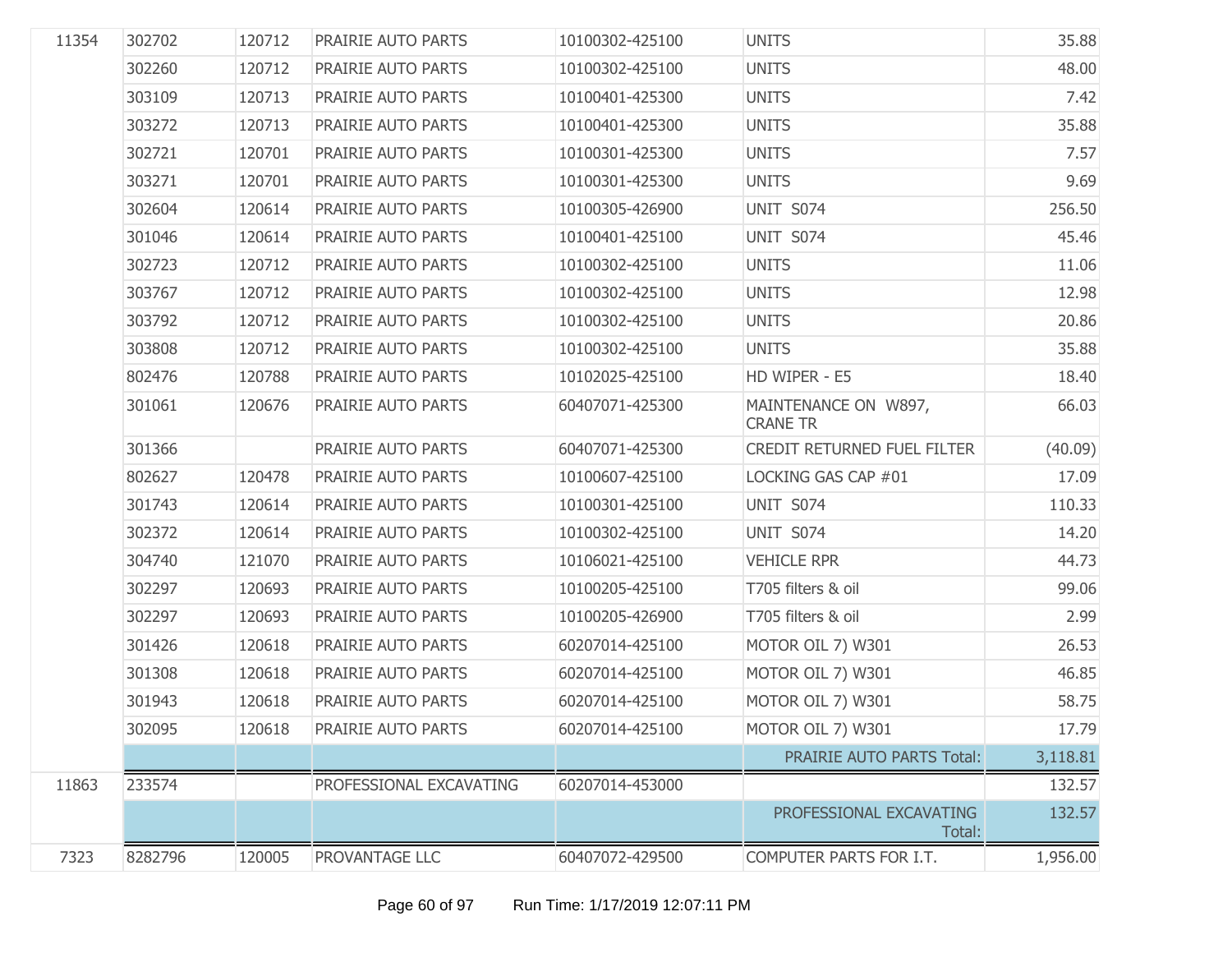| 7323  | 8282798 | 120005 | PROVANTAGE LLC                  | 60407072-429500 | COMPUTER PARTS FOR I.T.                   | 38.00    |
|-------|---------|--------|---------------------------------|-----------------|-------------------------------------------|----------|
|       | 8279836 | 119295 | PROVANTAGE LLC                  | 10100607-426900 | <b>SURFACE PRO STYLUS</b>                 | 354.00   |
|       | 8284319 | 119988 | PROVANTAGE LLC                  | 61000870-426900 | MISC. SUPPLIES & MATERIALS                | 270.25   |
|       | 8270487 | 117533 | PROVANTAGE LLC                  | 61207101-429500 | OFFICE WI-FI SUPPLIES                     | 178.68   |
|       | 8270487 | 117533 | PROVANTAGE LLC                  | 61507102-429500 | OFFICE WI-FI SUPPLIES                     | 178.66   |
|       | 8270487 | 117533 | PROVANTAGE LLC                  | 61507103-429500 | OFFICE WI-FI SUPPLIES                     | 178.66   |
|       | 8269260 | 117533 | PROVANTAGE LLC                  | 61207101-429500 | OFFICE WI-FI SUPPLIES                     | 659.68   |
|       | 8269260 | 117533 | PROVANTAGE LLC                  | 61507102-429500 | OFFICE WI-FI SUPPLIES                     | 659.66   |
|       | 8269260 | 117533 | PROVANTAGE LLC                  | 61507103-429500 | OFFICE WI-FI SUPPLIES                     | 659.66   |
|       | 8285445 | 117533 | PROVANTAGE LLC                  | 61207101-429500 | OFFICE WI-FI SUPPLIES                     | 105.00   |
|       | 8285445 | 117533 | PROVANTAGE LLC                  | 61507102-429500 | OFFICE WI-FI SUPPLIES                     | 114.00   |
|       | 8285445 | 117533 | PROVANTAGE LLC                  | 61507103-429500 | OFFICE WI-FI SUPPLIES                     | 114.00   |
|       |         |        |                                 |                 | PROVANTAGE LLC<br>Total:                  | 5,466.25 |
| 11851 | 233558  |        | PUCKETT, DONNA                  | 60207014-453000 |                                           | 34.97    |
|       |         |        |                                 |                 | PUCKETT, DONNA Total:                     | 34.97    |
| 6302  | 237425  | 121079 | PUSH-PEDAL-PULL                 | 10100612-425300 | <b>BUSHINGS PARTS</b>                     | 258.88   |
|       |         |        |                                 |                 | PUSH-PEDAL-PULL Total:                    | 258.88   |
| 3793  | 4355    | 120479 | <b>QUALITY TRANSMISSION INC</b> | 10100860-425300 | <b>TRANSMISSION ASSEMBLY</b><br>#C012     | 1,206.64 |
|       |         |        |                                 |                 | <b>QUALITY TRANSMISSION INC</b><br>Total: | 1,206.64 |
| 11853 | 233560  |        | QUANDT, JERRY                   | 60207014-453000 |                                           | 11.28    |
|       |         |        |                                 |                 | QUANDT, JERRY Total:                      | 11.28    |
| 11353 | 3444258 | 120067 | <b>QUILL LLC</b>                | 61207101-426100 | <b>OFFICE SUPPLIES</b>                    | 49.75    |
|       | 3426143 | 120066 | <b>QUILL LLC</b>                | 61207101-426100 | <b>OFFICE SUPPLIES</b>                    | 44.28    |
|       | 3426143 | 120066 | <b>QUILL LLC</b>                | 61507102-426100 | <b>OFFICE SUPPLIES</b>                    | 44.28    |
|       | 3426143 | 120066 | <b>QUILL LLC</b>                | 61507103-426100 | <b>OFFICE SUPPLIES</b>                    | 44.28    |
|       | 3689531 | 120829 | <b>QUILL LLC</b>                | 61207101-426100 | <b>OFFICE SUPPLIES</b>                    | 54.05    |
|       | 3689531 | 120829 | <b>QUILL LLC</b>                | 61507102-426100 | <b>OFFICE SUPPLIES</b>                    | 54.05    |
|       | 3689531 | 120829 | <b>QUILL LLC</b>                | 61507103-426100 | <b>OFFICE SUPPLIES</b>                    | 54.05    |
|       | 3676087 | 120828 | <b>QUILL LLC</b>                | 61507103-426100 | PUSH PINS                                 | 3.09     |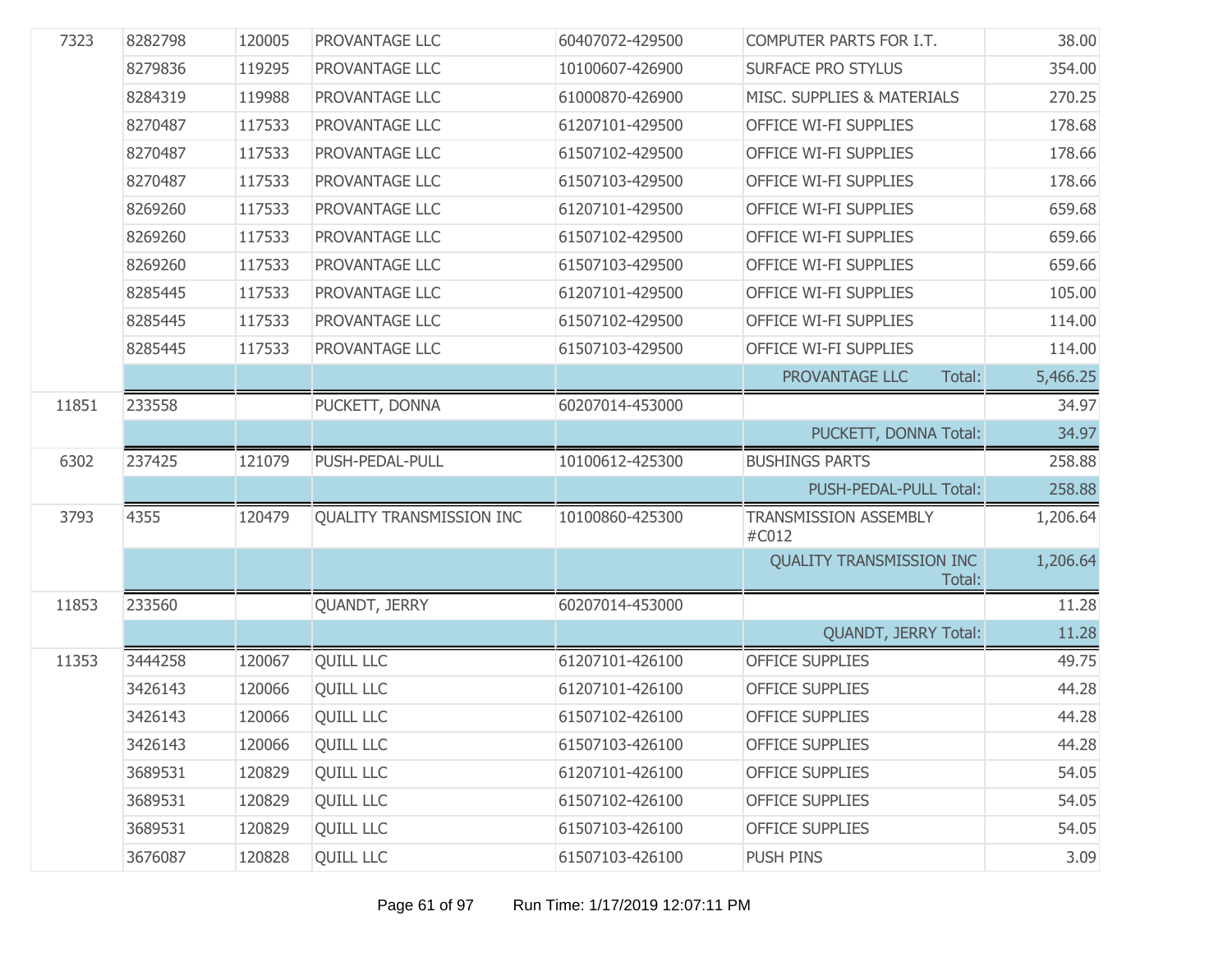| 11353 |          |        |                                                |                 | <b>QUILL LLC Total:</b>                               | 347.83    |
|-------|----------|--------|------------------------------------------------|-----------------|-------------------------------------------------------|-----------|
| 3829  | 601837   | 120216 | RAMKOTA HOTEL                                  | 61800890-427000 | LODGING: LONG 10.25 SD EMS<br><b>ASS</b>              | 389.97    |
|       | 601836   | 120215 | RAMKOTA HOTEL                                  | 61800892-427000 | LODGING: WEINERT 10.25 SD<br><b>EMS</b>               | 299.97    |
|       | 601838   | 120217 | RAMKOTA HOTEL                                  | 61800890-427000 | LODGING: J CULBERSON 10.25<br><b>SD</b>               | 389.97    |
|       | 0117ZX   | 121085 | RAMKOTA HOTEL                                  | 10100101-427300 | HOTEL FOR ANNUAL MUNICIPAL<br>LEA                     | 335.97    |
|       |          |        |                                                |                 | <b>RAMKOTA HOTEL Total:</b>                           | 1,415.88  |
| 3845  | 01/31/19 |        | RAPID CITY AREA CHAMBER OF<br><b>COMMERCE</b>  | 10100621-460800 | <b>JAN19 CHAMBER</b>                                  | 2,833.33  |
|       |          |        |                                                |                 | RAPID CITY AREA CHAMBER OF<br><b>COMMERCE Total:</b>  | 2,833.33  |
| 3846  | 01/31/19 |        | RAPID CITY AREA ECONOMIC<br><b>DEVELOPMENT</b> | 10100621-457600 | <b>JAN19 ECON DEV</b>                                 | 27,083.33 |
|       |          |        |                                                |                 | RAPID CITY AREA ECONOMIC<br><b>DEVELOPMENT Total:</b> | 27,083.33 |
| 3863  | 21102277 | 121040 | RAPID CITY JOURNAL -<br><b>ADVERTISING</b>     | 10100108-423000 | RC JOURNAL JOB POST ENG SVC<br><b>SE</b>              | 589.00    |
|       | 21103716 | 120984 | RAPID CITY JOURNAL -<br><b>ADVERTISING</b>     | 10106021-423000 | <b>PUBLISHING</b>                                     | 20.40     |
|       | 21103715 | 120984 | RAPID CITY JOURNAL -<br><b>ADVERTISING</b>     | 10106021-423000 | <b>PUBLISHING</b>                                     | 21.79     |
|       | 21103518 | 120892 | RAPID CITY JOURNAL -<br><b>ADVERTISING</b>     | 10106021-423000 | <b>PUBLISHING</b>                                     | 217.89    |
|       | 21103756 | 120892 | RAPID CITY JOURNAL -<br><b>ADVERTISING</b>     | 10106021-423000 | <b>PUBLISHING</b>                                     | 1,923.95  |
|       | 21103266 | 120721 | RAPID CITY JOURNAL -<br><b>ADVERTISING</b>     | 60207011-423000 | <b>CLASSIFIED WATER PROD</b><br><b>OPERATOR</b>       | 567.00    |
|       | 21103493 | 120395 | RAPID CITY JOURNAL -<br><b>ADVERTISING</b>     | 10106021-423000 | <b>PUBLISHING</b>                                     | 77.88     |
|       | 21103492 | 120395 | RAPID CITY JOURNAL -<br><b>ADVERTISING</b>     | 10106021-423000 | <b>PUBLISHING</b>                                     | 23.64     |
|       | 21103490 | 120395 | RAPID CITY JOURNAL -<br><b>ADVERTISING</b>     | 10106021-423000 | <b>PUBLISHING</b>                                     | 15.76     |
|       | 21103491 | 120395 | RAPID CITY JOURNAL -<br><b>ADVERTISING</b>     | 10106021-423000 | <b>PUBLISHING</b>                                     | 15.76     |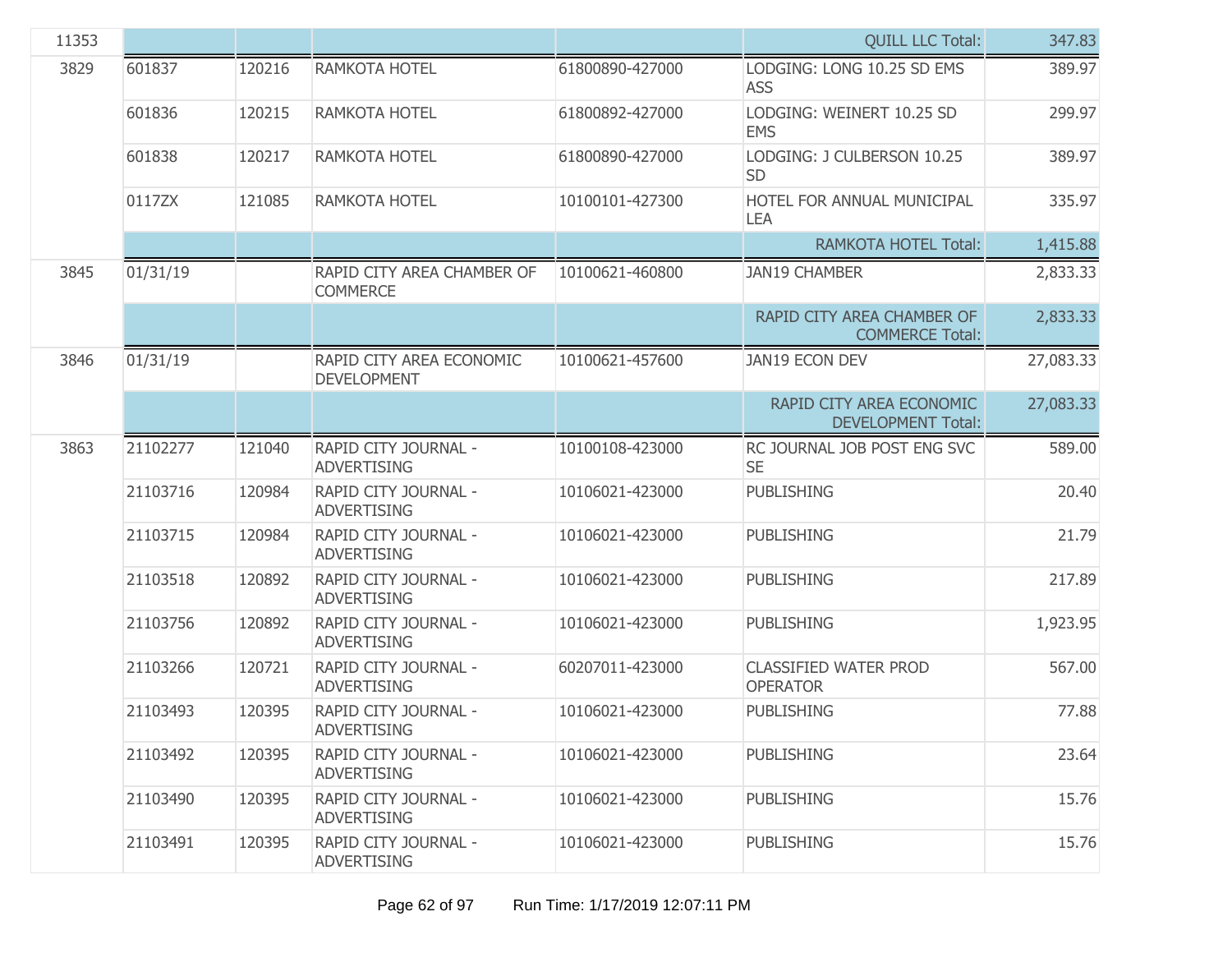| 3863  | 21103489                | 120395 | RAPID CITY JOURNAL -<br><b>ADVERTISING</b>   | 10106021-423000 | <b>PUBLISHING</b>                                 | 25.03    |
|-------|-------------------------|--------|----------------------------------------------|-----------------|---------------------------------------------------|----------|
|       | 21104068                | 121031 | RAPID CITY JOURNAL -<br><b>ADVERTISING</b>   | 10100204-423000 | <b>LEGAL AD</b>                                   | 38.94    |
|       | 21103714                | 121030 | RAPID CITY JOURNAL -<br><b>ADVERTISING</b>   | 10100204-423000 | <b>LEGAL AD</b>                                   | 31.99    |
|       | 21103696                | 120933 | RAPID CITY JOURNAL -<br><b>ADVERTISING</b>   | 10100204-423000 | <b>CLASSIFIED AD - BUILDING</b><br><b>INSPE</b>   | 567.00   |
|       | 21103695                | 120850 | RAPID CITY JOURNAL -<br><b>ADVERTISING</b>   | 61507103-423000 | SWO1                                              | 567.00   |
|       | 13200088648<br>12/11/18 | 119414 | RAPID CITY JOURNAL -<br><b>ADVERTISING</b>   | 61808900-429300 | <b>RE-INSTATE JOURNAL</b><br><b>SUBSCRIPTIO</b>   | 208.00   |
|       | 21102814                | 120220 | RAPID CITY JOURNAL -<br><b>ADVERTISING</b>   | 10106021-423000 | <b>PUBLISHING</b>                                 | 887.33   |
|       | 21101793                | 120212 | RAPID CITY JOURNAL -<br><b>ADVERTISING</b>   | 10100706-423000 | LEGAL AD FOR DEC 2018 EPC<br><b>MEET</b>          | 32.92    |
|       |                         |        |                                              |                 | RAPID CITY JOURNAL -<br><b>ADVERTISING Total:</b> | 5,831.28 |
| 11860 | 233568                  |        | RAPID CITY REGIONAL HOSPITAL 60207014-453000 |                 |                                                   | 23.83    |
|       |                         |        |                                              |                 | <b>APID CITY REGIONAL HOSPITAL</b><br>Total:      | 23.83    |
| 3885  | 387642                  | 120893 | RAPID DELIVERY                               | 10106022-422500 | MAIL DELIVERY DEC18                               | 46.00    |
|       | 387642                  | 120893 | <b>RAPID DELIVERY</b>                        | 10106023-422500 | MAIL DELIVERY DEC18                               | 46.00    |
|       |                         |        |                                              |                 | <b>RAPID DELIVERY Total:</b>                      | 92.00    |
| 3895  | 74145                   | 121255 | <b>RAPID ROOTER</b>                          | 10100612-425500 | HAIR AND RUST REMOVERAL                           | 180.00   |
|       |                         |        |                                              |                 | <b>RAPID ROOTER Total:</b>                        | 180.00   |
| 10961 | 182374                  | 120525 | RAPID TAXI INC                               | 61808901-422500 | <b>TRANSPORTATION VOUCHER</b><br>11.29.1          | 10.75    |
|       | 177330                  | 120526 | RAPID TAXI INC                               | 61808901-422500 | <b>TRANSPORTATION VOUCHER</b><br>11.30.1          | 12.25    |
|       | 182375                  | 120527 | RAPID TAXI INC                               | 61808901-422500 | <b>TRANSPORTATION VOUCHER</b><br>11.30.1          | 13.50    |
|       | 177325                  | 120516 | RAPID TAXI INC                               | 61808901-422500 | <b>TRANSPORTATION VOUCHER</b><br>11.05.1          | 18.00    |
|       | 177328                  | 120520 | RAPID TAXI INC                               | 61808901-422500 | <b>TRANSPORTATION VOUCHER</b><br>11.19.1          | 14.00    |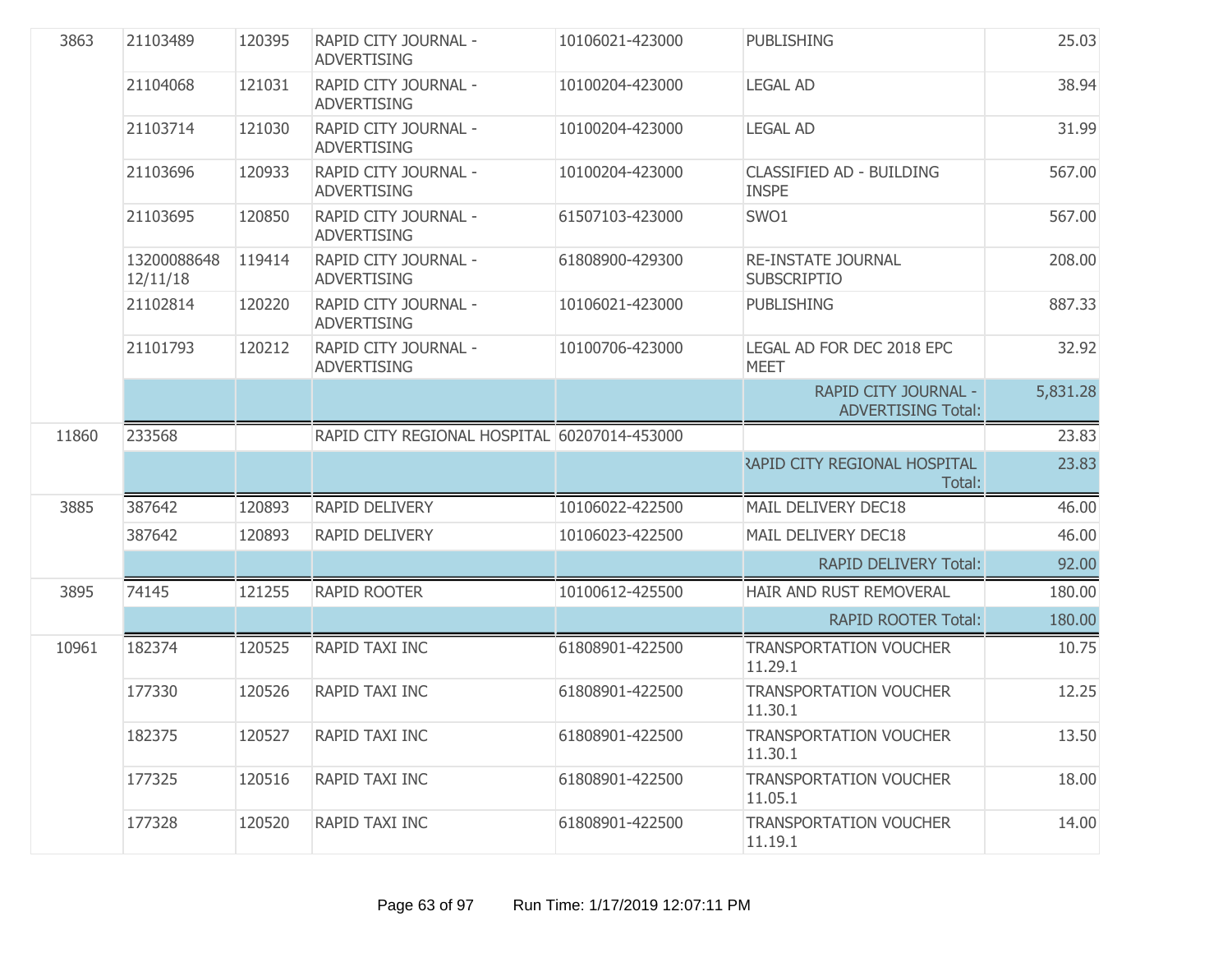| 10961 | 182372  | 120521 | RAPID TAXI INC                      | 61808901-422500 | <b>TRANSPORTATION VOUCHER</b><br>11.15.1   | 10.50      |
|-------|---------|--------|-------------------------------------|-----------------|--------------------------------------------|------------|
|       | 182373  | 120522 | RAPID TAXI INC                      | 61808901-422500 | <b>TRANSPORTATION VOUCHER</b><br>11.21.1   | 12.75      |
|       | 177329  | 120523 | RAPID TAXI INC                      | 61808901-422500 | <b>TRANSPORTATION VOUCHER</b><br>11.28.1   | 10.00      |
|       | 177331  | 120524 | RAPID TAXI INC                      | 61808901-422500 | <b>TRANSPORTATION VOUCHER</b><br>11.29.1   | 13.00      |
|       | 182368  | 120515 | RAPID TAXI INC                      | 61808901-422500 | <b>TRANSPORTATION VOUCHER</b><br>11.02.1   | 12.75      |
|       | 182370  | 120518 | RAPID TAXI INC                      | 61808901-422500 | <b>TRANSPORTATION VOUCHER</b><br>11.08.1   | 14.00      |
|       | 182371  | 120519 | RAPID TAXI INC                      | 61808901-422500 | <b>TRANSPORTATION VOUCHER</b><br>11.14.1   | 22.00      |
|       | 182369  | 120517 | RAPID TAXI INC                      | 61808901-422500 | <b>TRANSPORTATION VOUCHER</b><br>11.06.1   | 14.75      |
|       |         |        |                                     |                 | <b>RAPID TAXI INC Total:</b>               | 178.25     |
| 3920  | 27017   | 117650 | RAVEN ENVIRONMENTAL<br>PRODUCTS INC | 60407073-426500 | SLUDGE INTERFACE DETECTOR<br>& PR          | 1,032.92   |
|       |         |        |                                     |                 | RAVEN ENVIRONMENTAL<br>PRODUCTS INC Total: | 1,032.92   |
| 11842 | 233546  |        | RAY DENTAL GROUP/SPK                | 60207014-453000 |                                            | 102.16     |
|       |         |        |                                     |                 | RAY DENTAL GROUP/SPK Total:                | 102.16     |
| 11877 | 233589  |        | RC MEDICAL FEDERAL CU/SPK           | 60207014-453000 |                                            | 131.04     |
|       |         |        |                                     |                 | RC MEDICAL FEDERAL CU/SPK<br>Total:        | 131.04     |
| 3934  | 2315 10 | 120233 | RCS CONSTRUCTION INC.               | 60400834-438000 | 15-2315 RESERVOIR RD TRUNK<br><b>SEW</b>   | 398,036.28 |
|       |         |        |                                     |                 | RCS CONSTRUCTION INC. Total:               | 398,036.28 |
| 3938  | P54859  |        | RDO EQUIPMENT CO                    | 60407072-422500 | <b>CREDIT PRICING ERROR</b>                | (522.60)   |
|       | W28410  | 121129 | RDO EQUIPMENT CO                    | 60407072-422500 | ANNUAL INSPECTIONS                         | 532.50     |
|       | W28411  | 121129 | RDO EQUIPMENT CO                    | 60407072-422500 | ANNUAL INSPECTIONS                         | 532.50     |
|       | W28412  | 121129 | RDO EQUIPMENT CO                    | 60407072-422500 | <b>ANNUAL INSPECTIONS</b>                  | 532.50     |
|       | W28413  | 121129 | RDO EQUIPMENT CO                    | 60407072-422500 | ANNUAL INSPECTIONS                         | 532.50     |
|       | P54968  | 120714 | RDO EQUIPMENT CO                    | 10100302-425100 | <b>STOCK FOR REPAIR</b>                    | 1,738.80   |
|       | P54677  | 120626 | RDO EQUIPMENT CO                    | 10100401-425300 | UNIT S046                                  | 137.28     |

Page 64 of 97 Run Time: 1/17/2019 12:07:11 PM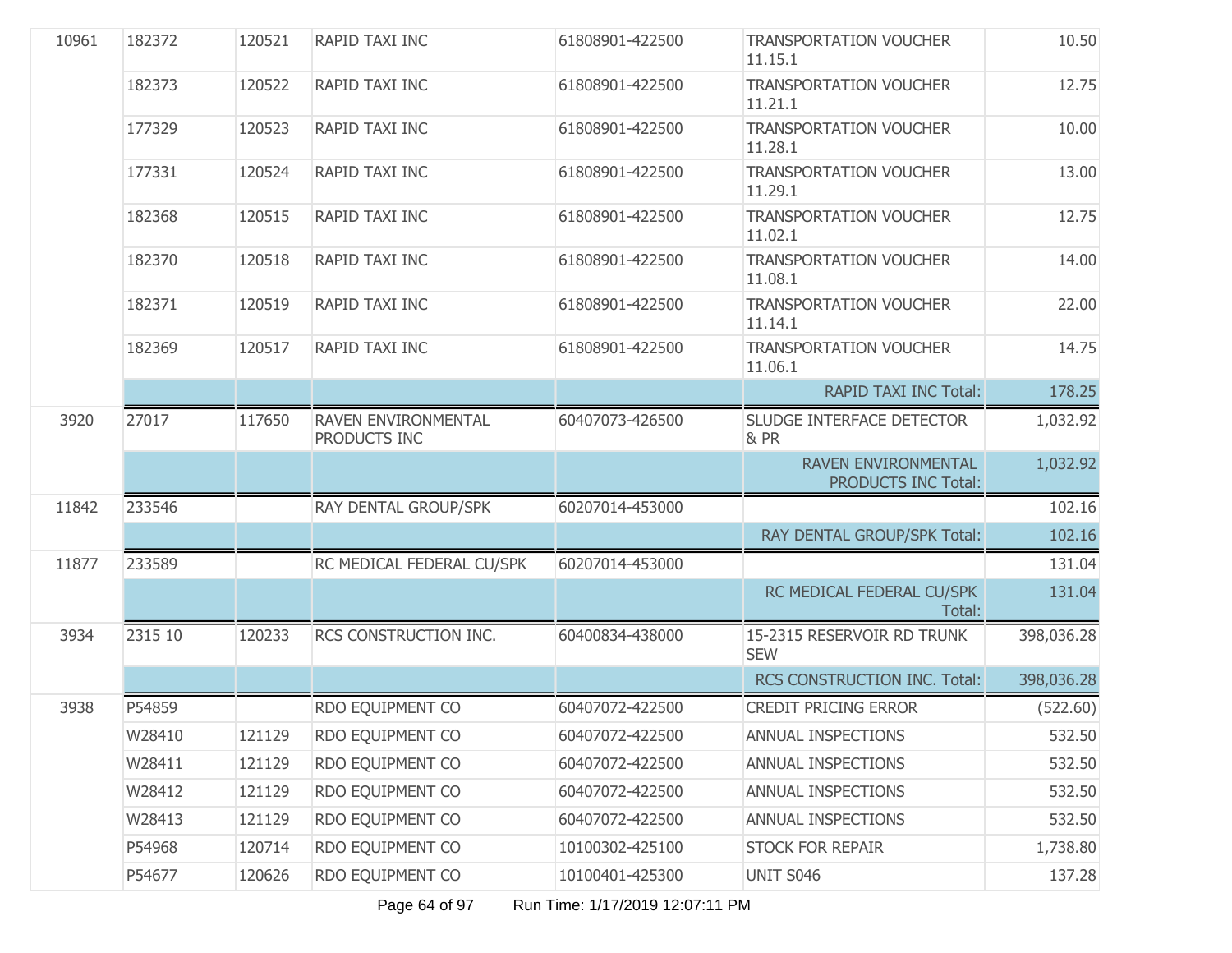| 3938 | W28409      | 120288 | RDO EQUIPMENT CO                              | 60407072-422500 | <b>GENERATOR ANNUAL</b><br><b>INSPECTION</b>                 | 532.50   |
|------|-------------|--------|-----------------------------------------------|-----------------|--------------------------------------------------------------|----------|
|      |             |        |                                               |                 | RDO EQUIPMENT CO Total:                                      | 4,015.98 |
| 3950 | 034144      | 121071 | <b>RECORD STORAGE SOLUTIONS</b><br><b>INC</b> | 10100106-426100 | Monthly Record Storage fees                                  | 25.00    |
|      | 034166      | 121057 | RECORD STORAGE SOLUTIONS<br><b>INC</b>        | 10106022-422500 | <b>RECORD STORAGE</b>                                        | 224.09   |
|      |             |        |                                               |                 | RECORD STORAGE SOLUTIONS<br><b>INC Total:</b>                | 249.09   |
| 3958 | 915-1-76139 | 120918 | <b>RED WING SHOE STORE</b>                    | 10100108-426300 | RED WING SHOES JUSTIN<br><b>FISCHER</b>                      | 169.99   |
|      | 915-1-76126 | 120919 | RED WING SHOE STORE                           | 10100108-426300 | RED WIG HSOES ED KLUEBER                                     | 169.99   |
|      | 915-1-75799 | 120459 | RED WING SHOE STORE                           | 10100204-426300 | <b>SAFETY BOOTS</b>                                          | 195.49   |
|      | 915-1-75555 | 120024 | RED WING SHOE STORE                           | 10100301-426300 | <b>SAFETY CLOTHING</b>                                       | 199.74   |
|      |             |        |                                               |                 | RED WING SHOE STORE Total:                                   | 735.21   |
| 4016 | 18660       | 120245 | <b>RESCUE SOURCE</b>                          | 10100202-459700 | <b>HELMET - WRT</b>                                          | 104.95   |
|      |             |        |                                               |                 | <b>RESCUE SOURCE Total:</b>                                  | 104.95   |
| 4029 | 8858        | 120462 | RHINO LININGS OF WESTERN<br>SOUTH DAKOTA      | 10100607-425100 | SPRAY UTILITY BOX #88                                        | 1,200.00 |
|      |             |        |                                               |                 | RHINO LININGS OF WESTERN<br><b>SOUTH DAKOTA Total:</b>       | 1,200.00 |
| 4040 | 5055422828  | 121077 | <b>RICOH USA</b>                              | 10100603-425300 | ADDITIONAL BLACK AND WHITE                                   | 24.63    |
|      | 5055369982  | 121076 | RICOH USA                                     | 10100612-425300 | ADDITIONAL BLANC AND WHITE                                   | 60.89    |
|      | 9026920201  | 121075 | RICOH USA                                     | 10100612-425300 | PERIODIC PAYMENT                                             | 296.57   |
|      |             |        |                                               |                 | RICOH USA Total:                                             | 382.09   |
| 8951 | 1850        | 119591 | RMS SCREEN PRINTING &<br><b>EMBROIDERY</b>    | 60407072-426300 | <b>UNIFORMS</b>                                              | 107.00   |
|      |             |        |                                               |                 | <b>RMS SCREEN PRINTING &amp;</b><br><b>EMBROIDERY Total:</b> | 107.00   |
| 7282 | 281218001   | 120511 | RNJ AUTO                                      | 61800891-425100 | <b>INSTALL TUBE ENGINE - MED11</b>                           | 1,733.77 |
|      |             |        |                                               |                 | <b>RNJ AUTO</b><br>Total:                                    | 1,733.77 |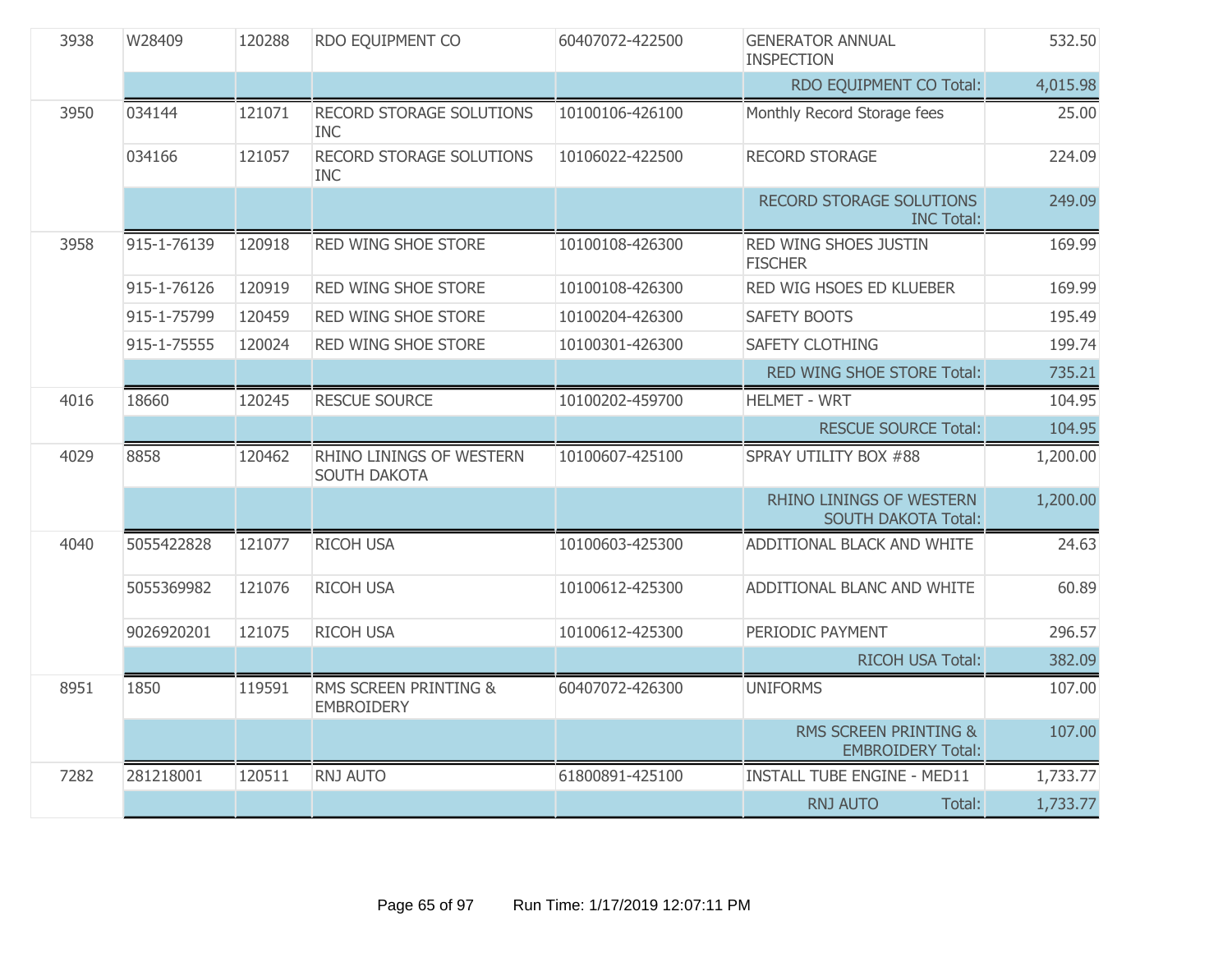| 1436 | 12/19/18           | 120192 | ROBERT DRUCKREY                | 60407072-426900 | LIGHTED OAK & GLASS DISPLAY<br>CA              | 100.00   |
|------|--------------------|--------|--------------------------------|-----------------|------------------------------------------------|----------|
|      |                    |        |                                |                 | <b>ROBERT DRUCKREY Total:</b>                  | 100.00   |
| 4061 | 18705              | 120543 | ROBERT SHARP & ASSOCIATES      | 10100620-422500 | Fat Tire Festival-domain name                  | 20.00    |
|      | 18499              | 120102 | ROBERT SHARP & ASSOCIATES      | 10100620-422900 | Mountain Fest website hosting                  | 360.00   |
|      |                    |        |                                |                 | <b>ROBERT SHARP &amp; ASSOCIATES</b><br>Total: | 380.00   |
| 2356 | 12/18/18           | 120224 | <b>ROGER WADE HUGHES</b>       | 61800890-427000 | PER DIEM: HUGHES 12.18<br><b>THORNTO</b>       | 48.00    |
|      |                    |        |                                |                 | ROGER WADE HUGHES Total:                       | 48.00    |
| 8646 | 0000078615         | 120244 | ROSENBAUER SOUTH DAKOTA<br>LLC | 10102027-425200 | <b>BATTERIES - E7</b>                          | 450.00   |
|      |                    |        |                                |                 | ROSENBAUER SOUTH DAKOTA<br><b>LLC Total:</b>   | 450.00   |
| 4114 | 170570328          | 120339 | RR DONNELLEY                   | 60207014-426100 | BILLING FORMS 96,000                           | 3,847.55 |
|      |                    |        |                                |                 | <b>RR DONNELLEY Total:</b>                     | 3,847.55 |
| 4125 | 5125987            | 120400 | <b>RUNNINGS SUPPLY INC</b>     | 60207014-426300 | SAFEWTY FOOTWEAR MARK<br><b>SCHWINGE</b>       | 159.99   |
|      | 5113828            | 120099 | RUNNINGS SUPPLY INC            | 10100607-426300 | EARPLUGS, WORK GLOVES -<br><b>BERNAR</b>       | 61.94    |
|      |                    |        |                                |                 | <b>RUNNINGS SUPPLY INC Total:</b>              | 221.93   |
| 4159 | I18-129064         | 119571 | <b>SAFARILAND</b>              | 10100201-426900 | SRT LOW ROLL DISTRACTION<br><b>DEVIC</b>       | 1,124.04 |
|      |                    |        |                                |                 | <b>SAFARILAND Total:</b>                       | 1,124.04 |
| 4182 | 008784<br>12/14/18 | 121055 | <b>SAM'S CLUB</b>              | 10100603-452000 | <b>CONCESSSION FOODS</b>                       | 248.33   |
|      | 009579             | 117723 | <b>SAM'S CLUB</b>              | 10100302-426300 | <b>SUPPLIES</b>                                | 59.70    |
|      | 007206             | 119567 | <b>SAM'S CLUB</b>              | 10100101-426300 | <b>OFFICE SUPPLIES</b>                         | 23.72    |
|      | 005116             | 118799 | <b>SAM'S CLUB</b>              | 10100607-426900 | MISC. SUPPLIES - SHOP                          | 37.53    |
|      | 001966             | 119654 | <b>SAM'S CLUB</b>              | 10100612-452000 | <b>CONCESSION FOODS</b>                        | 180.50   |
|      | 008990             | 119292 | <b>SAM'S CLUB</b>              | 10100607-426900 | MISC. SUPPLIES                                 | 73.64    |
|      | 005409             | 119148 | <b>SAM'S CLUB</b>              | 10100204-426100 | MISC OFFICE SUPPLIES                           | 89.94    |
|      | 009959             | 119530 | <b>SAM'S CLUB</b>              | 10100620-426900 | <b>Board Appreciation Event</b>                | 83.88    |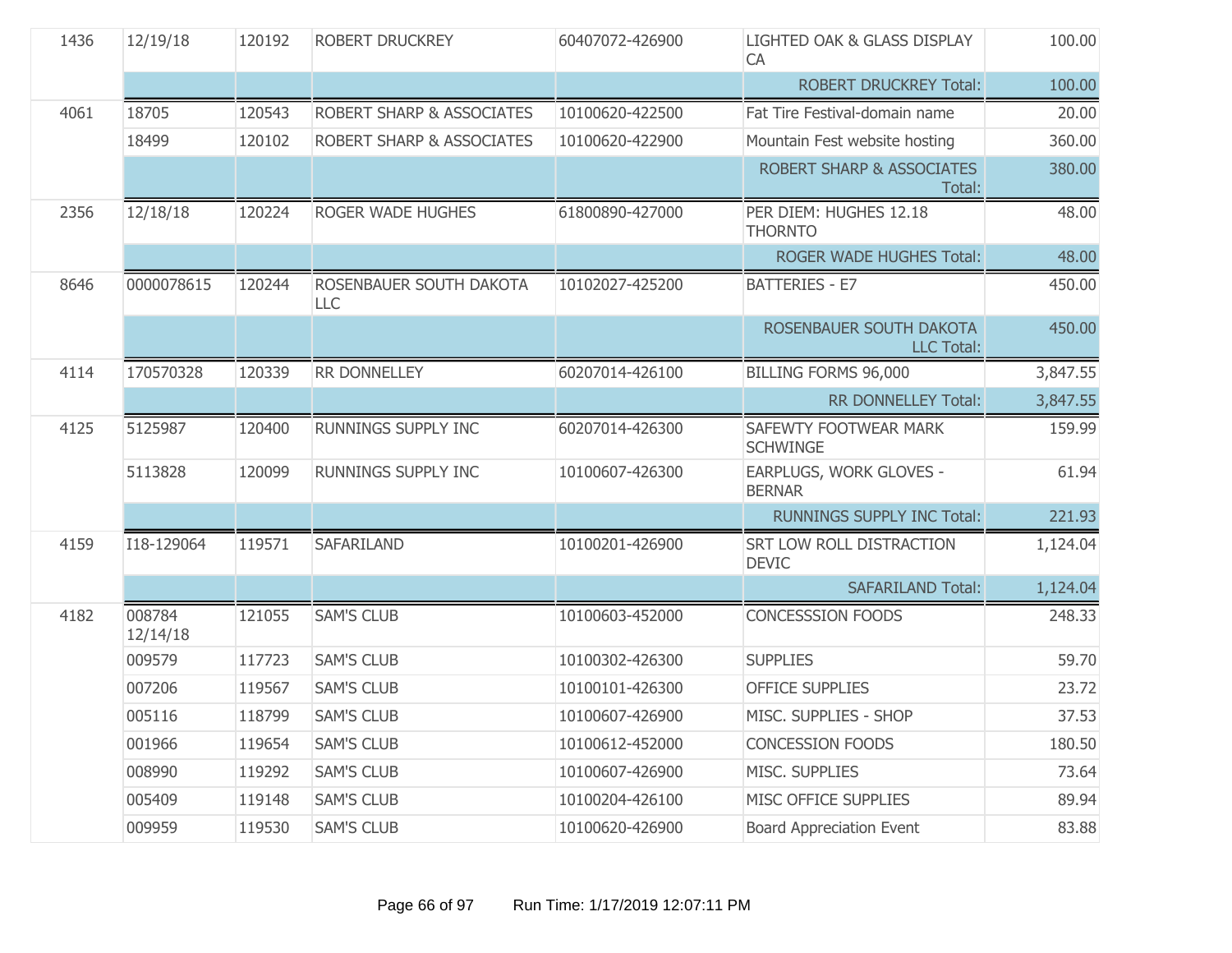| 4182  | 000000<br>11/20/18 | 117775 | <b>SAM'S CLUB</b>                      | 10100612-452000 | <b>CONCESSION FOODS</b>                  | 281.25    |
|-------|--------------------|--------|----------------------------------------|-----------------|------------------------------------------|-----------|
|       | 005799             | 117774 | <b>SAM'S CLUB</b>                      | 10100612-452000 | <b>CONCESSION FOODS</b>                  | 204.46    |
|       | 005837             | 117610 | <b>SAM'S CLUB</b>                      | 10100607-426400 | <b>CUSTODIAL SUPPLIES</b>                | 245.82    |
|       | 005837             | 117610 | <b>SAM'S CLUB</b>                      | 10100607-426900 | <b>CUSTODIAL SUPPLIES</b>                | 14.64     |
|       | 007799             | 119653 | <b>SAM'S CLUB</b>                      | 10100612-452000 | <b>CONCESSION FOODS</b>                  | 401.03    |
|       | 008054             | 117399 | <b>SAM'S CLUB</b>                      | 60407072-426100 | <b>NOTE PADS</b>                         | 6.98      |
|       | 008054             | 117399 | <b>SAM'S CLUB</b>                      | 60407073-426900 | <b>NOTE PADS</b>                         | 11.76     |
|       | 007656             | 119377 | <b>SAM'S CLUB</b>                      | 10100202-426400 | <b>DEPARTMENT SUPPLIES</b>               | 497.78    |
|       | 007656             | 119377 | <b>SAM'S CLUB</b>                      | 61800890-426400 | <b>DEPARTMENT SUPPLIES</b>               | 245.17    |
|       |                    |        |                                        |                 | <b>SAM'S CLUB Total:</b>                 | 2,706.13  |
| 4194  | 71451              | 121101 | SANITATION PRODUCTS INC                | 60407071-425300 | VALVE ASSEMBLY FOR VACTOR<br><b>TRUC</b> | 633.42    |
|       |                    |        |                                        |                 | SANITATION PRODUCTS INC<br>Total:        | 633.42    |
| 11844 | 233550             |        | SCHAEFER, GARY                         | 60207014-453000 |                                          | 42.40     |
|       |                    |        |                                        |                 | <b>SCHAEFER, GARY Total:</b>             | 42.40     |
| 4292  | 01/25/19           | 120927 | <b>SDIAEI</b>                          | 10100204-429200 | <b>REGISTRATION</b>                      | 50.00     |
|       |                    |        |                                        |                 | <b>SDIAEI Total:</b>                     | 50.00     |
| 11722 | 2393 2             | 119944 | SEMMLER MANUFACTURING INC              | 10700132-432000 | 17-2393 ASA BATHROOM<br><b>CONCESSIO</b> | 12,112.50 |
|       |                    |        |                                        |                 | SEMMLER MANUFACTURING INC<br>Total:      | 12,112.50 |
| 4330  | 0130535            | 120308 | SERVALL UNIFORM/LINEN CO<br><b>INC</b> | 61507103-426300 | COVERALL LAUNDRY SERVICE                 | 30.80     |
|       | 0133480            | 119958 | SERVALL UNIFORM/LINEN CO<br><b>INC</b> | 60407072-426400 | 12/28/2018: MATS, MOPS, SHOP<br>T.       | 60.91     |
|       | 0130572            | 119956 | SERVALL UNIFORM/LINEN CO<br><b>INC</b> | 60407072-426400 | 12/21/2018: MATS, MOPS, SHOP             | 70.41     |
|       | 0131157            | 120341 | SERVALL UNIFORM/LINEN CO<br><b>INC</b> | 60207011-426400 | <b>MATS, MOPS 122418</b>                 | 37.18     |
|       | 0131486            | 121021 | SERVALL UNIFORM/LINEN CO<br><b>INC</b> | 10106062-426900 | <b>JANITORIAL SUPPLIES</b>               | 33.83     |
|       | 0134301            | 120925 | SERVALL UNIFORM/LINEN CO<br><b>INC</b> | 10100711-426400 | RUGS FOR OFFICE 01/02/2019               | 22.65     |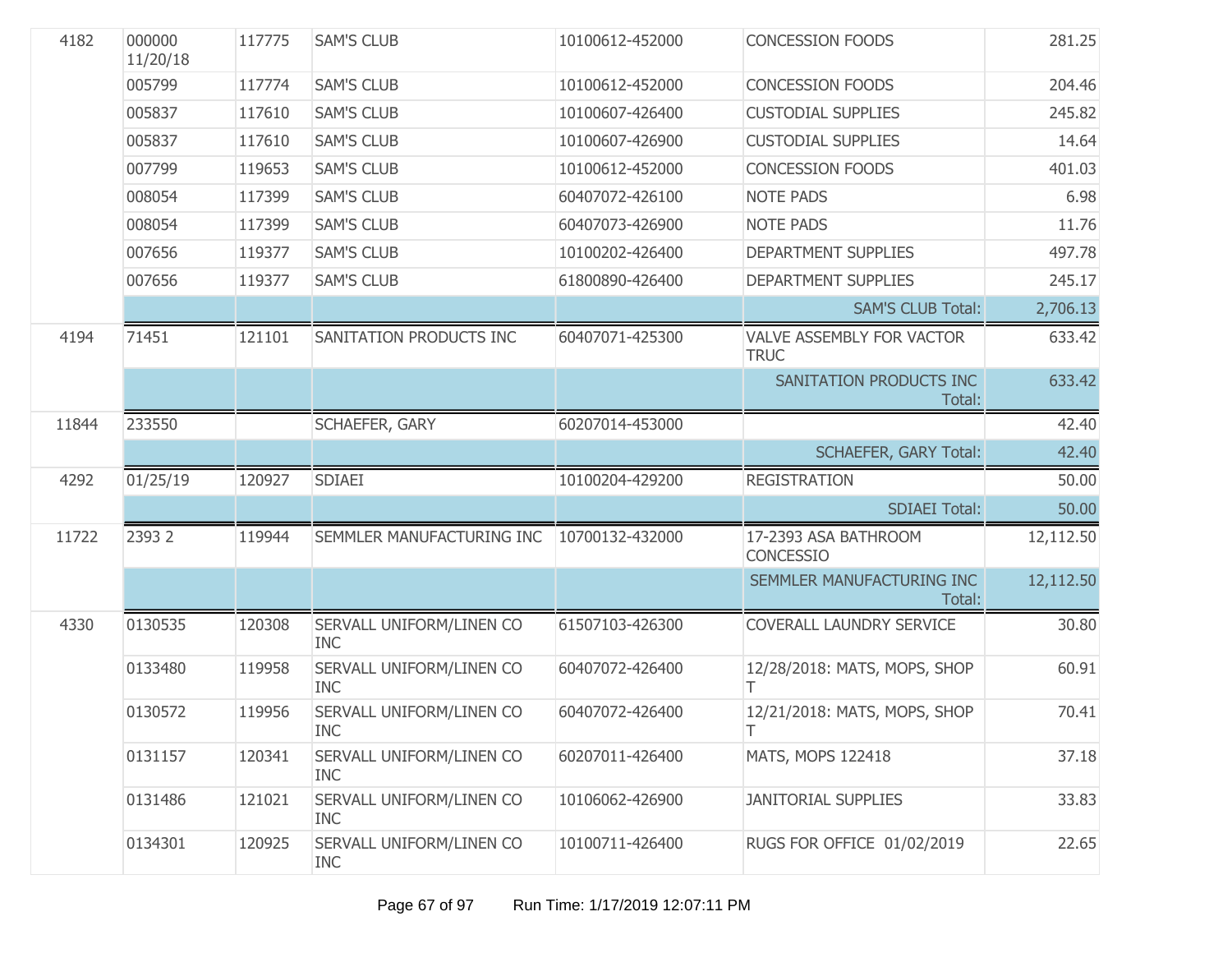| 4330  | 0125353   | 121021 | SERVALL UNIFORM/LINEN CO<br><b>INC</b> | 10106062-426900 | <b>JANITORIAL SUPPLIES</b>                    | 33.83    |
|-------|-----------|--------|----------------------------------------|-----------------|-----------------------------------------------|----------|
|       | 0128397   | 121021 | SERVALL UNIFORM/LINEN CO<br><b>INC</b> | 10106062-426400 | <b>JANITORIAL SUPPLIES</b>                    | 215.23   |
|       | 0133445   | 120600 | SERVALL UNIFORM/LINEN CO<br><b>INC</b> | 61507103-426300 | COVERALL LAUNDRY SERVICE                      | 31.94    |
|       | 0131748   | 120688 | SERVALL UNIFORM/LINEN CO<br><b>INC</b> | 60207012-426400 | RUG RENTAL FOR UTILITY<br><b>MAINTEN</b>      | 26.59    |
|       | 0131748   | 120688 | SERVALL UNIFORM/LINEN CO<br><b>INC</b> | 60407071-426400 | RUG RENTAL FOR UTILITY<br><b>MAINTEN</b>      | 22.55    |
|       | 0131748   | 120688 | SERVALL UNIFORM/LINEN CO<br><b>INC</b> | 60907401-426400 | RUG RENTAL FOR UTILITY<br><b>MAINTEN</b>      | 16.03    |
|       | 0132389   | 120508 | SERVALL UNIFORM/LINEN CO<br><b>INC</b> | 10100202-426400 | <b>LINEN SERVICE</b>                          | 17.53    |
|       | 0132389   | 120508 | SERVALL UNIFORM/LINEN CO<br><b>INC</b> | 61800890-426400 | <b>LINEN SERVICE</b>                          | 35.58    |
|       | 0128382   | 120093 | SERVALL UNIFORM/LINEN CO<br><b>INC</b> | 10100711-426400 | RUGS FOR OFFICE 12/18/2018                    | 22.65    |
|       | 0129338   | 120228 | SERVALL UNIFORM/LINEN CO<br><b>INC</b> | 10100202-426400 | <b>LINEN SERVICE</b>                          | 53.34    |
|       | 0129338   | 120228 | SERVALL UNIFORM/LINEN CO<br><b>INC</b> | 61800890-426400 | <b>LINEN SERVICE</b>                          | 108.29   |
|       | 0136417   | 121133 | SERVALL UNIFORM/LINEN CO<br><b>INC</b> | 61507103-426300 | COVERALL LAUNDRY SERVICE                      | 32.32    |
|       | 0136965   | 121150 | SERVALL UNIFORM/LINEN CO<br><b>INC</b> | 60207011-426400 | MATS, MOPS 010719                             | 37.18    |
|       | 0122363   | 121021 | SERVALL UNIFORM/LINEN CO<br><b>INC</b> | 10106062-426400 | <b>JANITORIAL SUPPLIES</b>                    | 75.23    |
|       |           |        |                                        |                 | SERVALL UNIFORM/LINEN CO<br><b>INC Total:</b> | 984.07   |
| 4360  | B09336182 | 119563 | SHI INTERNATIONAL CORP                 | 10100607-429500 | MICROSOFT OFFICE STANDARD<br>2019             | 798.51   |
|       | B09298517 | 120094 | SHI INTERNATIONAL CORP                 | 10100204-429501 | <b>COMPUTER SOFTWARE</b>                      | 1,621.01 |
|       |           |        |                                        |                 | SHI INTERNATIONAL CORP Total:                 | 2,419.52 |
| 11858 | 233566    |        | SHIBA INVESTMENTS INC                  | 60207014-453000 |                                               | 25.00    |
|       |           |        |                                        |                 | SHIBA INVESTMENTS INC Total:                  | 25.00    |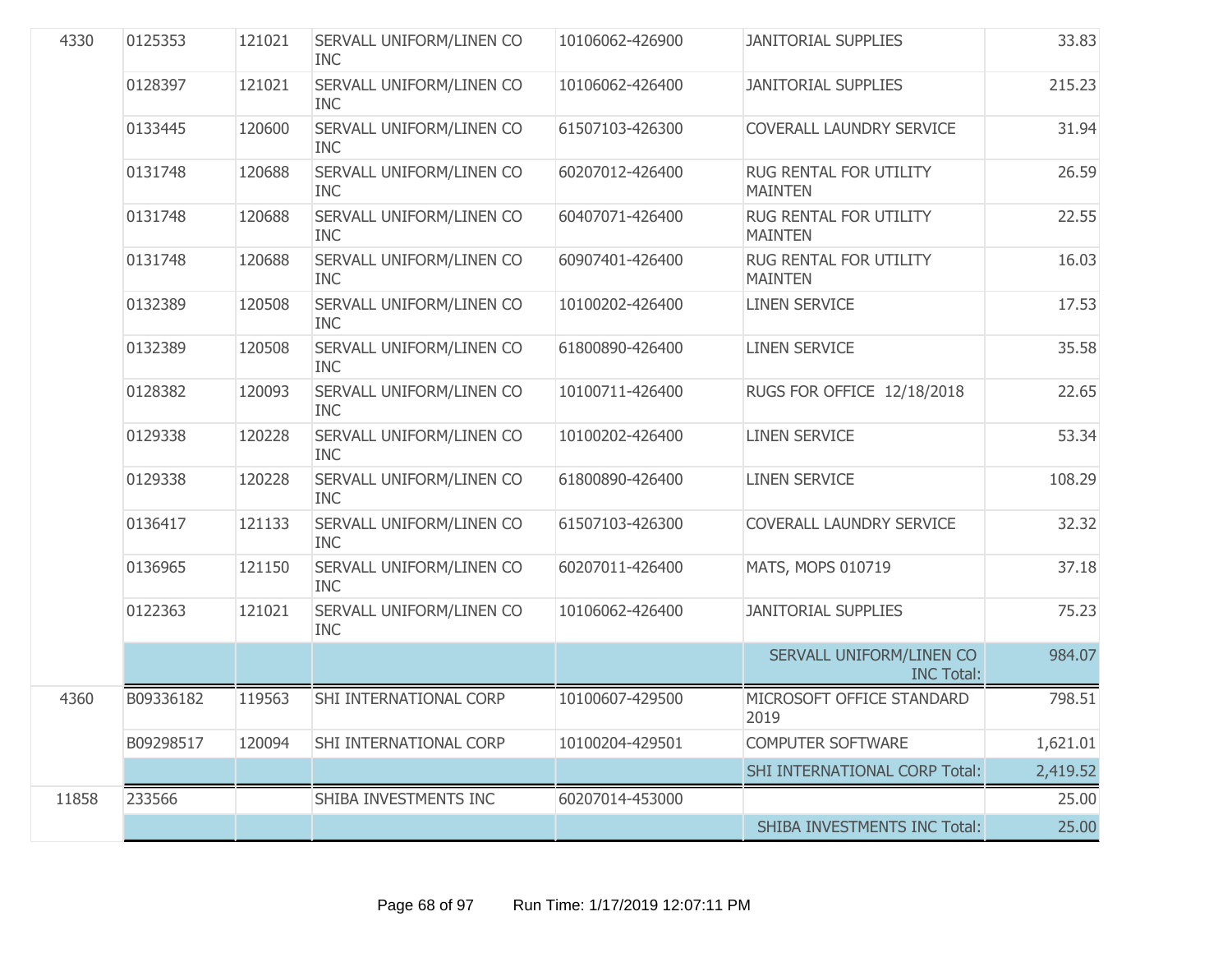| 11841 | 233545   |        | SICKELS, KEVIN                                                 | 60207014-453000 |                                                                                     | 58.35        |
|-------|----------|--------|----------------------------------------------------------------|-----------------|-------------------------------------------------------------------------------------|--------------|
|       |          |        |                                                                |                 | SICKELS, KEVIN Total:                                                               | 58.35        |
| 4380  | 0000214  | 120247 | SIERRA RESCUE INC                                              | 10100202-459700 | CONFINED SPACE MATERIAL -<br><b>WRT</b>                                             | 2,797.50     |
|       | 0000271  | 120246 | SIERRA RESCUE INC                                              | 10100202-459700 | SWIFTWATER RECERTIFICATION<br><b>MAT</b>                                            | 862.50       |
|       |          |        |                                                                |                 | <b>SIERRA RESCUE INC Total:</b>                                                     | 3,660.00     |
| 4397  | 2412 3F  | 119768 | SIMON CONTRACTORS OF SD INC 50508910-437000                    |                 | 17-2412 SAN MARCO BLVD<br><b>RECONST</b>                                            | 76,801.13    |
|       | 2412 3F  | 119768 | SIMON CONTRACTORS OF SD INC 60400834-438000                    |                 | 17-2412 SAN MARCO BLVD<br><b>RECONST</b>                                            | 68,447.51    |
|       | 21704    | 120126 | SIMON CONTRACTORS OF SD INC 10100301-437000                    |                 | 14-2170 E BLVD E NORTH<br><b>UTILITI</b>                                            | 7,866.23     |
|       | 21704    | 120126 | SIMON CONTRACTORS OF SD INC 60200933-438100                    |                 | 14-2170 E BLVD E NORTH<br><b>UTILITI</b>                                            | 829,533.62   |
|       | 21704    | 120126 | SIMON CONTRACTORS OF SD INC 60400833-438000                    |                 | 14-2170 E BLVD E NORTH<br><b>UTILITI</b>                                            | 18,161.49    |
|       | 21704    | 120126 | SIMON CONTRACTORS OF SD INC 60907402-437100                    |                 | 14-2170 E BLVD E NORTH<br><b>UTILITI</b>                                            | 120,591.70   |
|       |          |        |                                                                |                 | SIMON CONTRACTORS OF SD<br><b>INC Total:</b>                                        | 1,121,401.68 |
| 10772 | 1394931  | 120664 | SIMON NORTH REGION SD                                          | 10100301-425400 | <b>ROCK</b>                                                                         | 210.54       |
|       | 1394210  | 120627 | SIMON NORTH REGION SD                                          | 10100301-425400 | <b>ROCK</b>                                                                         | 78.68        |
|       |          |        |                                                                |                 | SIMON NORTH REGION SD Total:                                                        | 289.22       |
| 4402  | 01/03/19 | 120868 | <b>SIMPSON &amp; ASSOCIATES</b><br>APPRAISAL & CONSULTING SVCS | 10100101-422500 | <b>MARKET VALUE APPRAISALS</b>                                                      | 32,725.00    |
|       |          |        |                                                                |                 | <b>SIMPSON &amp; ASSOCIATES</b><br><b>APPRAISAL &amp; CONSULTING SVCS</b><br>Total: | 32,725.00    |
| 4405  | 104605   | 120254 | <b>SIMPSON'S PRINTING</b>                                      | 10100111-426100 | <b>Business Cards</b>                                                               | 30.00        |
|       | 104402   | 120131 | <b>SIMPSON'S PRINTING</b>                                      | 10100108-426100 | <b>BUSINESS CARDS</b>                                                               | 60.00        |
|       |          |        |                                                                |                 | <b>SIMPSON'S PRINTING Total:</b>                                                    | 90.00        |
| 10430 | 233565   |        | <b>SITEWORKS</b>                                               | 60207014-453000 |                                                                                     | 204.49       |
|       |          |        |                                                                |                 | <b>SITEWORKS Total:</b>                                                             | 204.49       |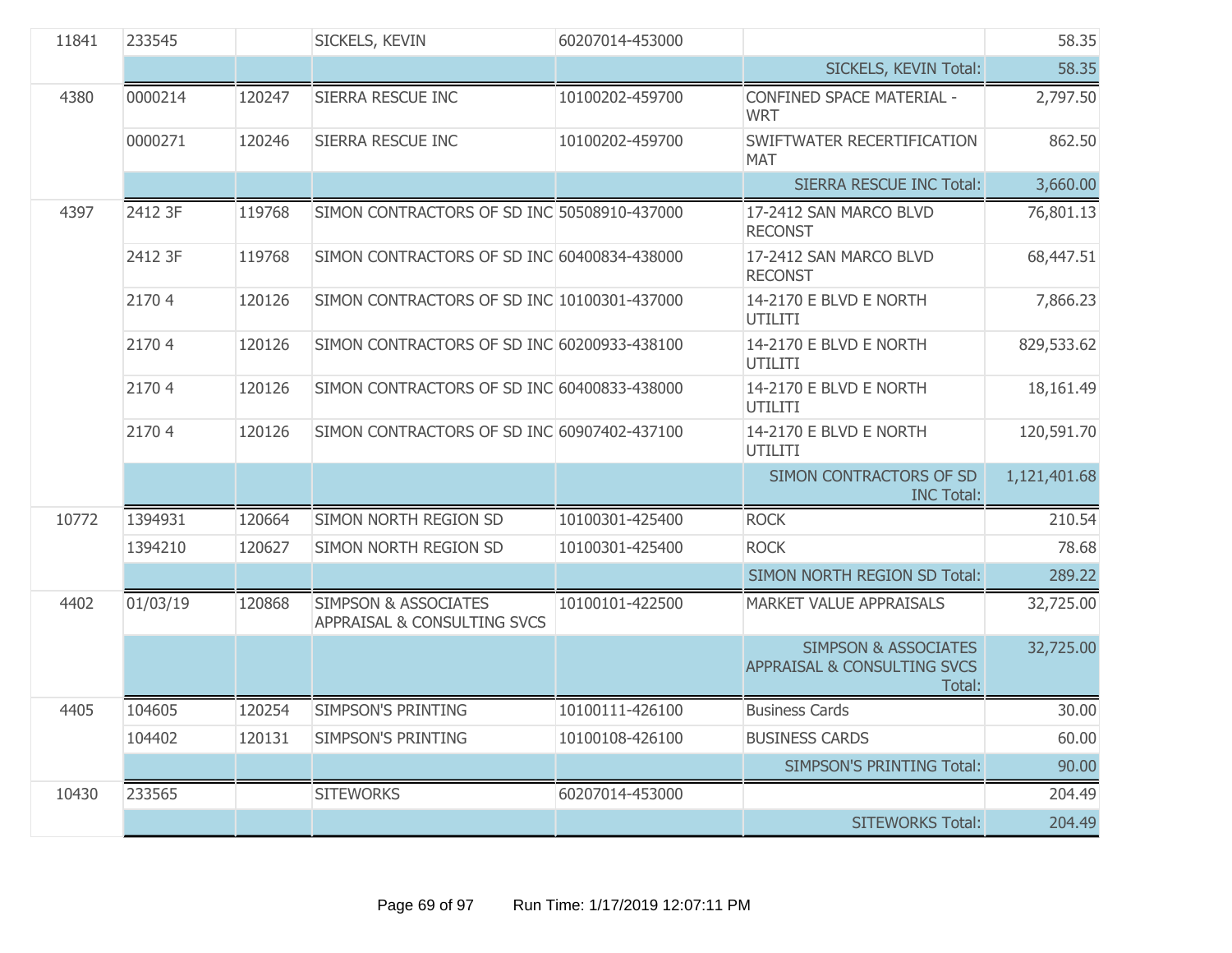| 6758  | 178       | 119994 | <b>SKYLINE SIGNS &amp; LIGHTING</b>                  | 60907402-437100 | 15-2246 WEST MEMORIAL PARK<br><b>IMP</b>       | 244.90   |
|-------|-----------|--------|------------------------------------------------------|-----------------|------------------------------------------------|----------|
|       |           |        |                                                      |                 | <b>SKYLINE SIGNS &amp; LIGHTING</b><br>Total:  | 244.90   |
| 11808 | 233573    |        | SOEDER, DANIEL                                       | 60207014-453000 |                                                | 127.21   |
|       |           |        |                                                      |                 | SOEDER, DANIEL Total:                          | 127.21   |
| 4483  | 8625      | 120201 | SONNEL TECHNOLOGIES LLC                              | 10100201-425100 | <b>INSTALL UNIT 197</b>                        | 5,126.25 |
|       |           |        |                                                      |                 | SONNEL TECHNOLOGIES LLC<br>Total:              | 5,126.25 |
| 4496  | 179 2019  | 120718 | SOUTH DAKOTA BRD OF<br>OPERATOR CERTIFICATION        | 60207011-429200 | <b>CERTIFICATION RENEWAL</b><br><b>WILLIAM</b> | 6.00     |
|       | 2151 2019 | 120718 | SOUTH DAKOTA BRD OF<br>OPERATOR CERTIFICATION        | 60207011-429200 | <b>CERTIFICATION RENEWAL</b><br>WILLIAM        | 6.00     |
|       | 3489 2019 | 120718 | SOUTH DAKOTA BRD OF<br>OPERATOR CERTIFICATION        | 60207012-429200 | <b>CERTIFICATION RENEWAL</b><br>WILLIAM        | 6.00     |
|       | 2620 2019 | 120718 | SOUTH DAKOTA BRD OF<br>OPERATOR CERTIFICATION        | 60207011-429200 | <b>CERTIFICATION RENEWAL</b><br>WILLIAM        | 6.00     |
|       | 1344 2019 | 120718 | SOUTH DAKOTA BRD OF<br>OPERATOR CERTIFICATION        | 60207011-429200 | <b>CERTIFICATION RENEWAL</b><br>WILLIAM        | 6.00     |
|       | 2180 2019 | 120718 | SOUTH DAKOTA BRD OF<br>OPERATOR CERTIFICATION        | 60207011-429200 | <b>CERTIFICATION RENEWAL</b><br>WILLIAM        | 12.00    |
|       | 3116 2019 | 120718 | SOUTH DAKOTA BRD OF<br>OPERATOR CERTIFICATION        | 10100108-429200 | <b>CERTIFICATION RENEWAL</b><br>WILLIAM        | 6.00     |
|       | 3438 2019 | 120718 | SOUTH DAKOTA BRD OF<br>OPERATOR CERTIFICATION        | 60207012-429200 | <b>CERTIFICATION RENEWAL</b><br>WILLIAM        | 6.00     |
|       | 2245 2019 | 120718 | SOUTH DAKOTA BRD OF<br>OPERATOR CERTIFICATION        | 60207011-429200 | <b>CERTIFICATION RENEWAL</b><br><b>WILLIAM</b> | 6.00     |
|       | 3025 2019 | 120718 | SOUTH DAKOTA BRD OF<br>OPERATOR CERTIFICATION        | 60207011-429200 | <b>CERTIFICATION RENEWAL</b><br>WILLIAM        | 6.00     |
|       | 1114 2019 | 120718 | SOUTH DAKOTA BRD OF<br>OPERATOR CERTIFICATION        | 60207011-429200 | <b>CERTIFICATION RENEWAL</b><br><b>WILLIAM</b> | 6.00     |
|       | 3180 2019 | 120718 | SOUTH DAKOTA BRD OF<br>OPERATOR CERTIFICATION        | 60207011-429200 | <b>CERTIFICATION RENEWAL</b><br>WILLIAM        | 6.00     |
|       | 753 2019  | 120718 | <b>SOUTH DAKOTA BRD OF</b><br>OPERATOR CERTIFICATION | 60207011-429200 | <b>CERTIFICATION RENEWAL</b><br>WILLIAM        | 12.00    |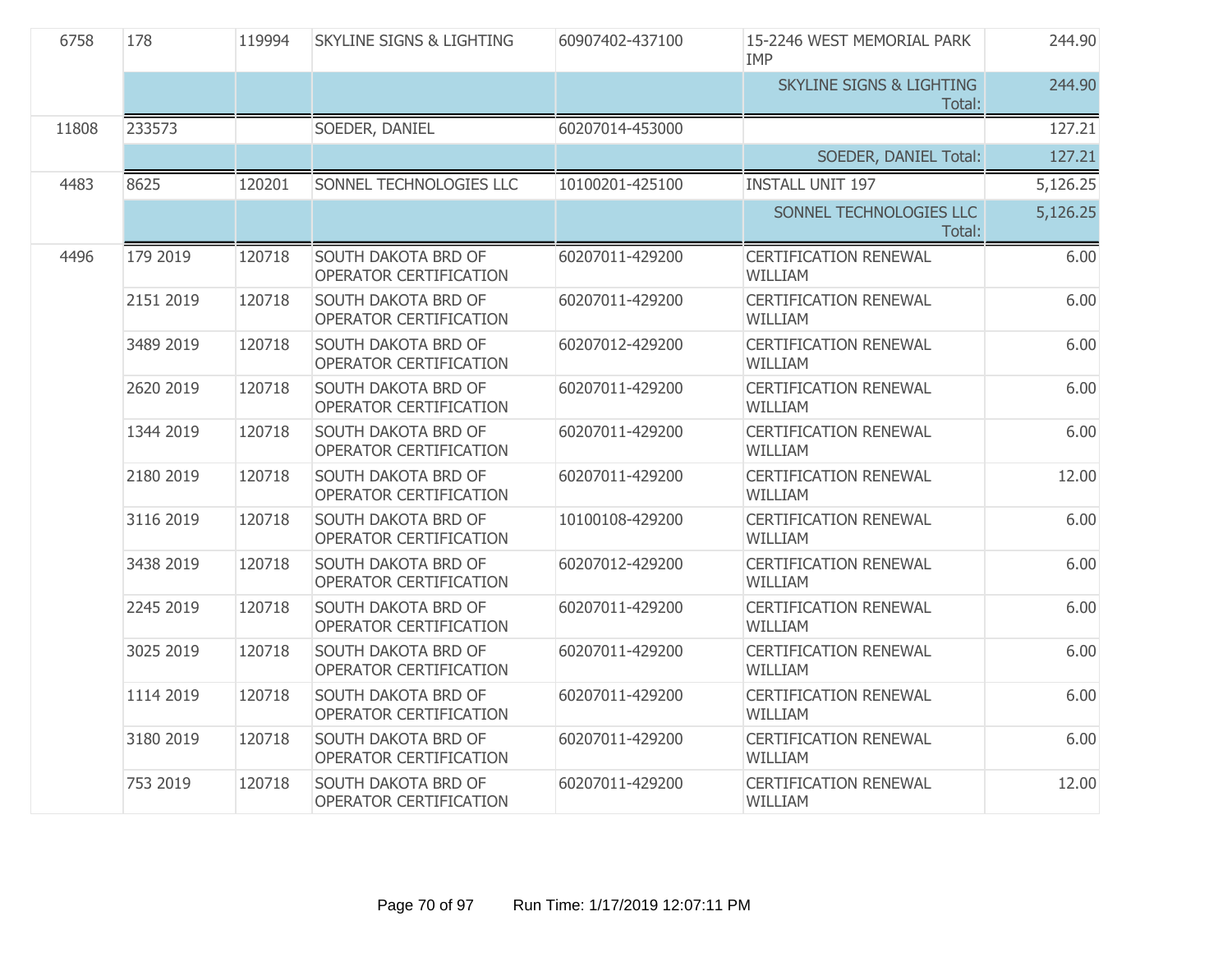| 4496 | 3419 2019        | 120718 | SOUTH DAKOTA BRD OF<br>OPERATOR CERTIFICATION                        | 60207013-429200 | <b>CERTIFICATION RENEWAL</b><br><b>WILLIAM</b>                               | 6.00   |
|------|------------------|--------|----------------------------------------------------------------------|-----------------|------------------------------------------------------------------------------|--------|
|      | 751 2019         | 120718 | SOUTH DAKOTA BRD OF<br>OPERATOR CERTIFICATION                        | 60207012-429200 | <b>CERTIFICATION RENEWAL</b><br><b>WILLIAM</b>                               | 12.00  |
|      | 3171 2019        | 120718 | SOUTH DAKOTA BRD OF<br>OPERATOR CERTIFICATION                        | 60207012-429200 | <b>CERTIFICATION RENEWAL</b><br>WILLIAM                                      | 6.00   |
|      | 2604 2019        | 120718 | SOUTH DAKOTA BRD OF<br>OPERATOR CERTIFICATION                        | 60207012-429200 | <b>CERTIFICATION RENEWAL</b><br><b>WILLIAM</b>                               | 6.00   |
|      | 3083 2019        | 120718 | SOUTH DAKOTA BRD OF<br>OPERATOR CERTIFICATION                        | 60207012-429200 | <b>CERTIFICATION RENEWAL</b><br><b>WILLIAM</b>                               | 6.00   |
|      | 1372 2019        | 120718 | SOUTH DAKOTA BRD OF<br>OPERATOR CERTIFICATION                        | 60207012-429200 | <b>CERTIFICATION RENEWAL</b><br>WILLIAM                                      | 6.00   |
|      | 3440 2019        | 120718 | SOUTH DAKOTA BRD OF<br>OPERATOR CERTIFICATION                        | 60207011-429200 | <b>CERTIFICATION RENEWAL</b><br><b>WILLIAM</b>                               | 6.00   |
|      | 3435 2019        | 120718 | SOUTH DAKOTA BRD OF<br>OPERATOR CERTIFICATION                        | 60207012-429200 | <b>CERTIFICATION RENEWAL</b><br>WILLIAM                                      | 6.00   |
|      | 969 2019         | 120718 | SOUTH DAKOTA BRD OF<br>OPERATOR CERTIFICATION                        | 60207012-429200 | <b>CERTIFICATION RENEWAL</b><br>WILLIAM                                      | 6.00   |
|      | 3193 2019        | 120718 | SOUTH DAKOTA BRD OF<br>OPERATOR CERTIFICATION                        | 60207012-429200 | <b>CERTIFICATION RENEWAL</b><br>WILLIAM                                      | 6.00   |
|      | 1433 2019        | 120718 | SOUTH DAKOTA BRD OF<br>OPERATOR CERTIFICATION                        | 60207012-429200 | <b>CERTIFICATION RENEWAL</b><br>WILLIAM                                      | 6.00   |
|      |                  |        |                                                                      |                 | SOUTH DAKOTA BRD OF<br>OPERATOR CERTIFICATION<br>Total:                      | 162.00 |
| 4498 | <b>2019 DUES</b> | 120930 | SOUTH DAKOTA BUILDING<br>OFFICIALS' ASSOC                            | 10100204-429200 | ANNUAL MEMBERSHIP                                                            | 95.00  |
|      | <b>2019 DUES</b> | 120930 | SOUTH DAKOTA BUILDING<br>OFFICIALS' ASSOC                            | 10100708-429200 | ANNUAL MEMBERSHIP                                                            | 5.00   |
|      |                  |        |                                                                      |                 | <b>SOUTH DAKOTA BUILDING</b><br><b>OFFICIALS' ASSOC Total:</b>               | 100.00 |
| 4510 | <b>2019 DUES</b> | 120548 | SOUTH DAKOTA GOVERNMENTAL 10106021-429200<br>FINANCE OFFICERS' ASSOC |                 | 2019 MEMBERSHIPS                                                             | 70.00  |
|      |                  |        |                                                                      |                 | <b>SOUTH DAKOTA GOVERNMENTAL</b><br><b>FINANCE OFFICERS' ASSOC</b><br>Total: | 70.00  |
| 4511 | <b>2019 DUES</b> | 120547 | SOUTH DAKOTA GOVERNMENTAL 10106021-429200<br>HUMAN RESOURCE ASSOC    |                 | 2019 MEMBERSHIPS                                                             | 50.00  |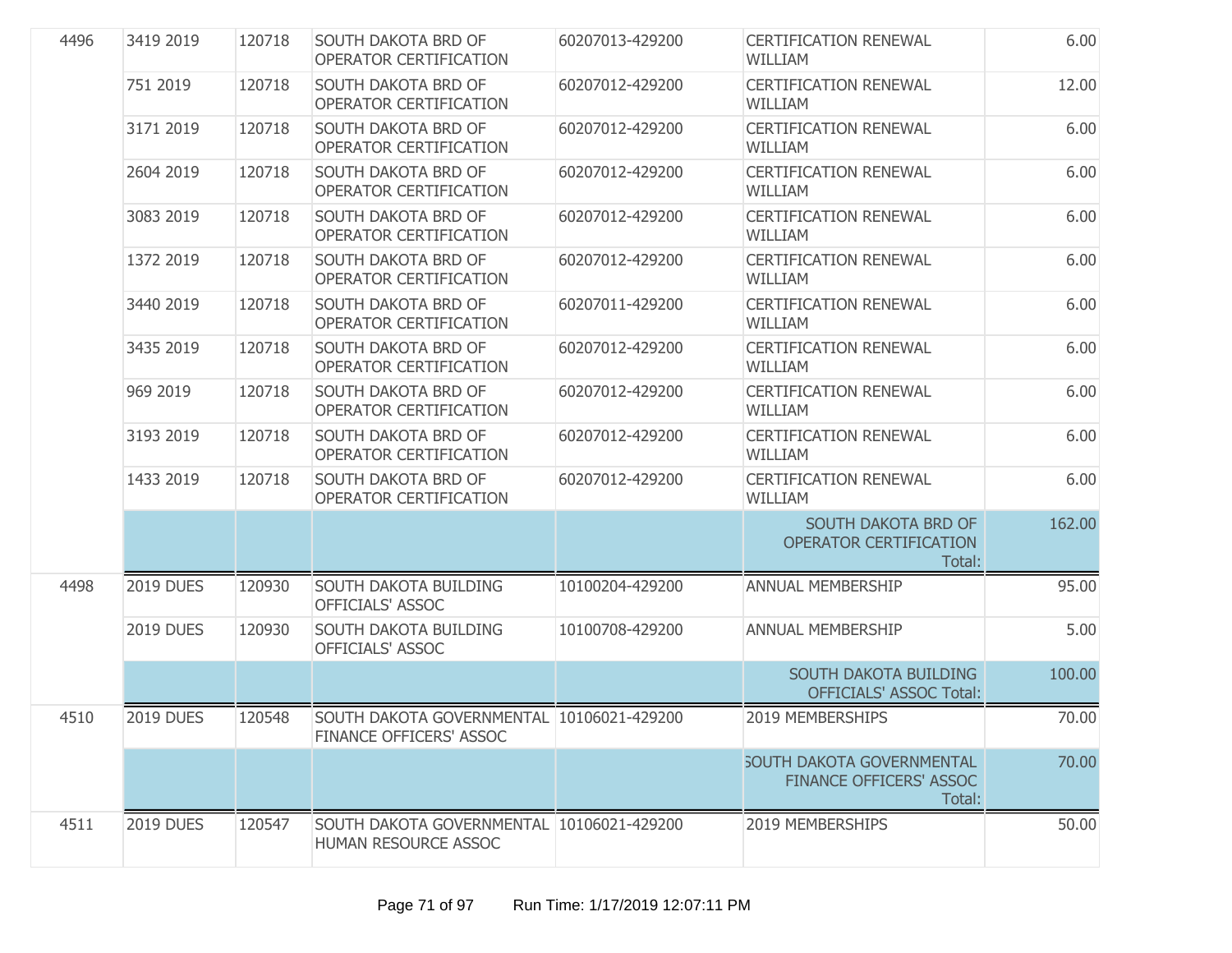| 4511 | 2019                   | 121292 | SOUTH DAKOTA GOVERNMENTAL 10100111-429200<br>HUMAN RESOURCE ASSOC |                 | <b>SDGHRA Dues</b>                                                | 175.00    |
|------|------------------------|--------|-------------------------------------------------------------------|-----------------|-------------------------------------------------------------------|-----------|
|      |                        |        |                                                                   |                 | <b>SOUTH DAKOTA GOVERNMENTAL</b><br>HUMAN RESOURCE ASSOC Total:   | 225.00    |
| 4517 | 2019 LANDEEN 121032    |        | <b>SOUTH DAKOTA MUNICIPAL</b><br><b>ATTORNEY'S ASSOCIATION</b>    | 10100106-429200 | SD Municipal Attorney's Associ                                    | 35.00     |
|      | 2019 GROOTE 121032     |        | SOUTH DAKOTA MUNICIPAL<br><b>ATTORNEY'S ASSOCIATION</b>           | 10100106-429200 | SD Municipal Attorney's Associ                                    | 35.00     |
|      | 2019 ROGERS            | 121032 | SOUTH DAKOTA MUNICIPAL<br><b>ATTORNEY'S ASSOCIATION</b>           | 10100106-429200 | SD Municipal Attorney's Associ                                    | 35.00     |
|      | 2019 NYBERG            | 121032 | SOUTH DAKOTA MUNICIPAL<br><b>ATTORNEY'S ASSOCIATION</b>           | 10100106-429200 | SD Municipal Attorney's Associ                                    | 35.00     |
|      | 2019<br><b>CUSHMAN</b> | 121032 | SOUTH DAKOTA MUNICIPAL<br><b>ATTORNEY'S ASSOCIATION</b>           | 10100106-429200 | SD Municipal Attorney's Associ                                    | 35.00     |
|      |                        |        |                                                                   |                 | SOUTH DAKOTA MUNICIPAL<br><b>ATTORNEY'S ASSOCIATION</b><br>Total: | 175.00    |
| 4518 | 02/05-06/2019 121039   |        | SOUTH DAKOTA MUNICIPAL<br><b>LEAGUE</b>                           | 10100106-427000 | SD Municipal League Government                                    | 60.00     |
|      | 2019                   | 120652 | SOUTH DAKOTA MUNICIPAL<br><b>LEAGUE</b>                           | 10100101-429200 | 2019 MEMBERSHIP DUES                                              | 39,520.86 |
|      | 02/05/19-<br>02/06/19  | 121182 | SOUTH DAKOTA MUNICIPAL<br><b>LEAGUE</b>                           | 10100101-427300 | LEGISLATIVE RIB DINNER AND<br><b>MUN</b>                          | 30.00     |
|      | 02/05/19-<br>02/06/19  | 121182 | SOUTH DAKOTA MUNICIPAL<br><b>LEAGUE</b>                           | 10101010-427000 | LEGISLATIVE RIB DINNER AND<br><b>MUN</b>                          | 90.00     |
|      |                        |        |                                                                   |                 | SOUTH DAKOTA MUNICIPAL<br><b>LEAGUE Total:</b>                    | 39,700.86 |
| 4519 | SD18-3732              | 120193 | SOUTH DAKOTA ONE CALL                                             | 10100205-422500 | <b>666 LOCATES</b>                                                | 173.11    |
|      | SD18-3732              | 120193 | SOUTH DAKOTA ONE CALL                                             | 10100607-422500 | 666 LOCATES                                                       | 173.11    |
|      | SD18-3732              | 120193 | SOUTH DAKOTA ONE CALL                                             | 60207012-422500 | 666 LOCATES                                                       | 173.11    |
|      | SD18-3732              | 120193 | SOUTH DAKOTA ONE CALL                                             | 60907401-422500 | 666 LOCATES                                                       | 173.11    |
|      |                        |        |                                                                   |                 | <b>SOUTH DAKOTA ONE CALL Total:</b>                               | 692.44    |
| 4520 | 21611                  | 120504 | SOUTH DAKOTA OVERHEAD<br><b>DOORS</b>                             | 10102026-425200 | <b>OVERHEAD DOOR - ST6</b>                                        | 909.86    |
|      | 21611                  | 120504 | SOUTH DAKOTA OVERHEAD<br><b>DOORS</b>                             | 61800896-425200 | <b>OVERHEAD DOOR - ST6</b>                                        | 448.14    |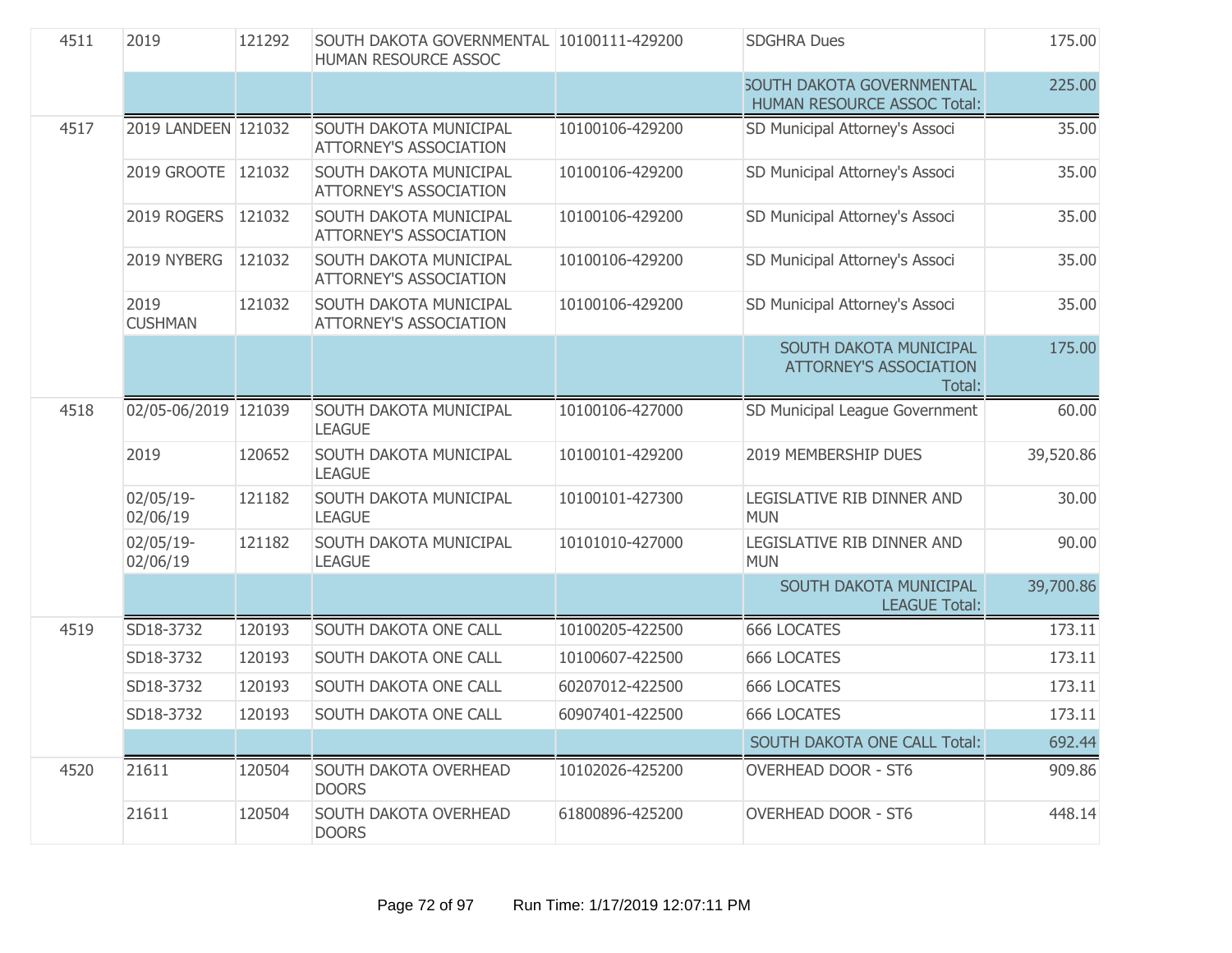| 4520 | 21612            | 120505 | SOUTH DAKOTA OVERHEAD<br><b>DOORS</b>                   | 10102026-425200 | <b>OVERHEAD DOOR - ST6</b>                                     | 279.39   |
|------|------------------|--------|---------------------------------------------------------|-----------------|----------------------------------------------------------------|----------|
|      | 21612            | 120505 | SOUTH DAKOTA OVERHEAD<br><b>DOORS</b>                   | 61800896-425200 | <b>OVERHEAD DOOR - ST6</b>                                     | 137.61   |
|      |                  |        |                                                         |                 | SOUTH DAKOTA OVERHEAD<br><b>DOORS Total:</b>                   | 1,775.00 |
| 4523 | <b>2019 DUES</b> | 120667 | SOUTH DAKOTA POLICE CHIEFS'<br><b>ASSOCIATION</b>       | 10120109-429200 | <b>MEMBERSHIPS</b>                                             | 380.28   |
|      |                  |        |                                                         |                 | SOUTH DAKOTA POLICE CHIEFS'<br><b>ASSOCIATION Total:</b>       | 380.28   |
| 4525 | 03077            | 120987 | SOUTH DAKOTA READY MIXED<br><b>CONCRETE ASSOCIATION</b> | 10100108-427000 | SDRMCA G SCHIPKE ANNUAL<br><b>CONCRE</b>                       | 165.00   |
|      | 03138            | 120343 | SOUTH DAKOTA READY MIXED<br><b>CONCRETE ASSOCIATION</b> | 10100108-427000 | <b>SDRMCA Registration</b>                                     | 165.00   |
|      | 03139            | 120344 | SOUTH DAKOTA READY MIXED<br>CONCRETE ASSOCIATION        | 10100108-427000 | <b>SDRMCA Registration</b>                                     | 165.00   |
|      |                  |        |                                                         |                 | SOUTH DAKOTA READY MIXED<br><b>CONCRETE ASSOCIATION Total:</b> | 495.00   |
| 4530 | 1916             | 120672 | SOUTH DAKOTA RURAL WATER                                | 60207012-425500 | <b>LEAK DETECT STURGIS ST</b>                                  | 150.00   |
|      |                  |        |                                                         |                 | SOUTH DAKOTA RURAL WATER<br>Total:                             | 150.00   |
| 4541 | 2019 PFEIFLE     | 120649 | SOUTH DAKOTA STREET<br>MAINTENANCE ASSOCIATION          | 10100301-429200 | MEMBERSHIP FEE                                                 | 35.00    |
|      |                  |        |                                                         |                 | SOUTH DAKOTA STREET<br>MAINTENANCE ASSOCIATION<br>Total:       | 35.00    |
| 4545 | 5 2019           | 120834 | <b>SOUTH DAKOTA WATER &amp;</b><br><b>WASTEWATER</b>    | 60907401-429200 | 2019 MEMBERSHIP RENEWAL:<br><b>LYNN</b>                        | 10.00    |
|      | 1685 2019        | 120834 | <b>SOUTH DAKOTA WATER &amp;</b><br><b>WASTEWATER</b>    | 60407071-429200 | 2019 MEMBERSHIP RENEWAL:<br><b>LYNN</b>                        | 10.00    |
|      | 1686 2019        | 120834 | <b>SOUTH DAKOTA WATER &amp;</b><br><b>WASTEWATER</b>    | 60407071-429200 | 2019 MEMBERSHIP RENEWAL:<br><b>LYNN</b>                        | 10.00    |
|      | 1743 2019        | 120834 | <b>SOUTH DAKOTA WATER &amp;</b><br><b>WASTEWATER</b>    | 60907401-429200 | 2019 MEMBERSHIP RENEWAL:<br><b>LYNN</b>                        | 10.00    |
|      | 807 2019         | 120719 | <b>SOUTH DAKOTA WATER &amp;</b><br><b>WASTEWATER</b>    | 60207012-429200 | MEMBER RENEWAL WILLIAM<br>HAAS 14                              | 10.00    |
|      | 855 2019         | 120403 | <b>SOUTH DAKOTA WATER &amp;</b><br><b>WASTEWATER</b>    | 60407072-429200 | 2019 MEMBERSHIP RENEWAL:<br>DAN C                              | 10.00    |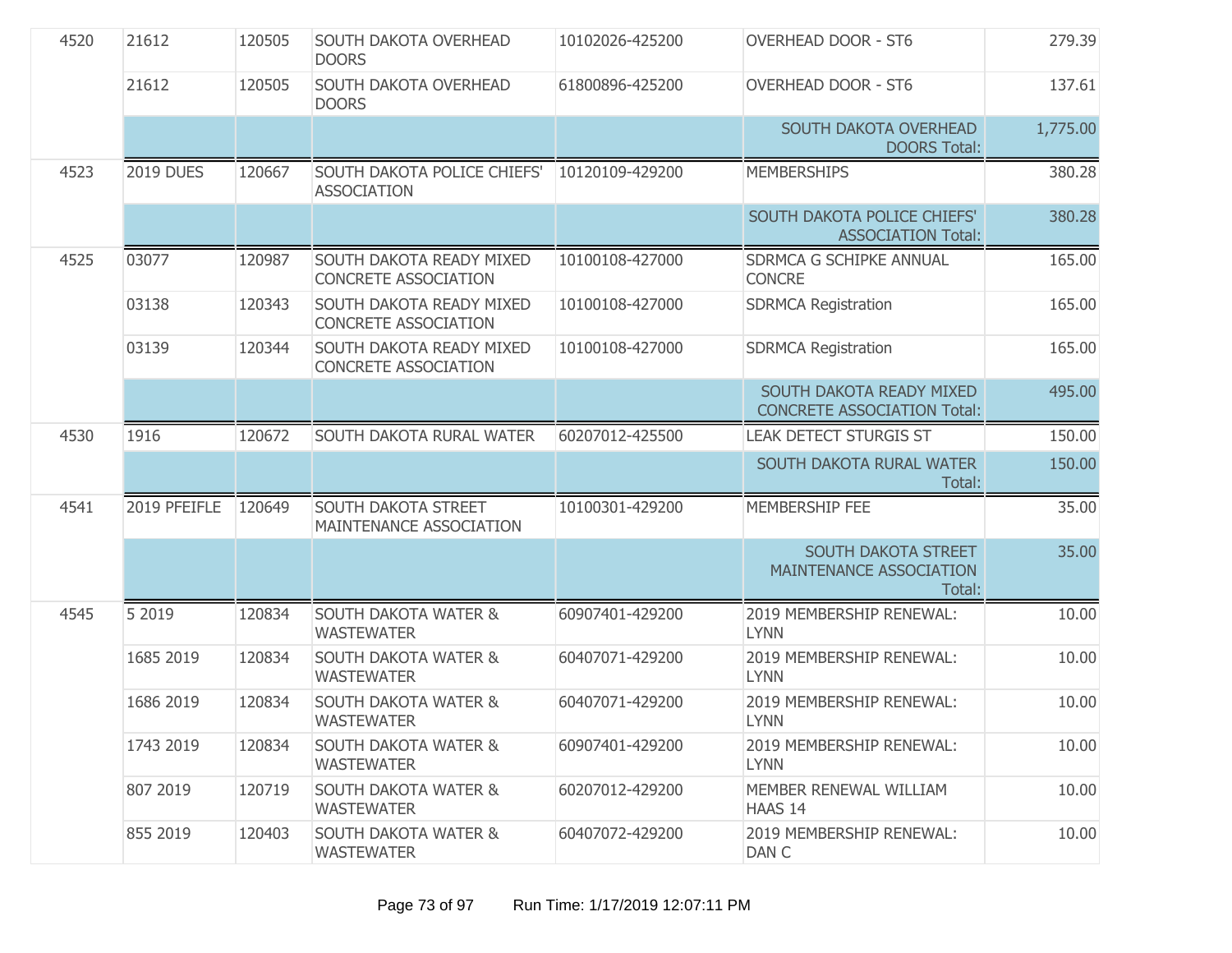| 4545 | 1515 2019 | 120371 | <b>SOUTH DAKOTA WATER &amp;</b><br><b>WASTEWATER</b> | 10100108-429200 | <b>Farmer Brothers Coffee</b>            | 10.00 |
|------|-----------|--------|------------------------------------------------------|-----------------|------------------------------------------|-------|
|      | 3116 2019 | 120719 | <b>SOUTH DAKOTA WATER &amp;</b><br><b>WASTEWATER</b> | 10100108-429200 | MEMBER RENEWAL WILLIAM<br><b>HAAS 14</b> | 10.00 |
|      | 3419 2019 | 120719 | <b>SOUTH DAKOTA WATER &amp;</b><br><b>WASTEWATER</b> | 60207013-429200 | MEMBER RENEWAL WILLIAM<br><b>HAAS 14</b> | 10.00 |
|      | 3 2019    | 120719 | <b>SOUTH DAKOTA WATER &amp;</b><br><b>WASTEWATER</b> | 60207011-429200 | MEMBER RENEWAL WILLIAM<br><b>HAAS 14</b> | 10.00 |
|      | 286 2019  | 120719 | <b>SOUTH DAKOTA WATER &amp;</b><br><b>WASTEWATER</b> | 60207011-429200 | MEMBER RENEWAL WILLIAM<br>HAAS 14        | 10.00 |
|      | 824 2019  | 120719 | <b>SOUTH DAKOTA WATER &amp;</b><br><b>WASTEWATER</b> | 60207011-429200 | MEMBER RENEWAL WILLIAM<br><b>HAAS 14</b> | 10.00 |
|      | 272 2019  | 120719 | <b>SOUTH DAKOTA WATER &amp;</b><br><b>WASTEWATER</b> | 60207011-429200 | MEMBER RENEWAL WILLIAM<br><b>HAAS 14</b> | 10.00 |
|      | 1688 2019 | 120719 | <b>SOUTH DAKOTA WATER &amp;</b><br><b>WASTEWATER</b> | 60207012-429200 | MEMBER RENEWAL WILLIAM<br>HAAS 14        | 10.00 |
|      | 482 2019  | 120719 | <b>SOUTH DAKOTA WATER &amp;</b><br><b>WASTEWATER</b> | 60207012-429200 | MEMBER RENEWAL WILLIAM<br>HAAS 14        | 10.00 |
|      | 608 2019  | 120719 | <b>SOUTH DAKOTA WATER &amp;</b><br><b>WASTEWATER</b> | 60207012-429200 | MEMBER RENEWAL WILLIAM<br>HAAS 14        | 10.00 |
|      | 3171 2019 | 120719 | <b>SOUTH DAKOTA WATER &amp;</b><br><b>WASTEWATER</b> | 60207012-429200 | MEMBER RENEWAL WILLIAM<br>HAAS 14        | 10.00 |
|      | 823 2019  | 120719 | <b>SOUTH DAKOTA WATER &amp;</b><br><b>WASTEWATER</b> | 60207012-429200 | MEMBER RENEWAL WILLIAM<br>HAAS 14        | 10.00 |
|      | 1428 2019 | 120719 | <b>SOUTH DAKOTA WATER &amp;</b><br><b>WASTEWATER</b> | 60207012-429200 | MEMBER RENEWAL WILLIAM<br>HAAS 14        | 10.00 |
|      | 449 2019  | 120719 | <b>SOUTH DAKOTA WATER &amp;</b><br><b>WASTEWATER</b> | 60207011-429200 | MEMBER RENEWAL WILLIAM<br><b>HAAS 14</b> | 10.00 |
|      | 1278 2019 | 120719 | <b>SOUTH DAKOTA WATER &amp;</b><br><b>WASTEWATER</b> | 60207011-429200 | MEMBER RENEWAL WILLIAM<br>HAAS 14        | 10.00 |
|      | 3489 2019 | 120719 | <b>SOUTH DAKOTA WATER &amp;</b><br><b>WASTEWATER</b> | 60207012-429200 | MEMBER RENEWAL WILLIAM<br><b>HAAS 14</b> | 10.00 |
|      | 3438 2019 | 120719 | <b>SOUTH DAKOTA WATER &amp;</b><br><b>WASTEWATER</b> | 60207012-429200 | MEMBER RENEWAL WILLIAM<br>HAAS 14        | 10.00 |
|      | 3435 2019 | 120719 | <b>SOUTH DAKOTA WATER &amp;</b><br><b>WASTEWATER</b> | 60207012-429200 | MEMBER RENEWAL WILLIAM<br>HAAS 14        | 10.00 |
|      | 240 2019  | 120719 | <b>SOUTH DAKOTA WATER &amp;</b><br><b>WASTEWATER</b> | 60207012-429200 | MEMBER RENEWAL WILLIAM<br>HAAS 14        | 10.00 |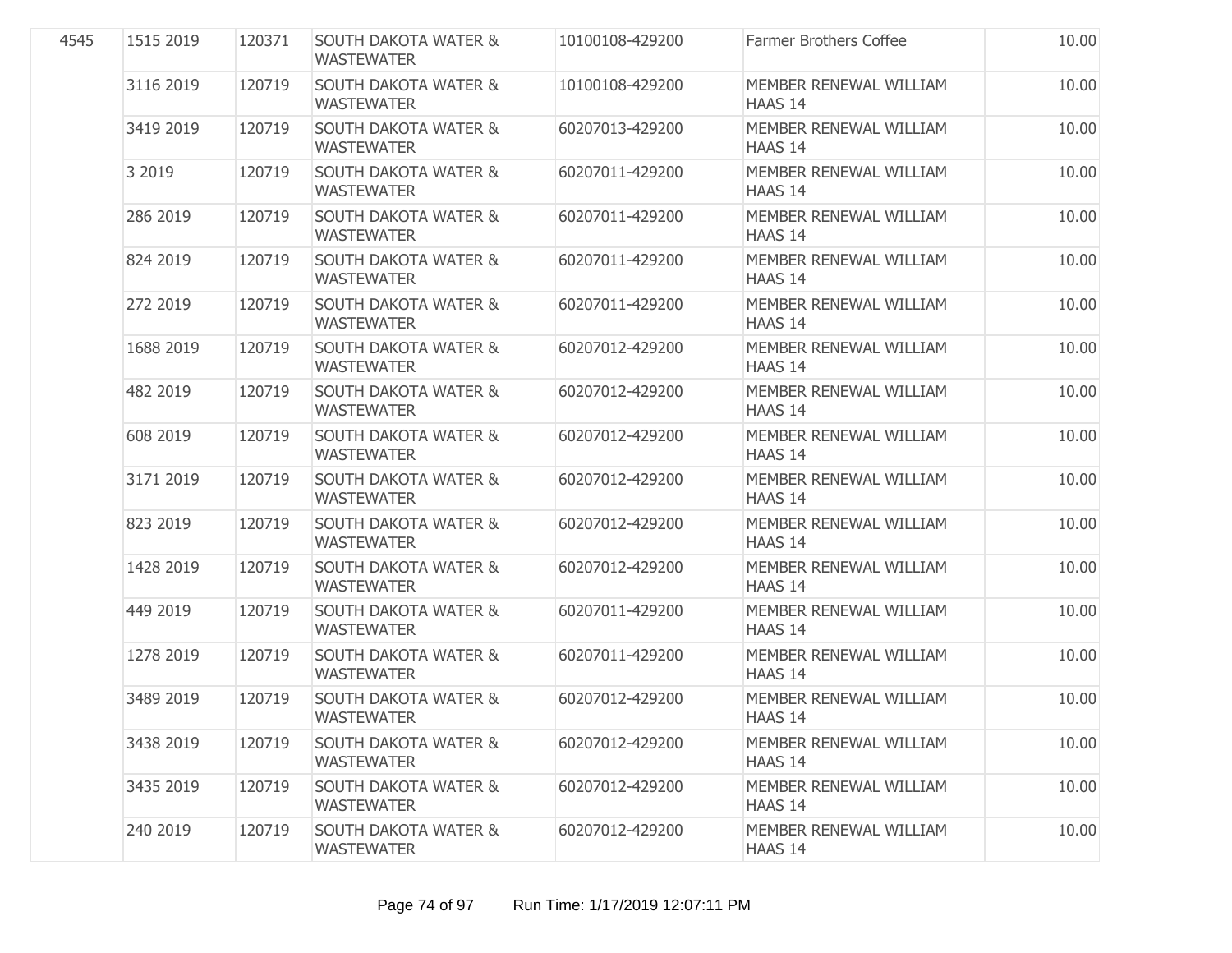| 4545 | 1215 2019  | 120834 | <b>SOUTH DAKOTA WATER &amp;</b><br><b>WASTEWATER</b> | 60407071-429200 | 2019 MEMBERSHIP RENEWAL:<br><b>LYNN</b>                     | 10.00    |
|------|------------|--------|------------------------------------------------------|-----------------|-------------------------------------------------------------|----------|
|      | 1376 2019  | 120834 | <b>SOUTH DAKOTA WATER &amp;</b><br><b>WASTEWATER</b> | 60407071-429200 | 2019 MEMBERSHIP RENEWAL:<br>LYNN                            | 10.00    |
|      | 1575 2019  | 120834 | <b>SOUTH DAKOTA WATER &amp;</b><br><b>WASTEWATER</b> | 60407071-429200 | 2019 MEMBERSHIP RENEWAL:<br><b>LYNN</b>                     | 10.00    |
|      | 1690 2019  | 120834 | <b>SOUTH DAKOTA WATER &amp;</b><br><b>WASTEWATER</b> | 60407071-429200 | 2019 MEMBERSHIP RENEWAL:<br><b>LYNN</b>                     | 10.00    |
|      | 225 2019   | 120834 | <b>SOUTH DAKOTA WATER &amp;</b><br><b>WASTEWATER</b> | 60407071-429200 | 2019 MEMBERSHIP RENEWAL:<br>LYNN                            | 10.00    |
|      | 3440 2019  | 120719 | <b>SOUTH DAKOTA WATER &amp;</b><br><b>WASTEWATER</b> | 60207011-429200 | MEMBER RENEWAL WILLIAM<br><b>HAAS 14</b>                    | 10.00    |
|      | 1568 2019  | 120834 | <b>SOUTH DAKOTA WATER &amp;</b><br><b>WASTEWATER</b> | 60907401-429200 | 2019 MEMBERSHIP RENEWAL:<br>LYNN                            | 10.00    |
|      | 1103 2019  | 120834 | <b>SOUTH DAKOTA WATER &amp;</b><br><b>WASTEWATER</b> | 60407071-429200 | 2019 MEMBERSHIP RENEWAL:<br><b>LYNN</b>                     | 10.00    |
|      | 1606 2019  | 120834 | <b>SOUTH DAKOTA WATER &amp;</b><br><b>WASTEWATER</b> | 60907401-429200 | 2019 MEMBERSHIP RENEWAL:<br><b>LYNN</b>                     | 10.00    |
|      | 1687 2019  | 120834 | <b>SOUTH DAKOTA WATER &amp;</b><br><b>WASTEWATER</b> | 60907401-429200 | 2019 MEMBERSHIP RENEWAL:<br><b>LYNN</b>                     | 10.00    |
|      | 1689 2019  | 120834 | <b>SOUTH DAKOTA WATER &amp;</b><br><b>WASTEWATER</b> | 60407071-429200 | 2019 MEMBERSHIP RENEWAL:<br><b>LYNN</b>                     | 10.00    |
|      | 1617 2019  | 120834 | <b>SOUTH DAKOTA WATER &amp;</b><br><b>WASTEWATER</b> | 60407071-429200 | 2019 MEMBERSHIP RENEWAL:<br><b>LYNN</b>                     | 10.00    |
|      |            |        |                                                      |                 | <b>SOUTH DAKOTA WATER &amp;</b><br><b>WASTEWATER Total:</b> | 370.00   |
| 7428 | 882345     | 119842 | SPARTAN STORES LLC                                   | 10100204-426100 | MISC OFFICE SUPPLIES                                        | 63.98    |
|      | 882345     | 119842 | SPARTAN STORES LLC                                   | 10100204-426300 | MISC OFFICE SUPPLIES                                        | 181.23   |
|      |            |        |                                                      |                 | <b>SPARTAN STORES LLC Total:</b>                            | 245.21   |
| 4564 | 7200       | 120250 | SPERLICH CONSULTING                                  | 50508911-422300 | 18-2444 GRAY FOX CT FOX RUN<br>OU                           | 4,112.15 |
|      | 2253 33    | 120198 | SPERLICH CONSULTING                                  | 50508912-422300 | 15-2253 ROBBINSDALE UTILITY<br>AN                           | 1,075.00 |
|      |            |        |                                                      |                 | <b>SPERLICH CONSULTING Total:</b>                           | 5,187.15 |
| 4854 | 12/26/2018 | 120979 | <b>STACEY TITUS</b>                                  | 10100108-429200 | REIMB STACEY TITUS ASCE<br><b>MEMBER</b>                    | 255.00   |
|      | 12/26/18   | 120981 | <b>STACEY TITUS</b>                                  | 10100108-429200 | REIMB STACEY TITUS NSPE<br><b>MEMBER</b>                    | 299.00   |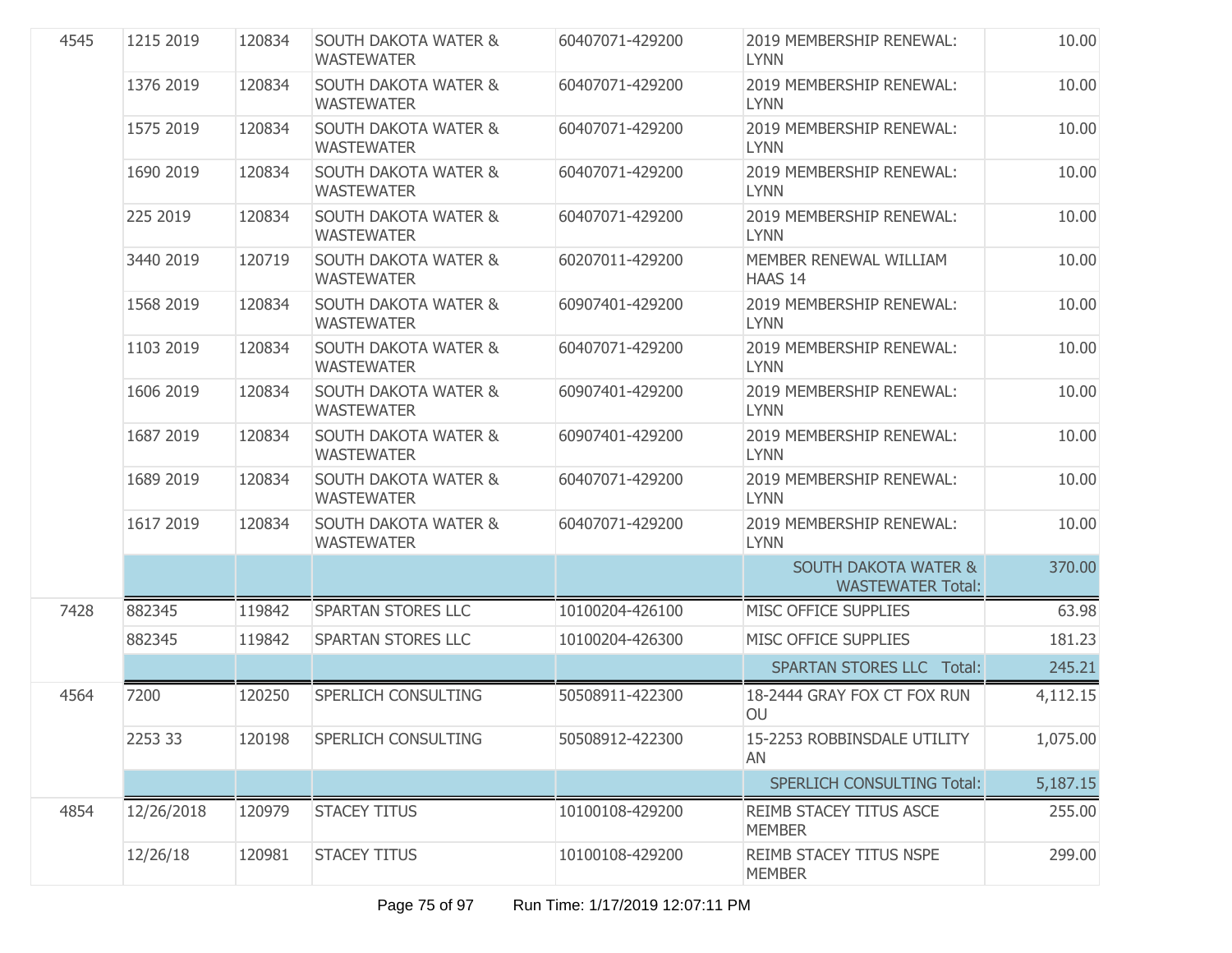| 4854 |            |        |                           |                 | <b>STACEY TITUS Total:</b>               | 554.00   |
|------|------------|--------|---------------------------|-----------------|------------------------------------------|----------|
| 2332 | 02 717014  | 120350 | STAN HOUSTON EQUIP CO INC | 10100108-426500 | RATCHET SUSPENSION                       | 12.95    |
|      | 02 725037  | 119753 | STAN HOUSTON EQUIP CO INC | 60207012-426500 | W313 TAPS                                | 574.87   |
|      | 02 725491  | 119282 | STAN HOUSTON EQUIP CO INC | 10100860-426500 | <b>BATTERY PACK &amp; CHARGERS</b>       | 233.45   |
|      | 02 725491  | 119282 | STAN HOUSTON EQUIP CO INC | 10100860-426900 | <b>BATTERY PACK &amp; CHARGERS</b>       | 402.00   |
|      | 02 725520  | 119561 | STAN HOUSTON EQUIP CO INC | 10100860-426300 | MITER SAW, STAND, IMPACT<br><b>DRILL</b> | 104.33   |
|      | 02 725520  | 119561 | STAN HOUSTON EQUIP CO INC | 10100860-426900 | MITER SAW, STAND, IMPACT<br><b>DRILL</b> | 1,833.53 |
|      | 02 725411  | 118484 | STAN HOUSTON EQUIP CO INC | 60207012-426500 | <b>CONCRETE DRILL BIT</b>                | 60.25    |
|      | 02 725530  | 119915 | STAN HOUSTON EQUIP CO INC | 10100860-426900 | COUPLER, WEEKENDER RACK,<br>UTILI        | 752.25   |
|      | 02 726793  | 120463 | STAN HOUSTON EQUIP CO INC | 10100607-425300 | <b>BLAST GATE, WIRE CLAMP</b>            | 27.40    |
|      |            |        |                           |                 | STAN HOUSTON EQUIP CO INC<br>Total:      | 4,001.03 |
| 4599 | 3399960766 | 120069 | <b>STAPLES ADVANTAGE</b>  | 10106021-426100 | <b>OFFICE SUPPLIES</b>                   | 34.57    |
|      | 3399960766 | 120069 | <b>STAPLES ADVANTAGE</b>  | 10106022-426100 | <b>OFFICE SUPPLIES</b>                   | 1.93     |
|      | 3399960766 | 120069 | <b>STAPLES ADVANTAGE</b>  | 10106023-426100 | <b>OFFICE SUPPLIES</b>                   | 1.92     |
|      | 3399960766 | 120069 | <b>STAPLES ADVANTAGE</b>  | 10106026-426100 | <b>OFFICE SUPPLIES</b>                   | 1.92     |
|      | 3399400796 | 119717 | <b>STAPLES ADVANTAGE</b>  | 10106021-426100 | <b>OFFICE SUPPLIES</b>                   | 2.37     |
|      | 3399400796 | 119717 | <b>STAPLES ADVANTAGE</b>  | 10106022-426100 | <b>OFFICE SUPPLIES</b>                   | 45.87    |
|      | 3399400796 | 119717 | <b>STAPLES ADVANTAGE</b>  | 10106023-426100 | <b>OFFICE SUPPLIES</b>                   | 2.37     |
|      | 3399400796 | 119717 | <b>STAPLES ADVANTAGE</b>  | 10106026-426100 | <b>OFFICE SUPPLIES</b>                   | 2.38     |
|      | 3399400794 | 119717 | <b>STAPLES ADVANTAGE</b>  | 10106021-426100 | <b>OFFICE SUPPLIES</b>                   | 4.85     |
|      | 3399400794 | 119717 | <b>STAPLES ADVANTAGE</b>  | 10106022-426100 | <b>OFFICE SUPPLIES</b>                   | 4.85     |
|      | 3399400794 | 119717 | <b>STAPLES ADVANTAGE</b>  | 10106023-426100 | <b>OFFICE SUPPLIES</b>                   | 4.85     |
|      | 3399400794 | 119717 | STAPLES ADVANTAGE         | 10106026-426100 | <b>OFFICE SUPPLIES</b>                   | 34.07    |
|      | 3399960767 | 120438 | <b>STAPLES ADVANTAGE</b>  | 10100201-426100 | <b>OFFICE SUPPLIES</b>                   | 297.50   |
|      | 3399960765 | 120438 | STAPLES ADVANTAGE         | 10100201-426100 | <b>OFFICE SUPPLIES</b>                   | 88.10    |
|      | 3399400792 | 120438 | <b>STAPLES ADVANTAGE</b>  | 10100201-426100 | <b>OFFICE SUPPLIES</b>                   | 19.98    |
|      | 3399400793 | 120438 | STAPLES ADVANTAGE         | 10100201-426100 | <b>OFFICE SUPPLIES</b>                   | 102.01   |
|      | 3399400795 | 120438 | STAPLES ADVANTAGE         | 10100201-426100 | <b>OFFICE SUPPLIES</b>                   | 12.60    |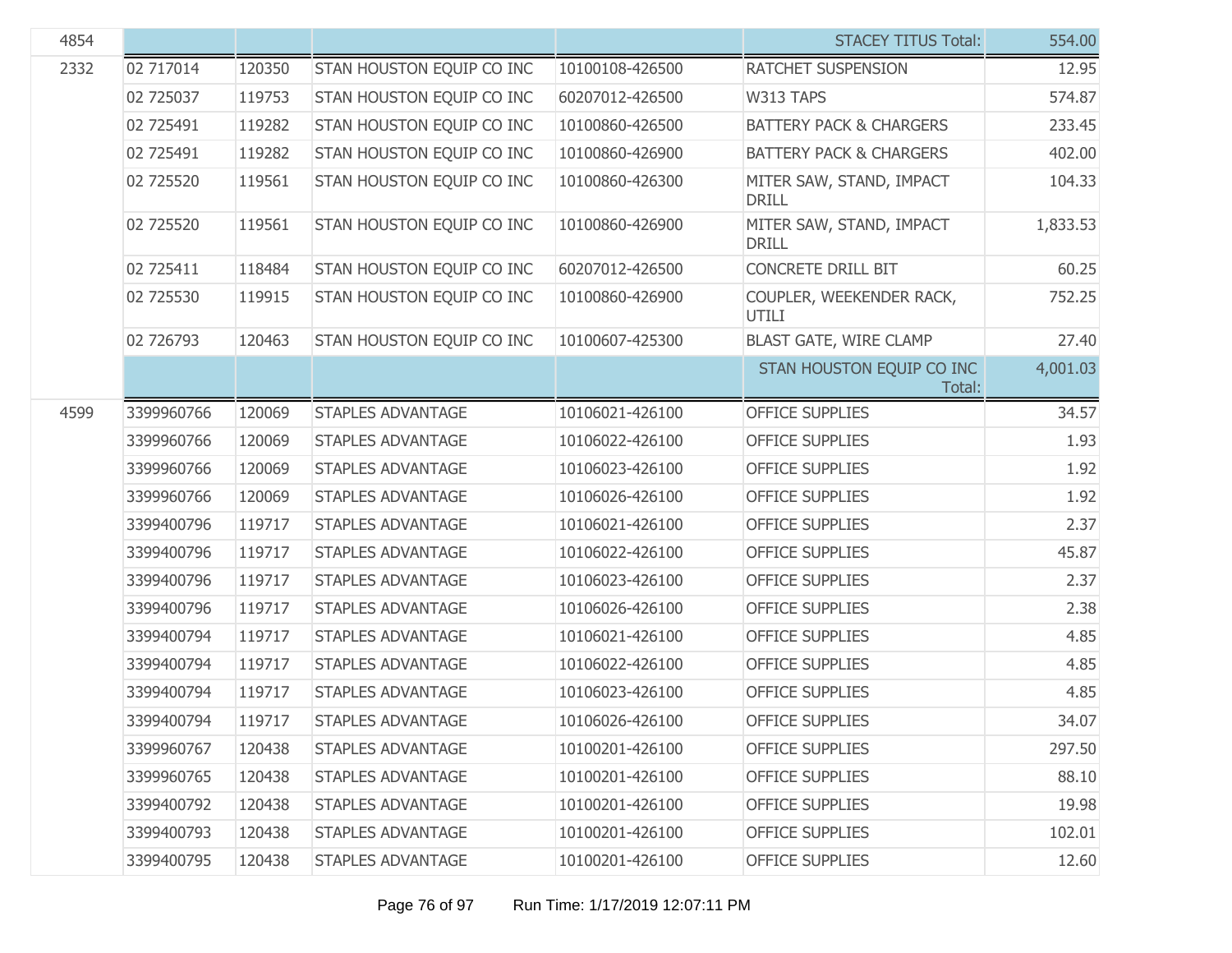| 4599 | 3399400797               | 120438 | <b>STAPLES ADVANTAGE</b>     | 10100201-426100 | <b>OFFICE SUPPLIES</b>                   | 200.69    |
|------|--------------------------|--------|------------------------------|-----------------|------------------------------------------|-----------|
|      | 3401200823               | 121072 | <b>STAPLES ADVANTAGE</b>     | 10106021-426100 | <b>OFFICE SUPPLIES</b>                   | 14.39     |
|      | 3401200823               | 121072 | <b>STAPLES ADVANTAGE</b>     | 10106022-426100 | <b>OFFICE SUPPLIES</b>                   | 14.39     |
|      | 3401200823               | 121072 | <b>STAPLES ADVANTAGE</b>     | 10106023-426100 | <b>OFFICE SUPPLIES</b>                   | 14.40     |
|      | 3401200823               | 121072 | <b>STAPLES ADVANTAGE</b>     | 10106026-426100 | <b>OFFICE SUPPLIES</b>                   | 14.40     |
|      | 3399960763               | 120438 | <b>STAPLES ADVANTAGE</b>     | 10100201-426100 | <b>OFFICE SUPPLIES</b>                   | 25.58     |
|      | 3399960770               | 120438 | <b>STAPLES ADVANTAGE</b>     | 10100201-426100 | <b>OFFICE SUPPLIES</b>                   | 46.99     |
|      | 3399960769               | 120438 | <b>STAPLES ADVANTAGE</b>     | 10100201-426100 | <b>OFFICE SUPPLIES</b>                   | 19.99     |
|      | 3399400789               | 120438 | <b>STAPLES ADVANTAGE</b>     | 10100201-426100 | <b>OFFICE SUPPLIES</b>                   | 39.96     |
|      | 3399400790               | 120438 | <b>STAPLES ADVANTAGE</b>     | 10100201-426100 | <b>OFFICE SUPPLIES</b>                   | 31.95     |
|      | 3399400791               | 120438 | <b>STAPLES ADVANTAGE</b>     | 10100201-426100 | <b>OFFICE SUPPLIES</b>                   | 72.48     |
|      |                          |        |                              |                 | <b>STAPLES ADVANTAGE Total:</b>          | 1,157.36  |
| 4603 | 3842 2019                | 121037 | <b>STATE BAR</b>             | 10100106-429200 | 2019 State Bar Dues                      | 490.00    |
|      | 4198 2019                | 121037 | <b>STATE BAR</b>             | 10100106-429200 | 2019 State Bar Dues                      | 490.00    |
|      | 4634 2019                | 121037 | <b>STATE BAR</b>             | 10100106-429200 | 2019 State Bar Dues                      | 490.00    |
|      | 3405 2019                | 121037 | <b>STATE BAR</b>             | 10100106-429200 | 2019 State Bar Dues                      | 490.00    |
|      | 3046 2019                | 121037 | <b>STATE BAR</b>             | 10100106-429200 | 2019 State Bar Dues                      | 490.00    |
|      |                          |        |                              |                 | <b>STATE BAR Total:</b>                  | 2,450.00  |
| 4504 | 19INV0000075 120657<br>M |        | <b>STATE OF SOUTH DAKOTA</b> | 60407072-454000 | 2019 WASTEWATER FEE -<br><b>DISCHARG</b> | 65,000.00 |
|      | <b>DEC 2018</b>          | 120832 | <b>STATE OF SOUTH DAKOTA</b> | 61507102-454000 | SOLID WASTE FEE DECEMBER<br>2018         | 7,138.57  |
|      | 19INV0000950 120860      |        | <b>STATE OF SOUTH DAKOTA</b> | 61507102-454000 | 2019 WASTEWATER FEE                      | 600.00    |
|      | 41086.1-4<br>12/31/18    |        | <b>STATE OF SOUTH DAKOTA</b> | 78700960-453000 | <b>BENEFIT CHARGES</b>                   | 13,448.60 |
|      | <b>DECEMBER</b><br>2018  | 120929 | <b>STATE OF SOUTH DAKOTA</b> | 10100204-452000 | <b>AFFIDAVIT FEE</b>                     | 300.00    |
|      | 553760983                | 120312 | STATE OF SOUTH DAKOTA        | 10100205-426500 | Sockets & regulators                     | 5.50      |
|      | 553760983                | 120312 | STATE OF SOUTH DAKOTA        | 10100205-426900 | Sockets & regulators                     | 10.00     |
|      | 553760929                | 118800 | <b>STATE OF SOUTH DAKOTA</b> | 10100607-426500 | <b>WRATCHET, TOOLS</b>                   | 21.50     |
|      | RM912121                 | 121022 | <b>STATE OF SOUTH DAKOTA</b> | 10106021-424600 | <b>RECORDS MGMT</b>                      | 24.60     |
|      | 553760954                | 118924 | STATE OF SOUTH DAKOTA        | 10100607-436000 | 2010 DODGE RAM 2500                      | 25,500.00 |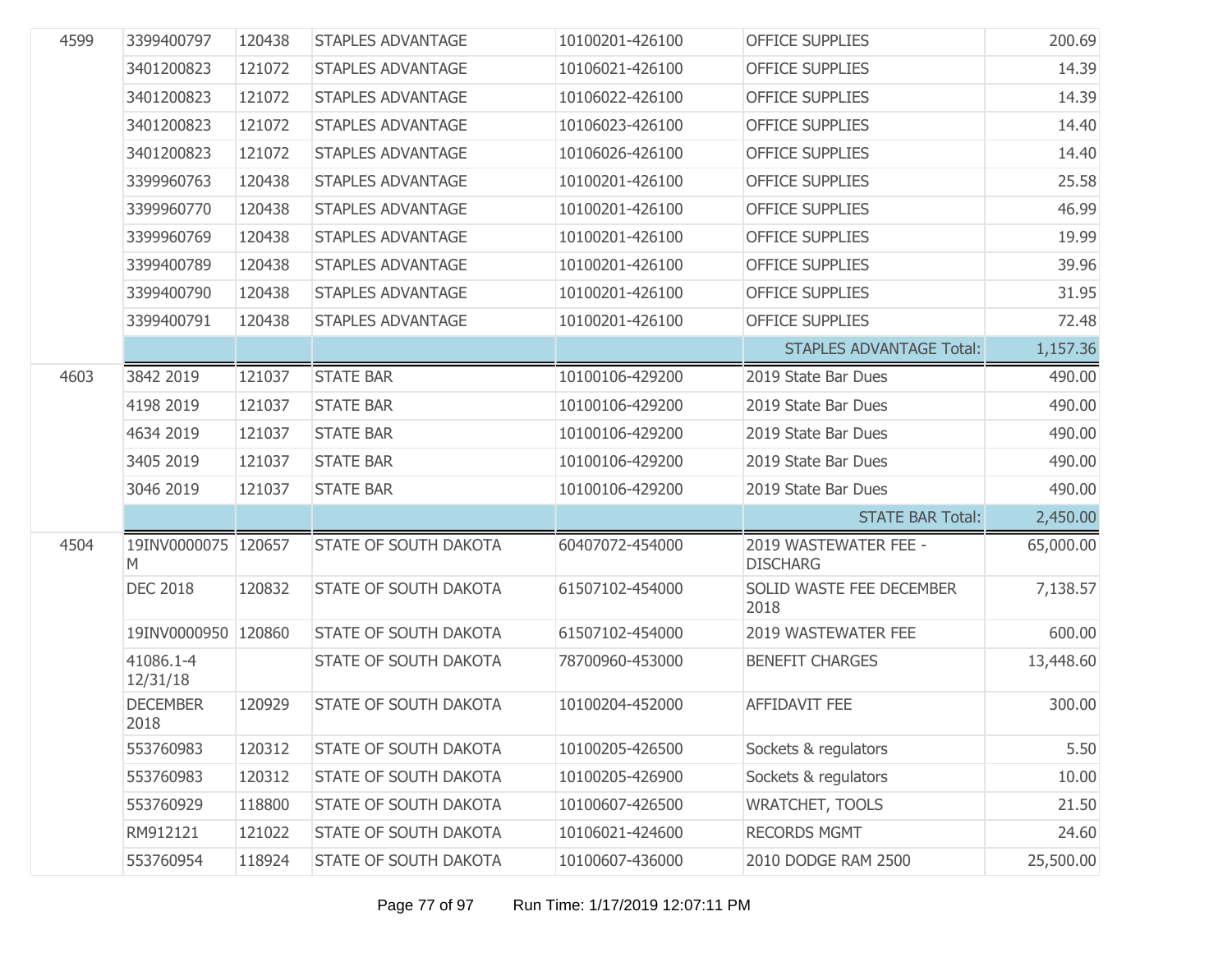| 4504  | 102498      | 118963 | STATE OF SOUTH DAKOTA                           | 60407072-427000 | <b>CLASS REGISTRATION, 2019</b><br><b>FORES</b>                      | 120.00     |
|-------|-------------|--------|-------------------------------------------------|-----------------|----------------------------------------------------------------------|------------|
|       |             |        |                                                 |                 | <b>STATE OF SOUTH DAKOTA Total:</b>                                  | 112,168.77 |
| 4615  | 33359       | 118972 | <b>STEC'S ADVERTISING</b><br><b>SPECIALTIES</b> | 10100620-422900 | promotional items                                                    | 995.90     |
|       |             |        |                                                 |                 | <b>STEC'S ADVERTISING</b><br><b>SPECIALTIES Total:</b>               | 995.90     |
| 2649  | 12/12/18    | 120221 | <b>STEVEN KELLER</b>                            | 61800890-427000 | PER DIEM: KELLER 12.12 SIOUX<br>F.                                   | 35.00      |
|       |             |        |                                                 |                 | <b>STEVEN KELLER Total:</b>                                          | 35.00      |
| 11884 | 233596      |        | STEVEN W & AVONNE L<br>FARGERLAND CHARITABL     | 60207014-453000 |                                                                      | 21.47      |
|       |             |        |                                                 |                 | <b>STEVEN W &amp; AVONNE L</b><br><b>FARGERLAND CHARITABL Total:</b> | 21.47      |
| 4671  | 219029A     | 120544 | <b>STRIDER SPORTS</b><br>INTERNATIONAL          | 10100620-426900 | Strider bike purchase                                                | 193.50     |
|       |             |        |                                                 |                 | <b>STRIDER SPORTS</b><br><b>INTERNATIONAL Total:</b>                 | 193.50     |
| 4684  | 33-125812   | 121135 | STURDEVANT'S AUTO PARTS                         | 61207101-425100 | <b>BATTERY</b>                                                       | 108.36     |
|       | 33-123778   | 120017 | STURDEVANT'S AUTO PARTS                         | 60207011-425100 | BRAKE LINING, PAD W347                                               | 64.73      |
|       | 33-122738   | 120203 | STURDEVANT'S AUTO PARTS                         | 10100201-425100 | <b>BREAK PADS UNIT 148</b>                                           | 70.46      |
|       | 33-124368   | 120464 | STURDEVANT'S AUTO PARTS                         | 10100607-425100 | FILTER, OIL FILTER, AIR FILTER                                       | 55.80      |
|       | 33-125620   | 120401 | STURDEVANT'S AUTO PARTS                         | 60207011-425100 | OIL FILTERS 2), OIL 12), BLADE                                       | 68.86      |
|       | 33-123561   | 120303 | STURDEVANT'S AUTO PARTS                         | 60207014-425100 | COOLANT HOSE, ROTOR, BRAKE<br><b>PAD</b>                             | 187.55     |
|       | 33-124232   | 120673 | STURDEVANT'S AUTO PARTS                         | 60407071-425300 | REPAIR TO W897                                                       | 59.36      |
|       | 33-126352   | 120715 | STURDEVANT'S AUTO PARTS                         | 10100302-425100 | UNIT S006                                                            | 77.38      |
|       | 33-125814   | 121134 | STURDEVANT'S AUTO PARTS                         | 61207101-425100 | <b>VISIONALL BLADE</b>                                               | 19.16      |
|       |             |        |                                                 |                 | STURDEVANT'S AUTO PARTS<br>Total:                                    | 711.66     |
| 10655 | 12/19/18 SC | 121080 | <b>SWEET TREATS</b>                             | 10100612-452000 | PREFILLED YOGURT CUPS                                                | 191.55     |
|       |             |        |                                                 |                 | <b>SWEET TREATS Total:</b>                                           | 191.55     |
| 11716 | SD003316861 | 120116 | TACTICALGEAR.COM                                | 10102030-426300 | <b>PANTS: VARIOUS</b>                                                | 433.02     |
|       |             |        |                                                 |                 | <b>TACTICALGEAR.COM Total:</b>                                       | 433.02     |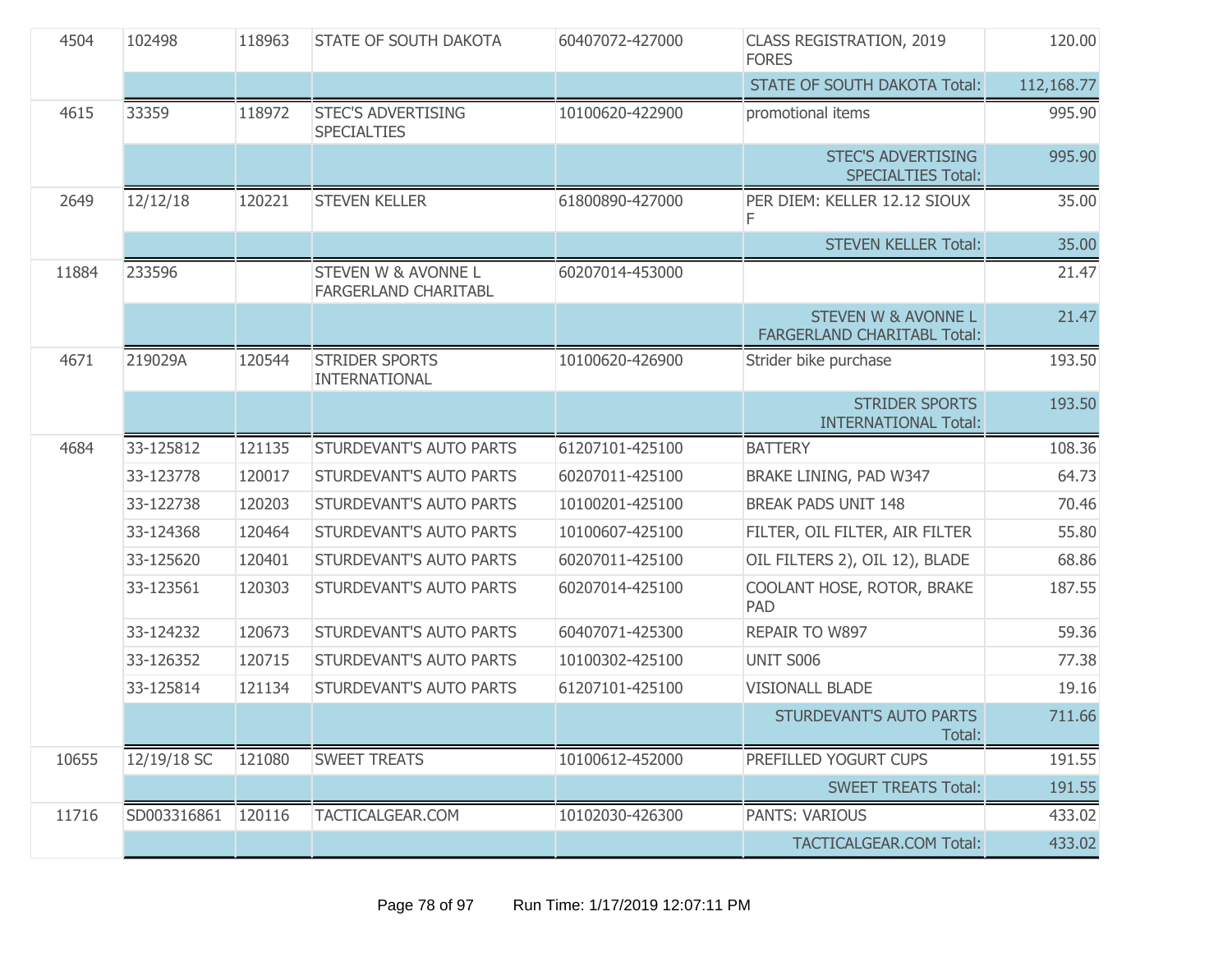| 4750  | SI097547           | 118594<br><b>TANGENT</b><br>10106024-422500<br>DATACOVE RENEWAL |                                | 1,995.00        |                                          |           |
|-------|--------------------|-----------------------------------------------------------------|--------------------------------|-----------------|------------------------------------------|-----------|
|       |                    |                                                                 |                                |                 | <b>TANGENT Total:</b>                    | 1,995.00  |
| 4771  | 1219-19 TC         | 120446                                                          | <b>TECHNOLOGY CENTER</b>       | 10100201-426900 | <b>CHAIR</b>                             | 389.00    |
|       | 122718RCMBG 120542 |                                                                 | <b>TECHNOLOGY CENTER</b>       | 61300604-425300 | dec 2018 copier maint                    | 33.50     |
|       |                    |                                                                 |                                |                 | <b>TECHNOLOGY CENTER Total:</b>          | 422.50    |
| 10587 | 388.0119           | 120899                                                          | <b>TEGRA GROUP INC</b>         | 10700134-422300 | 18-2452 CIVIC CENTER<br><b>EXPANSION</b> | 59,326.95 |
|       |                    |                                                                 |                                |                 | <b>TEGRA GROUP INC Total:</b>            | 59,326.95 |
| 4781  | 22675              | 120502                                                          | TEMPERATURE TECHNOLOGY<br>INC. | 10102026-425200 | <b>BOILER REPAIR - ST6</b>               | 64.95     |
|       | 22675              | 120502                                                          | TEMPERATURE TECHNOLOGY<br>INC. | 61800896-425200 | <b>BOILER REPAIR - ST6</b>               | 31.99     |
|       | 22699              | 120501                                                          | TEMPERATURE TECHNOLOGY<br>INC. | 10102022-425200 | HOT SURFACE IGNITER - ST2                | 50.49     |
|       | 22699              | 120501                                                          | TEMPERATURE TECHNOLOGY<br>INC. | 61800892-425200 | HOT SURFACE IGNITER - ST2                | 102.51    |
|       |                    |                                                                 |                                |                 | TEMPERATURE TECHNOLOGY<br>INC. Total:    | 249.94    |
| 11883 | 233595             |                                                                 | THALMAN, PAIGE                 | 60207014-453000 |                                          | 62.94     |
|       |                    |                                                                 |                                |                 | THALMAN, PAIGE Total:                    | 62.94     |
| 2977  | 213668             | 120497                                                          | THE LODGE AT DEADWOOD          | 10100202-427000 | LODGING: CHIEF'S CONFERENCE              | 230.00    |
|       | 24525694           | 120497                                                          | THE LODGE AT DEADWOOD          | 10100202-427000 | LODGING: CHIEF'S CONFERENCE              | 226.00    |
|       | 24577451           | 120497                                                          | THE LODGE AT DEADWOOD          | 10100202-427000 | LODGING: CHIEF'S CONFERENCE              | 226.00    |
|       | 24525944           | 120497                                                          | THE LODGE AT DEADWOOD          | 10100202-427000 | LODGING: CHIEF'S CONFERENCE              | 226.00    |
|       | 24525693           | 120497                                                          | THE LODGE AT DEADWOOD          | 10100202-427000 | LODGING: CHIEF'S CONFERENCE              | 226.00    |
|       | 24525943           | 120497                                                          | THE LODGE AT DEADWOOD          | 10100202-427000 | LODGING: CHIEF'S CONFERENCE              | 226.00    |
|       |                    |                                                                 |                                |                 | THE LODGE AT DEADWOOD<br>Total:          | 1,360.00  |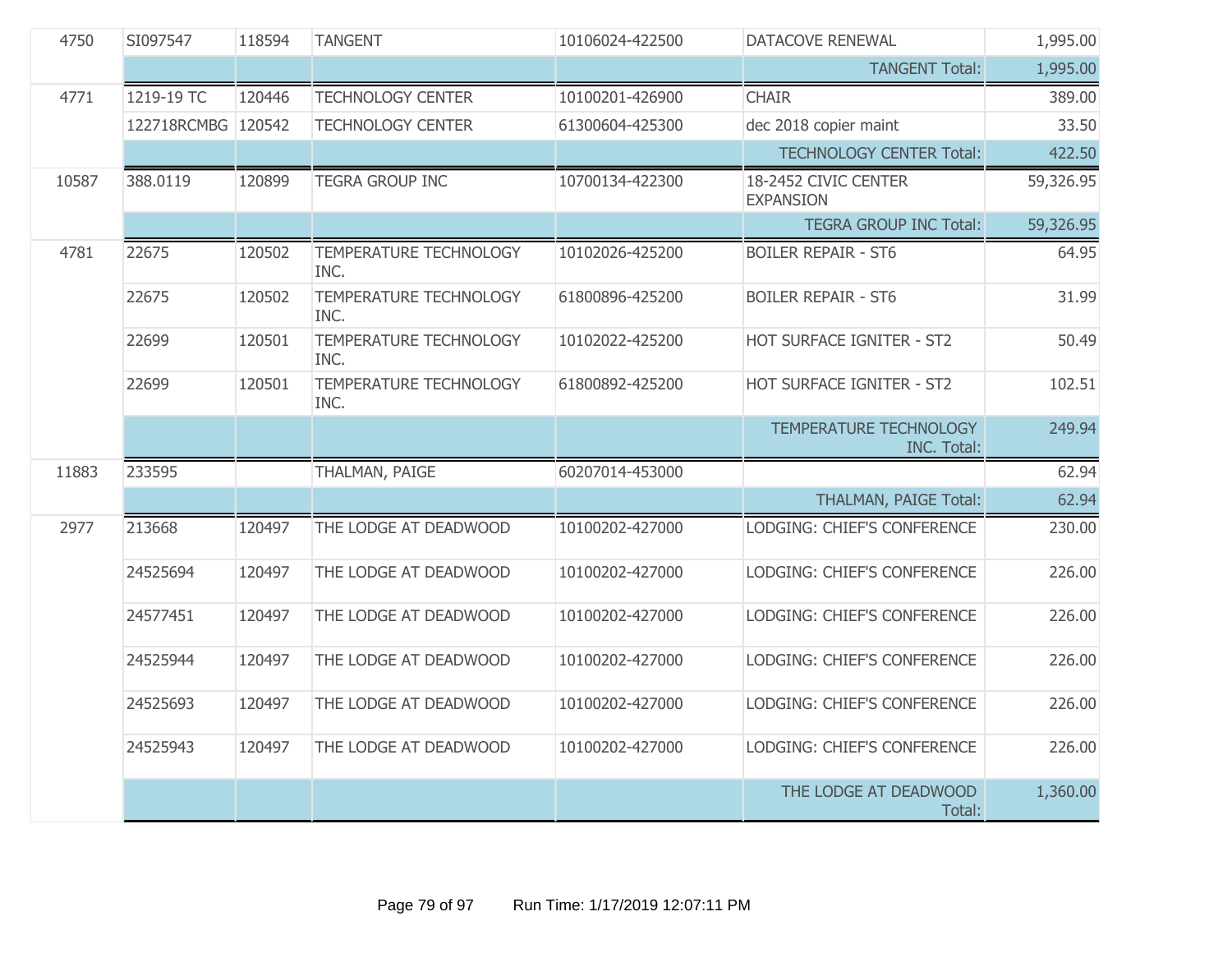| 4981  | 1391268<br>12/19/18 | 120342 | THE UNIVERSITY OF SOUTH<br><b>DAKOTA</b>              | 10106021-427000 | ORGANIZATION & MANAGEMENT<br><b>CLAS</b>         | 1,352.70   |
|-------|---------------------|--------|-------------------------------------------------------|-----------------|--------------------------------------------------|------------|
|       | 1391268<br>12/03/18 | 121289 | THE UNIVERSITY OF SOUTH<br><b>DAKOTA</b>              | 71801002-422800 | <b>Educational Loan Pauline Sumpt</b>            | 1,352.70   |
|       |                     |        |                                                       |                 | THE UNIVERSITY OF SOUTH<br><b>DAKOTA Total:</b>  | 2,705.40   |
| 4845  | 050692              | 120465 | TIME EQUIP. RENTAL & SALES<br>INC.                    | 10100607-424300 | TORO DINGO, TRENCHER,<br><b>TRAILER</b>          | 1,062.14   |
|       |                     |        |                                                       |                 | TIME EQUIP. RENTAL & SALES<br><b>INC. Total:</b> | 1,062.14   |
| 4852  | 959747              | 120196 | <b>TITAN MACHINERY</b>                                | 10100607-422500 | <b>OUTPUT SHAFT-PARK BRAKE</b><br><b>REPAIR</b>  | 7,409.70   |
|       | 11843367            | 117860 | <b>TITAN MACHINERY</b>                                | 60907401-426900 | RAPIDVIEW PARTS-TELEVISING<br><b>VAN</b>         | 3,345.00   |
|       | 11814151            | 120331 | <b>TITAN MACHINERY</b>                                | 60407071-426900 | RAPIDVIEW PARTS-TELEVISING<br><b>VAN</b>         | 3,802.85   |
|       | 11843350            |        | <b>TITAN MACHINERY</b>                                | 60407071-426900 | CREDIT INCORRECT PRICING                         | (3,802.85) |
|       |                     |        |                                                       |                 | <b>TITAN MACHINERY Total:</b>                    | 10,754.70  |
| 10249 | C71420              | 120607 | <b>TRANSOURCE TRUCK &amp;</b><br><b>EQUIPMENT INC</b> | 61207101-425100 | SIDE MAR CJ-03                                   | 59.02      |
|       | C69952              | 120606 | <b>TRANSOURCE TRUCK &amp;</b><br>EQUIPMENT INC        | 61207101-425100 | <b>FILTERS</b>                                   | 231.42     |
|       | C71448              | 120605 | <b>TRANSOURCE TRUCK &amp;</b><br><b>EQUIPMENT INC</b> | 61207101-425100 | <b>FILTERS</b>                                   | 115.71     |
|       | C71389              | 120604 | <b>TRANSOURCE TRUCK &amp;</b><br>EQUIPMENT INC        | 61207101-425100 | <b>WIPERS</b>                                    | 211.50     |
|       | C71100              | 120716 | <b>TRANSOURCE TRUCK &amp;</b><br><b>EQUIPMENT INC</b> | 10100401-425300 | <b>UNITS AND STOCK</b>                           | 56.93      |
|       | C71609              | 120716 | <b>TRANSOURCE TRUCK &amp;</b><br><b>EQUIPMENT INC</b> | 10100401-425300 | <b>UNITS AND STOCK</b>                           | 119.73     |
|       | C70983              | 120716 | <b>TRANSOURCE TRUCK &amp;</b><br>EQUIPMENT INC        | 10100401-425300 | <b>UNITS AND STOCK</b>                           | 128.72     |
|       | C71219              | 120716 | <b>TRANSOURCE TRUCK &amp;</b><br>EQUIPMENT INC        | 10100401-425300 | <b>UNITS AND STOCK</b>                           | 1,585.51   |
|       | C70749              | 120628 | <b>TRANSOURCE TRUCK &amp;</b><br>EQUIPMENT INC        | 10100401-425300 | UNIT S042                                        | 695.90     |
|       | R34243              | 120646 | <b>TRANSOURCE TRUCK &amp;</b><br>EQUIPMENT INC        | 10100301-422500 | <b>OUTSIDE REPAIR OF UNIT</b>                    | 2,162.72   |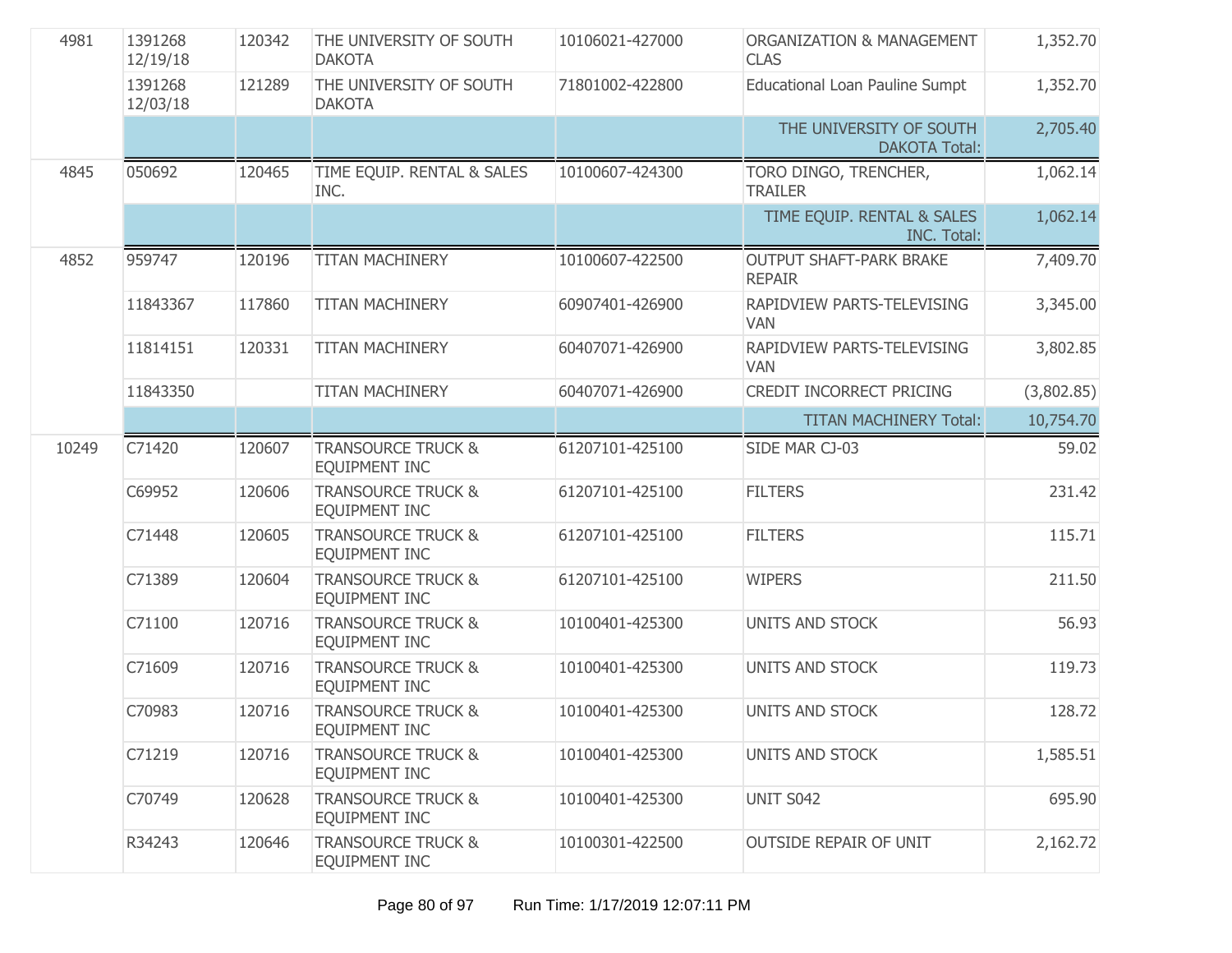| 10249 | C69443                   | 121136 | <b>TRANSOURCE TRUCK &amp;</b><br>EQUIPMENT INC | 61207101-425100 | <b>FILTER</b>                                                | 231.42    |
|-------|--------------------------|--------|------------------------------------------------|-----------------|--------------------------------------------------------------|-----------|
|       | R34669                   | 120842 | <b>TRANSOURCE TRUCK &amp;</b><br>EQUIPMENT INC | 61507102-425300 | <b>FUEL LEAK REPAIR</b>                                      | 612.18    |
|       |                          |        |                                                |                 | <b>TRANSOURCE TRUCK &amp;</b><br><b>EQUIPMENT INC Total:</b> | 6,210.76  |
| 4889  | 2060984                  | 120466 | <b>TRAVELERS</b>                               | 79300968-421100 | <b>CLAIM</b>                                                 | 27.00     |
|       |                          |        |                                                |                 | <b>TRAVELERS Total:</b>                                      | 27.00     |
| 11721 | 18UR011                  | 118913 | TRINITY LUTHERAN CHURCH                        | 10100204-453000 | Sign Refund                                                  | 40.00     |
|       |                          |        |                                                |                 | TRINITY LUTHERAN CHURCH<br>Total:                            | 40.00     |
| 11886 | 233598                   |        | TRU SIMULATION                                 | 60207014-453000 |                                                              | 11.81     |
|       |                          |        |                                                |                 | <b>TRU SIMULATION Total:</b>                                 | 11.81     |
| 4922  | TS-5545                  | 120443 | TS GOVERNMENT SOLUTIONS<br><b>LLC</b>          | 10100201-426900 | <b>EQUIPMENT MAINT</b>                                       | 147.50    |
|       |                          |        |                                                |                 | TS GOVERNMENT SOLUTIONS<br><b>LLC Total:</b>                 | 147.50    |
| 5761  | <b>INVOICE-</b><br>26300 | 120404 | <b>TYLER BUSINESS FORMS</b>                    | 10100111-426100 | 1095KB & 1094CT                                              | 439.09    |
|       | <b>INVOICE-</b><br>26153 | 120356 | <b>TYLER BUSINESS FORMS</b>                    | 10100111-426100 | <b>PSPBGX</b>                                                | 277.64    |
|       | <b>INVOICE-</b><br>26241 | 120357 | <b>TYLER BUSINESS FORMS</b>                    | 10100111-426100 | $7777 - 2$                                                   | 390.83    |
|       |                          |        |                                                |                 | <b>TYLER BUSINESS FORMS Total:</b>                           | 1,107.56  |
| 4976  | 5630732                  | 121130 | UNITED STATES PLASTIC<br><b>CORPORATION</b>    | 60407073-426900 | TUBING, COUPLINGS, ELBOWS,<br><b>CAR</b>                     | 505.43    |
|       |                          |        |                                                |                 | UNITED STATES PLASTIC<br><b>CORPORATION Total:</b>           | 505.43    |
| 4982  | 2917                     | 120063 | UPPER DECK ARCHITECTS INC                      | 50508915-422300 | 18-2431 2018 ROOF<br><b>REPLACEMENT</b>                      | 472.01    |
|       |                          |        |                                                |                 | UPPER DECK ARCHITECTS INC<br>Total:                          | 472.01    |
| 9095  | 02/01/19                 |        | US BANK TRUST-SPA LOCKBOX<br>CM9695            | 60200934-441000 | SRF DRINKING WATER #3 PRINC<br>& INT                         | 15,669.29 |
|       | 02/01/19                 |        | US BANK TRUST-SPA LOCKBOX<br>CM9695            | 60200934-442000 | SRF DRINKING WATER #3 PRINC<br>& INT                         | 11,979.34 |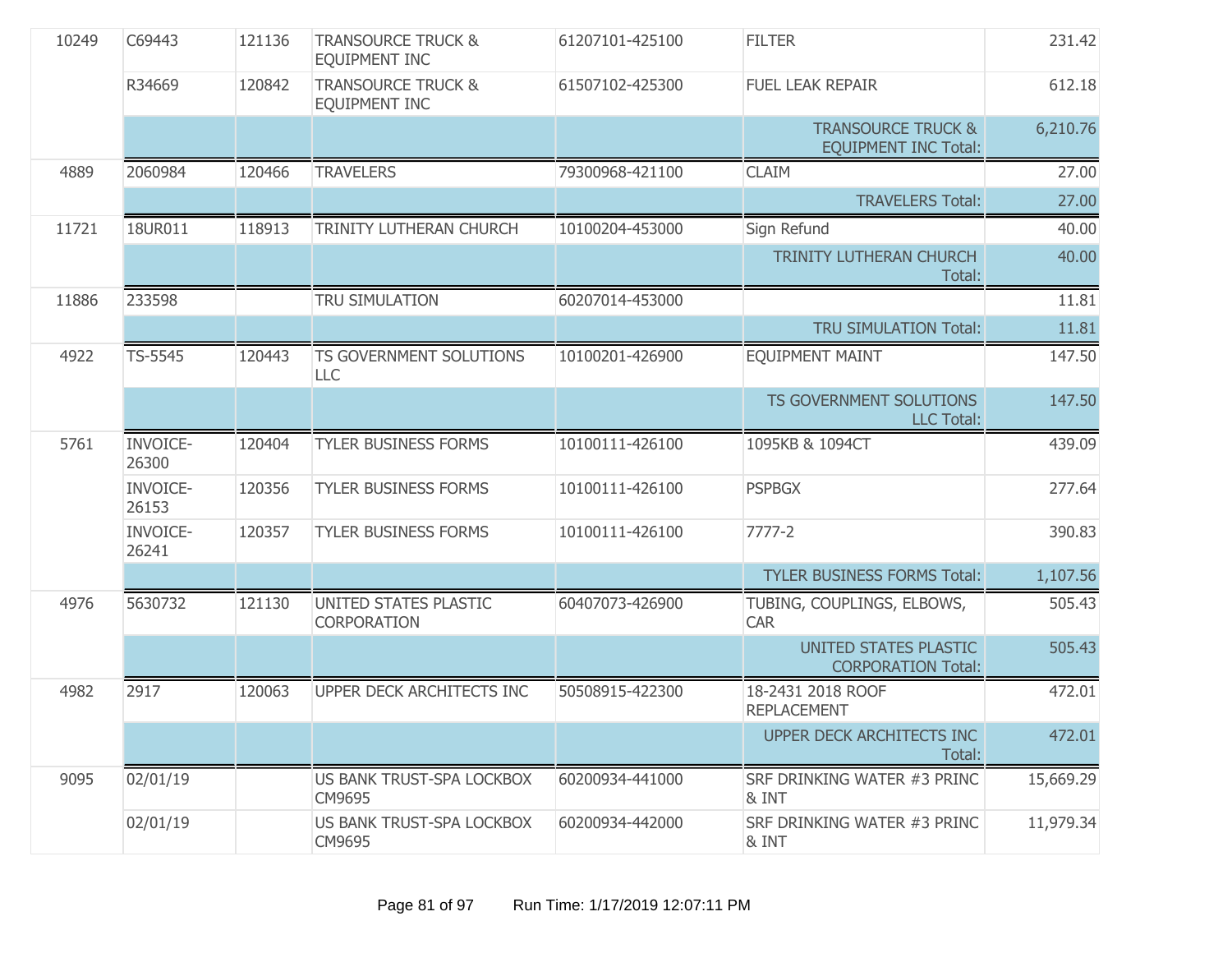| 9095  |                    |        |                                  |                 | <b>US BANK TRUST-SPA LOCKBOX</b><br>CM9695 Total: | 27,648.63 |
|-------|--------------------|--------|----------------------------------|-----------------|---------------------------------------------------|-----------|
| 4997  | 43753219<br>2019   | 120782 | <b>US GOLF ASSOCIATION</b>       | 61300604-429200 | 2019 CLUB MEMBERSHIP DUES                         | 150.00    |
|       |                    |        |                                  |                 | US GOLF ASSOCIATION Total:                        | 150.00    |
| 5003  | 755753             | 120377 | <b>USA BLUE BOOK</b>             | 60407073-426500 | MANHOLE LID EXTRACTOR                             | 253.47    |
|       |                    |        |                                  |                 | <b>USA BLUE BOOK Total:</b>                       | 253.47    |
| 5039  | 93369              | 120789 | <b>VANWAY TROPHY &amp; AWARD</b> | 61300604-426900 | <b>ENGRAVE TROPHY PLATES</b>                      | 17.75     |
|       |                    |        |                                  |                 | <b>VANWAY TROPHY &amp; AWARD</b><br>Total:        | 17.75     |
| 11869 | 233581             |        | VARILEK, LAURA                   | 60207014-453000 |                                                   | 62.39     |
|       |                    |        |                                  |                 | VARILEK, LAURA Total:                             | 62.39     |
| 6415  | 010851301<br>01/04 |        | <b>VAST BUSINESS</b>             | 10100860-428100 |                                                   | 23.42     |
|       | 010851301<br>01/04 |        | <b>VAST BUSINESS</b>             | 10100860-428100 |                                                   | 20.42     |
|       | 015118701<br>12/30 |        | <b>VAST BUSINESS</b>             | 10100607-428100 |                                                   | 22.51     |
|       | 015118701<br>12/30 |        | <b>VAST BUSINESS</b>             | 10100607-428100 |                                                   | 22.51     |
|       | 015147901<br>01/02 |        | <b>VAST BUSINESS</b>             | 10100205-428100 |                                                   | 23.70     |
|       | 015146201<br>12/22 |        | <b>VAST BUSINESS</b>             | 10100202-428100 |                                                   | 13.75     |
|       | 015146201<br>12/22 |        | <b>VAST BUSINESS</b>             | 10100202-428100 |                                                   | 13.75     |
|       | 015146201<br>12/22 |        | <b>VAST BUSINESS</b>             | 10100202-428100 |                                                   | 13.75     |
|       | 015146201<br>12/22 |        | <b>VAST BUSINESS</b>             | 10100202-428100 |                                                   | 13.75     |
|       | 011912101<br>12/20 |        | <b>VAST BUSINESS</b>             | 10100202-428100 |                                                   | 114.92    |
|       | 011912101<br>12/20 |        | <b>VAST BUSINESS</b>             | 10100202-428100 |                                                   | 17.42     |
|       | 008075401<br>12/20 |        | <b>VAST BUSINESS</b>             | 10100202-428100 |                                                   | 116.39    |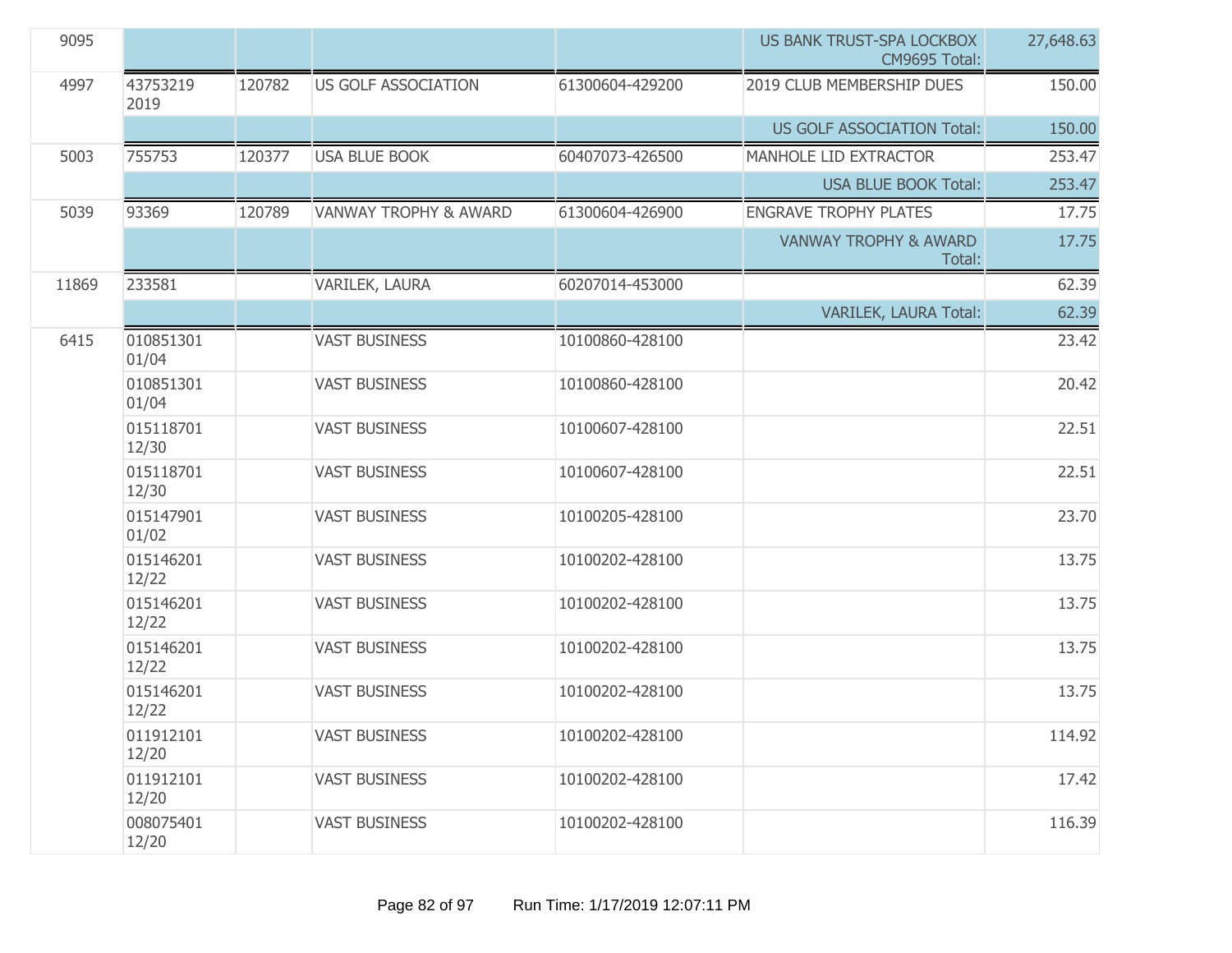| 6415 | 008075401<br>12/20 | <b>VAST BUSINESS</b> | 10100202-428100 | 35.34  |
|------|--------------------|----------------------|-----------------|--------|
|      | 007674101<br>12/20 | <b>VAST BUSINESS</b> | 10100202-428100 | 125.09 |
|      | 007674101<br>12/20 | <b>VAST BUSINESS</b> | 10100202-428100 | 22.10  |
|      | 008309501<br>12/20 | <b>VAST BUSINESS</b> | 61800890-428100 | 25.85  |
|      | 008309501<br>12/20 | <b>VAST BUSINESS</b> | 61800890-428100 | 18.41  |
|      | 007765303<br>12/20 | <b>VAST BUSINESS</b> | 10100205-428100 | 19.92  |
|      | 009136501<br>12/20 | <b>VAST BUSINESS</b> | 61300664-428100 | 19.92  |
|      | 014216501<br>12/20 | <b>VAST BUSINESS</b> | 61300664-428100 | 25.75  |
|      | 007250301<br>12/20 | <b>VAST BUSINESS</b> | 60207014-428100 | 17.42  |
|      | 008309501<br>12/20 | <b>VAST BUSINESS</b> | 10100202-428100 | 24.47  |
|      | 008309501<br>12/20 | <b>VAST BUSINESS</b> | 10100202-428100 | 18.41  |
|      | 008309501<br>12/20 | <b>VAST BUSINESS</b> | 10100202-428100 | 14.90  |
|      | 008309501<br>12/20 | <b>VAST BUSINESS</b> | 10100202-428100 | 18.41  |
|      | 008309501<br>12/20 | <b>VAST BUSINESS</b> | 10100202-428100 | 18.40  |
|      | 008309501<br>12/20 | <b>VAST BUSINESS</b> | 61800890-428100 | 49.00  |
|      | 008309501<br>12/20 | <b>VAST BUSINESS</b> | 10100202-428100 | 18.41  |
|      | 008309501<br>12/20 | <b>VAST BUSINESS</b> | 10100202-428100 | 18.70  |
|      | 008309501<br>12/20 | <b>VAST BUSINESS</b> | 10100202-428100 | 24.47  |
|      | 008309501<br>12/20 | <b>VAST BUSINESS</b> | 10100202-428100 | 24.23  |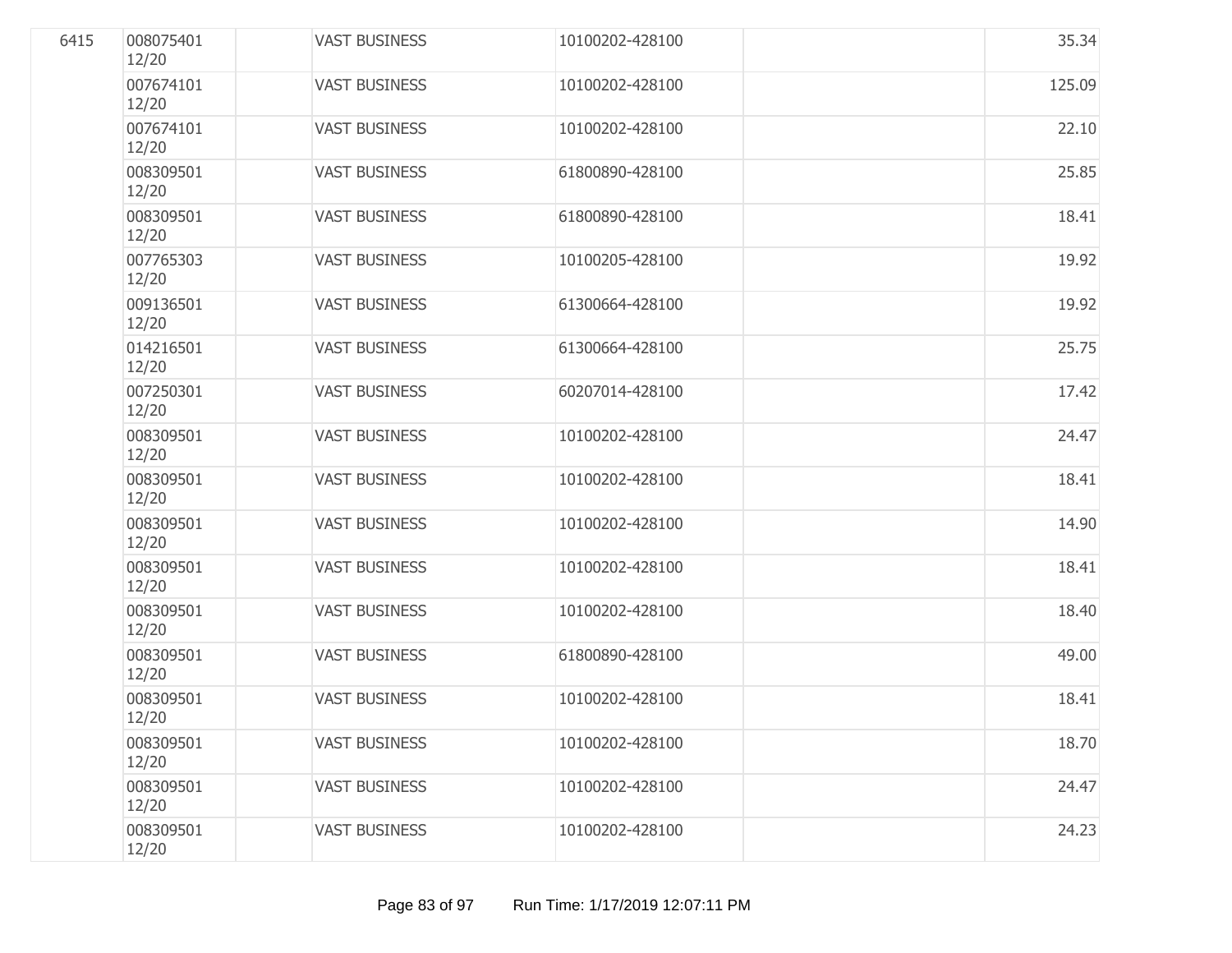| 6415 | 008309501<br>12/20 | <b>VAST BUSINESS</b> | 10100202-428100 | 18.40  |
|------|--------------------|----------------------|-----------------|--------|
|      | 008309501<br>12/20 | <b>VAST BUSINESS</b> | 10100202-428100 | 18.41  |
|      | 015147301<br>12/20 | <b>VAST BUSINESS</b> | 10106061-428100 | 17.42  |
|      | 015147301<br>12/20 | <b>VAST BUSINESS</b> | 10106061-428100 | 31.68  |
|      | 015147301<br>12/20 | <b>VAST BUSINESS</b> | 10106061-428100 | 17.42  |
|      | 015147301<br>12/20 | <b>VAST BUSINESS</b> | 10106061-428100 | 17.42  |
|      | 015147301<br>12/20 | <b>VAST BUSINESS</b> | 10106061-428100 | 17.42  |
|      | 008309501<br>12/20 | <b>VAST BUSINESS</b> | 10100202-428100 | 136.91 |
|      | 015147301<br>12/20 | <b>VAST BUSINESS</b> | 10100204-428100 | 17.42  |
|      | 015147301<br>12/20 | <b>VAST BUSINESS</b> | 10100204-428100 | 17.42  |
|      | 015147301<br>12/20 | <b>VAST BUSINESS</b> | 10106021-428100 | 17.42  |
|      | 015147301<br>12/20 | <b>VAST BUSINESS</b> | 10106021-428100 | 17.56  |
|      | 015147301<br>12/20 | <b>VAST BUSINESS</b> | 10106021-428100 | 17.42  |
|      | 015147301<br>12/20 | <b>VAST BUSINESS</b> | 10106024-428100 | 17.42  |
|      | 015147301<br>12/20 | <b>VAST BUSINESS</b> | 10100106-428100 | 17.42  |
|      | 015147301<br>12/20 | <b>VAST BUSINESS</b> | 10100108-428100 | 17.65  |
|      | 015147301<br>12/20 | <b>VAST BUSINESS</b> | 10100108-428100 | 17.42  |
|      | 015147301<br>12/20 | <b>VAST BUSINESS</b> | 10100108-428100 | 17.42  |
|      | 015147301<br>12/20 | <b>VAST BUSINESS</b> | 10100111-428100 | 18.60  |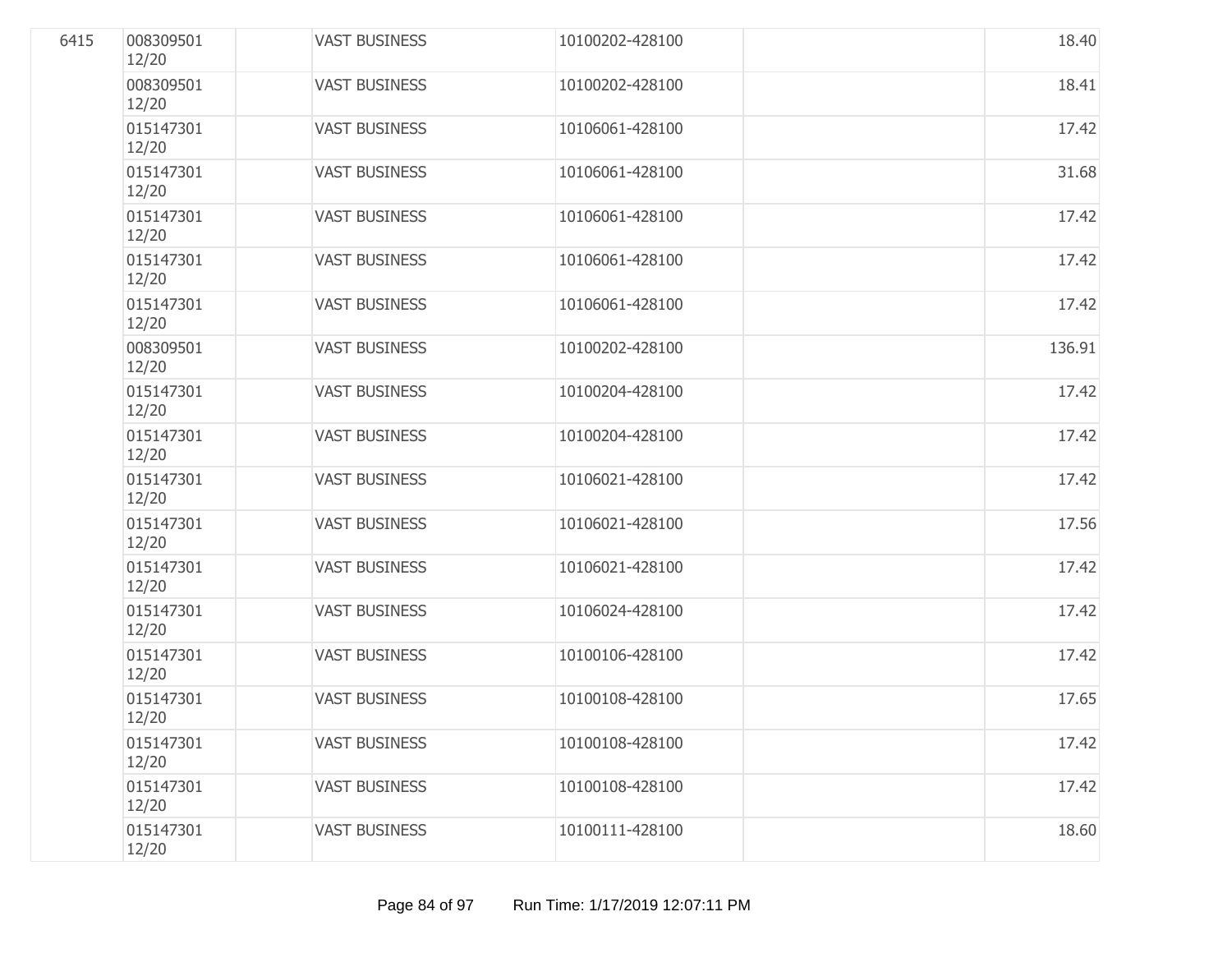| 6415 | 015147301<br>12/20 | <b>VAST BUSINESS</b> | 10100111-428100 | 17.42 |
|------|--------------------|----------------------|-----------------|-------|
|      | 015107001<br>12/20 | <b>VAST BUSINESS</b> | 10100603-428100 | 18.57 |
|      | 015107001<br>12/20 | <b>VAST BUSINESS</b> | 10100603-428100 | 19.50 |
|      | 015107001<br>12/20 | <b>VAST BUSINESS</b> | 10100603-428100 | 18.57 |
|      | 015107001<br>12/20 | <b>VAST BUSINESS</b> | 10100603-428100 | 18.58 |
|      | 015147301<br>12/20 | <b>VAST BUSINESS</b> | 10100101-428100 | 25.49 |
|      | 015147301<br>12/20 | <b>VAST BUSINESS</b> | 10100101-428100 | 17.42 |
|      | 015188201<br>12/20 | <b>VAST BUSINESS</b> | 10100618-428100 | 21.19 |
|      | 015188201<br>12/20 | <b>VAST BUSINESS</b> | 10100205-428100 | 4.36  |
|      | 015188201<br>12/20 | <b>VAST BUSINESS</b> | 10100201-428100 | 4.36  |
|      | 015188201<br>12/20 | <b>VAST BUSINESS</b> | 10100618-428100 | 8.70  |
|      | 015107001<br>12/20 | <b>VAST BUSINESS</b> | 10100603-428100 | 24.65 |
|      | 015107001<br>12/20 | <b>VAST BUSINESS</b> | 10100603-428100 | 18.58 |
|      | 015100301<br>12/20 | <b>VAST BUSINESS</b> | 10100201-428100 | 16.00 |
|      | 015100301<br>12/20 | <b>VAST BUSINESS</b> | 10100201-428100 | 16.00 |
|      | 015100301<br>12/20 | <b>VAST BUSINESS</b> | 10100201-428100 | 30.00 |
|      | 012518901<br>12/20 | <b>VAST BUSINESS</b> | 10100205-428100 | 40.37 |
|      | 015188201<br>12/20 | <b>VAST BUSINESS</b> | 10100205-428100 | 29.33 |
|      | 015188201<br>12/20 | <b>VAST BUSINESS</b> | 10100201-428100 | 16.85 |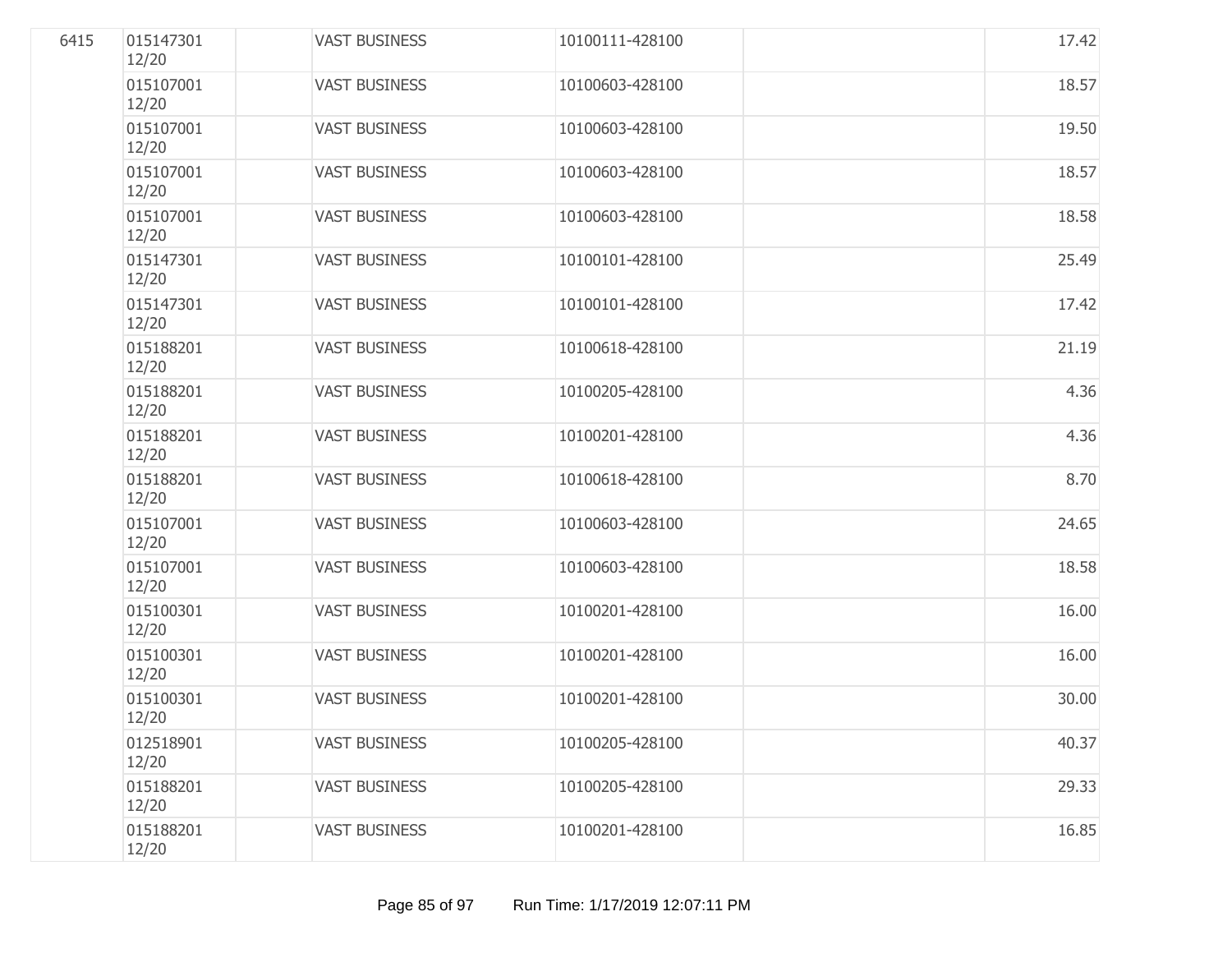| 6415 | 015100301<br>12/20 | <b>VAST BUSINESS</b> | 10100201-428100 | 16.00 |
|------|--------------------|----------------------|-----------------|-------|
|      | 015100301<br>12/20 | <b>VAST BUSINESS</b> | 10100201-428100 | 16.00 |
|      | 015100301<br>12/20 | <b>VAST BUSINESS</b> | 10100201-428100 | 16.00 |
|      | 015100301<br>12/20 | <b>VAST BUSINESS</b> | 10100201-428100 | 16.00 |
|      | 015100301<br>12/20 | <b>VAST BUSINESS</b> | 10100201-428100 | 16.00 |
|      | 015100301<br>12/20 | <b>VAST BUSINESS</b> | 10100201-428100 | 16.00 |
|      | 015100301<br>12/20 | <b>VAST BUSINESS</b> | 10100201-428100 | 16.00 |
|      | 015100301<br>12/20 | <b>VAST BUSINESS</b> | 10100201-428100 | 16.00 |
|      | 015100301<br>12/20 | <b>VAST BUSINESS</b> | 10100201-428100 | 30.00 |
|      | 015100301<br>12/20 | <b>VAST BUSINESS</b> | 10100201-428100 | 16.00 |
|      | 015100301<br>12/20 | <b>VAST BUSINESS</b> | 10100201-428100 | 16.00 |
|      | 015100301<br>12/20 | <b>VAST BUSINESS</b> | 10100201-428100 | 16.00 |
|      | 015100301<br>12/20 | <b>VAST BUSINESS</b> | 10100201-428100 | 16.01 |
|      | 015100301<br>12/20 | <b>VAST BUSINESS</b> | 10100201-428100 | 3.51  |
|      | 015100301<br>12/20 | <b>VAST BUSINESS</b> | 10100201-428100 | 16.00 |
|      | 015100301<br>12/20 | <b>VAST BUSINESS</b> | 10100201-428100 | 16.00 |
|      | 015100301<br>12/20 | <b>VAST BUSINESS</b> | 10100201-428100 | 16.00 |
|      | 015100301<br>12/20 | <b>VAST BUSINESS</b> | 10100201-428100 | 16.00 |
|      | 015100301<br>12/20 | <b>VAST BUSINESS</b> | 10100201-428100 | 16.01 |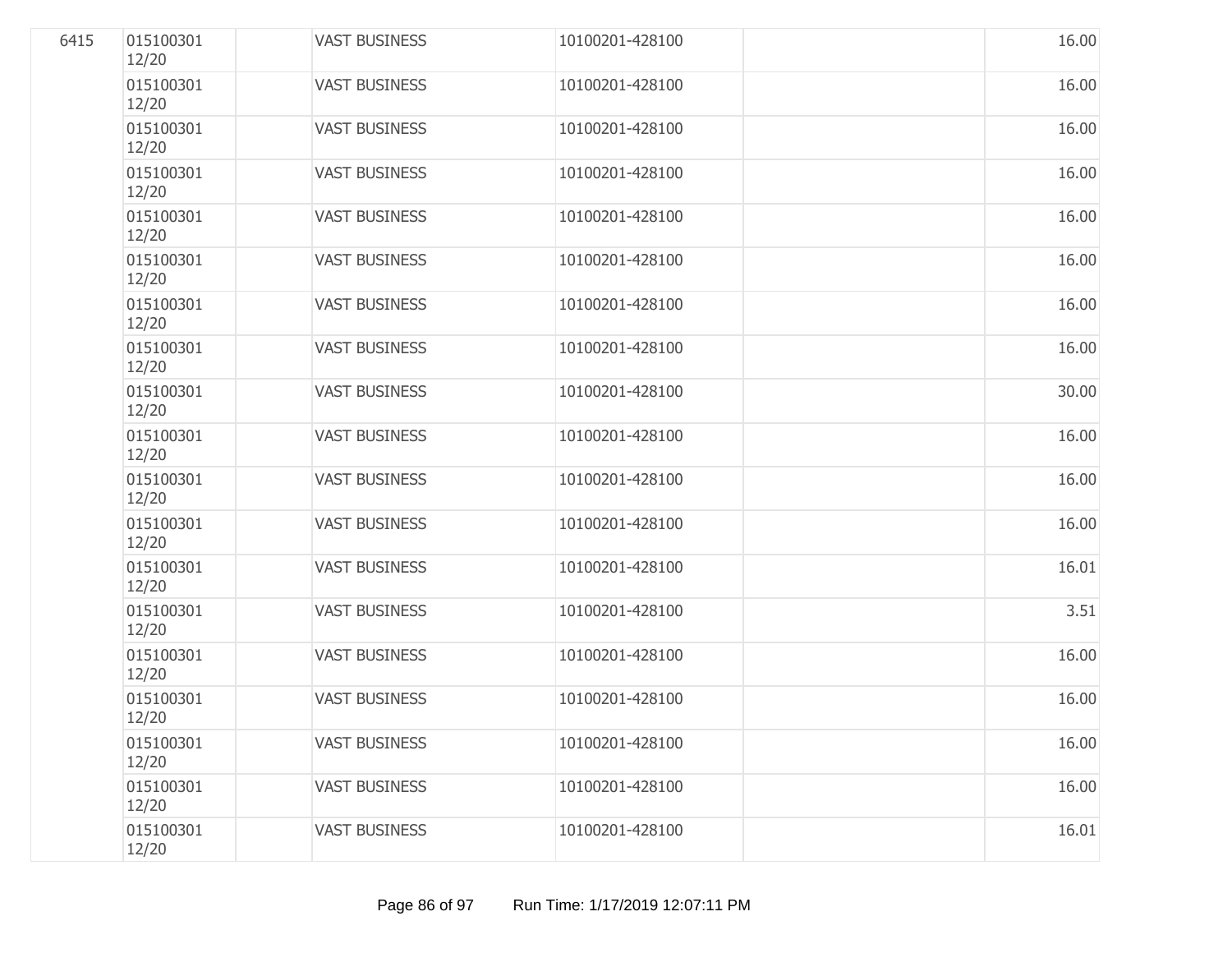| 6415 | 015100301<br>12/20 | <b>VAST BUSINESS</b> | 10100201-428100 | 16.01 |
|------|--------------------|----------------------|-----------------|-------|
|      | 015100301<br>12/20 | <b>VAST BUSINESS</b> | 10100201-428100 | 24.64 |
|      | 015100301<br>12/20 | <b>VAST BUSINESS</b> | 10100201-428100 | 16.01 |
|      | 015100301<br>12/20 | <b>VAST BUSINESS</b> | 10100201-428100 | 16.01 |
|      | 015100301<br>12/20 | <b>VAST BUSINESS</b> | 10100201-428100 | 16.01 |
|      | 015100301<br>12/20 | <b>VAST BUSINESS</b> | 10100201-428100 | 16.01 |
|      | 015100301<br>12/20 | <b>VAST BUSINESS</b> | 10100201-428100 | 16.01 |
|      | 015100301<br>12/20 | <b>VAST BUSINESS</b> | 10100201-428100 | 16.01 |
|      | 015100301<br>12/20 | <b>VAST BUSINESS</b> | 10100201-428100 | 16.01 |
|      | 015100301<br>12/20 | <b>VAST BUSINESS</b> | 10100201-428100 | 16.01 |
|      | 015100301<br>12/20 | <b>VAST BUSINESS</b> | 10100201-428100 | 16.01 |
|      | 015100301<br>12/20 | <b>VAST BUSINESS</b> | 10100201-428100 | 16.01 |
|      | 015100301<br>12/20 | <b>VAST BUSINESS</b> | 10100201-428100 | 16.01 |
|      | 015100301<br>12/20 | <b>VAST BUSINESS</b> | 10100201-428100 | 16.01 |
|      | 015100301<br>12/20 | <b>VAST BUSINESS</b> | 10100201-428100 | 16.01 |
|      | 015100301<br>12/20 | <b>VAST BUSINESS</b> | 10100201-428100 | 16.01 |
|      | 015100301<br>12/20 | <b>VAST BUSINESS</b> | 10100201-428100 | 16.01 |
|      | 007711702<br>12/20 | <b>VAST BUSINESS</b> | 61300664-428100 | 20.42 |
|      | 007711702<br>12/20 | <b>VAST BUSINESS</b> | 61300664-428100 | 17.42 |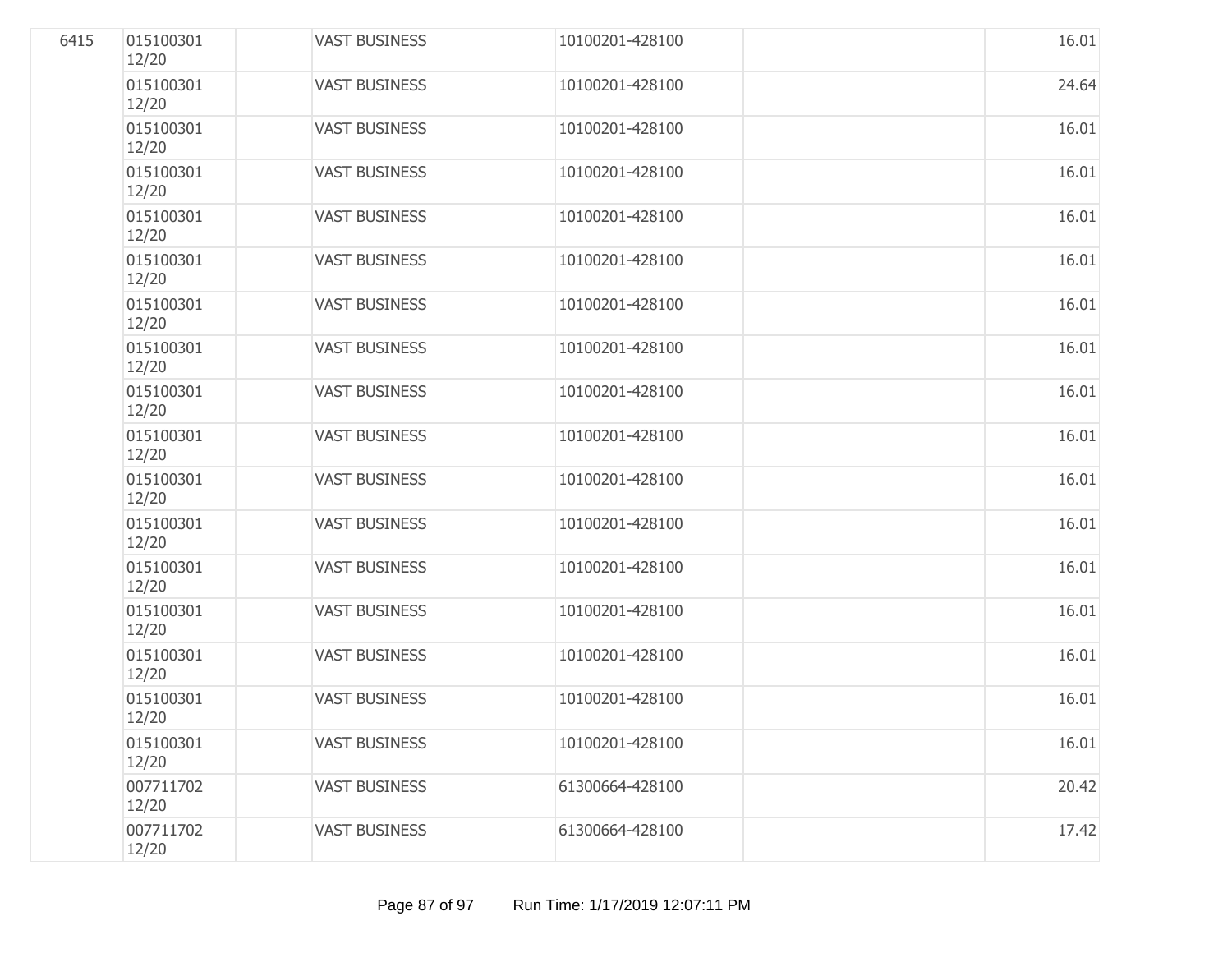| 6415 | 015100301<br>12/20 | <b>VAST BUSINESS</b> | 10100201-428100 | 160.10 |
|------|--------------------|----------------------|-----------------|--------|
|      | 015100301<br>12/20 | <b>VAST BUSINESS</b> | 10100201-428100 | 16.01  |
|      | 015100301<br>12/20 | <b>VAST BUSINESS</b> | 10100201-428100 | 16.01  |
|      | 015100301<br>12/20 | <b>VAST BUSINESS</b> | 10100201-428100 | 16.01  |
|      | 009734101<br>12/20 | <b>VAST BUSINESS</b> | 10100617-428100 | 34.27  |
|      | 009734101<br>12/20 | <b>VAST BUSINESS</b> | 10100617-428100 | 41.22  |
|      | 009734101<br>12/20 | <b>VAST BUSINESS</b> | 10100617-428100 | 41.22  |
|      | 007711702<br>12/20 | <b>VAST BUSINESS</b> | 61300664-428100 | 73.70  |
|      | 007711702<br>12/20 | <b>VAST BUSINESS</b> | 61300664-428100 | 17.42  |
|      | 007711702<br>12/20 | <b>VAST BUSINESS</b> | 61300664-428100 | 20.42  |
|      | 015160501<br>12/20 | <b>VAST BUSINESS</b> | 10100612-428100 | 17.42  |
|      | 015160501<br>12/20 | <b>VAST BUSINESS</b> | 10100612-428100 | 17.42  |
|      | 010531701<br>12/20 | <b>VAST BUSINESS</b> | 10100202-428100 | 145.77 |
|      | 010531701<br>12/20 | <b>VAST BUSINESS</b> | 10100202-428100 | 16.53  |
|      | 010531701<br>12/20 | <b>VAST BUSINESS</b> | 10100202-428100 | 16.53  |
|      | 010531701<br>12/20 | <b>VAST BUSINESS</b> | 10100202-428100 | 16.52  |
|      | 007708801<br>12/20 | <b>VAST BUSINESS</b> | 10100301-428100 | 17.42  |
|      | 008580401<br>12/20 | <b>VAST BUSINESS</b> | 10100607-428100 | 20.42  |
|      | 008580401<br>12/20 | <b>VAST BUSINESS</b> | 10100607-428100 | 17.42  |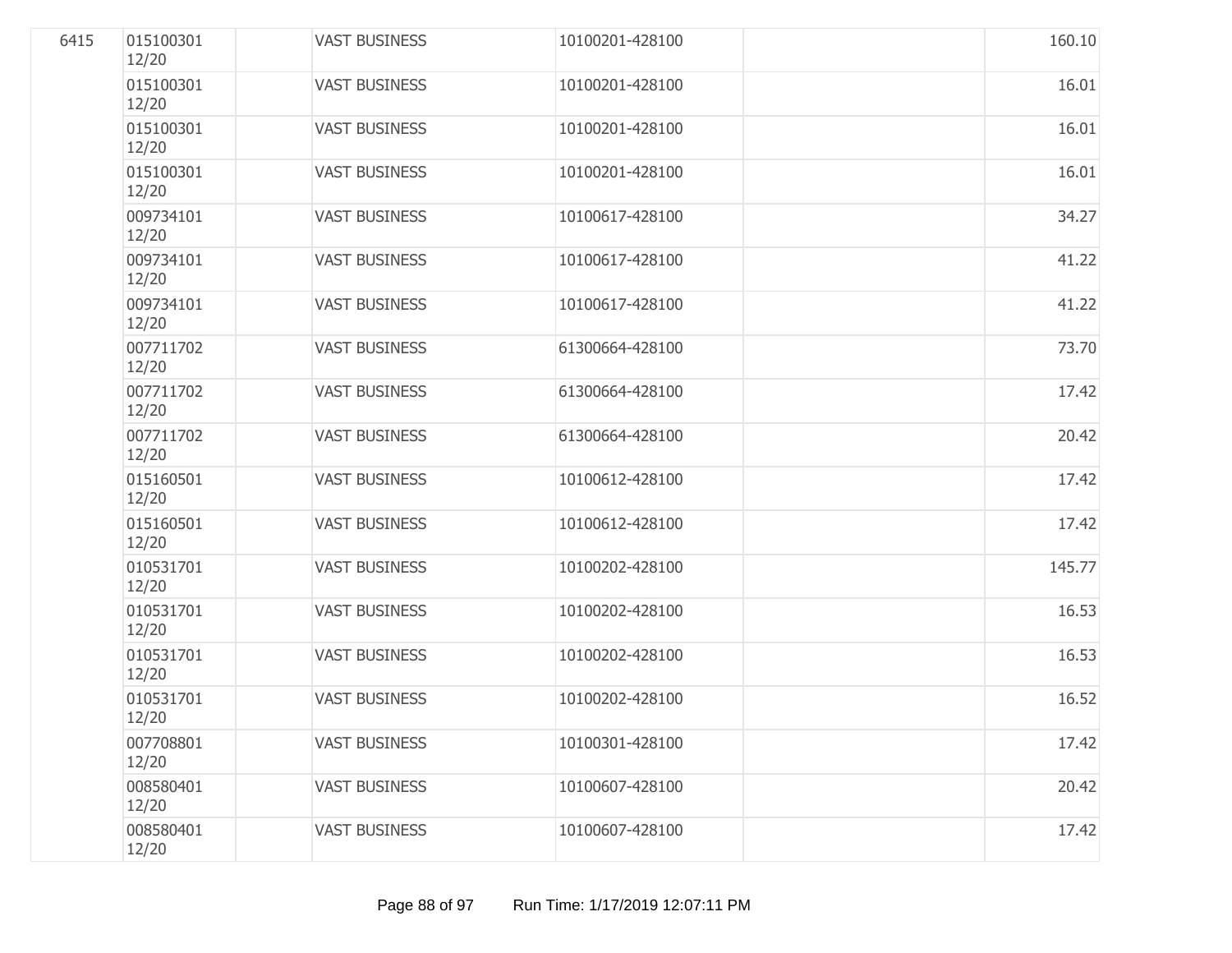| 6415 | 008580401<br>12/20 | <b>VAST BUSINESS</b> | 10100607-428100 | 17.42 |
|------|--------------------|----------------------|-----------------|-------|
|      | 015160501<br>12/20 | <b>VAST BUSINESS</b> | 10100612-428100 | 17.42 |
|      | 015160501<br>12/20 | <b>VAST BUSINESS</b> | 10100612-428100 | 17.42 |
|      | 015186501<br>12/20 | <b>VAST BUSINESS</b> | 10106062-428100 | 43.76 |
|      | 015186501<br>12/20 | <b>VAST BUSINESS</b> | 10106062-428100 | 43.76 |
|      | 015092701<br>12/20 | <b>VAST BUSINESS</b> | 10100618-428100 | 17.42 |
|      | 015092701<br>12/20 | <b>VAST BUSINESS</b> | 10100714-428100 | 17.42 |
|      | 007708801<br>12/20 | <b>VAST BUSINESS</b> | 10100205-428100 | 17.42 |
|      | 007708801<br>12/20 | <b>VAST BUSINESS</b> | 10100301-428100 | 13.92 |
|      | 009871902<br>12/20 | <b>VAST BUSINESS</b> | 10100205-428100 | 16.92 |
|      | 009964401<br>12/20 | <b>VAST BUSINESS</b> | 10100205-428100 | 16.92 |
|      | 010233801<br>12/20 | <b>VAST BUSINESS</b> | 10100205-428100 | 16.92 |
|      | 010996401<br>12/20 | <b>VAST BUSINESS</b> | 10100205-428100 | 16.92 |
|      | 011232501<br>12/20 | <b>VAST BUSINESS</b> | 10100205-428100 | 16.92 |
|      | 011802001<br>12/20 | <b>VAST BUSINESS</b> | 10100205-428100 | 16.92 |
|      | 008237701<br>12/20 | <b>VAST BUSINESS</b> | 10100205-428100 | 16.92 |
|      | 015149901<br>12/20 | <b>VAST BUSINESS</b> | 10100205-428100 | 16.92 |
|      | 015163301<br>12/20 | <b>VAST BUSINESS</b> | 10100205-428100 | 16.92 |
|      | 008669901<br>12/20 | <b>VAST BUSINESS</b> | 10100205-428100 | 16.92 |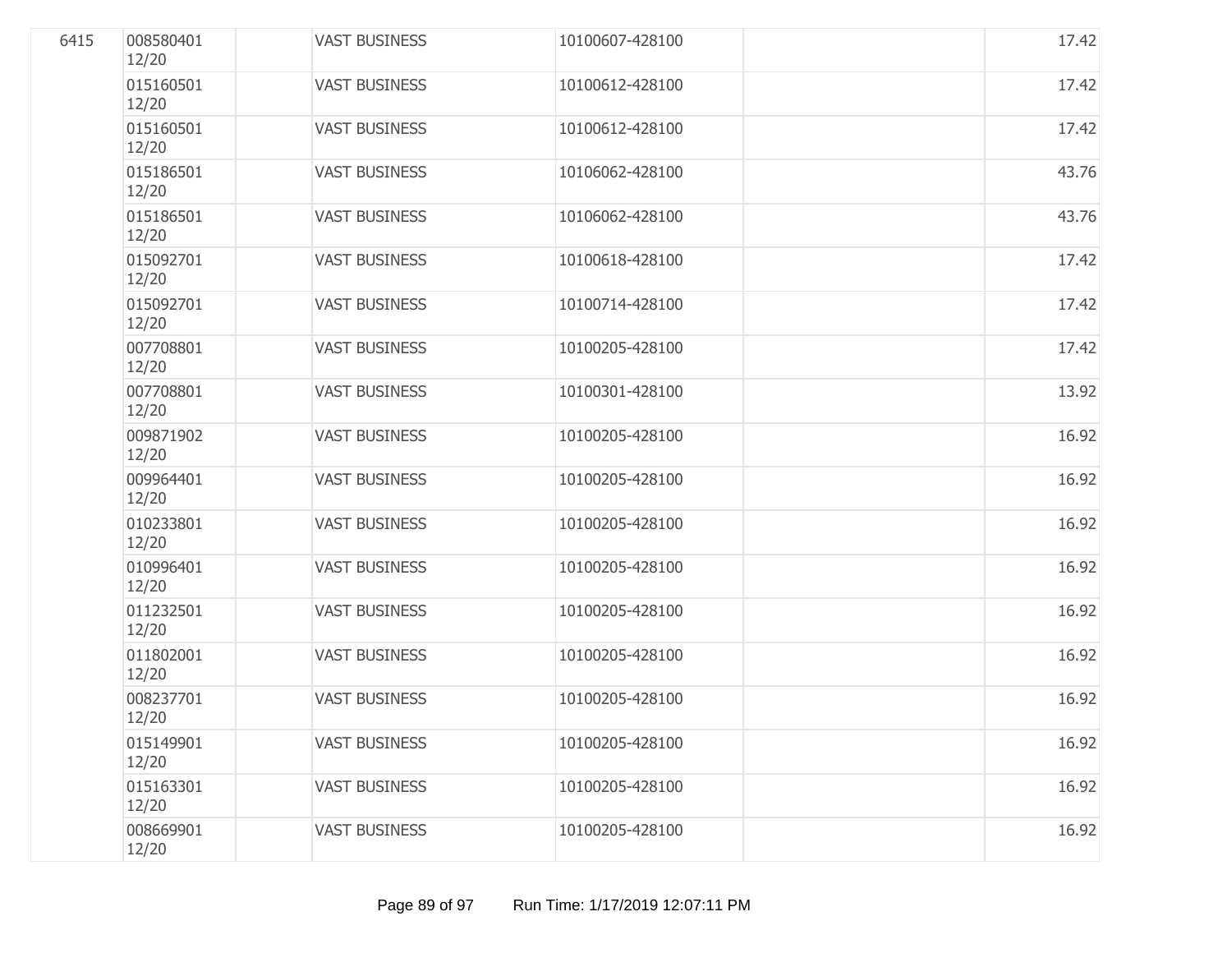| 6415 | 009275401<br>12/20 | <b>VAST BUSINESS</b> | 10100205-428100 | 16.92  |
|------|--------------------|----------------------|-----------------|--------|
|      | 009435602<br>12/20 | <b>VAST BUSINESS</b> | 10100205-428100 | 16.92  |
|      | 012864101<br>12/16 | <b>VAST BUSINESS</b> | 10100202-428100 | 44.39  |
|      | 012864101<br>12/16 | <b>VAST BUSINESS</b> | 10100202-428100 | 44.39  |
|      | 012864101<br>12/16 | <b>VAST BUSINESS</b> | 10100202-428100 | 44.39  |
|      | 009402601<br>12/14 | <b>VAST BUSINESS</b> | 61507102-428100 | 16.92  |
|      | 011264701<br>12/20 | <b>VAST BUSINESS</b> | 10100205-428100 | 16.92  |
|      | 009518401<br>12/20 | <b>VAST BUSINESS</b> | 10100205-428100 | 16.92  |
|      | 015147901<br>01/02 | <b>VAST BUSINESS</b> | 60207011-428100 | 0.76   |
|      | 015147901<br>01/02 | <b>VAST BUSINESS</b> | 60207014-428100 | 4.47   |
|      | 007441701<br>12/16 | <b>VAST BUSINESS</b> | 61400665-428100 | 26.32  |
|      | 007441701<br>12/16 | <b>VAST BUSINESS</b> | 61400665-428100 | 20.26  |
|      | 007441701<br>12/16 | <b>VAST BUSINESS</b> | 61400665-428100 | 17.25  |
|      | 012864101<br>12/16 | <b>VAST BUSINESS</b> | 10100202-428100 | 162.90 |
|      | 015147901<br>01/02 | <b>VAST BUSINESS</b> | 79300968-428100 | 18.76  |
|      | 015147901<br>01/02 | <b>VAST BUSINESS</b> | 10106021-428100 | 31.71  |
|      | 015147901<br>01/02 | <b>VAST BUSINESS</b> | 10106022-428100 | 33.55  |
|      | 015147901<br>01/02 | <b>VAST BUSINESS</b> | 10106024-428100 | 67.01  |
|      | 015147901<br>01/02 | <b>VAST BUSINESS</b> | 10106026-428100 | 9.38   |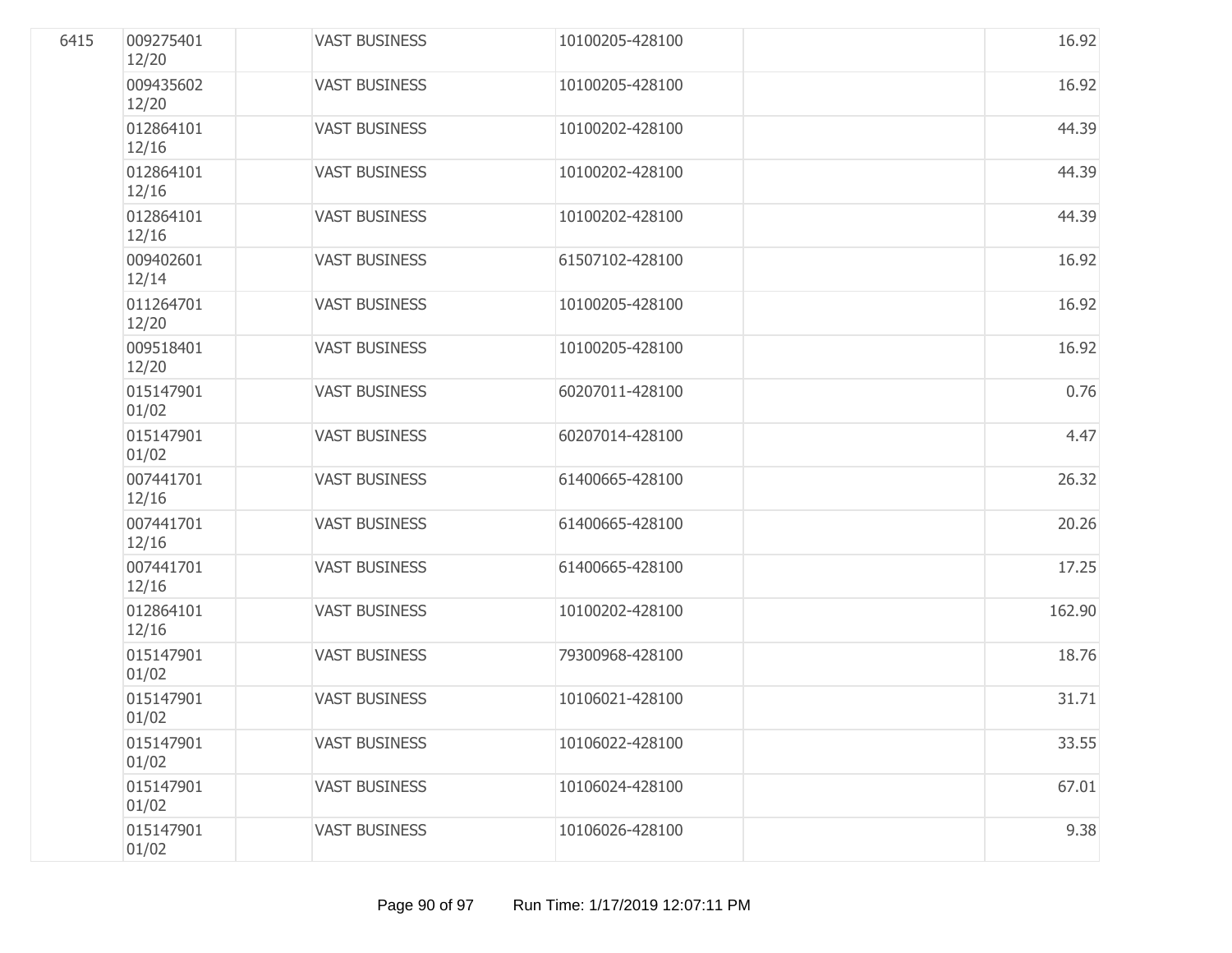| 6415 | 015147901<br>01/02 | <b>VAST BUSINESS</b> | 10106061-428100 |                             | 9.38     |
|------|--------------------|----------------------|-----------------|-----------------------------|----------|
|      | 015147901<br>01/02 | <b>VAST BUSINESS</b> | 10100706-428100 |                             | 0.22     |
|      | 015147901<br>01/02 | <b>VAST BUSINESS</b> | 10100711-428100 |                             | 19.75    |
|      | 015147901<br>01/02 | <b>VAST BUSINESS</b> | 10100714-428100 |                             | 9.38     |
|      | 015147901<br>01/02 | <b>VAST BUSINESS</b> | 10100860-428100 |                             | 0.41     |
|      | 015147901<br>01/02 | <b>VAST BUSINESS</b> | 61000870-428100 |                             | 9.38     |
|      | 015147901<br>01/02 | <b>VAST BUSINESS</b> | 77700914-428100 |                             | 0.11     |
|      | 015147901<br>01/02 | <b>VAST BUSINESS</b> | 10100204-428100 |                             | 112.93   |
|      | 015147901<br>01/02 | <b>VAST BUSINESS</b> | 10100205-428100 |                             | 10.70    |
|      | 015147901<br>01/02 | <b>VAST BUSINESS</b> | 10100601-428100 |                             | 1.50     |
|      | 015147901<br>01/02 | <b>VAST BUSINESS</b> | 10100603-428100 |                             | 9.38     |
|      | 015147901<br>01/02 | <b>VAST BUSINESS</b> | 10100612-428100 |                             | 18.76    |
|      | 015147901<br>01/02 | <b>VAST BUSINESS</b> | 10100618-428100 |                             | 34.53    |
|      | 015147901<br>01/02 | <b>VAST BUSINESS</b> | 10100101-428100 |                             | 55.63    |
|      | 015147901<br>01/02 | <b>VAST BUSINESS</b> | 10100105-428100 |                             | 29.68    |
|      | 015147901<br>01/02 | <b>VAST BUSINESS</b> | 10100106-428100 |                             | 35.03    |
|      | 015147901<br>01/02 | <b>VAST BUSINESS</b> | 10100108-428100 |                             | 106.13   |
|      | 015147901<br>01/02 | <b>VAST BUSINESS</b> | 10100111-428100 |                             | 62.41    |
|      | 015147901<br>01/02 | <b>VAST BUSINESS</b> | 10100201-428100 |                             | 9.18     |
|      |                    |                      |                 | <b>VAST BUSINESS Total:</b> | 4,655.47 |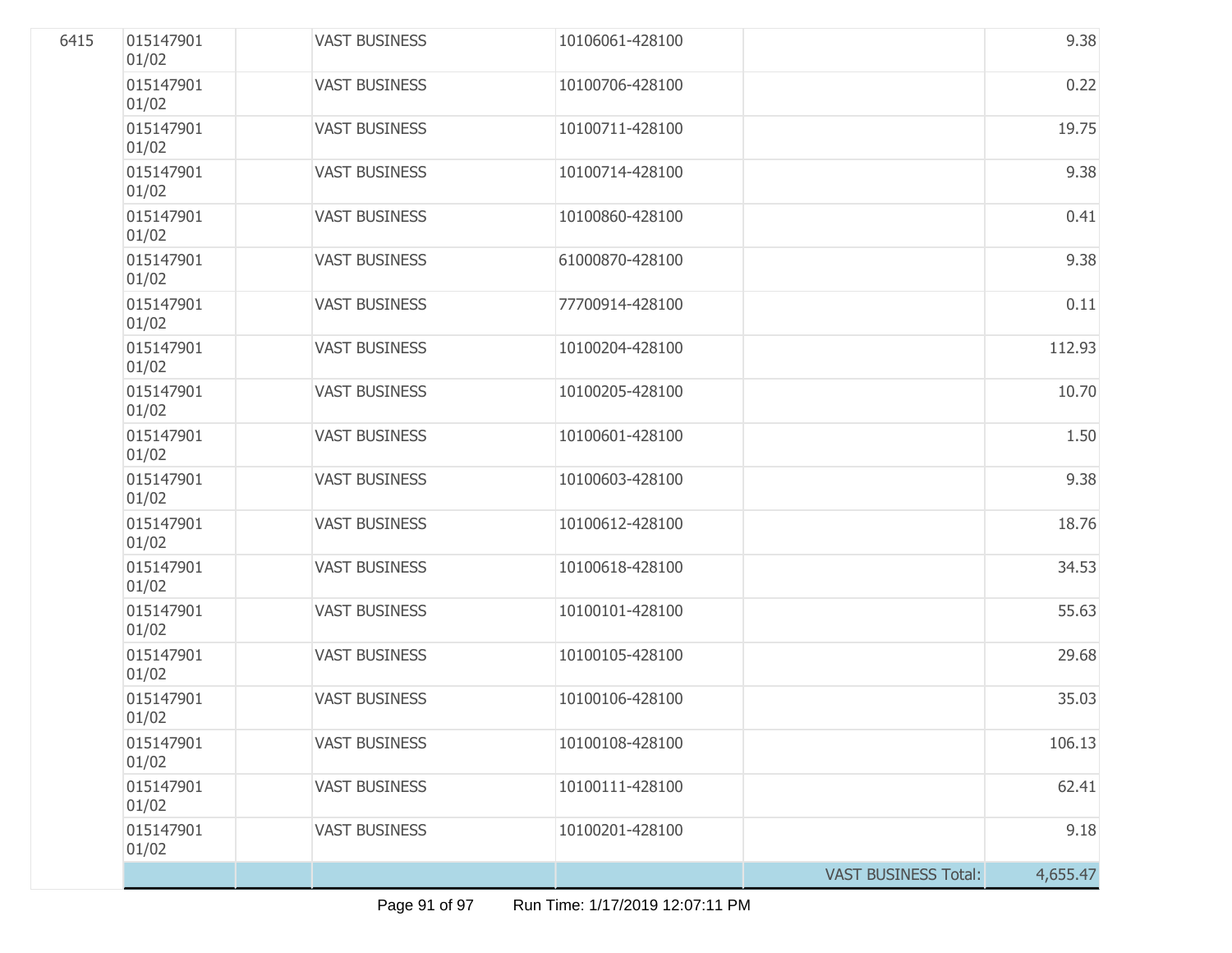| 5057 | 75104              | 119593 | <b>VESSCO INC</b>        | 60407072-425300 | POLYMER PUMP: ROTOR &<br><b>STATOR</b>          | 2,092.81   |
|------|--------------------|--------|--------------------------|-----------------|-------------------------------------------------|------------|
|      |                    |        |                          |                 | <b>VESSCO INC Total:</b>                        | 2,092.81   |
| 9536 | 12/04/18           | 120325 | <b>VISIT RAPID CITY</b>  | 77500919-422500 | 25% GROSS RECEIPTS TAX                          | 33,565.92  |
|      | 12/21/18           | 120538 | VISIT RAPID CITY         | 77500919-422500 | <b>25% GROSS RECEIPTS TAX</b>                   | 46,250.00  |
|      | 11/01-30/18        | 120891 | VISIT RAPID CITY         | 25300761-422500 | <b>NOV18 OCCUPANCY TAX</b>                      | 81,736.38  |
|      |                    |        |                          |                 | <b>VISIT RAPID CITY Total:</b>                  | 161,552.30 |
| 5118 | 005688             | 116748 | <b>WALMART COMMUNITY</b> | 10100201-425100 | <b>CAR CHARGERS</b>                             | 122.56     |
|      | 008058             | 118428 | <b>WALMART COMMUNITY</b> | 10100201-426900 | SUPPLIES FOR PATROL                             | 138.98     |
|      | 008764             | 117403 | <b>WALMART COMMUNITY</b> | 61507103-422900 | UPCYCLING CLASS SUPPLIES                        | 17.98      |
|      | 000065<br>12/08/18 | 119655 | <b>WALMART COMMUNITY</b> | 10100612-426900 | <b>BANDAIDS</b>                                 | 19.41      |
|      | 008574             | 117977 | <b>WALMART COMMUNITY</b> | 61507103-422900 | <b>CLASSROOM STOCKING PROJECT</b>               | 142.22     |
|      | 008891             | 119222 | <b>WALMART COMMUNITY</b> | 10100205-426900 | Vehicle fluids & markers                        | 71.62      |
|      | 001841             | 118442 | <b>WALMART COMMUNITY</b> | 10100711-426400 | <b>JANITORIAL SUPPLIES-OFFICE</b><br><b>SUP</b> | 10.13      |
|      | 001841             | 118442 | <b>WALMART COMMUNITY</b> | 10100714-426100 | JANITORIAL SUPPLIES-OFFICE<br><b>SUP</b>        | 29.88      |
|      | 001841             | 118442 | <b>WALMART COMMUNITY</b> | 10100714-426400 | JANITORIAL SUPPLIES-OFFICE<br><b>SUP</b>        | 10.13      |
|      | 005325<br>12/08/18 | 119656 | <b>WALMART COMMUNITY</b> | 10100612-426900 | <b>SKILLET</b>                                  | 34.92      |
|      | 005325<br>12/08/18 | 119656 | <b>WALMART COMMUNITY</b> | 10100612-452000 | <b>SKILLET</b>                                  | 106.22     |
|      | 004367<br>12/14/18 | 120018 | <b>WALMART COMMUNITY</b> | 60207013-426900 | CUPS, PLATES, TEA, VINEGAR,<br><b>WA</b>        | 37.57      |
|      | 002793             | 119147 | <b>WALMART COMMUNITY</b> | 10100204-426100 | MISC OFFICE SUPPLIES                            | 15.18      |
|      | 002793             | 119147 | <b>WALMART COMMUNITY</b> | 10100204-426300 | MISC OFFICE SUPPLIES                            | 22.26      |
|      | 006436             | 118918 | <b>WALMART COMMUNITY</b> | 10100620-426900 | Board Room supplies                             | 46.20      |
|      | 003405             | 119294 | <b>WALMART COMMUNITY</b> | 10100607-426900 | <b>DVD PLAYER</b>                               | 27.88      |
|      | 006726             | 117155 | <b>WALMART COMMUNITY</b> | 60207014-426100 | DESK LAMP, MOUSE, FEBREZE                       | 35.76      |
|      | 004827<br>11/30/18 | 118338 | <b>WALMART COMMUNITY</b> | 60207011-426100 | HP INK 5), BATTERIES 4)                         | 65.94      |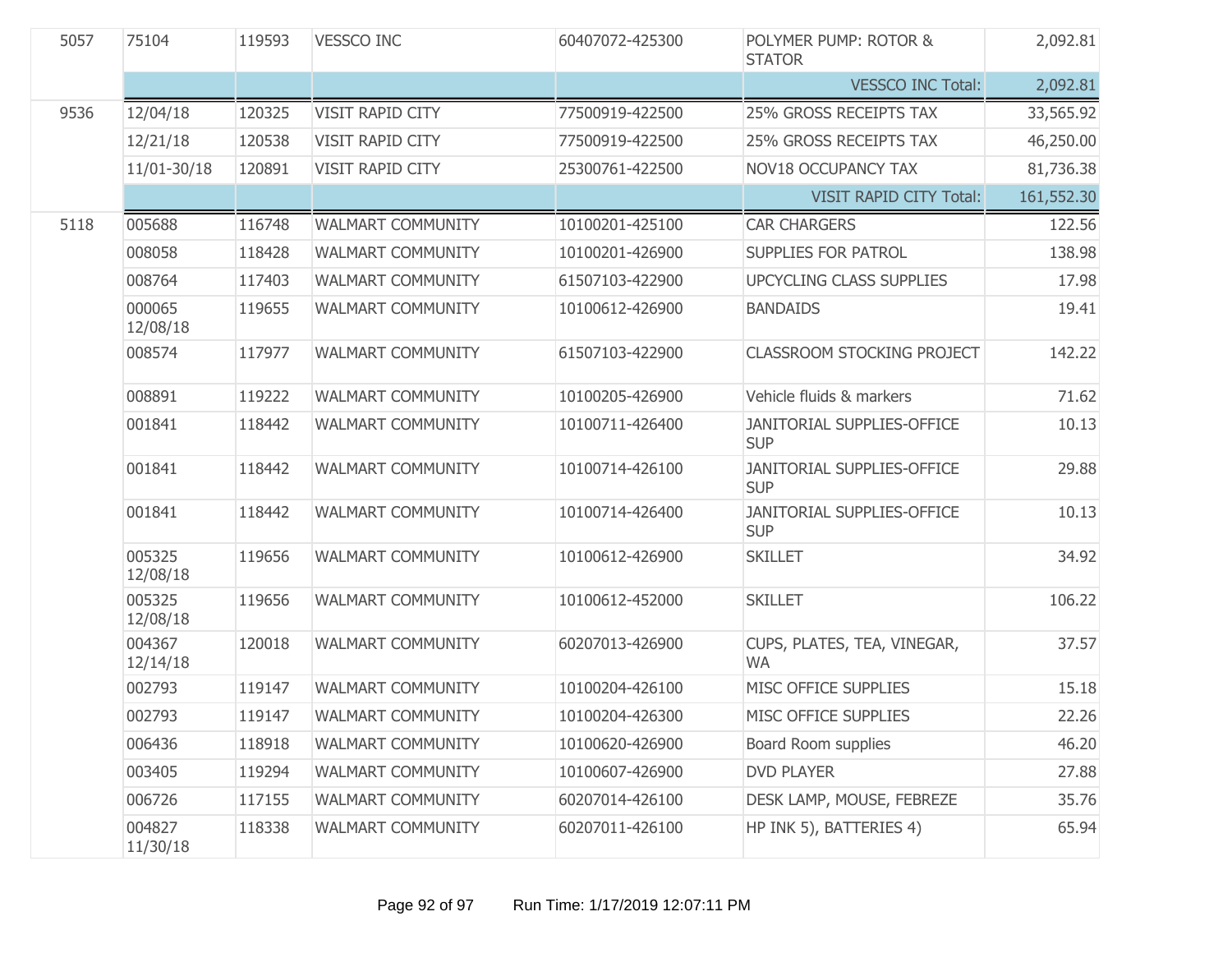| 5118  | 004827<br>11/30/18 | 118338 | <b>WALMART COMMUNITY</b>                    | 60207013-426100 | HP INK 5), BATTERIES 4)                            | 107.91   |
|-------|--------------------|--------|---------------------------------------------|-----------------|----------------------------------------------------|----------|
|       | 004827<br>11/30/18 | 118338 | <b>WALMART COMMUNITY</b>                    | 60207014-426100 | HP INK 5), BATTERIES 4)                            | 43.28    |
|       | 004122<br>11/27/18 | 117994 | <b>WALMART COMMUNITY</b>                    | 60407072-426400 | HARDWARE: WASTEBASKET,<br><b>PADLOCK</b>           | 4.88     |
|       | 004122<br>11/27/18 | 117994 | WALMART COMMUNITY                           | 60407072-426500 | HARDWARE: WASTEBASKET,<br><b>PADLOCK</b>           | 55.41    |
|       | 003660             | 118270 | <b>WALMART COMMUNITY</b>                    | 10100201-426100 | <b>SUPPLIES FOR CPA</b>                            | 91.86    |
|       |                    |        |                                             |                 | <b>WALMART COMMUNITY Total:</b>                    | 1,258.18 |
| 5129  | 229307             | 120647 | WARNE CHEMICAL & EQUIP.                     | 10100302-425100 | <b>UNIT S133</b>                                   | 22.40    |
|       |                    |        |                                             |                 | WARNE CHEMICAL & EQUIP.<br>Total:                  | 22.40    |
| 5142  | SAL885937-1        | 119747 | <b>WATERTREE INC</b>                        | 10100603-425500 | MICRON 20 X 2.5 WOUND                              | 78.65    |
|       | SER884791-1        | 119541 | <b>WATERTREE INC</b>                        | 10100620-426900 | <b>WATER</b>                                       | 6.50     |
|       |                    |        |                                             |                 | <b>WATERTREE INC Total:</b>                        | 85.15    |
| 11823 | 3722276001A        | 120112 | <b>WAYNE RIPPEL</b>                         | 10500115-453000 | <b>STATE SHARE - SPRING BROOK</b><br><b>ACR</b>    | 6,243.00 |
|       | 3722276001         | 120113 | <b>WAYNE RIPPEL</b>                         | 10500115-453000 | <b>CITY SHARE - SPRING BROOK</b><br><b>ACRE</b>    | 1,500.00 |
|       |                    |        |                                             |                 | <b>WAYNE RIPPEL Total:</b>                         | 7,743.00 |
| 5208  | 18-730887          | 120019 | <b>WESTERN COMMUNICATIONS</b><br><b>INC</b> | 60207014-425300 | SERVICE, BATTERY 2) FOR 2<br><b>HAND</b>           | 176.00   |
|       |                    |        |                                             |                 | <b>WESTERN COMMUNICATIONS</b><br><b>INC Total:</b> | 176.00   |
| 5211  | 65048              | 120304 | <b>WESTERN MAILERS</b>                      | 60207014-426100 | <b>BILLING POSTAGE 5,509 121118</b>                | 2,429.64 |
|       | 65085              | 120320 | <b>WESTERN MAILERS</b>                      | 60207014-426100 | <b>BILLING POSTAGE 6,502 121818</b>                | 2,862.03 |
|       | 65211              | 120935 | <b>WESTERN MAILERS</b>                      | 10100706-426100 | POSTAGE REJECTS, RAILROAD<br><b>SURVE</b>          | 0.75     |
|       | 65211              | 120935 | <b>WESTERN MAILERS</b>                      | 10106022-426100 | POSTAGE REJECTS, RAILROAD<br><b>SURVE</b>          | 12.46    |
|       | 65207              | 120722 | <b>WESTERN MAILERS</b>                      | 60207014-426100 | BILLING POSTAGE 5,523 122418                       | 2,437.76 |
|       |                    |        |                                             |                 | <b>WESTERN MAILERS Total:</b>                      | 7,742.64 |
| 5220  | 727523-0           | 120651 | <b>WESTERN STATIONERS</b>                   | 10106021-426100 | <b>OFFICE SUPPLIES</b>                             | 21.81    |
|       | 727523-0           | 120651 | <b>WESTERN STATIONERS</b>                   | 10106022-426100 | <b>OFFICE SUPPLIES</b>                             | 21.81    |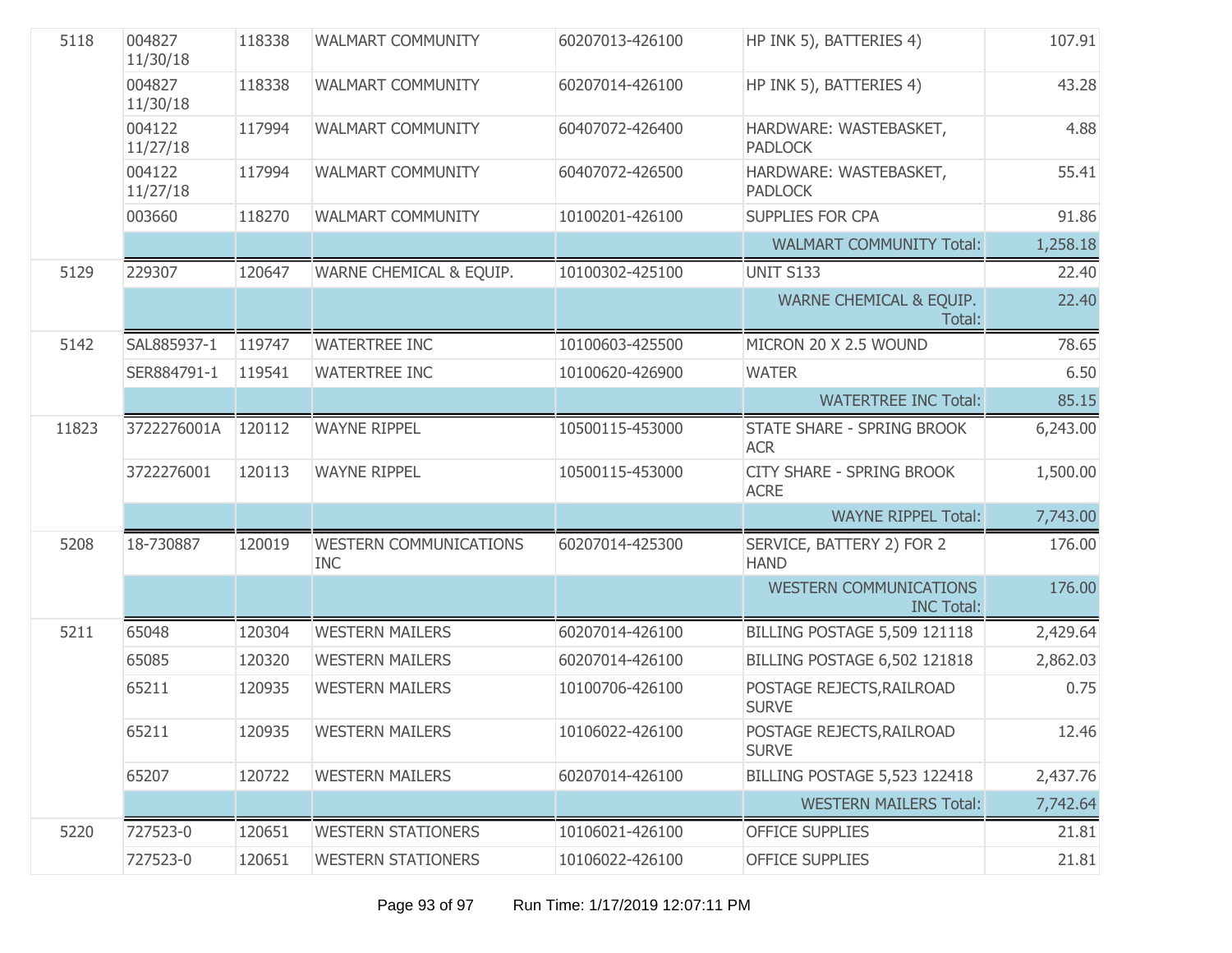| 5220 | 727523-0   | 120651 | <b>WESTERN STATIONERS</b> | 10106023-426100 | <b>OFFICE SUPPLIES</b>  | 21.81   |
|------|------------|--------|---------------------------|-----------------|-------------------------|---------|
|      | 727523-0   | 120651 | <b>WESTERN STATIONERS</b> | 10106026-426100 | <b>OFFICE SUPPLIES</b>  | 17.22   |
|      | 727257-0   | 121058 | <b>WESTERN STATIONERS</b> | 10100612-426100 | <b>FINGER MOISTENER</b> | 7.96    |
|      | 727354-0   | 120870 | <b>WESTERN STATIONERS</b> | 10100101-426100 | <b>OFFICE SUPPLIES</b>  | 34.40   |
|      | 726448-0   | 121060 | <b>WESTERN STATIONERS</b> | 10100612-426100 | <b>LABELS</b>           | 5.55    |
|      | 726115-2   | 121061 | <b>WESTERN STATIONERS</b> | 10100612-426100 | <b>INK</b>              | 33.14   |
|      | C 726127-0 |        | <b>WESTERN STATIONERS</b> | 10100108-426100 | CREDIT RETURNED STAPLER | (45.65) |
|      | 725596-1   | 120133 | <b>WESTERN STATIONERS</b> | 10100108-426100 | INK, EXACTO             | 82.22   |
|      | 726590-2   | 120134 | <b>WESTERN STATIONERS</b> | 10100108-426100 | STAPLER, BATTERIES      | 85.65   |
|      | 726590-0   | 120135 | <b>WESTERN STATIONERS</b> | 10100108-426100 | <b>OFFICE SUPPLIES</b>  | 137.47  |
|      | 726590-1   | 120136 | <b>WESTERN STATIONERS</b> | 10100108-426900 | STAPLER, BATTERIES      | 16.95   |
|      | 727001-0   | 119843 | <b>WESTERN STATIONERS</b> | 10100204-426100 | <b>COPIER PAPER</b>     | 34.40   |
|      | 726951-1   | 119767 | <b>WESTERN STATIONERS</b> | 10100301-426100 | <b>OFFICE SUPPLIES</b>  | 19.33   |
|      | 726555-0   | 119767 | <b>WESTERN STATIONERS</b> | 10100301-425100 | <b>OFFICE SUPPLIES</b>  | 6.60    |
|      | 726555-1   | 119767 | <b>WESTERN STATIONERS</b> | 10100301-426100 | <b>OFFICE SUPPLIES</b>  | 55.17   |
|      | 726951-0   | 119767 | <b>WESTERN STATIONERS</b> | 10100301-426100 | <b>OFFICE SUPPLIES</b>  | 65.04   |
|      | 726127-0   | 120132 | <b>WESTERN STATIONERS</b> | 10100108-426100 | <b>STAPLER</b>          | 45.65   |
|      | 726782-0   | 120028 | <b>WESTERN STATIONERS</b> | 10100201-426100 | <b>PAPER</b>            | 68.80   |
|      | 726781-0   | 120028 | <b>WESTERN STATIONERS</b> | 10100201-426100 | <b>PAPER</b>            | 137.60  |
|      | 726123-0   | 119997 | <b>WESTERN STATIONERS</b> | 10100106-426100 | Paper and Pens          | 60.64   |
|      | 726589-0   | 119999 | <b>WESTERN STATIONERS</b> | 10100106-426100 | <b>Office Supplies</b>  | 68.59   |
|      | 726543-1   | 118921 | <b>WESTERN STATIONERS</b> | 10100204-426100 | MISC OFFICE SUPPLIES    | 91.80   |
|      | 726543-0   | 118921 | <b>WESTERN STATIONERS</b> | 10100204-426100 | MISC OFFICE SUPPLIES    | 15.90   |
|      | 726543-0   | 118921 | <b>WESTERN STATIONERS</b> | 10100706-426100 | MISC OFFICE SUPPLIES    | 20.32   |
|      | 727358-0   | 120323 | <b>WESTERN STATIONERS</b> | 10106021-426100 | <b>OFFICE SUPPLIES</b>  | 86.00   |
|      | 727358-0   | 120323 | <b>WESTERN STATIONERS</b> | 10106022-426100 | <b>OFFICE SUPPLIES</b>  | 86.00   |
|      | 727358-0   | 120323 | <b>WESTERN STATIONERS</b> | 10106023-426100 | <b>OFFICE SUPPLIES</b>  | 86.00   |
|      | 727358-0   | 120323 | <b>WESTERN STATIONERS</b> | 10106026-426100 | <b>OFFICE SUPPLIES</b>  | 86.00   |
|      | 726963-0   | 120437 | <b>WESTERN STATIONERS</b> | 10100201-426100 | <b>FLOOR MAT</b>        | 143.65  |
|      | 727222-0   | 120512 | <b>WESTERN STATIONERS</b> | 10100202-426100 | TAPE / LABELS           | 20.07   |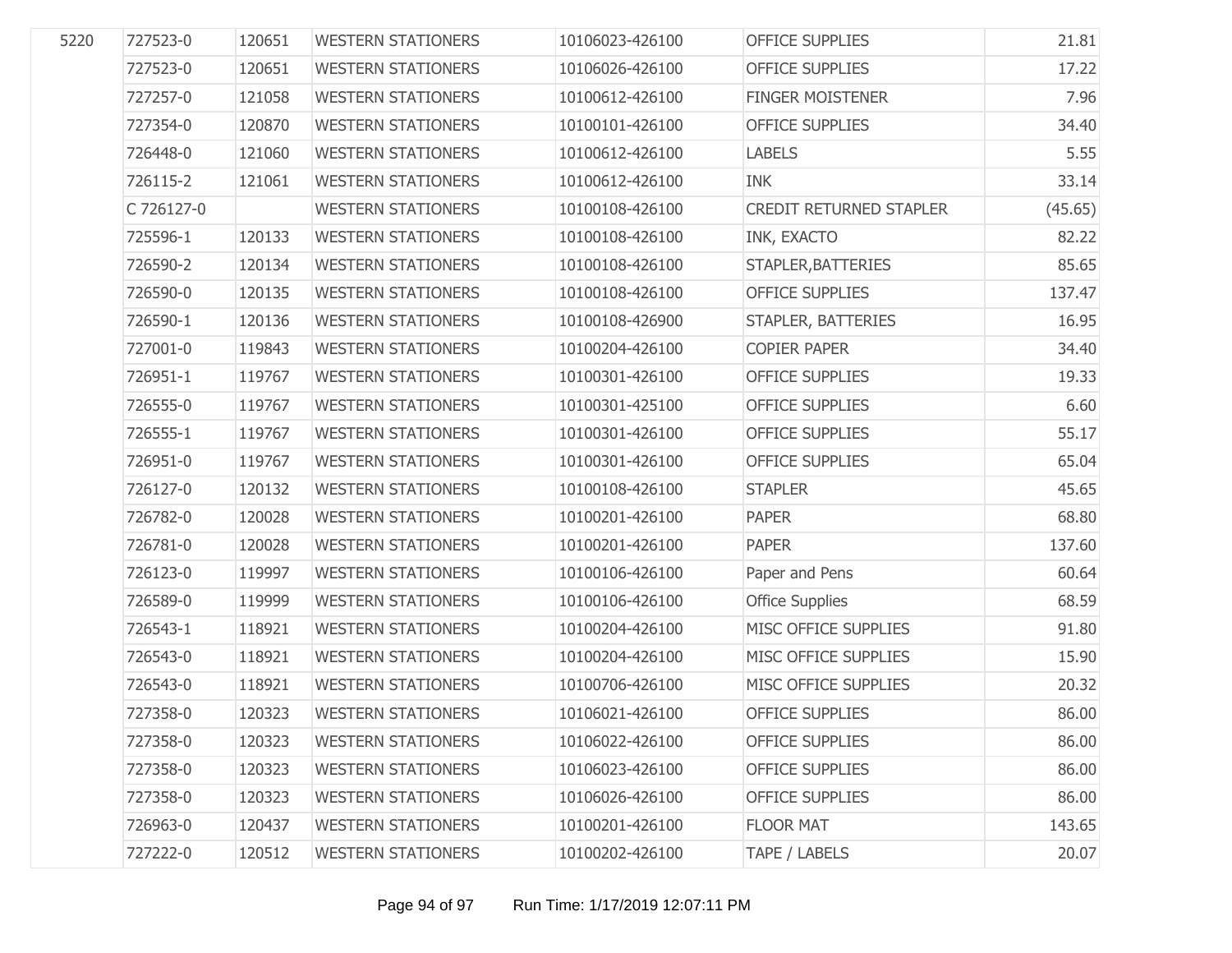| 5220  | 727222-0 | 120512 | <b>WESTERN STATIONERS</b>      | 61800890-426100 | TAPE / LABELS                       | 9.88     |
|-------|----------|--------|--------------------------------|-----------------|-------------------------------------|----------|
|       | 727222-0 | 120512 | <b>WESTERN STATIONERS</b>      | 61808900-426100 | TAPE / LABELS                       | 3.86     |
|       | 726787-0 | 120028 | <b>WESTERN STATIONERS</b>      | 10100201-426100 | <b>PAPER</b>                        | 224.50   |
|       | 726784-0 | 120028 | <b>WESTERN STATIONERS</b>      | 10100201-426100 | <b>PAPER</b>                        | 68.80    |
|       | 726783-0 | 120028 | <b>WESTERN STATIONERS</b>      | 10100201-426100 | <b>PAPER</b>                        | 68.80    |
|       | 727493-0 | 120857 | <b>WESTERN STATIONERS</b>      | 10100301-426100 | <b>OFFICE SUPPLIES</b>              | 4.98     |
|       | 724354-0 | 120654 | <b>WESTERN STATIONERS</b>      | 10100101-426100 | <b>OFFICE PAPER</b>                 | 34.40    |
|       | 724464-0 | 120663 | <b>WESTERN STATIONERS</b>      | 10100301-426100 | <b>OFFICE SUPPLIES</b>              | 14.88    |
|       | 727003-0 | 120381 | <b>WESTERN STATIONERS</b>      | 10100108-426100 | Western Stationers office cupp      | 58.41    |
|       | 727003-1 | 120382 | <b>WESTERN STATIONERS</b>      | 10100108-426900 | <b>WESTERN STATIONERS MIRROR</b>    | 58.50    |
|       | 726590-3 | 120380 | <b>WESTERN STATIONERS</b>      | 10100108-426100 | <b>Western Stationers Batteries</b> | 37.93    |
|       | 727357-1 | 121008 | <b>WESTERN STATIONERS</b>      | 10100108-426100 | <b>DINNER PLATES</b>                | 69.49    |
|       | 727523-1 | 120651 | <b>WESTERN STATIONERS</b>      | 10106021-426100 | <b>OFFICE SUPPLIES</b>              | 5.74     |
|       | 727523-1 | 120651 | <b>WESTERN STATIONERS</b>      | 10106022-426100 | <b>OFFICE SUPPLIES</b>              | 5.74     |
|       | 727523-1 | 120651 | <b>WESTERN STATIONERS</b>      | 10106023-426100 | <b>OFFICE SUPPLIES</b>              | 5.74     |
|       | 727523-1 | 120651 | <b>WESTERN STATIONERS</b>      | 10106026-426100 | <b>OFFICE SUPPLIES</b>              | 4.53     |
|       | 727525-0 | 120976 | <b>WESTERN STATIONERS</b>      | 10100108-426100 | PAPER 20# 11X17                     | 48.75    |
|       | 727357-0 | 121006 | <b>WESTERN STATIONERS</b>      | 10100108-426100 | <b>MEASURING TAPE</b>               | 11.23    |
|       | 727524-0 | 121034 | <b>WESTERN STATIONERS</b>      | 10100106-426100 | Box of paper and Exhibit tabs       | 41.15    |
|       | 727469-0 | 121056 | <b>WESTERN STATIONERS</b>      | 10100612-426100 | <b>PAPER PADS</b>                   | 20.04    |
|       |          |        |                                |                 | <b>WESTERN STATIONERS Total:</b>    | 2,435.25 |
| 11888 | 233600   |        | <b>WHEATON, BONNIE</b>         | 60207014-453000 |                                     | 93.25    |
|       |          |        |                                |                 | <b>WHEATON, BONNIE Total:</b>       | 93.25    |
| 5234  | 240350   | 120375 | WHISLER BEARING COMPANY        | 60407072-426900 | HOSE: FIRE HOSE                     | 704.88   |
|       | 240525   | 120717 | WHISLER BEARING COMPANY        | 10100302-425100 | UNIT S003                           | 6.80     |
|       | 240362   | 120648 | WHISLER BEARING COMPANY        | 10100302-425300 | <b>UNIT S134</b>                    | 13.36    |
|       | 240575   | 121254 | <b>WHISLER BEARING COMPANY</b> | 10100603-425300 | <b>BEARINGS</b>                     | 9.92     |
|       |          |        |                                |                 | WHISLER BEARING COMPANY<br>Total:   | 734.96   |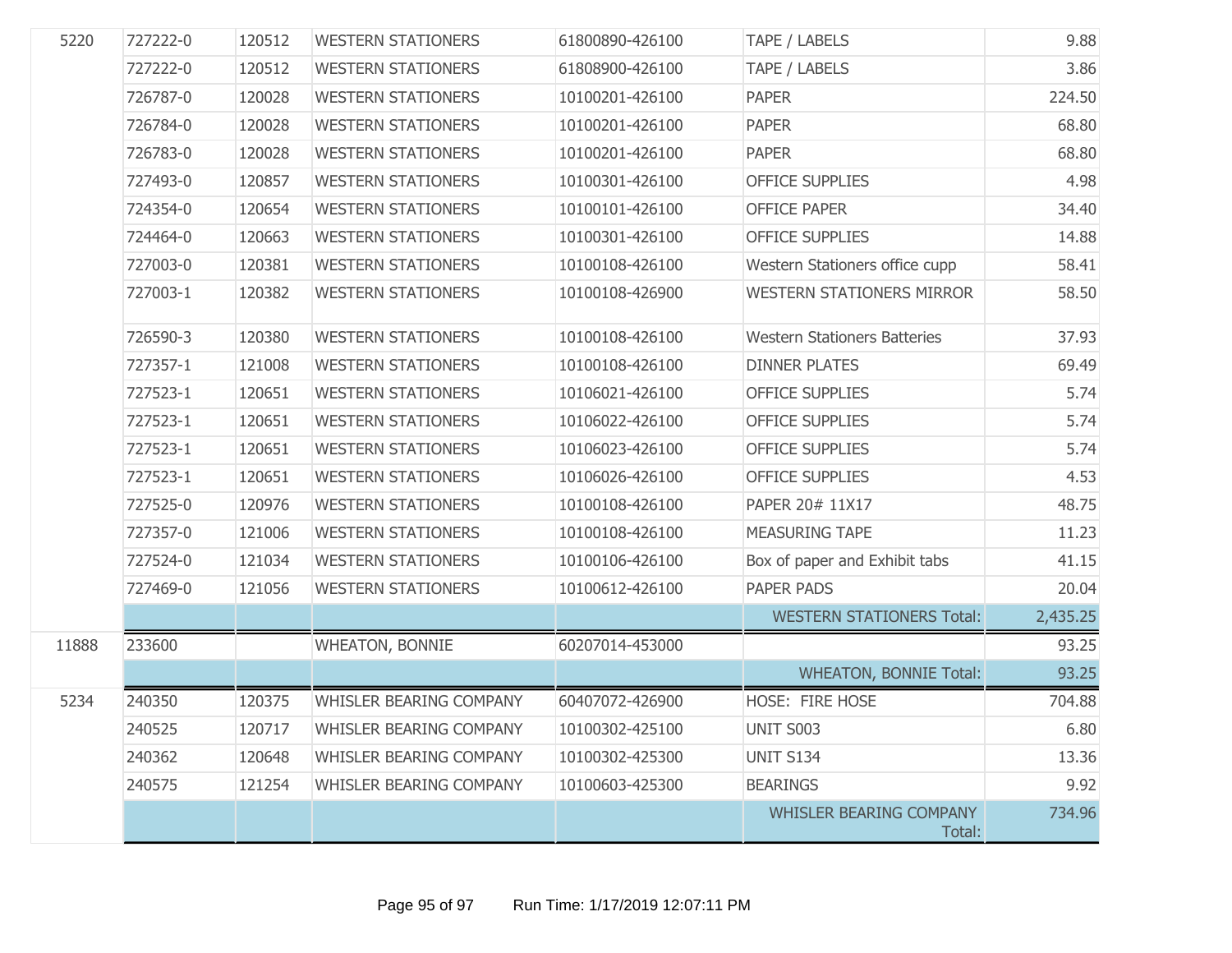| 11818 | 235792 00                | 120110 | WINSUPPLY OF RAPID CITY                       | 10102021-425200 | HOT WATER HEATER - ST1                               | 1,736.57  |
|-------|--------------------------|--------|-----------------------------------------------|-----------------|------------------------------------------------------|-----------|
|       |                          |        |                                               |                 | WINSUPPLY OF RAPID CITY<br>Total:                    | 1,736.57  |
| 11855 | 233562                   |        | <b>WOJTANOWICZ LLC</b>                        | 60207014-453000 |                                                      | 48.16     |
|       |                          |        |                                               |                 | <b>WOJTANOWICZ LLC Total:</b>                        | 48.16     |
| 5336  | 01/31/19                 |        | <b>WORKING AGAINST VIOLENCE</b><br><b>INC</b> | 10100621-459300 | <b>JAN19 WAVI</b>                                    | 9,598.33  |
|       |                          |        |                                               |                 | <b>WORKING AGAINST VIOLENCE</b><br><b>INC Total:</b> | 9,598.33  |
| 1956  | 9039467304               | 120432 | <b>WW GRAINGER INC</b>                        | 10100201-426100 | <b>EVD COVERALLS STOCK</b>                           | 201.11    |
|       | 9026305525               | 120190 | <b>WW GRAINGER INC</b>                        | 60407073-426900 | PLASTIC BUCKETS, 14EA.                               | 252.98    |
|       | 9039966693               | 120367 | <b>WW GRAINGER INC</b>                        | 60407072-425300 | TELEHANDLER: RETRACTABLE<br><b>CORD</b>              | 663.73    |
|       | 9040312341               | 120660 | <b>WW GRAINGER INC</b>                        | 60407072-426310 | <b>TEAR-OFF PROTECTIVE VISOR</b><br><b>FILM</b>      | 27.70     |
|       |                          |        |                                               |                 | <b>WW GRAINGER INC Total:</b>                        | 1,145.52  |
| 5352  | 20945                    | 121029 | <b>WYSS INCORPORATED</b>                      | 10100204-422300 | PROFESSIONAL SERVICES<br><b>AGREEMEN</b>             | 5,000.00  |
|       |                          |        |                                               |                 | <b>WYSS INCORPORATED Total:</b>                      | 5,000.00  |
| 11847 | 233554                   |        | ZANDSTRA CONSTRUCTION                         | 60207014-453000 |                                                      | 44.00     |
|       |                          |        |                                               |                 | <b>ZANDSTRA CONSTRUCTION</b><br>Total:               | 44.00     |
| 5393  | 9003914285               | 120379 | <b>ZEP MFG CO</b>                             | 60407073-426400 | LEMONEX, MANGO FOAM HAND<br><b>SOAP</b>              | 338.89    |
|       |                          |        |                                               |                 | ZEP MFG CO Total:                                    | 338.89    |
| 11885 | 233597                   |        | ZIEGLER BLDG CENTER                           | 60207014-453000 |                                                      | 69.92     |
|       |                          |        |                                               |                 | ZIEGLER BLDG CENTER Total:                           | 69.92     |
| 5403  | 002090 FIRE              | 120783 | <b>ZUERCHER TECHNOLOGIES</b>                  | 10100202-422500 | <b>ZUERCHER MAINTENANCE</b>                          | 21,315.03 |
|       | PA000100Z<br><b>FIRE</b> | 120493 | ZUERCHER TECHNOLOGIES                         | 10100202-429501 | ZUERCHER SUITE SERVER -<br><b>FIRST</b>              | 3,337.88  |